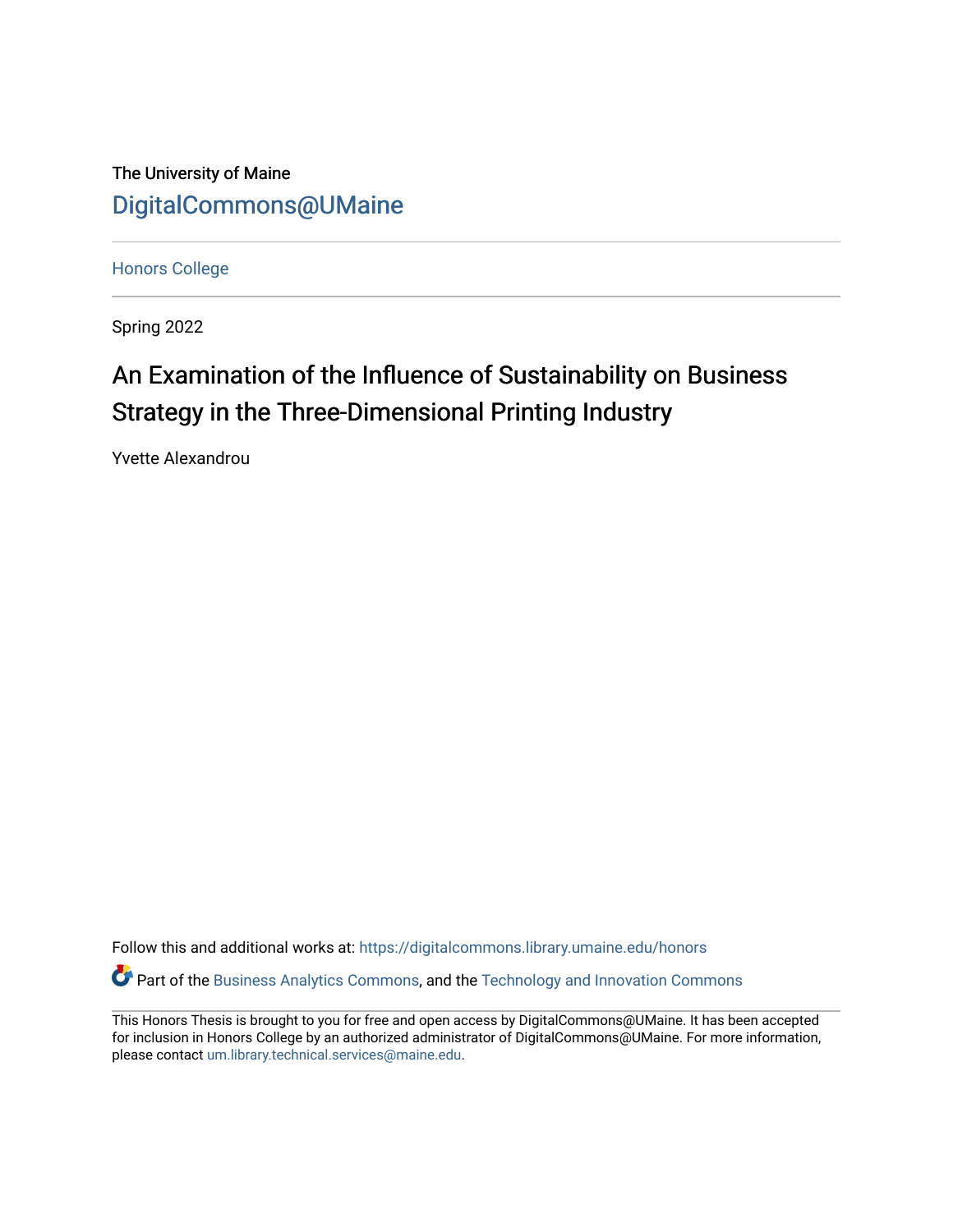## AN EXAMINATION OF THE INFLUENCE OF SUSTAINABILITY ON BUSINESS STRATEGY IN THE THREE -DIMENSIONAL PRINTING INDUSTRY

by

Yvette Alexandrou

### A Thesis Submitted in Partial Fulfillment of the Requirements for a Degree with Honors (Marketing)

The Honors College

University of Maine

August 2016

Advisory Committee:

Jason Harkins, Associate Professor of Business Clint Relyea, Lecturer of Business Renee Kelly, Co-Director of Foster Center for Student Innovation Gene Felice, Assistant Professor of New Media and Intermedia François Amar, Dean of the Honors College and Professor of Chemistry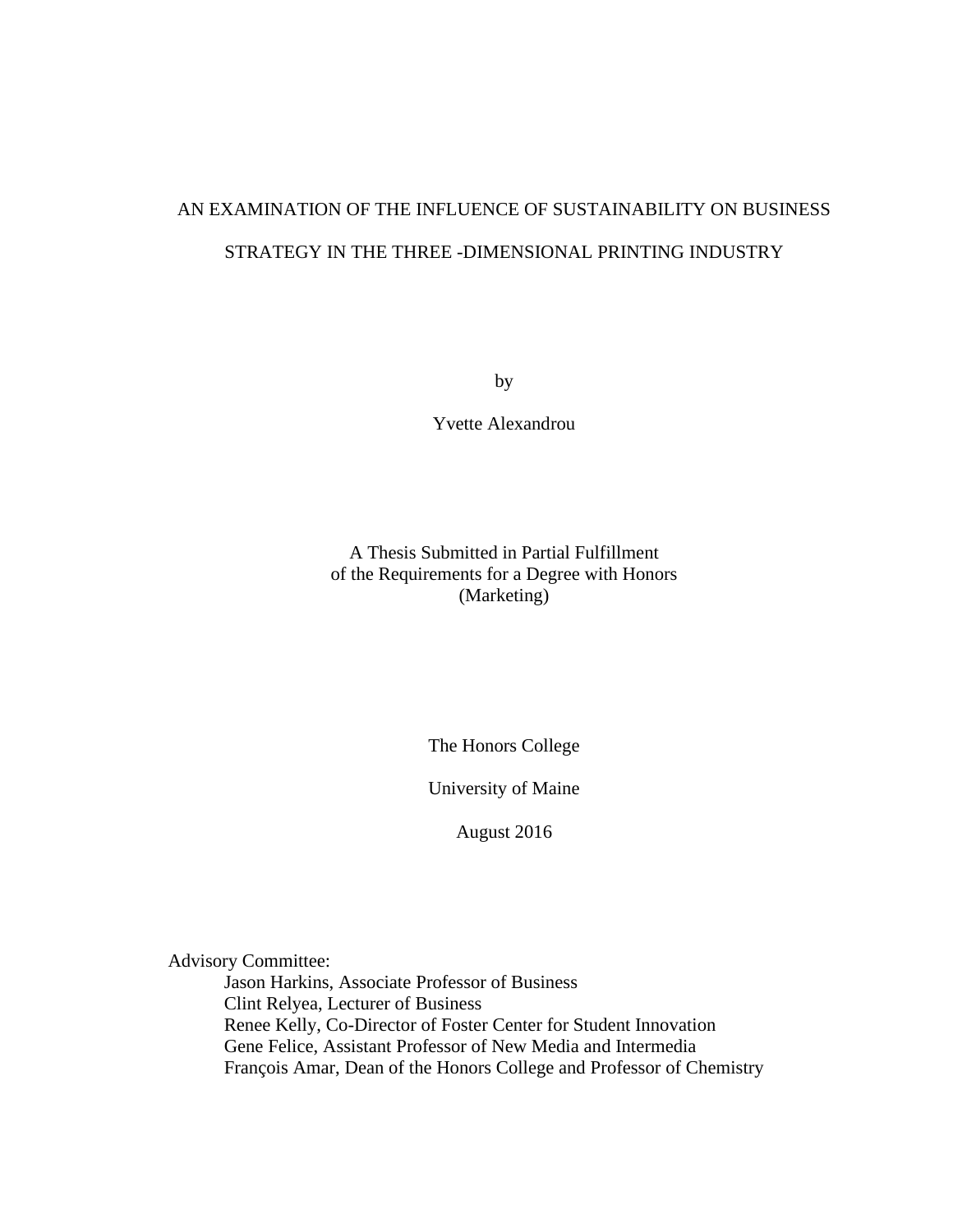#### ABSTRACT

3D printing, also known as additive manufacturing, is an emerging field that has yet to find its place in society. Research and development in the 3D printing industry spans a vast range of technologies, materials, and applications. Many say that it is still in search of its "killer app," a tool or capability that will lead to mass popularity the way the internet and personal computers played an essential role in the exponential growth of the computer industry (Kurman & Lipson, 2013; Misek, 2013). New entrepreneurs and established business executives involved with the 3D printing industry are scanning the field for areas this technology can benefit. In search of key market targeting and positioning these executives must ensure that their businesses remain financially sustainable. Some companies are looking to reduce the environmental impact of 3D printing by creating 3D printing materials made from recycled plastics or that have biodegradable properties, or minimize the impact on the environment in other ways. For some companies this is a key piece of their business model. The commonly used definition for eco-sustainability is, "development which meets the needs of the present without compromising the ability of future generations to meet their own needs" (Drexhage & Murphy, 2010). The literature review reveals common themes around the sustainability and the 3D printing industry. This research brings up several questions: How do executives sustain their 3D printing businesses in this emerging and volatile industry? What are the trade-offs in pursuing a sustainability-focused business strategy vs. a more traditional business model? Where does social and environmental sustainability fit into the 3D printing industry and how does it influence other businesses?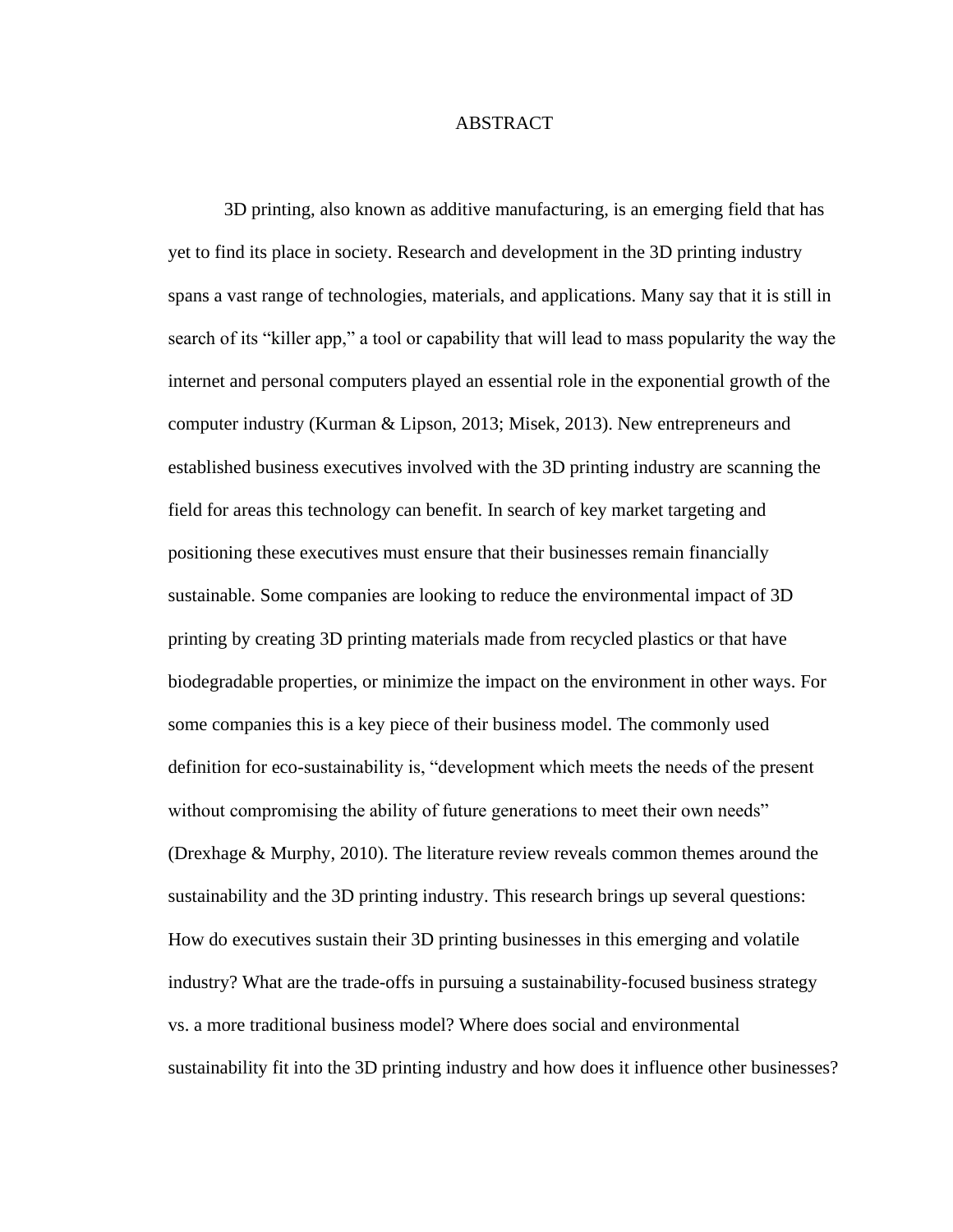These questions have driven the research in this paper. 3D printing startups and end-users were interviewed to explore to what extent sustainability is a priority and which types of sustainability are manifested within their businesses.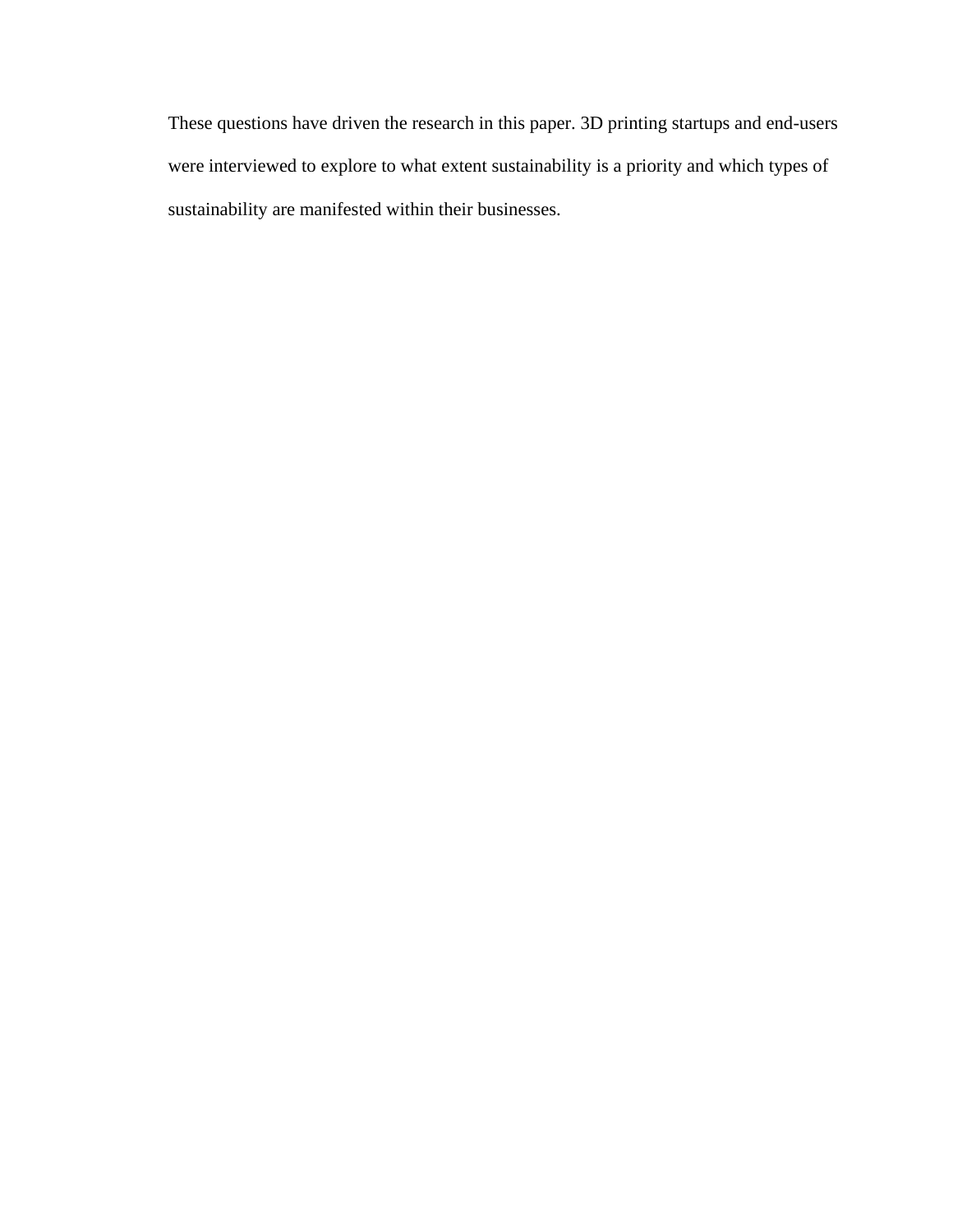#### ACKNOWLEDGEMENTS

First and foremost, I would like to thank Jason Harkins for stepping in to be my advisor. Your insightful advice, helpful guidance, and support were invaluable and helped shaped the thesis into its final format.

I would also like to thank my committee members: Gene Felice, Clint Relyea, Renee Kelly, and Francois Amar. Your input and contributions were appreciated as well as your patience and commitment to this process. I would also like to thank Terry Porter and James Gallagher for their contributions as former committee members. Additionally, I am extremely grateful to every person I was able to interview for this thesis. Thank you for taking the time to be interviewed and contribute your perspectives to this project.

I must also thank the Honors College for providing me with this opportunity. My college experience could not be the same without the experiences I have had as an honors student. It has also given me the chance to challenge myself and achieve things that I never thought possible.

Thank you to the Maine Business School. I have learned so much that has prepared me to write this final paper as well as prepare me for my career beyond college. And thank you to the Office of International Programs for the opportunities I have had to be a global citizen and also an employee at the office.

Finally, thank you to my family and friends for believing in me even when I did not. Your support means more to me than you know and I would not be the person I have become today without you.

iv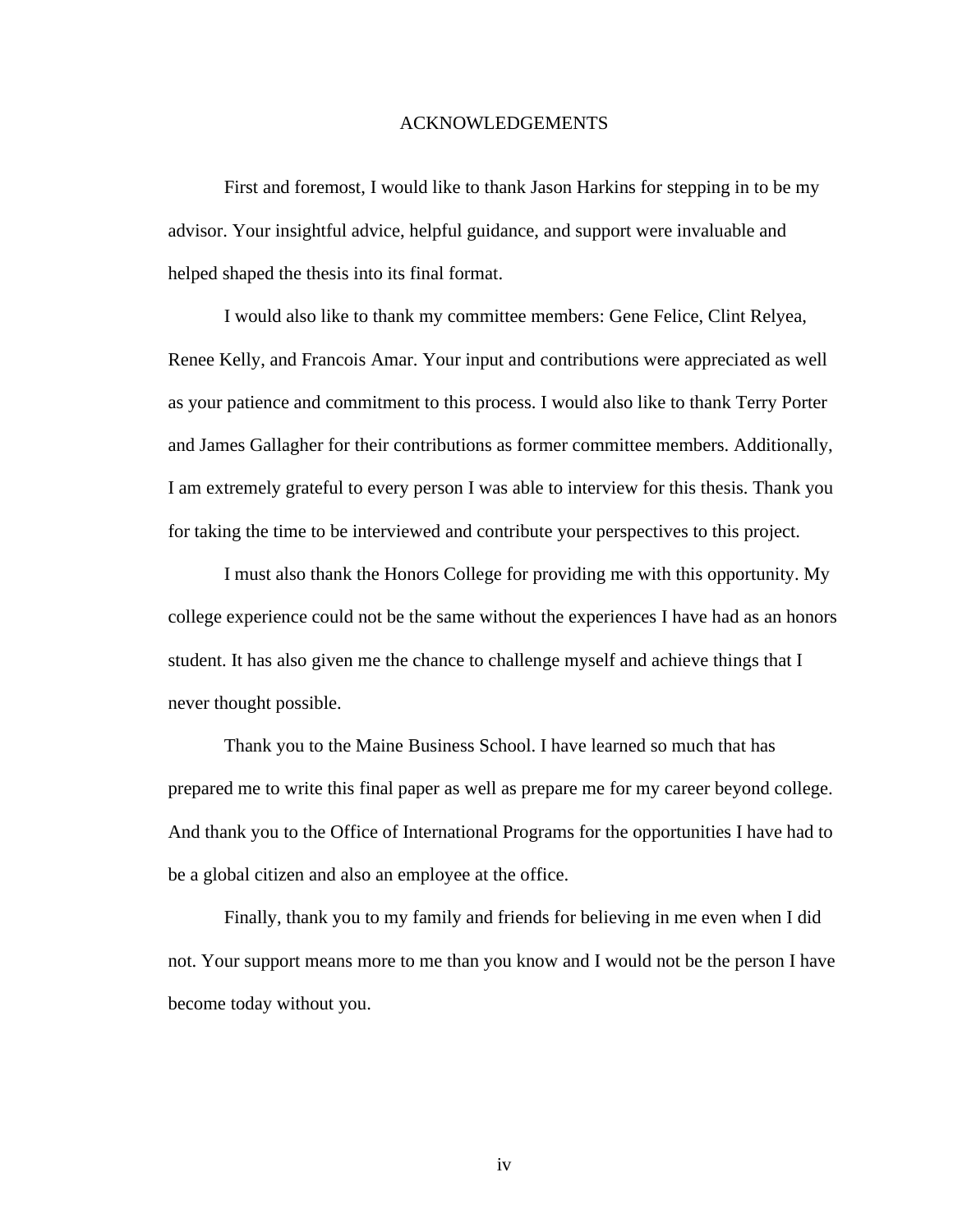| Sustainability       |  |  |  |  |  |  |
|----------------------|--|--|--|--|--|--|
|                      |  |  |  |  |  |  |
|                      |  |  |  |  |  |  |
|                      |  |  |  |  |  |  |
|                      |  |  |  |  |  |  |
| 3D Printing Industry |  |  |  |  |  |  |
|                      |  |  |  |  |  |  |
|                      |  |  |  |  |  |  |
|                      |  |  |  |  |  |  |
|                      |  |  |  |  |  |  |
|                      |  |  |  |  |  |  |
|                      |  |  |  |  |  |  |
|                      |  |  |  |  |  |  |
|                      |  |  |  |  |  |  |
|                      |  |  |  |  |  |  |
|                      |  |  |  |  |  |  |
|                      |  |  |  |  |  |  |
|                      |  |  |  |  |  |  |

### TABLE OF CONTENTS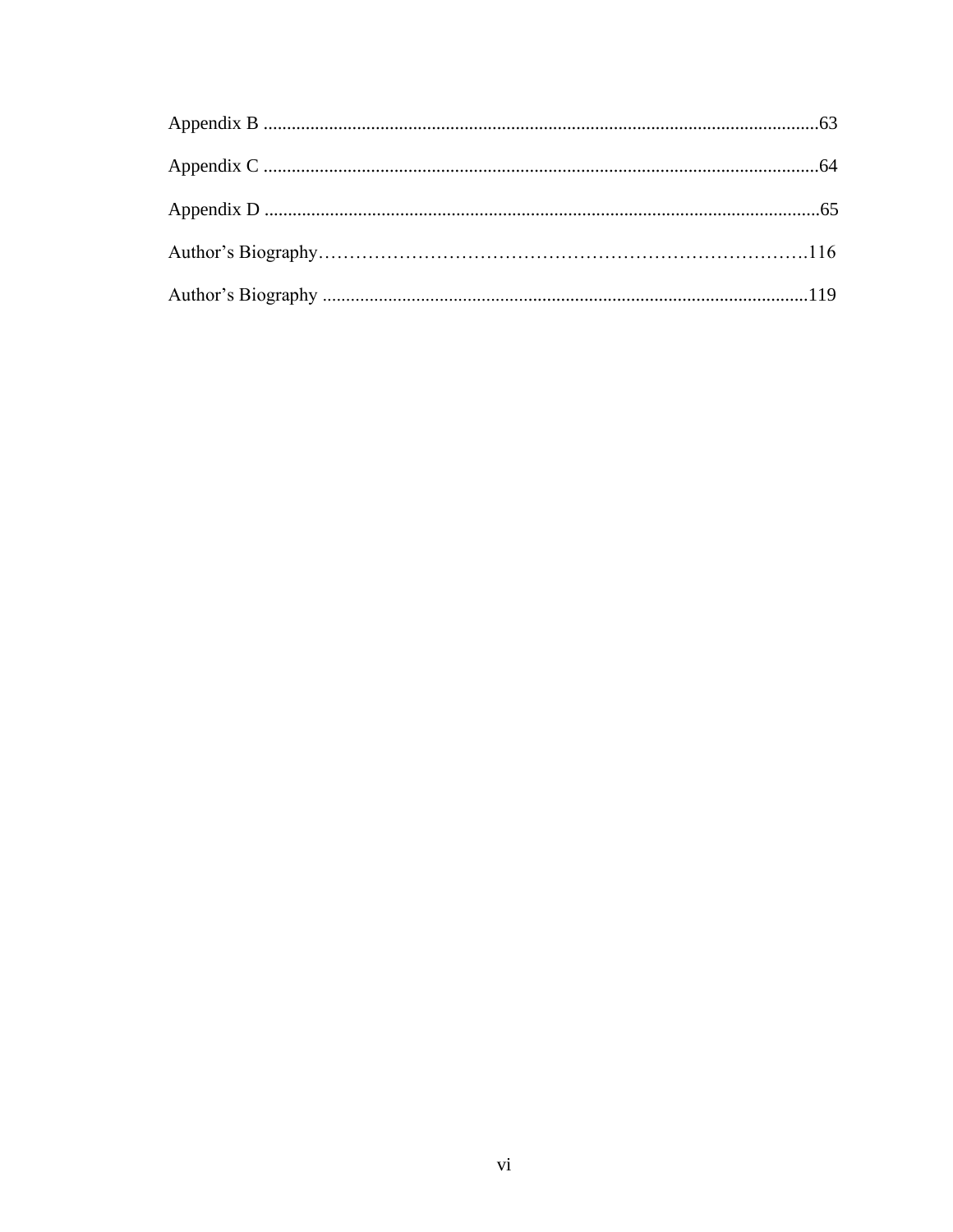#### INTRODUCTION

Many industries have recognized the growing importance of becoming sustainable (Ortiz, Castells, Sonnemann, 2009; Yip Robin & Poon, 2009). Businesses are adapting to new policy changes that push for increased environmental or socially sustainable standards (Ortiz, et al., 2009; Yip Robin & Poon, 2009; Harman, 2013). At the same time new technologies are emerging and companies developing around these new industries sometimes see a trade-off in profitability vs. sustainability. The 3D printing industry is one of these new industries with companies that span a wide variety of product and service options. The companies also pursue different types of sustainability to varying degrees. It can be hard to map out an industry early in its life cycle, but it provides an important way to see to what degree sustainability is prioritized in the industries and lead to potential insights for the future development of the industry. I interview participants in the 3D printing industry to learn about their business practices and the degree to which sustainability is pursued.

From an environmental perspective the awareness of the negative effects of pollution and the implications of climate change on our future is growing. World conferences are being held to curtail our bad habits and invest in more responsible habits ("UNFCCC – 20 Years of Effort and Achievement," 2014). Trends like "buy green" or "buy local" are ways that society is working to improve these situations on the consumer level. Consumers are becoming concerned about what materials and chemicals are used in their products and where they are sourced.

Separately, 3D printing has been developing over several decades. However, it is only in the past 10 years or so that people have started to hear about this technology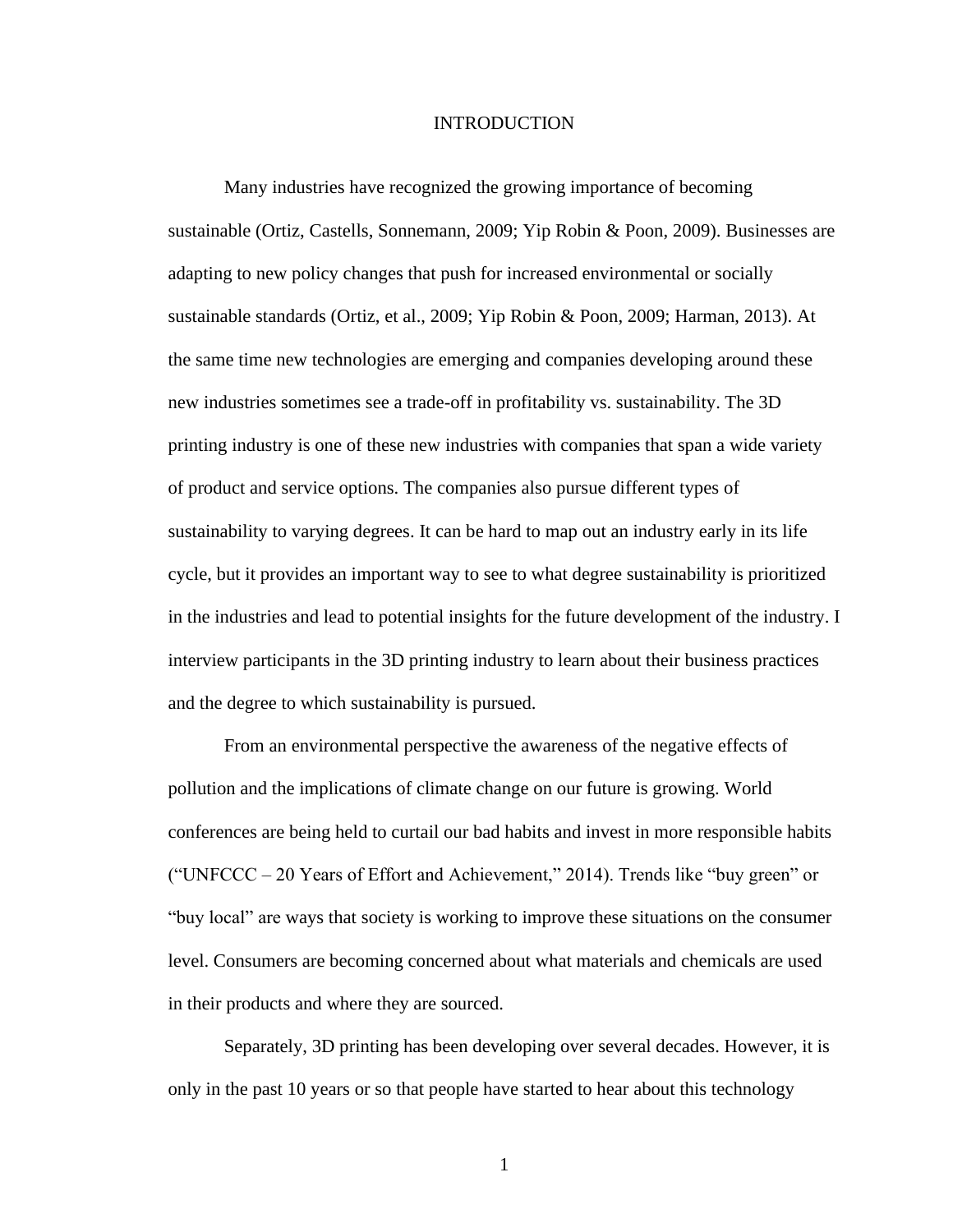(Bergl et al., 2013). And it has only really gained media coverage within the past five years. Since then 3D printing experimentation and development has spread to a variety of fields (Huang, Liu, Mokasdar, and Hou, 2013; Kurman & Lipson, 2013; Winnan, 2012). However, this industry is still in its forming stages and has yet to really find its place in society. The media coverage has helped expedite some areas of development as tinkerers work to improve various aspects of 3D printing. "Makers," as many fans on the consumer level like to call themselves, work on developing many aspects of 3D printing from material strength or elasticity, to creating more efficient software, working out bugs in the design stages, or improving the speed of printing ("Leading the Maker Movement," 2016). There are many facets of additive manufacturing that still need refining.

3D printing has grown with the help of Makers. Adoption into the manufacturing field, using 3D printing for prototyping, and integrating this technology into school curricula has also contributed to the growth of the 3D printing industry. This raised awareness around 3D printing technology and its rise in popularity has incited people to ponder its potential issues.

Recently, articles on 3D printing have begun to focus less on trinkets that can be created out of plastic and more on the amount of waste produced from failed plastic prototypes, scrapped for a superior iteration (Gebler, Schoot Uiterkamp, & Visser, 2014; "3D Printing: Sustainability Opportunities and Challenges", 2015; Sreenivasen, Goel, Bourell, 2010). Another issue is the large amount of energy used to create objects made out of metals and other materials requiring high heat or pressure (Gao et al., 2015; Gebler, et. al., 2014). It seems that an increased concern about environmental consequences and developing concerns about 3D printing processes, lines up in a way that could lead to the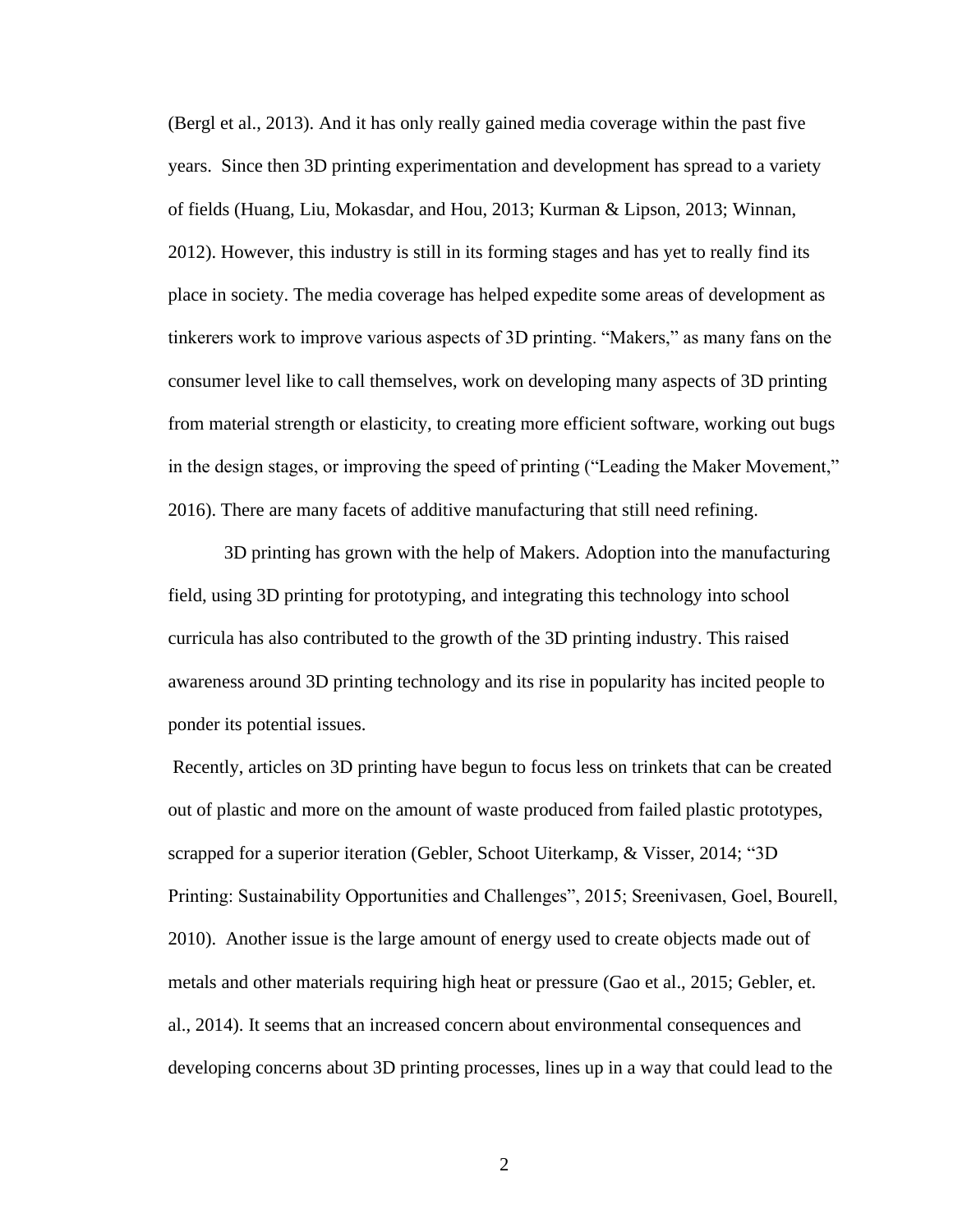development of ecologically conscious and sustainable 3D printing processes in the future.

#### **Purpose**

The purpose of this thesis is to examine the business sustainability strategies of 3D printing companies and end-user businesses that integrate 3D printing into their strategy. The role of social and environmental sustainability will be discussed in relation to these businesses and how it is prioritized by businesses in the industry. Businesses need to be economically viable to thrive. Many 3D printing companies follow the example set by traditional manufacturers, using non-sustainable materials such as ABS plastic and various metals ("Clearing the air about 3D printing emissions, 2015; Rayna & Striukova). Other business look for environmentally friendly alternatives when they are developing to minimize or eliminate negative effects on nature, while others have adapted sustainable practices over time (Weller, Kleer, & Piller, 2015; Marien, 2012). Looking at the different motivations and goals of a cross section of companies can help provide insight into the 3D printing industry. Through a series of interviews the research goal was to explore motivations of business leaders and see if there was a social or ecosustainability element to the business.

#### Significance

Businesses are starting to recognize the need for sustainable products and processes. Major players are making changes to their business models and mission statements. If companies incorporate the 3 R's (reduce, reuse, recycle) into their business models this may reduce pollution that harms the environment, reduce health risks and disease, prevent drastic effects of climate change, and other potential consequences.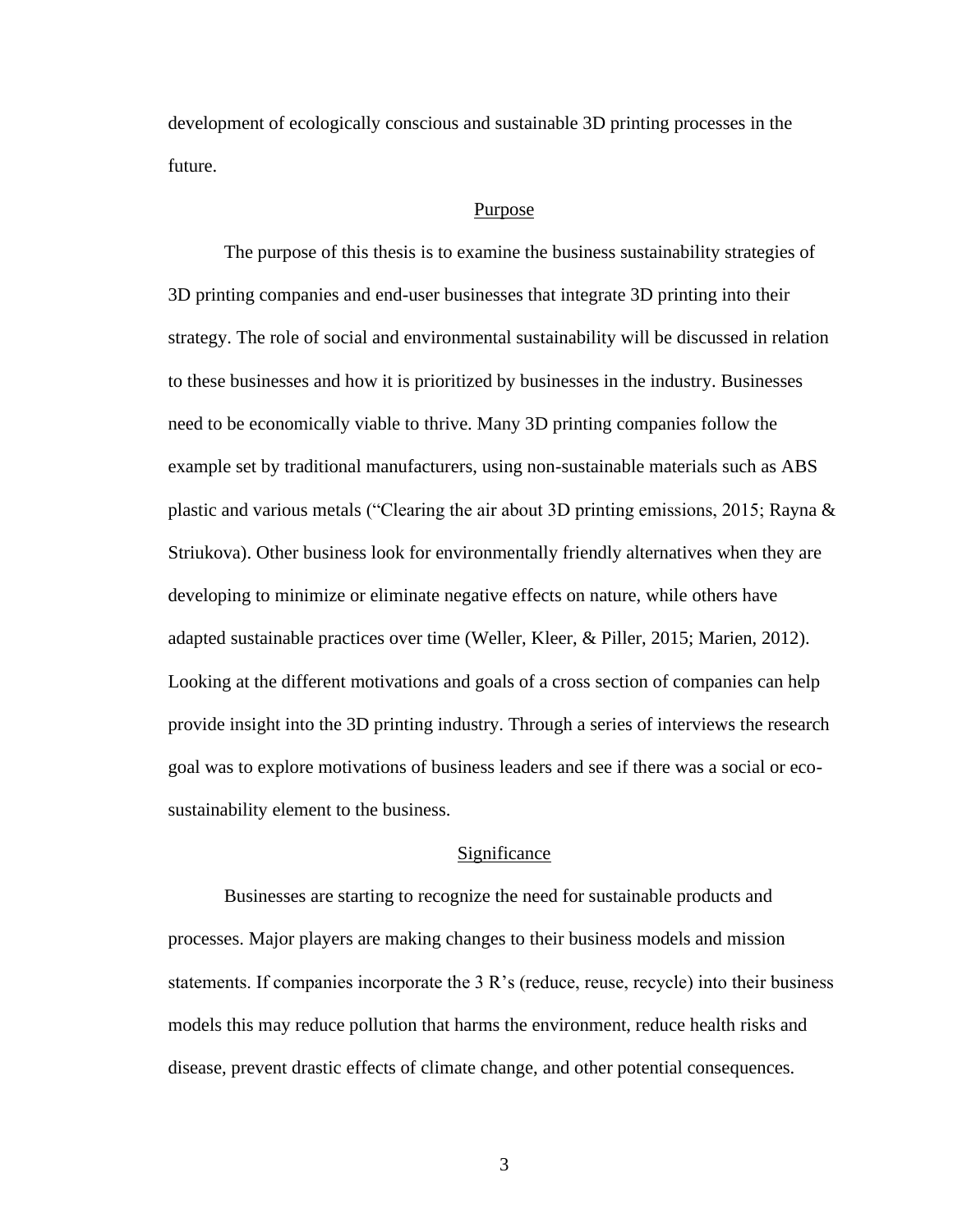The additive manufacturing industry is now becoming a part of this problem. As an emerging industry about to hit the growth phase, it is positioned to expand well into the future. It is still in the formative stages as there is no one main application, but many niche markets have been targeted (Huang, et al., 2013; Kurman & Lipson, 2013; Winnan, 2012).

Moving towards a sustainable future is key. Not only will environmentally responsible products and manufacturing reduce the negative effects of pollution on the world we live in, but it will also increase efficiency, decrease production costs, which could save money for business and could also open up new markets focused on sustainability.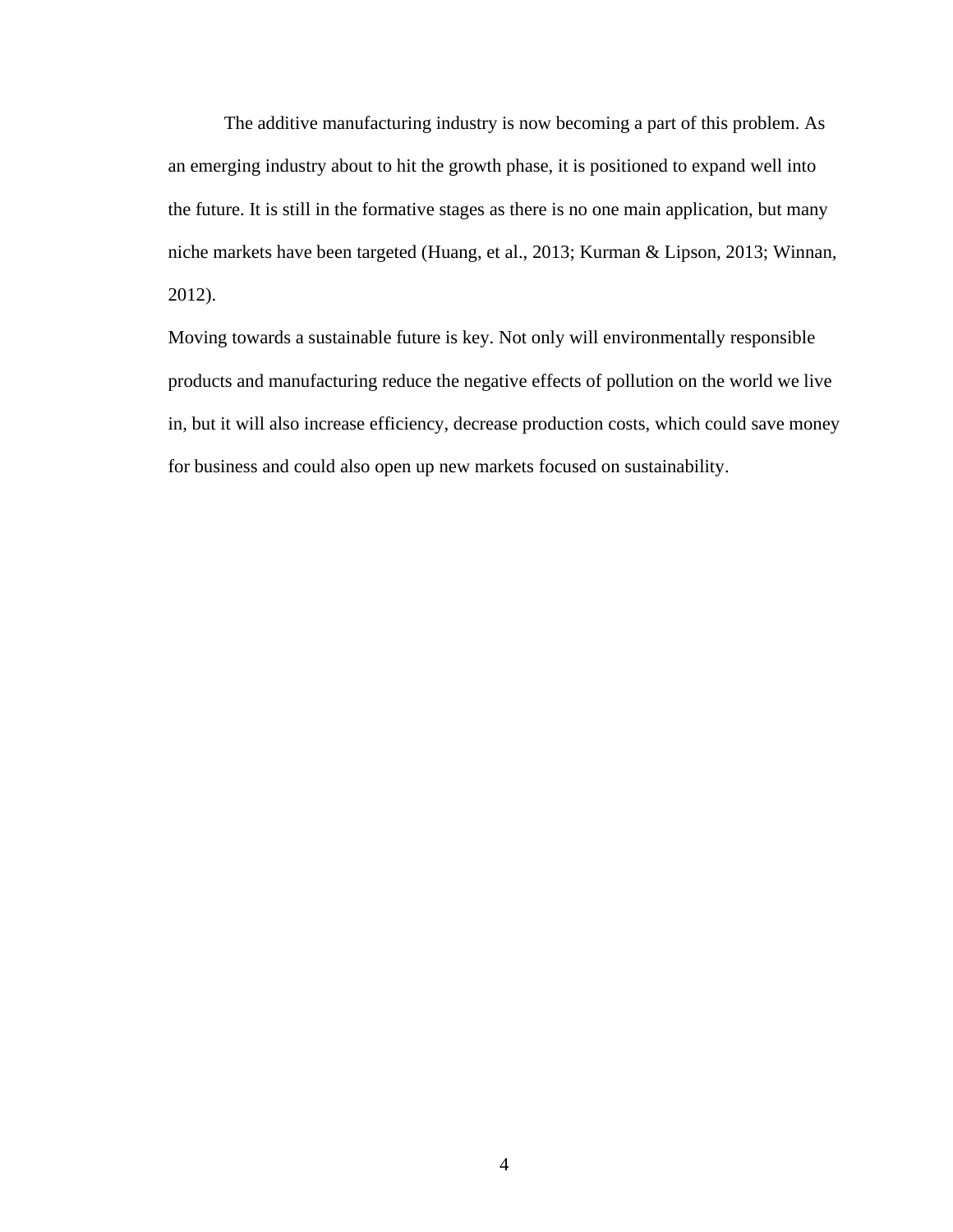#### LITERATURE REVIEW

#### Sustainability

#### Types of Sustainability

Sustainability can be a complex topic to discuss, because it can be manifested in many different ways within an industry (Lewis, 2005). There are also different degrees to which sustainability can be pursued. Sustainability is generally considered to be composed of three parts: economic, social, and environmental (Labuschagne, Brent, and van Erck, 2005).

Economic sustainability has multiple definitions depending on the article or organization defining it. (Labuschagne, et al., 2005) notes that the Global Reporting Initiative (GRI) defines it as ''an organisation's impacts on the economic circumstances of its stakeholders and on economic systems at the local, national and global levels.'' The GRI is externally focused whereas the United Nations and Wuppertal Institute focus internally, calculating contribution to gross national product and gross domestic product (Labuschagne, et al., 2005). Some indicators of economic sustainability include financial health (profitability, liquidity, and solvency), company's perceived value by its shareholders, potential financial benefits (ex. subsidies for pursuing sustainable business initiatives), and trading opportunities (Labuschagne, et al., 2005). A firm needs to generate enough revenue to offset its costs and stay in business.

Environmental sustainability involves reducing or eliminating impact on the quality of air, water, land, mineral, and energy resources Labuschagne, et al., 2005). Companies could track this in a variety of ways from product life-cycle impacts, to air emissions, or reducing energy and material waste within the business (Labuschagne, et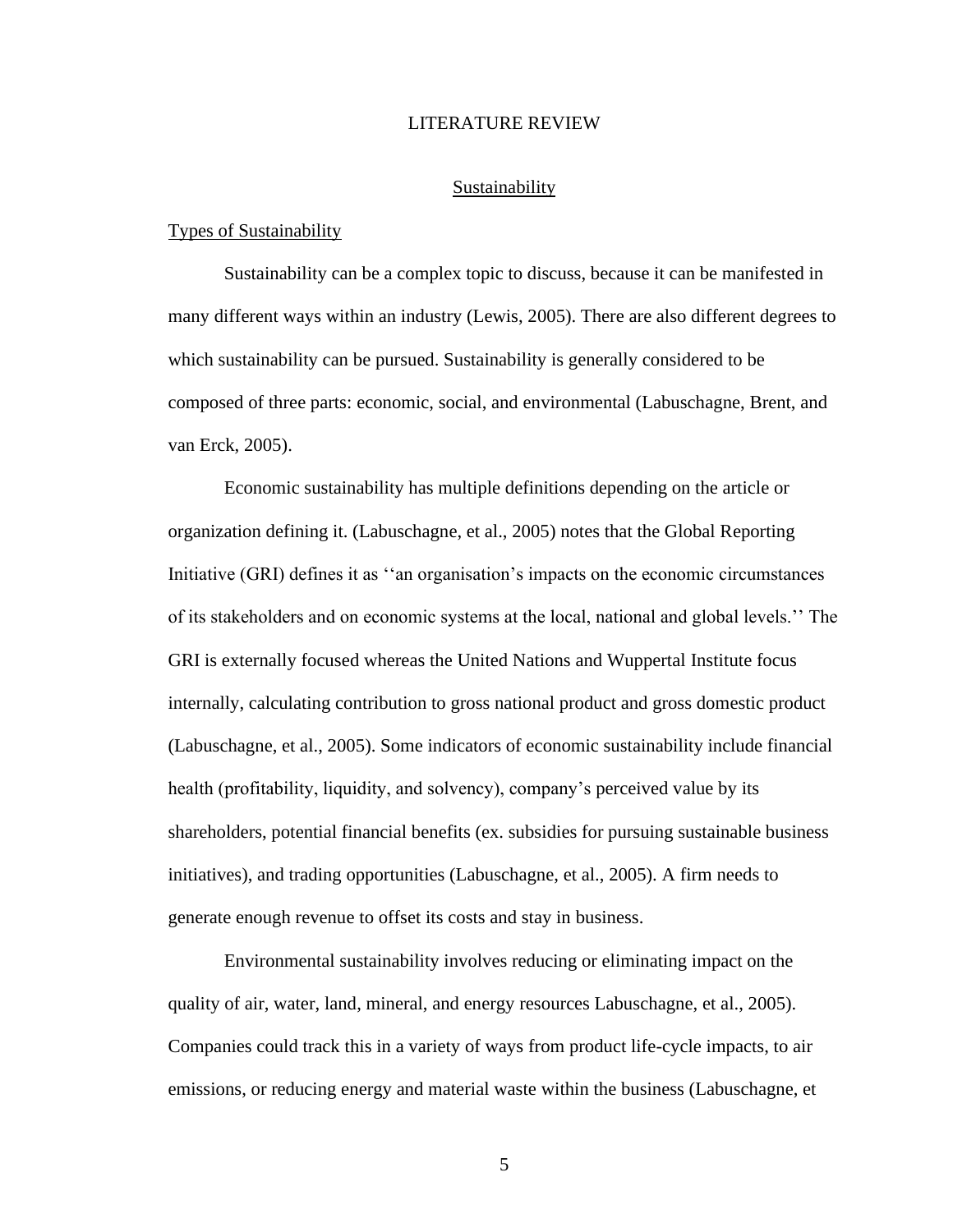al., 2005; Veleva, Hart, Greiner, and Crumbley, 2003). There are many ways companies can reduce their impact on the environment. For example, they could use raw materials from renewable resources or utilize more efficient processes and technology to reduce energy use and emissions.

A firm can pursue social sustainability internally and externally. Some internal elements include employee job stability, fair compensation, non-discriminatory business practices, and proper health and safety standards within a business (Labuschagne, et al., 2005). Externally, the company's impact on the community is factored in. This includes the impact a business may have on the community's health as well as educational and training opportunities to share information (Labuschagne, et al., 2005). The second social impact is calculated by "the strain placed on these assets and infrastructure availability by the business initiatives" (Labuschagne, et al., 2005). The third social impact involves relationship of the business and community (Labuschagne, et al., 2005). This involves potential impact of the community's security, job opportunities, impact on poverty, social cohesion, etc. (Labuschagne, et al., 2005). One way to track these elements is called the triple bottom line (TBL), used by accounts to calculate a firm's impact on these three areas of sustainability (Flint, 2013; Labuschange, et al., 2005, Stead & Stead 2014). Like other ways of calculating sustainability this has its flaws and is often biased towards economic sustainability over social or environmental aspects (Flint, 2013). The intent behind social sustainability is to engage equitable practices that can benefit company employees and the greater community.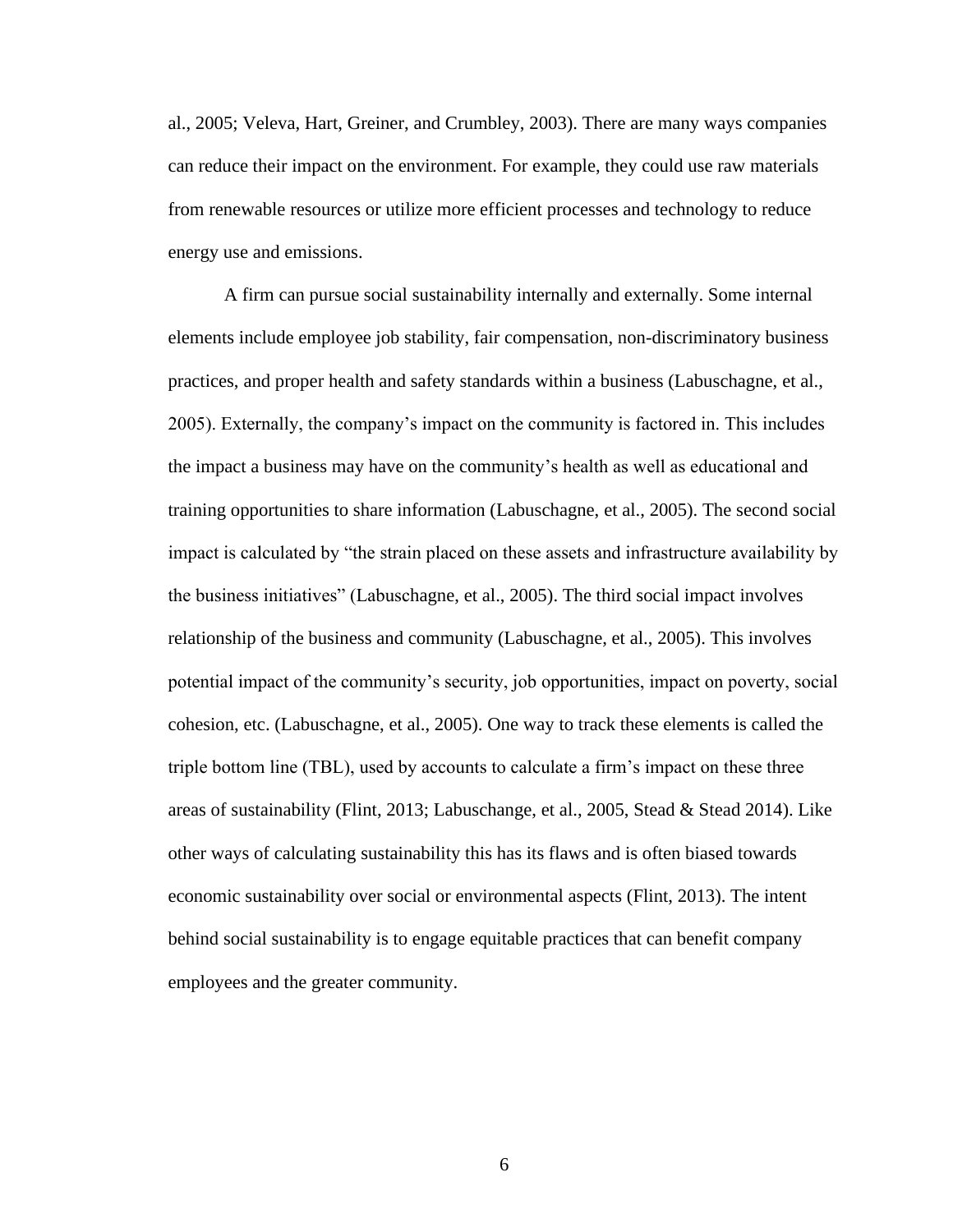#### Sustainability Barriers and Drivers

After reviewing literature on sustainability there is evidence that some industries show a measurable shift towards social and environmental sustainability. However it seems that some industries might need a strong incentive to change, such as regulatory changes. A review of the construction and restaurant industry in the UK revealed that both were reluctant to change unless policies required they comply with certain standards (Revell & Blackburn, 2007). Restaurant owners seemed to lack knowledge of sustainability standards and regulations and they believed changing their business to be eco-sustainable would be costly (Revell & Blackburn, 2007). Small and Medium-Size Enterprises (SME's) paradoxically stated that they believe the only way to ensure businesses adopt better practices is to impose government regulations (Revell & Blackburn, 2007). They also claimed that if there were no regulations owner-managers often assumed that there were not any environmental issues (Revell  $\&$  Blackburn, 2007). Similarly, a study of the pharmaceuticals industry revealed regulation as the main driver for sustainability (Blum-Klusterer & Hussain, 2001). The second biggest factor was new technology development (Blum-Klusterer & Hussain, 2001). From the construction industry side they were mainly concerned with cost and the time projects took to complete over environmental concerns (Revell & Blackburn, 2007). However, it also seems that the construction industry is working towards better sustainable practices (Ortiz, Castells, Sonnemann, 2009; Yip Robin & Poon, 2009). Additionally, low profit margins were a contributing barrier to sustainable investment in the construction industry. This review reveals that many industries face a variety of barriers to sustainability. Some of these are linked to misperceptions or lack of knowledge on sustainability. However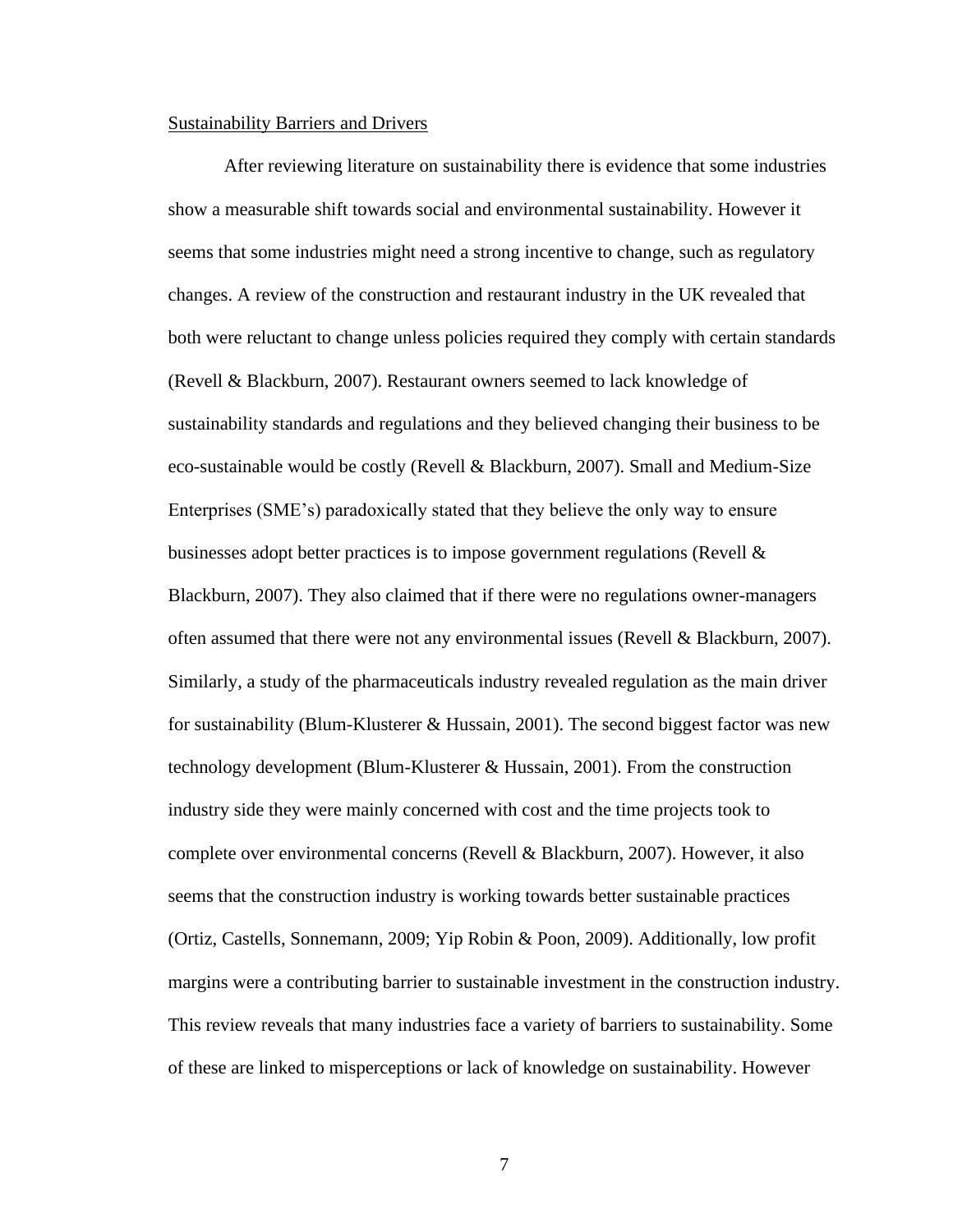others are more constraining barriers like financial constraints that prevent investment in sustainability.

One article states, "SMEs contributes up to 70% of industrial pollution and there is a need to increase the modernization of industrial process in developing countries and promote best practices engineering" (Ortiz et al., 2009). This shows a valid reason for concern since they are responsible for a substantial amount of industrial pollution. Some studies have attempted to map out levels of sustainability and performance indicators. (Veleva, et al., 2003) map out five levels of sustainability. At the lowest level (level 1) firms comply with current standards (Veleva, et al., 2003). Level 2 involves further social and environmental tracking such as emission and waste generation as well as occupational injuries (Veleva, et al., 2003). Level 3 involves whole facility impact and worker health and safety standards (Veleva, et al., 2003). Level 4 tracks the life cycle of product development from raw material extraction, to production, to disposal across the supply chain and all the way to the end users (Veleva, et al., 2003). Lastly, Level 5 is a commitment to being a partner in the global eco-system (Veleva, et al., 2003). This illustrates the levels of commitment a company can have for pursuing sustainability.

The GRI is another way to track performance measures. It has been established as an attempt to set a uniform set of global sustainability standards (Veleva, et al., 2003; Jenkins & Yakovleva, 2006). (Labuschagne et. al, 2005) claims that the "GRI [is] the only recognized international initiative that focuses on reporting the sustainability of the entire organization." This organization collects submissions of sustainability reports. Their current website shows that 9,501 organizations to date have made submissions (Sustainability Disclosure Database, 2016). These organizations are located around the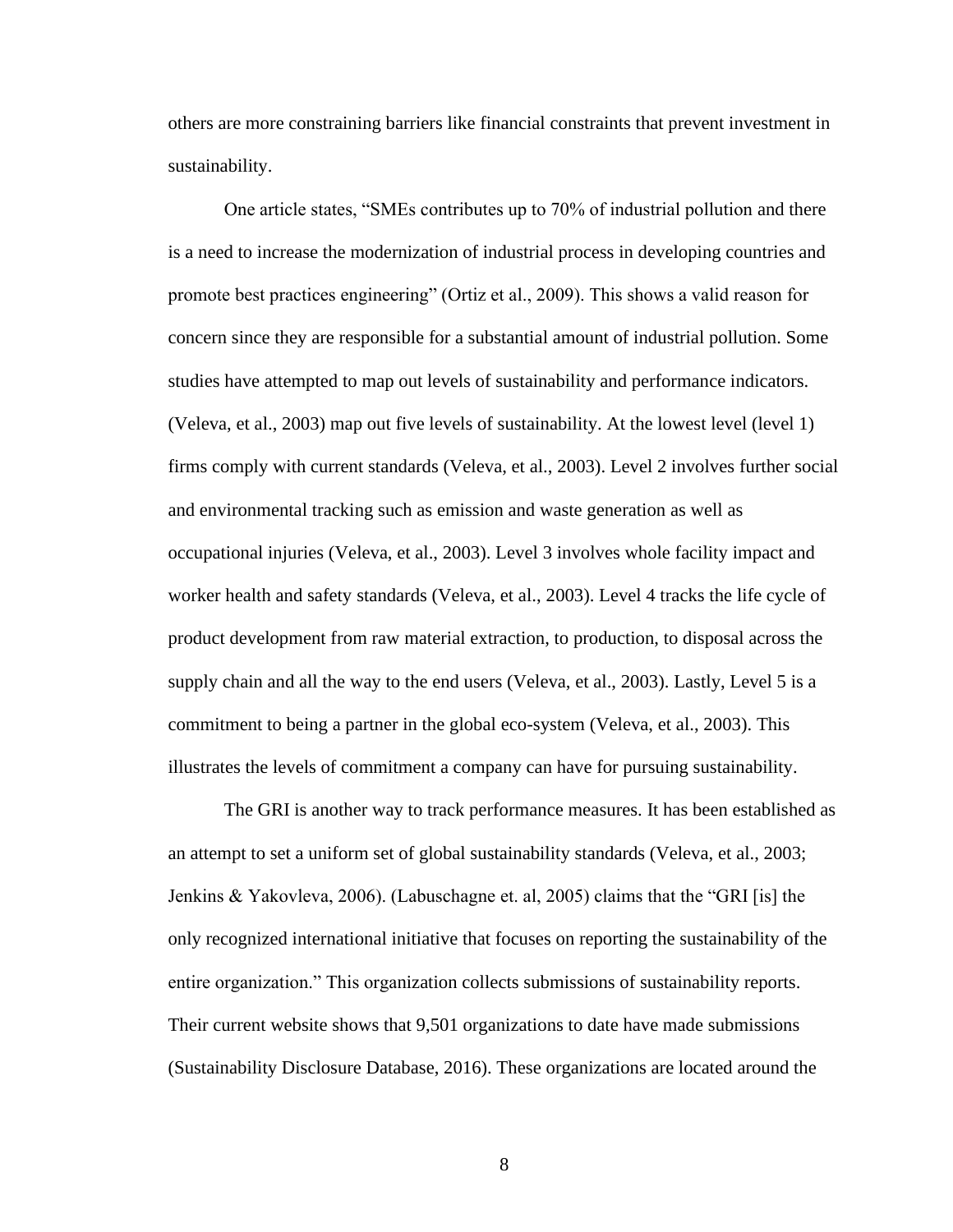world. This is just one of many initiatives to create standards and indicators that contribute to sustainability.

While reporting and creating sustainability indicators contributes to the shift toward sustainability there are still many barriers. Additionally, there are downsides to regulation as well. Lack of education about issues around sustainability and new policy changes are a barrier to adopting sustainable practices (Lewis, 2005; Revell & Blackburn, 2007). Also, some people perceive that it rests upon the government to take action and impose policies especially (Lewis, 2005). Another insight revealed that people meet government standards, but rarely see incentive in going beyond them (Revell  $\&$ Blackburn, 2007). Across these industries there are common themes that crop up as drivers and barriers of sustainability.

#### Benefits of Investing in Sustainability

Scott, Martin, & Schouten (2014) make the argument that integrating sustainability into business makes logical sense. They discuss short and long-term gains such as lower cost, energy savings, and reduced waste (Scott, et al., 2014). It is also pointed out that waste streams can still be profited from (Scott, et al., 2014). This could refer to a closed-loop system for the business where the raw material is derived from the waste of discarded end products produced by the company. Using renewable resources could also lower insurance rates (Scott, et al., 2014). These are a few of the benefits to switching to a more sustainable process. "Accountants have a particularity unemotional argument for moving towards sustainability. Cost and risk equations are dynamic, and the long-term shifts clearly favor sustainable production and sourcing" (Scott, et al., 2014). To back this up they cite PricewaterhouseCoopers warning carbon-intensive businesses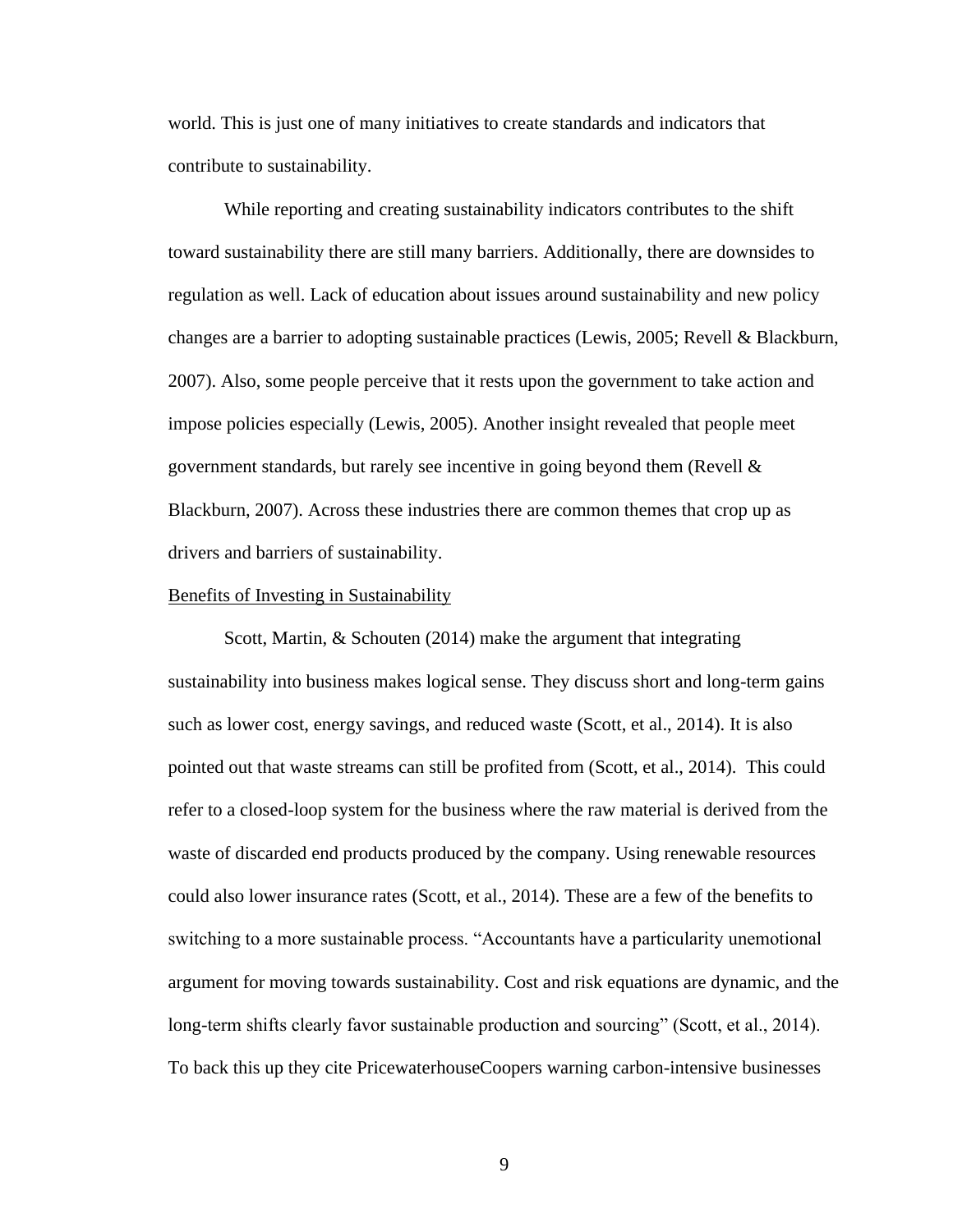that they will continue to face stricter regulations and modify their business practices. This argument is also supported in another article (Webster, 2007).

"Businesses and innovators who are leading the way to a 'bright green future' (Anderson 1999; Steffen 2007). They will be the beneficiaries of this new worldview—they will thrive in a carbon-constrained world of limited resources. They do it because it makes sense, not because they particularly want to do their bit 'for the planet', but because they know they have a working relationship *with*  the planet."

This line of thinking points at a shift in perspective and how people view their relationship with the planet and realizing the bigger impact that our actions can make. Additionally, (Harman, 2013) illustrated the impact that pursuing sustainability can have. He highlights the Energy Star program which, "saved enough energy in 2010 alone to avoid greenhouse gas emissions equivalent to those created by thirty-three million cars – all while saving nearly \$18 *billion* on their utility bills." These actions benefit the environment and the consumer. (Harman, 2013) states, "In both government and industry, the economic benefits of sustainable products and alternative energy are proving their worth. Clean tech is less than ten years old as a recognized market sector, but it is the fastest growing venture capital investment market." He has identified that at least in the short-term there is great growth in this area. Clean tech could include 3D printing companies if they chose to pursue such a strategy.

#### Sustainability and the 3D Printing Industry

(Cohen-Rosenthal, 2000) writes about the need for people to take the initiative to develop sustainable technologies. "A society sitting on the sideline waiting for technology to solve its problems is waiting for Godot" (Cohen-Rosenthal, 2000). This implies that no change will ever come if we expect it to happen, but do not invest in research and development to make this so. In addition to this (Cohen-Rosenthal, 2000)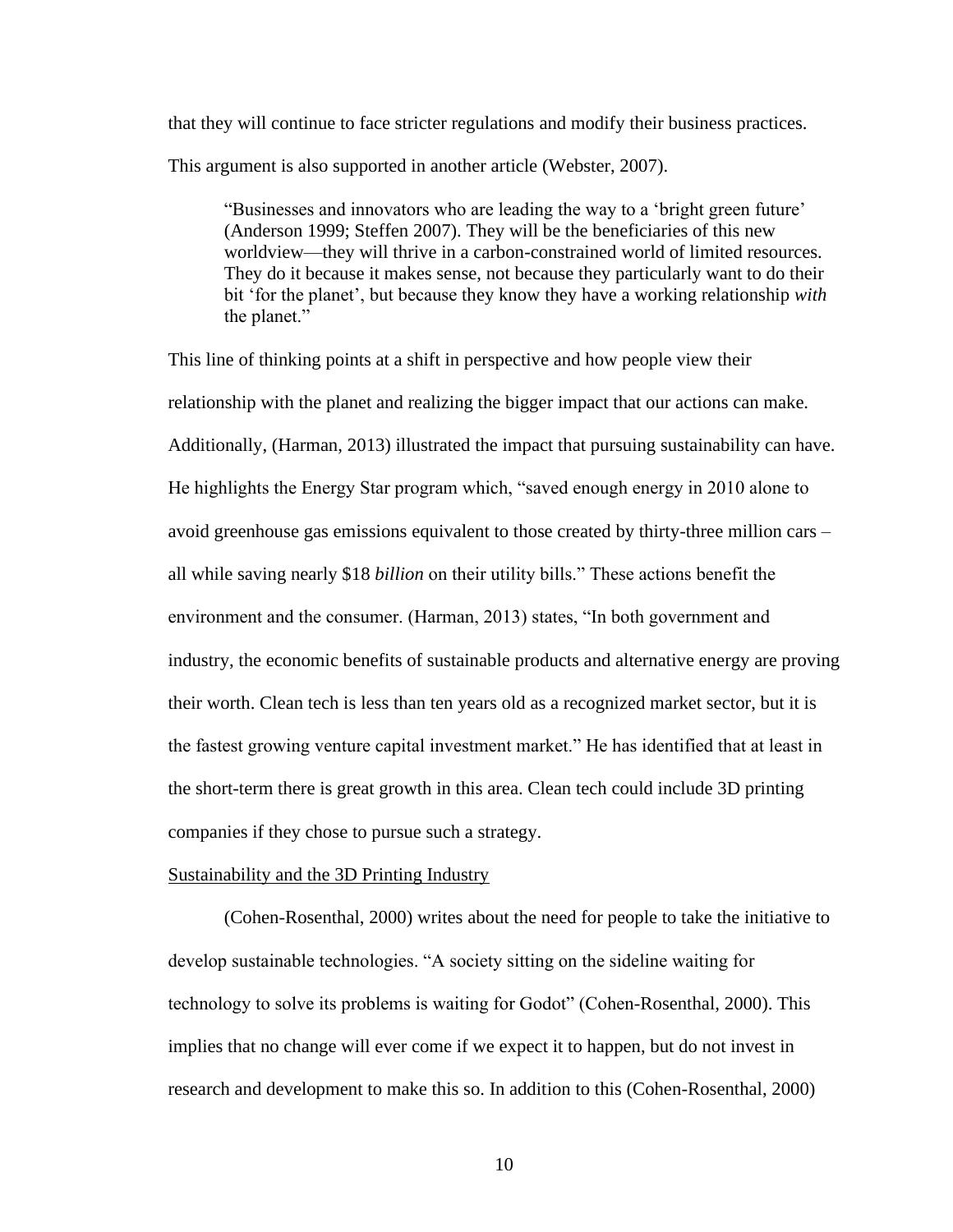suggests that partnerships are one way to achieve these initiatives. "Networks of businesses brought together to seek common benefit will uncover possibilities that preordained pathways will miss" (Cohen-Rosenthal, 2000). Additionally, 3D printing experts (Kurman & Lipson, 2013) clearly state, "3D printing won't be an innately green manufacturing technology unless we actively seek to make it one." The general sense from these books and research papers is that sustainability will only emerge if it is actively integrated.

The 3D printing industry could lead to more sustainable manufacturing in several ways. (Kohtala, 2015; Stephen, 2015; Tyl, Lizarralde, & Allais, 2015) highlight the potential benefits of localization. They argue that 3D printing enables in-country, local production, which could provide local lobs to the community, reduce the distribution chain, and reduce transport emissions. The cost savings for the technology and the shortened supply chain could make in-country production favorable to invest in compared to outsourced production. According to (Kohtala, 2015) personal or collaborative fabrication facilitates sustainable practices. (Kohtala, 2015) also cites sources that highlight co-production as a way to "empower local communities and encourage responsible use of local resources (physical and social)" by taking responsibility for the resources used communities may manage them more responsibly. "For all papers explicitly mentioning 'local' issues, the main sustainability benefit was avoidance of environmental impact related to transport" (Kohtala, 2015). In this way localization could be one way that 3D printing enables sustainable practices to develop.

The manufacturing process for 3D printing is one area of concern when it comes to sustainability. (Sreenivasan, Goel, & Bourell, 2010) is one study that aims to create an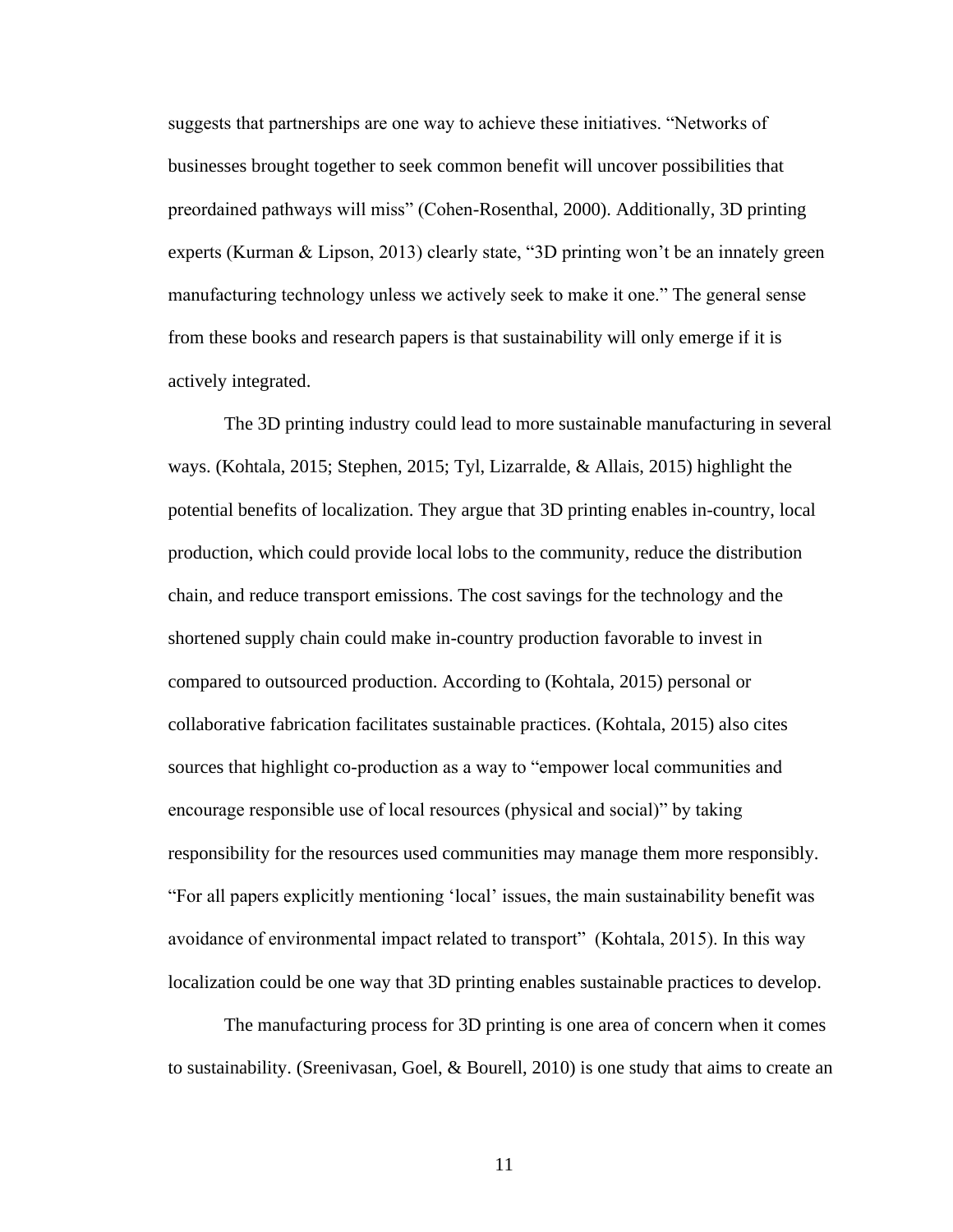assessment of environmental impact based on energy consumption. (Sreenivasan, et. al., 2010) created what they call "Eco-indicators." The higher the eco-indicator the greater the environmental impact a specific printing process has. Their model goes over use of resources, land, and emissions released. This is further broken down into damage incurred on resources, ecosystems, and human health (Sreenivasan et al., 2010). This ecoindicator is factored into their overall energy consumption formula to create a total energy indicator. While the Selective laser sintering (SLS) rating was 8.3 Stereolithography (SLA) and Fused Deposition Modeling (FDM) ranked 12 and 13, showing a higher environmental impact and energy consumption (Sreenivasan et al., 2010). Studies like this one are a start in the development of performance indicators, but there is still more that can be done.

#### The 3D Printing Industry

3D printing has increasingly gaining attention around the world. While there are a few major companies there are also a myriad of start-up companies and Do-It-Yourself (DIY) tinkerers who participate in the development of the field. It is a volatile environment due to the rapid changes in technology capabilities and the diverse range of 3D printers, materials and other differentiators.

#### **History**

The idea for 3D printing started earlier than most people realize. The process of layer-by-layer fabrication was proposed as early as 1951 by Otto John Munz (Weber, Peña, Micali, Yglesias, Rood, Scott, & Lal, 2013). Chuck Hull received the first patent for a 3D printing process in 1986. That same year he founded 3D Systems, one of the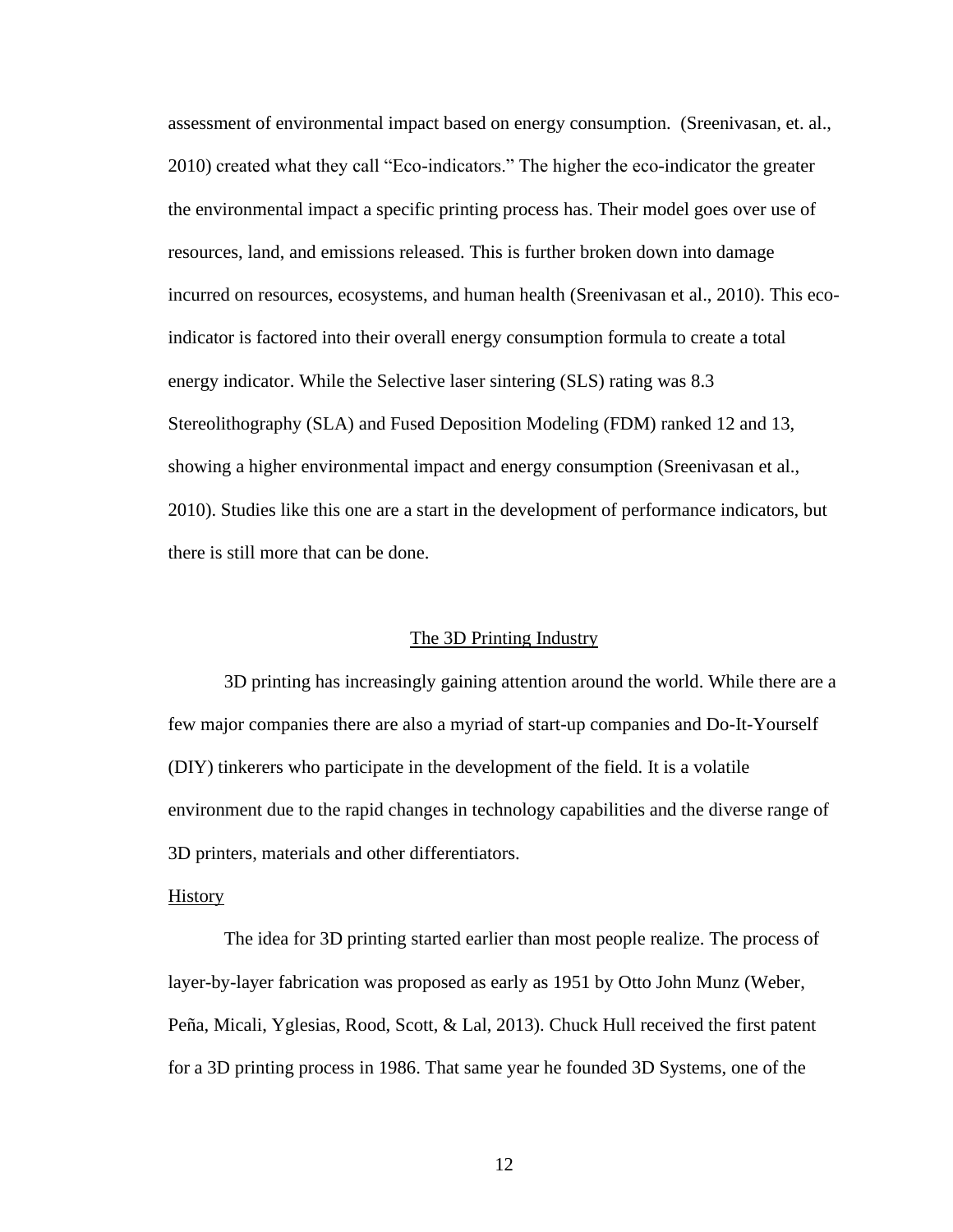main corporate players in the 3D printing industry today. Hull is seen as a figurehead of 3D printing technology. There are many different types of 3D printing processes today, but the core concept behind 3D printing remains consistent (Kurman & Lipson, 2013). 3D printing is commonly referred to as additive manufacturing, because it "adds" a layer of material every time the printer head makes a pass over the base platform of the printer or when a laser or digital beam of light hardens liquid resin or fuses powder into a layer (A. van Wijk & I. van Wijk, 2015).

In 2007 the startup company Shapeways came to the scene. This online platform allows people to design and sell their products and has become hugely successful since its inception (Bergl et al., 2013). This was also one of the first steps towards open-source sharing (Bergl et al., 2013). In 2008 the recession hit as the U.S. housing bubble burst. People started losing their jobs and their financial resources dwindled. In an effort to keep stay afloat more and more people were using ingenuity to create and sell products that would provide temporary income. Crowd funding helped people finance many of these early 3D printer projects (Bergl et al., 2013). MakerBot was one company that helped facilitate the rise of 3D printing. In addition, Quirky, an online platform, aided consumers by manufacturing the products they designed. Quirky then gave consumers part of the profits (Bergl et al., 2013). Each of these companies came at a time when consumers and business people were looking for ways to sustain themselves financially during tough times. For some, these platforms provided them with an answer.

3D printing has grown since then and people are realizing that its capabilities surpass printing out small, plastic trinkets (Conner, Manogharan, Martof, Rodomsky, L., Rodomsky, C., Jordan, & Limperos, 2014; Huang et al., 2013). Rapid prototyping,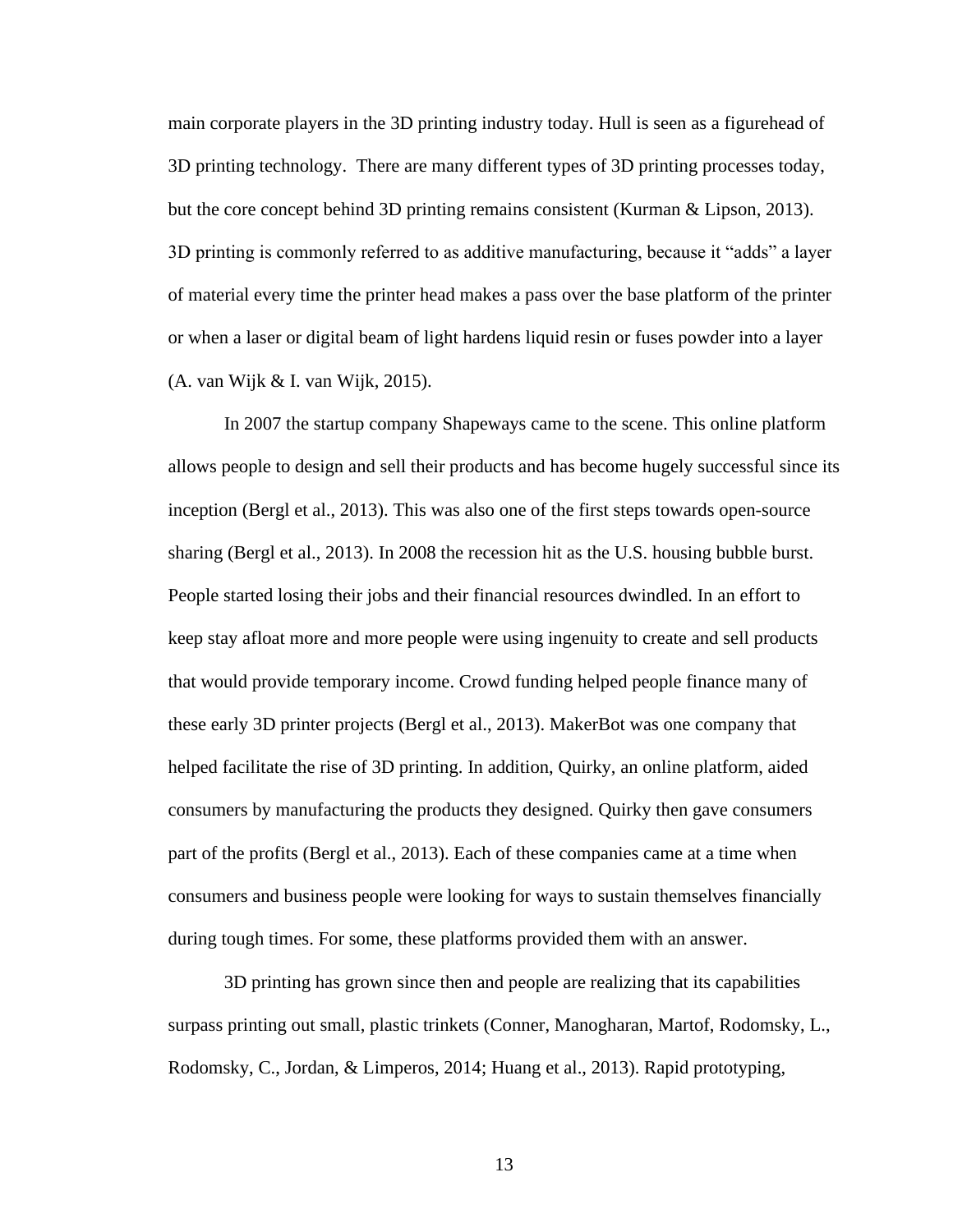creating product design prototypes quickly, was an easy first connection with this technology (Berman, 2012; Rayna & Striukova). Additive manufacturing means that parts can be printed out cheaply in plastic and examined for design flaws to help engineers reach their final design faster. The cause for concern, however, is that these plastic prototypes and trinkets create a lot of waste that will end up in our landfills, depleting already limited resources. There have been other inventions that were well intended, to help reduce waste and production time frames, that have backfired. A prime example of this is the invention of K-cups and single serve coffee makers. John Sylvan, inventor of the single serve coffee K-cup wanted to give customers increased convenience and customization without foreseeing the potential negative consequences (Baer, 2015). While this product does achieve its goal and is massively popular it also creates a huge amount of waste and the K-cups are not recyclable (Baer, 2015). Lately, however, a shift towards sustainability has started to enter the minds of 3D printing companies, consumers, and media critics alike (Sreenivasen, et. al., 2010; Gao et al., 2015; Gebler, et al., 2014; Huang et al., 2013).

There has also been a rise of 3D filament companies, (the material used in the products that are created through extrusion methods) that focus on using sustainable materials or materials with biodegradable properties. As the industry continues to develop and grow who knows what new innovations we will see and what 3D printing will be used for in the future.

#### Overview of 3D Printing

This section is a brief overview of the 3D printing process, software, and materials. The capabilities and drawbacks of 3D printing will also be discussed. This is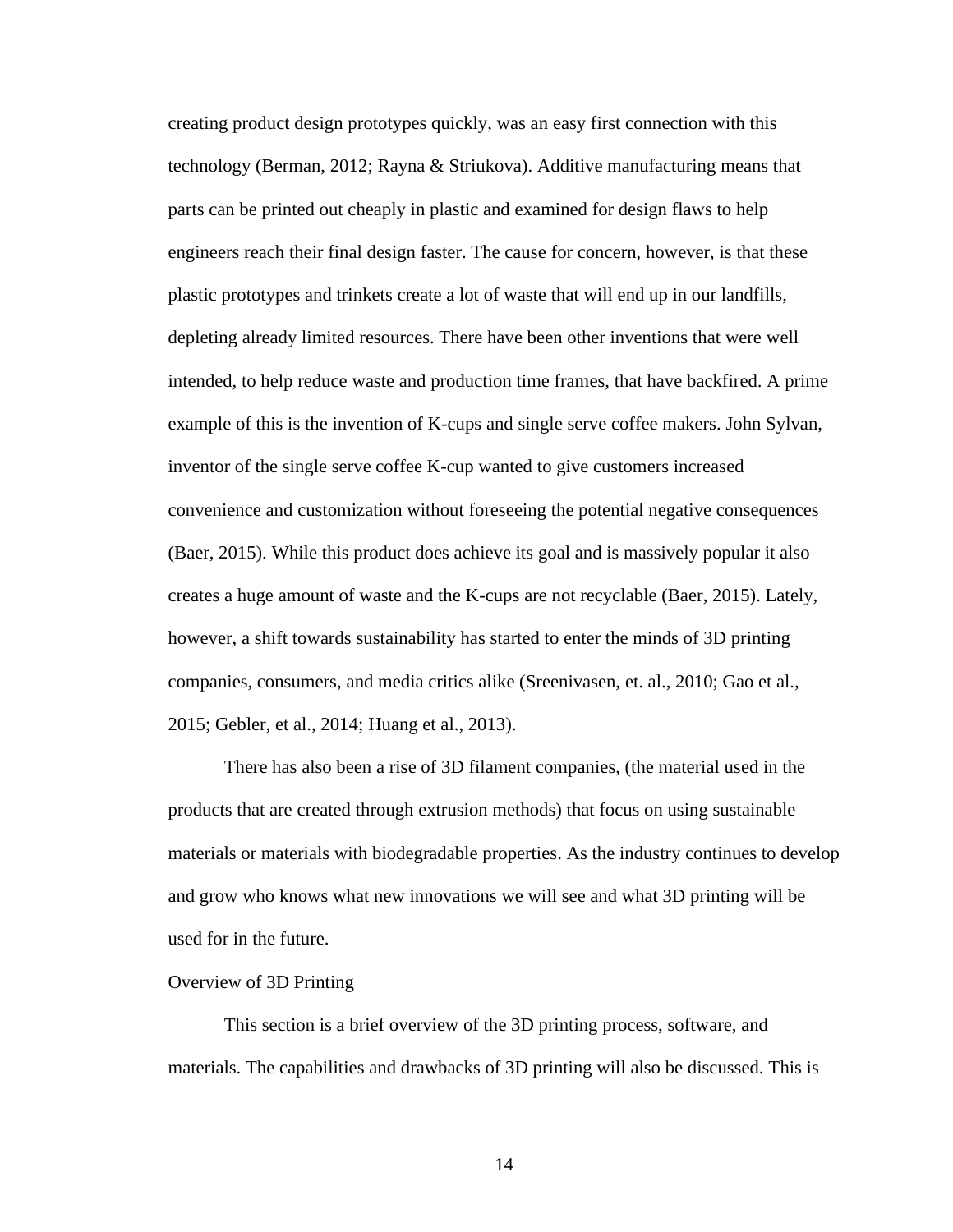by no means comprehensive, yet will hopefully give some background for those unfamiliar with this topic.

3D printing processes. (A. van Wijk & I. van Wijk, 2015) have composed a chart of 3D printing processes (Appendix A) that define the different technological capabilities between printers. As there is a wide range of 3D printing technologies this paper mainly discusses 3D printing in regards to Fused Deposition Modeling (FDM). FDM is a process where material is warmed to a specific temperature and then extruded (A. van Wijk & I. van Wijk, 2015). This part of the process is similar to a glue gun that heats up material and then pushes it out of a nozzle. The material is then laid out in a specific pattern. When one layer is complete the printer platform is lowered or the printer head is raised. Then the second layer is started. The process repeats, layer by layer, until the final object is fabricated (Kurman & Lipson, 2013). Some objects require support material. This material is different from the main product material and can be printed by a different printing nozzle (A. van Wijk & I. van Wijk, 2015). According to (A. van Wijk & I. van Wijk, 2015) "The FDM method is one of the cheapest 3D printing methods and most often used in 3D printers at home." Commonly, ABS or PLA is used to print with. These materials will be explained in the 3D printing materials section.

3D printing software. Several types of 3D printing software exist. These are either closed source software or open source software. Open source software enables any person with access to the Internet to download the software for free. Once downloaded the user can use the software as is or modify it (Winnan, 2012). They can then share the modified version online with other users if they so choose. Open source software can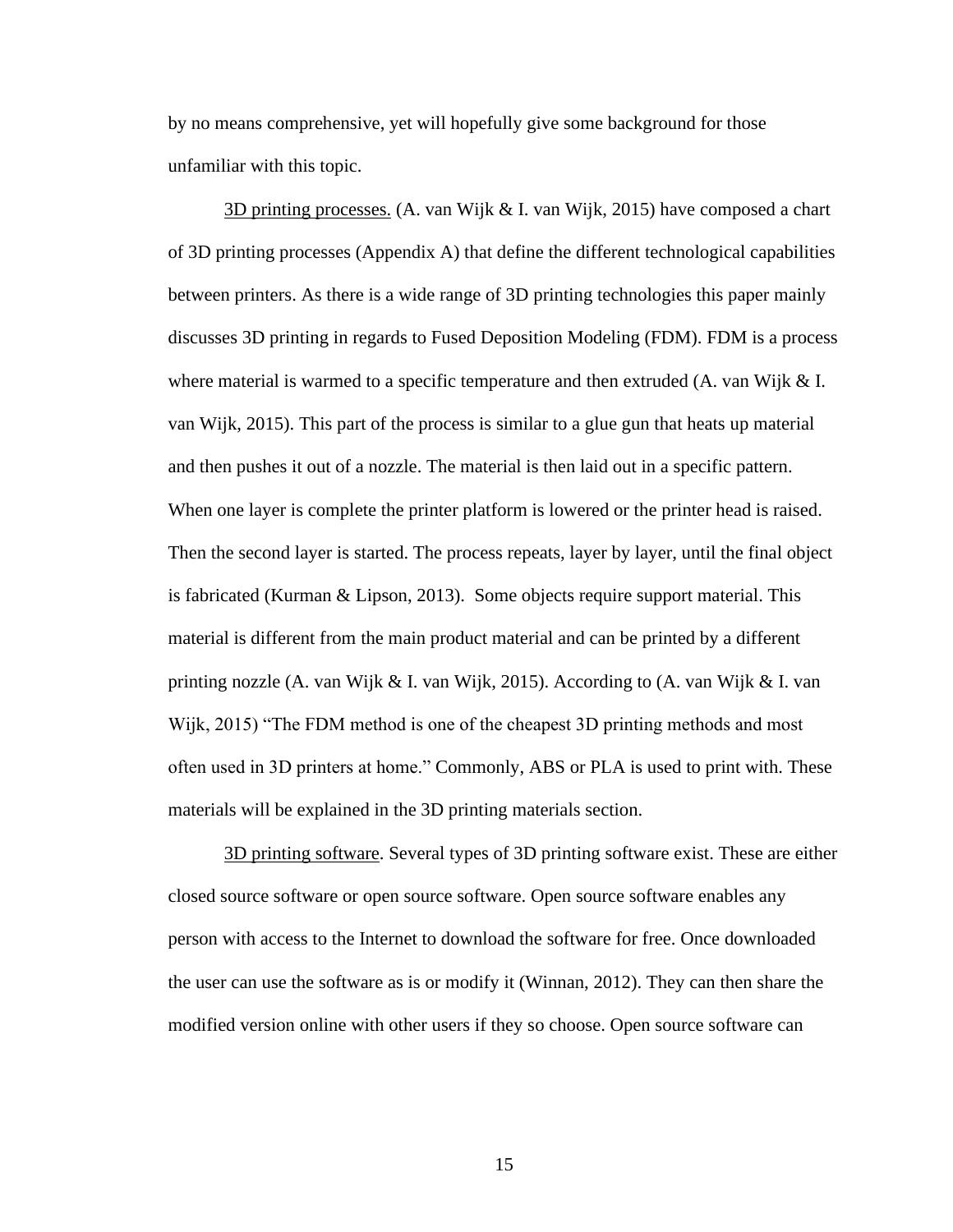advance faster than some standard 3D printing software due to this model (Winnan, 2012).

Design files can be made using a Computer Aided Design (CAD) file. Adobe also has several programs that can be used for 3D printing. Files can also be created by scanning objects. (Winnan, 2012) claims that 3D scanners are the best way to obtain data, but they are cost prohibitive to the average user. Once a design file is created it is sliced into digital layers and sent to the 3D printer in a command file (A. van Wijk & I. van Wijk, 2015). Ultimaker's software, Cura, is an example of open source software that slices design files (Wittbrodt et al., 2013). This software can be downloaded for free. In addition to slicing and modeling software, 3D printer's have their own built-in software. This is also known a "firmware" (Kurman & Lipson, 2013). This type of software tells the printer specific x, y, z coordinates and how much material should be released. (Kurman & Lipson, 2013). This also means that across different types of software there can be parts of the design files that need "cleaning up" according to (Kurman & Lipson, 2013). This process of cleaning up means altering design files so there is not excess material added on or missing parts of the object.

3D printing materials. There are an increasing variety of materials used in 3D printing. Material selection depends on a variety of factors. Certain products may need a certain level of strength or flexibility, for example. Some materials are better for producing products that are highly detailed while others may have a high melting point (Kurman & Lipson, 2013). These materials come in several forms. As listed in the 3D printing technologies processes chart (A. van Wijk & I. van Wijk, 2015) these materials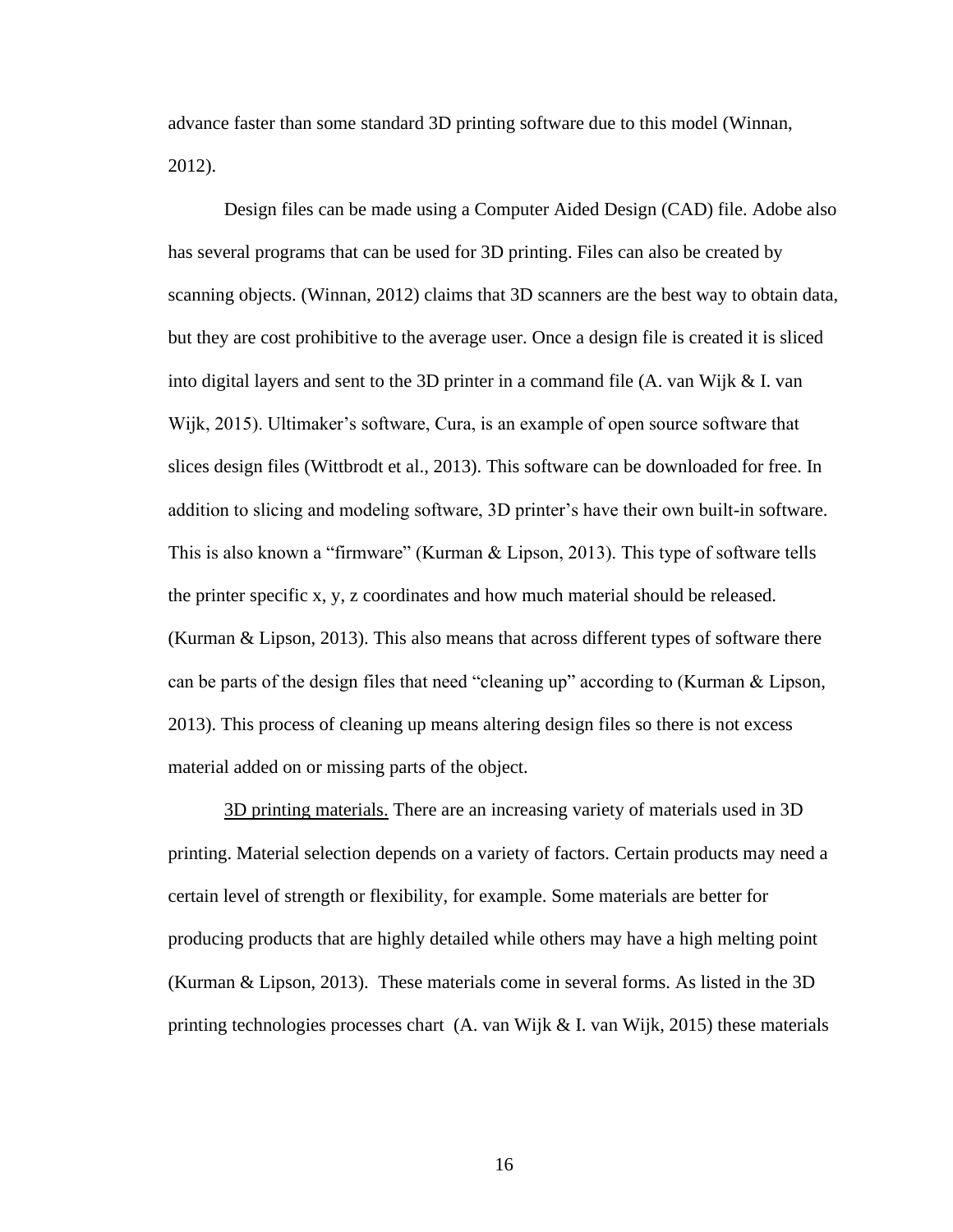can be resins, powders, or solid material spun into a spool to be fed through the machine, melted and extruded. The last form is commonly referred to as filament.

Filament is used for FDM style printing. Thermoplastics are used in this type of 3D printing, because they melt and then solidify without changing their composition (Kurman & Lipson, 2013). ABS is one type of thermoplastic that is commonly used in manufacturing. It is often cited as the material used to make LEGOs (Kurman & Lipson, 2013; Winnan, 2012). PLA is the other common printing material. It is based from sugar in beets, sugarcane, and corn according to  $(A$ . van Wijk & I. van Wijk, 2015). This material crystallizes slower and has a lower melting temperature. Often additives are used with PLA to better adapt it to certain print jobs such as "UV stabilizers, impact resistance modifiers or flame retardants" (A. van Wijk & I. van Wijk, 2015). This could have an impact the end products biodegradability or the percentage of environmentally friendly materials used. (A. van Wijk & I. van Wijk, 2015).

There is also a post-processing stage for 3D printing. Support structures need to be removed. The 3D printed object usually has a rough texture after fabrication that could require sanding, chemicals, or a variety of other post-processing steps to get to the finished format (Gao et al., 2015).

#### Commonly Used Terms

There are a few terms that will be mentioned throughout this thesis. Makers are how individual tinkerers refer to themselves ("Leading the Maker Movement," 2016; Kurman & Lipson, 2013). This group of people is categorized by having a DIY mindset. They like to create things themselves and modify existing technology. These people are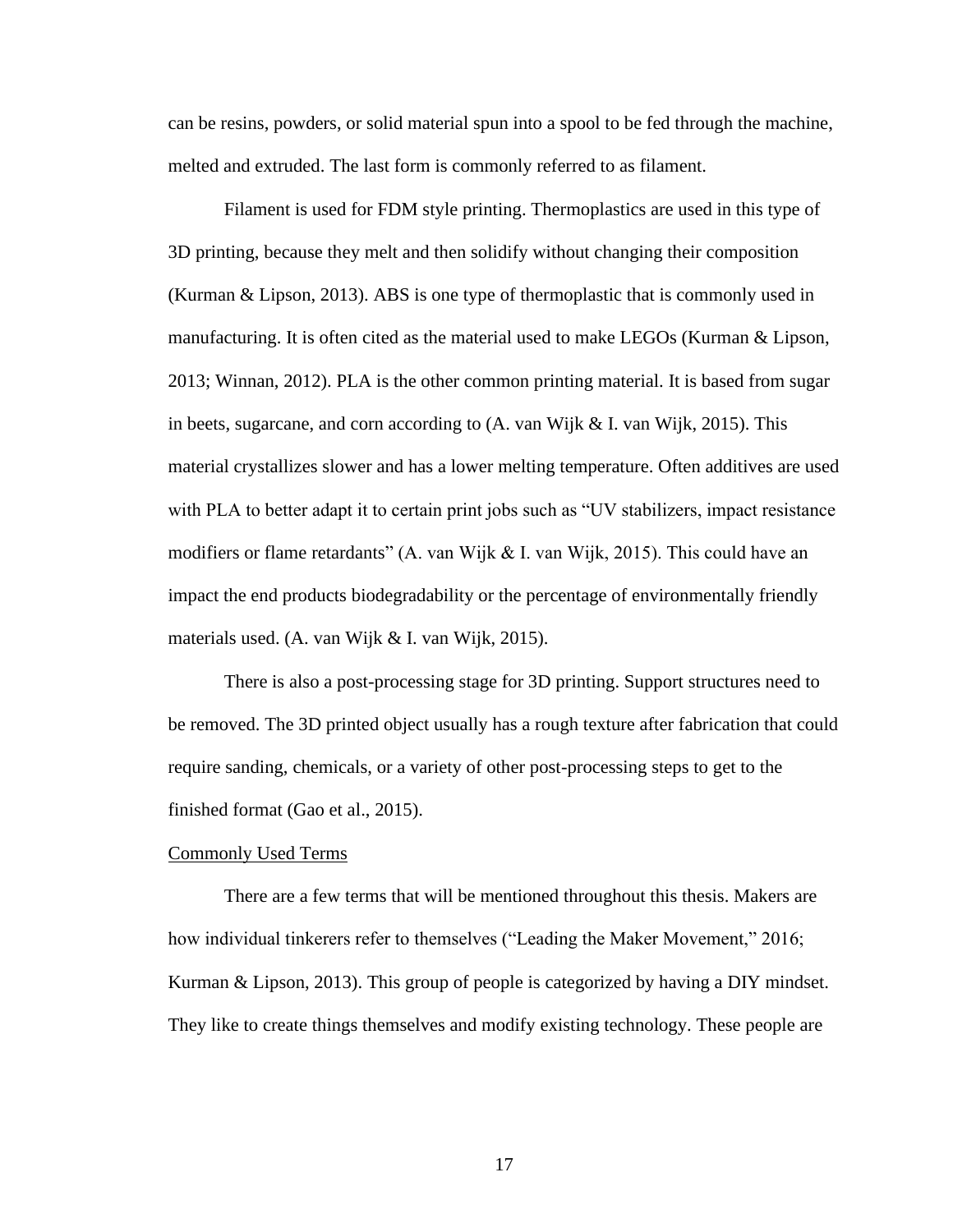the early adopters of the industry. Sometimes this trend is categorized as the Maker Movement ("Leading the Maker Movement," 2016; Kurman & Lipson, 2013).

Crowd sourcing and crowd funding are two common terms used in the 3D printing industry as well. Many startups have gained funding from online platforms (Winnan, 2012). These websites allow startups to share their ideas and their goals. Other people are encouraged to donate to their cause and help fund their project. This is why the term "crowd funding" is used to define this type of fundraising strategy. Some campaigns have turned into successful companies (Bergl et al., 2013). Crowd sourcing is more involved than crowd funding (Nakrani & Tovey, 2004; Huang et al., 2013). This involves combining skills from several areas. The person with an idea for a 3D printed object could get design advice from one person and another person could advise them on materials. There is a more involved network, in this sense.

Open source design and open source sharing is similar to community collaboration. Designs files can be uploaded online and anyone can access and download these files. From there these files can be used as is or modified and shared again. The designs are then open source designs involving and open source sharing process ("Coining 'open source,'" 2012). Open source sharing can enable open source software to develop more quickly, than company-owned software (Winnan, 2012).

#### Capabilities of 3D Printing

There are a lot of reasons that 3D printing has captivated so many people. The capabilities of 3D printing give it a unique advantage over traditional manufacturing.

"The 3-D process allows the porosity and mixture of plastics to vary in different areas of the [ear piece] frame… No assembly required. Printing parts and products also allows them to be designed with…geometries previously too fine to mill" (D'Aveni, 2015).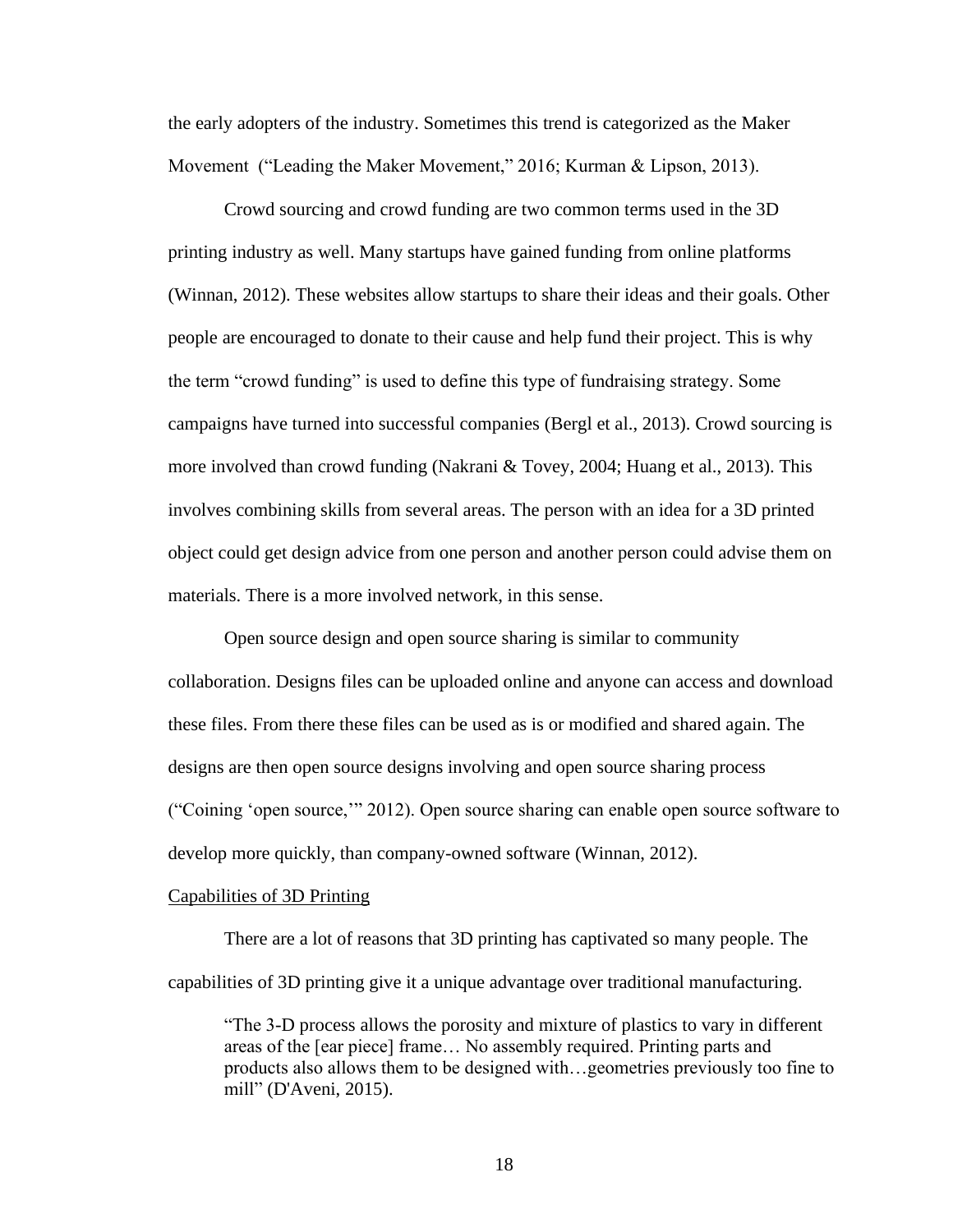The ability to create complex products allows for technology developments that were not previously possible without access to industrial equipment. 3D printing can also produce products that mimic organic forms better than traditional manufacturing. It also allows complex customization down to the level of only a few microns (a couple diameters of a red blood cell) (DeSimone, 2015). The hearing aid industry benefited because hearing aids could be created that fit the individual patient's ears (D'Aveni, 2015). The design files created for the hearing aids can be kept indefinitely, decreasing inventory needs and overhead costs (D'Aveni, 2015). It also shortens the process of hearing aid creation and allows reprints to be made as needed in the future. Medical device companies can also provide these products at a lower retail price because it does not cost exorbitant amounts of money to produce highly customized items (Kurman & Lipson, 2013). A company can still benefit from high margins while also reducing the cost to the customer.

Another important advantage includes the ability to cut down production costs through the design process. "[3D] printing technology allows a nozzle that used to be assembled from 20 separately cast parts to be fabricated in one piece. GE says this will cut the cost of manufacturing by 75%" (D'Aveni, 2015). In addition to cutting manufacturing costs less waste is created through the additive process. Traditional manufacturing uses a subtractive process, which in some companies results in up to 90% of materials to be wasted (Millard, 2015). The aeronautics industry, for example, has seen benefits in lighter, efficient, 3D printed parts. Lighter parts have meant less gas consumption. "For every kilogram that's shaved off of the weight of an airplane the plane will burn approximately 600 fewer liters of fuel per year" (Kurman & Lipson, 2013). And less gas consumption, whether intended by the company or not, means lowered carbon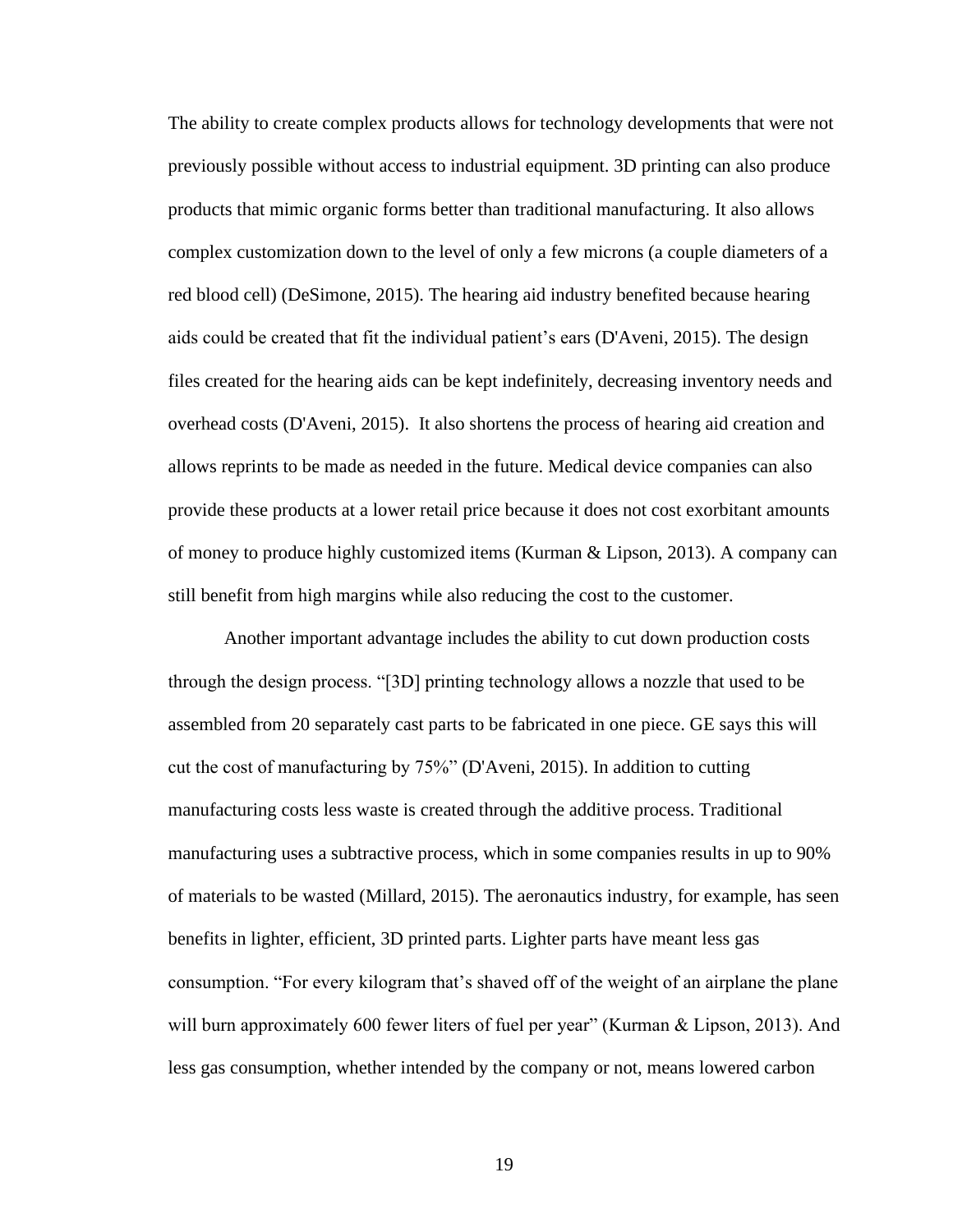emissions. 3D printing can have many benefits due to advanced technological capabilities.

I believe that with a certain focus 3D printing could have a major application that has widespread appeal and the market could grow exponentially. If you look at Apple, a well-known innovator, the company's success is clear. Apple products are known for having an easy-to-use interface. These products are also appealing because they enable users to utilize a wide range of applications. This means Apple's customer base can be very broad, capturing a larger market share due to increased utility for users. 3D printers could see a similar type of progression. 3D printers will become more straightforward to use. The filament and resolution will improve over time to create higher quality products (Halterman, 2015). The amount of training needed may decrease with an easy to use printer and computer software. Thus more businesses may invest in the technology. Drawbacks of 3D printing

While many people have referred to 3D printing as the new industrial revolution (Rethink everything: 3-D printing and the product design revolution, 2015; Berman, 2012; D'Aveni, 2015; Smith, 2015; Stephen, 2015). This technology has a lot of useful capabilities, as previously mentioned, but there is room for it to develop into other, unique directions. For some industries this technology could be a game changer, but oftentimes the flaws of 3D printing are not highlighted. A few areas for improvement will be mentioned below.

Zero-lead time critique. Some sources like (Kurman & Lipson, 2013) mention that 3D printing has zero-lead time. This claim that often repeated, however, lead-time varies depending on the type of 3D printing process, the skill level of the 3D designer and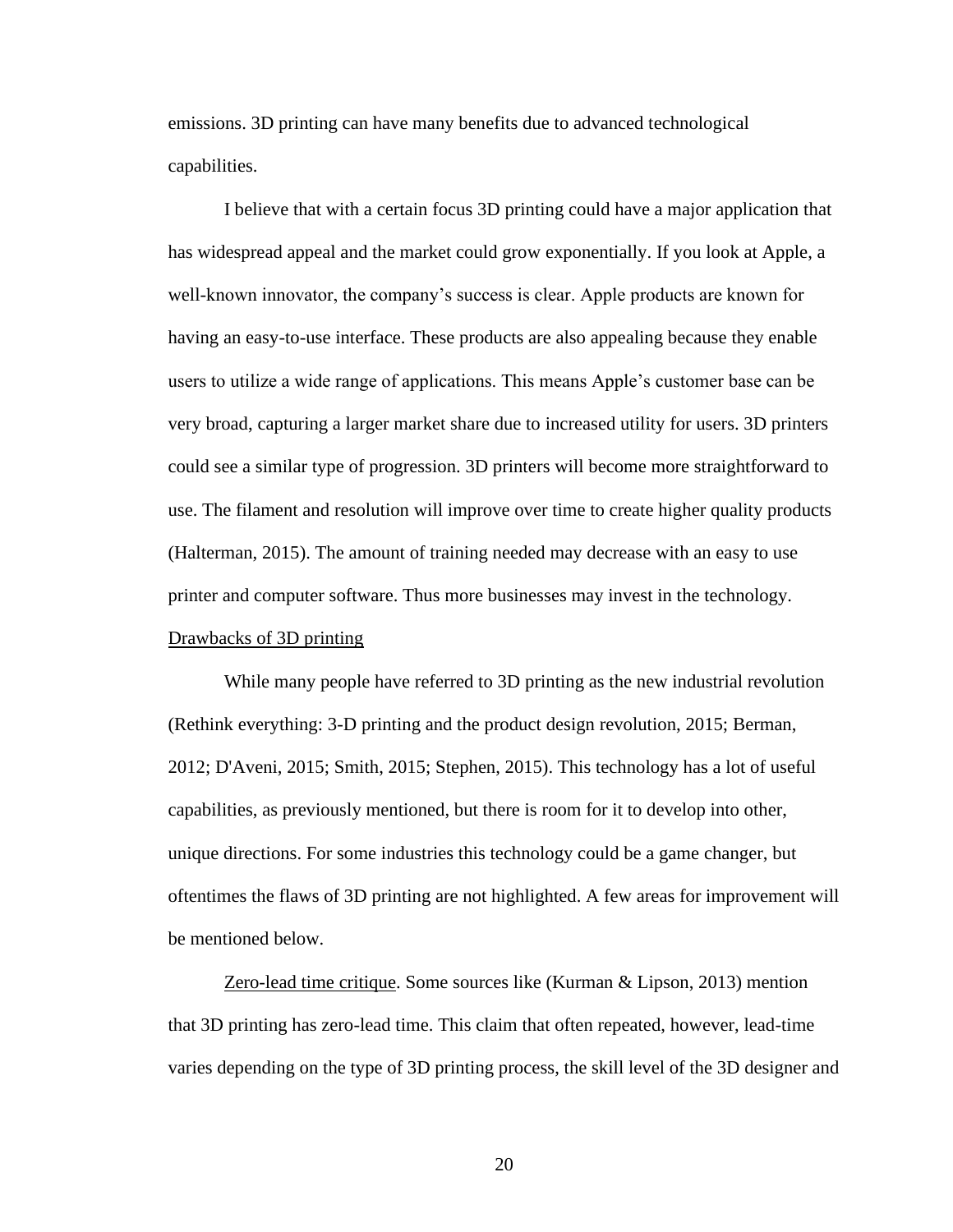machine operator, the material used, and the resolution (level of detailed) of the printed product ("3D Printing: Sustainability Opportunities and Challenges", 2015; Weller et al., 2015; Rayna & Striukova). Each product starts as a design file. If the customer downloaded a design that was popular and used frequently it might not need any modification. However, if they picked or created a complex design then it could take a lot of prep time and testing. Even then a design could be formatted on the computer and then the file sent to the 3D printing software, requiring additional adjustments before the printing process can start, increasing the overall production time. Following this step the printing process itself will take time. Depending on the size of the object and the properties of the 3D printer and printing material this could take several minutes or several days to print (Wittbrodt, Glover, Laureto, Anzalone, Oppliger, Irwin, and Pearce, 2013). This is excluding issues like incorrect settings, adjusting the printer to print too fast or having issues with pressure through the FDM extrusion method could cause filament jams. Post-processing can also take days or weeks to give the product the proper high-quality finish (Connor et al., 2014; Lindemann, Jahnke, Reiher, & Koch, 2014). It is true that these products can be made in the business, office, or at home, which does cut out the need for shipping, shortening the supply chain and carbon footprint. However, every point in the process has such high variability and those investing in this technology should be sure they know about the technology they are investing in and a realistic timeframe and budget for production work and maintenance (Wittbrodt et al., 2013). Lead times may generally be shorter than traditional manufacturing, but not for every product (Wittbrodt et al., 2013). And the price of certain filaments, resins, or powders could be more costly than traditional raw materials (Allen, 2013; Price compare – 3D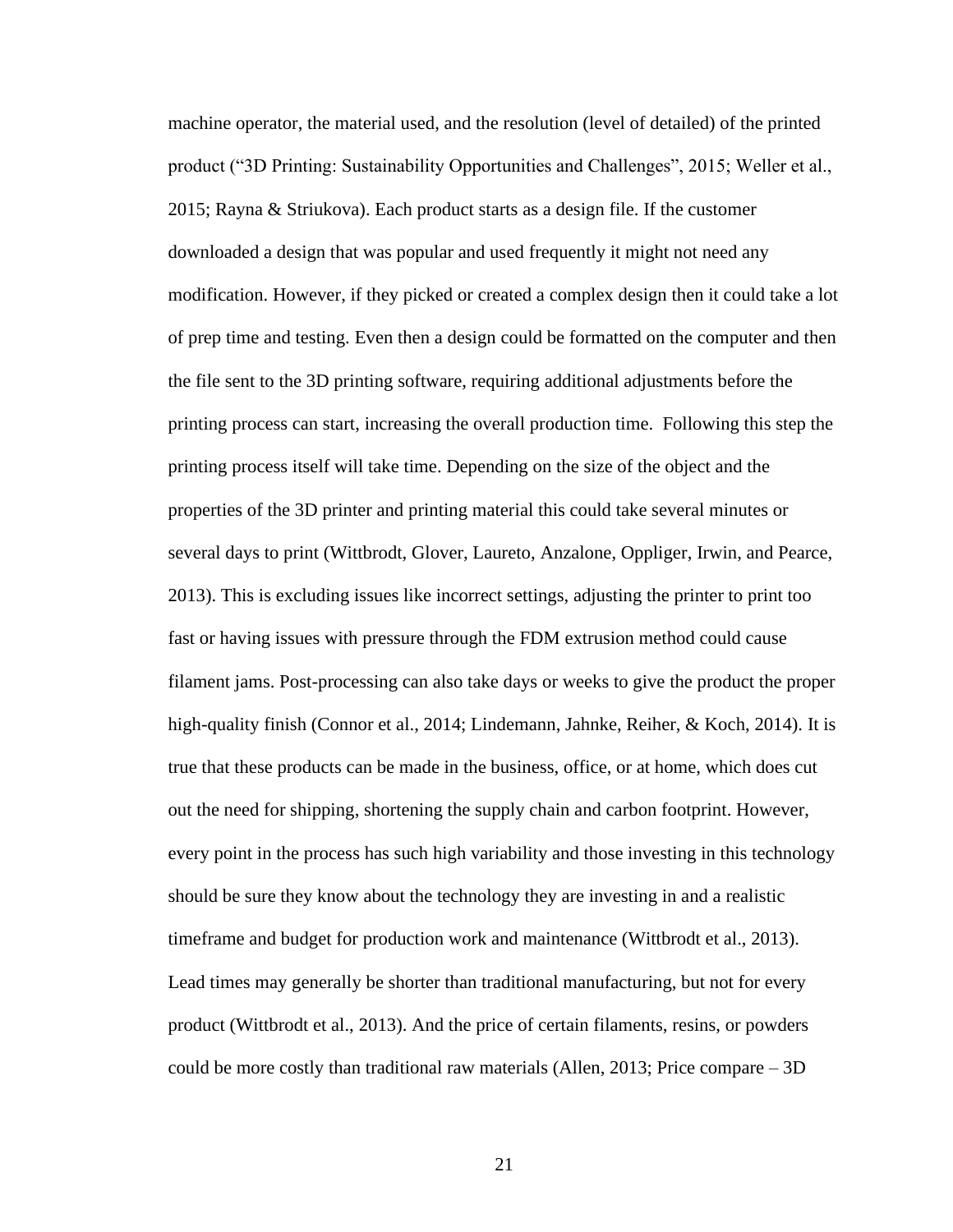printing materials – Filament, 2015; Thomas, 2013). Overall, there are many factors that inhibit users from making accurate assumptions about lead times. While the overall process may be more efficient in most cases it is hard to generalize across the 3D printing industry. The possibility for drawn out printing and post-processing times should be taken into consideration when fabricating a product.

The technology hurdle. Depending on the industry, managers may be more or less willing to adopt the 3D printing technology. In Fabricated: The New World of 3D Printing by Hod Lipson and Melba Kurman one of the authors ("I" is used for both authors without differentiation) lobbied for 3D printing while serving in the military. They talked about the pushback against introducing this technology and how they eventually convinced them of the technological advances in terms of efficiency. "Design iterations aside, it had a built-in capacity for making calculations and predictions that no human draftsperson could touch" (Kurman & Lipson, 2013). People are generally resistant to change, especially when it means re-training employees, investing in the expense of a new technology, and the other modifications a business or organization must make to adapt it to their processes. Introducing new technology can be a huge risk. The more done to prove that the technology will create value and increase efficiency will decrease the uncertainty and resistance to investing in the new technology. In regards to (Kurman & Lipson, 2013) adoption was successful, but it required a lot of dedication and time to convince everyone to invest in the technology. 3D printing has issues between the large variety of 3D printing methods, materials, and software programs, which add to the confusion and perceived risk of the investor. Having proper guidance, potentially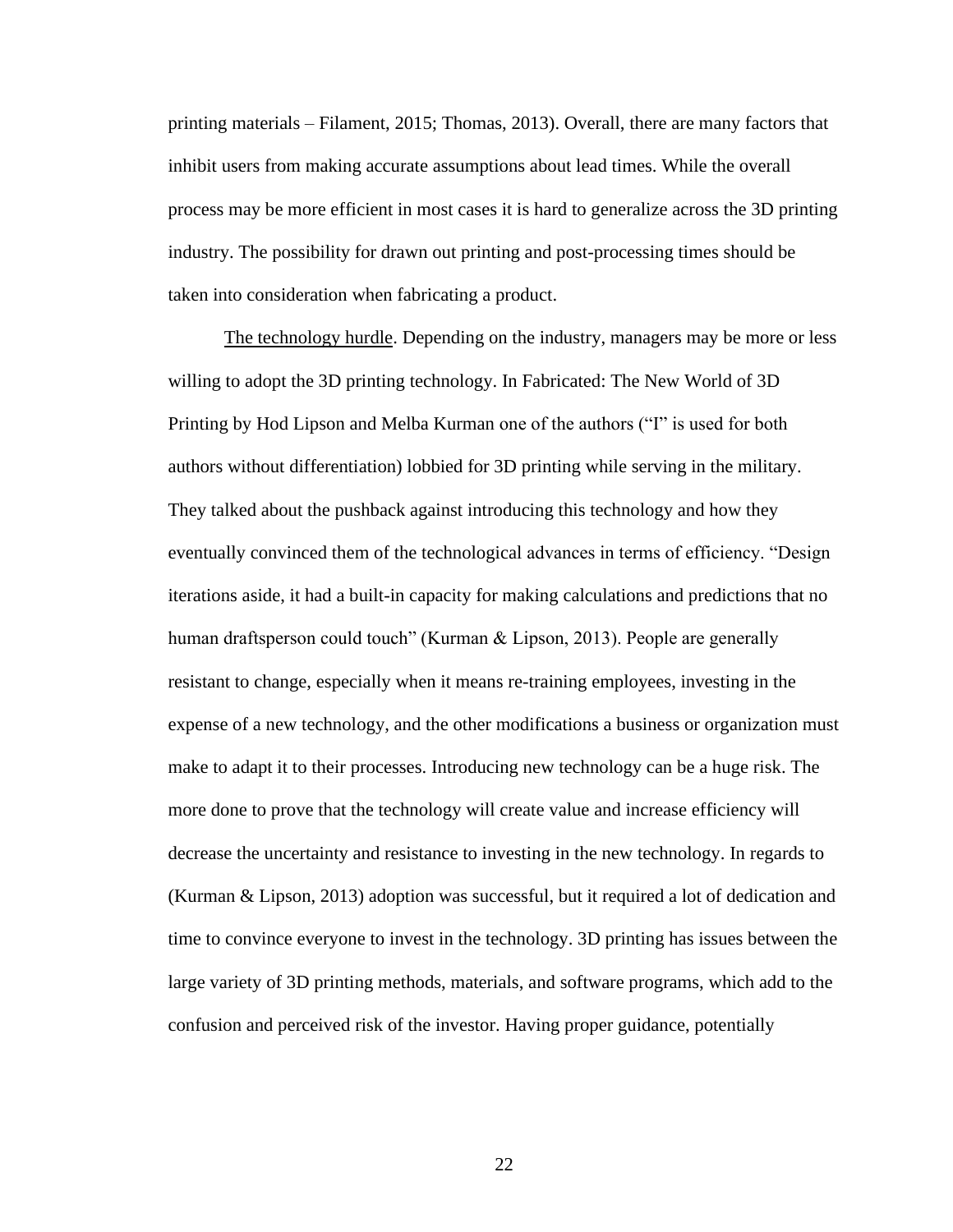advising services could help decrease this. Also general advancements in 3D printing will help curb this issue.

Another concern is the quality of materials. The manufacturing industry has specific guidelines and regulations they must stick to. As part of this it is important to ensure that theses companies use materials that meet industry strength standards, have the proper level of heat resistance, or meet other specifications. The general perception of 3D printing materials is that they are weaker than current materials used in the manufacturing industry (Berman, 2012). It is true that photopolymers are not stable under UV and that PLA can melt or warp in hot climates ("Choosing the Right Material for Your Prototype," 2013). However, there are also materials that do stand up against industrial standards (Gao et al., 2015: Conner et al., 2014). This will continue to grow as more research and development is done. In particular hybrid materials have perhaps the best chance of proving this (Conner et al., 2014). The needs will change depending on the product needed. The focus might be on maximizing detail over high strength or heat resistance. Filaments, resins, and powders have been created from a wide-ranging spectrum of materials. Metal, mud, glass, salt, paper, coffee grounds, wood, human cells, and sand are only a portion of the ever growing list of materials. The fast-paced and volatile nature of this field make it hard to predict what will come next.

#### Current State of the Industry

Crowd Funding. A growing trend that has helped 3D printing gain traction is crowdsourcing. The public comes together to support good ideas, providing a significant portion of the funding for various emerging technology projects. Key influencers in the 3D printing field built their foundation through crowdsourcing include: Makerbot,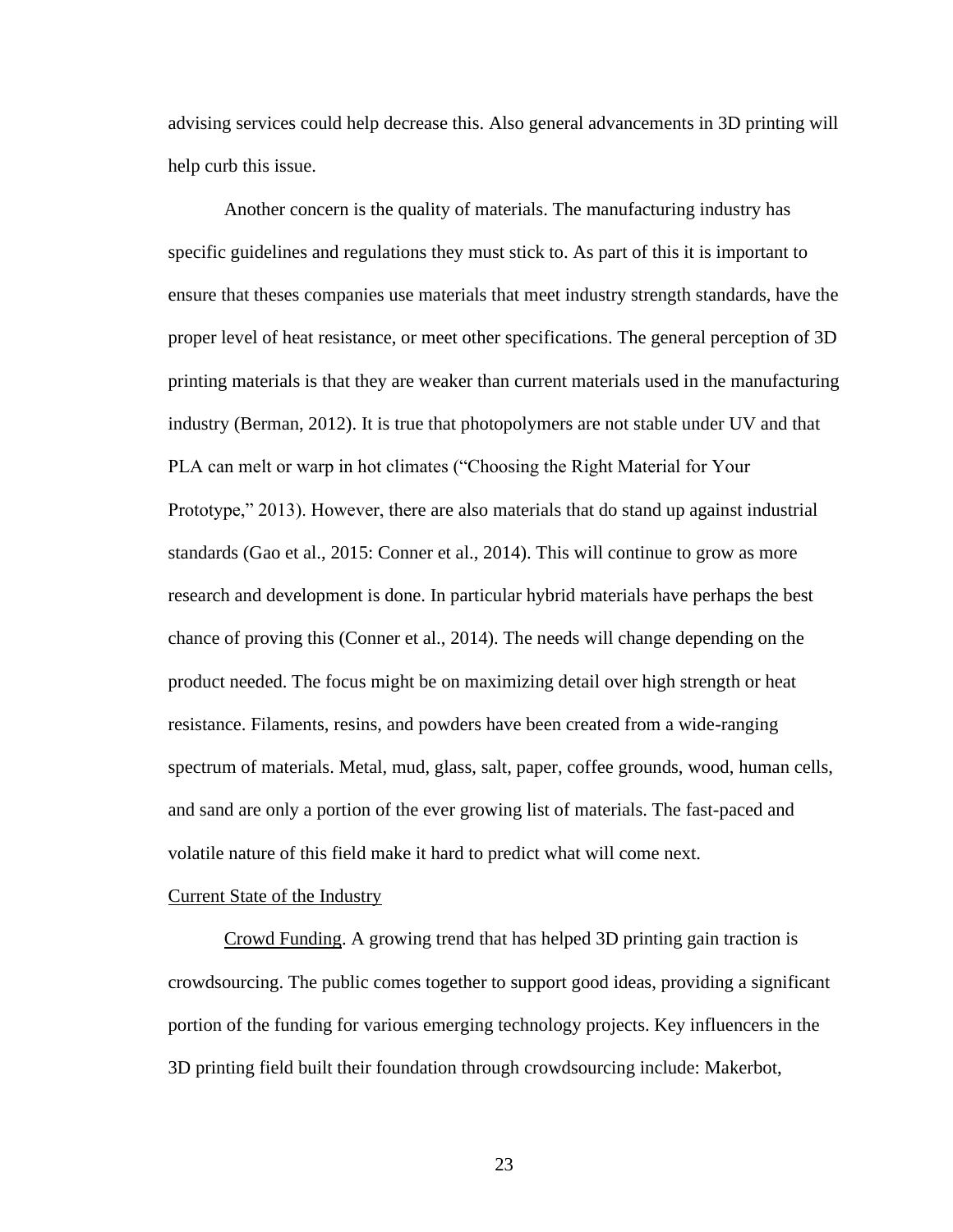Ultimaker, and Formlabs (Formlabs, 2015; Gordon, O'Meara, Troutwine & Lopez, Tweel, 2014; All3DP, 2016). Ben Kaufman is the founder of Quirky -- an online platform that connects inventors, designers, etc. to help in product development and sales. Quirky, Kickstarter, Indiegogo, GoFundMe, and many other platforms provide means of financial support for project development, aiding their customers in similar ways (Barnett, 2013).

Social media sites like Facebook and Twitter gained traction online before the 2008 recession. People were excited to share their ideas online, which facilitated a shift in in mentality when it came to doing business. The inception of internet platforms like Quirky and Kickstarter came around at a key time, while people were looking for new ways to support themselves financially. In the words of Kaufman, "They realized that sharing ideas isn't scary! It's the way of the future…I credit the market. It was finally the right time" (Bergl et al., 2013). Those in the business world should know that a great product or service, with the right advertising, investment, etc. may still fail if there is no demand. As illustrated in this example, sometimes it comes down to timing. The importance of timing impacts the receptiveness of the consumer or business and how likely they will be to invest in the technology.

Of course in the realm of additive manufacturing there is much development that still needs to be done to make the process more simple, consistent, and reliable. A major drawback of current 3D printers is that they are slow and have limited production capabilities. However, D'aveni points out that,

"Some may forget why standard manufacturing occurs with such impressive speed. Some may forget why standard manufacturing occurs with such impressive speed. Those widgets pour out quickly because heavy investments have been made up front to establish the complex array of machine tools and equipment required to produce them" (D'Aveni, 2015).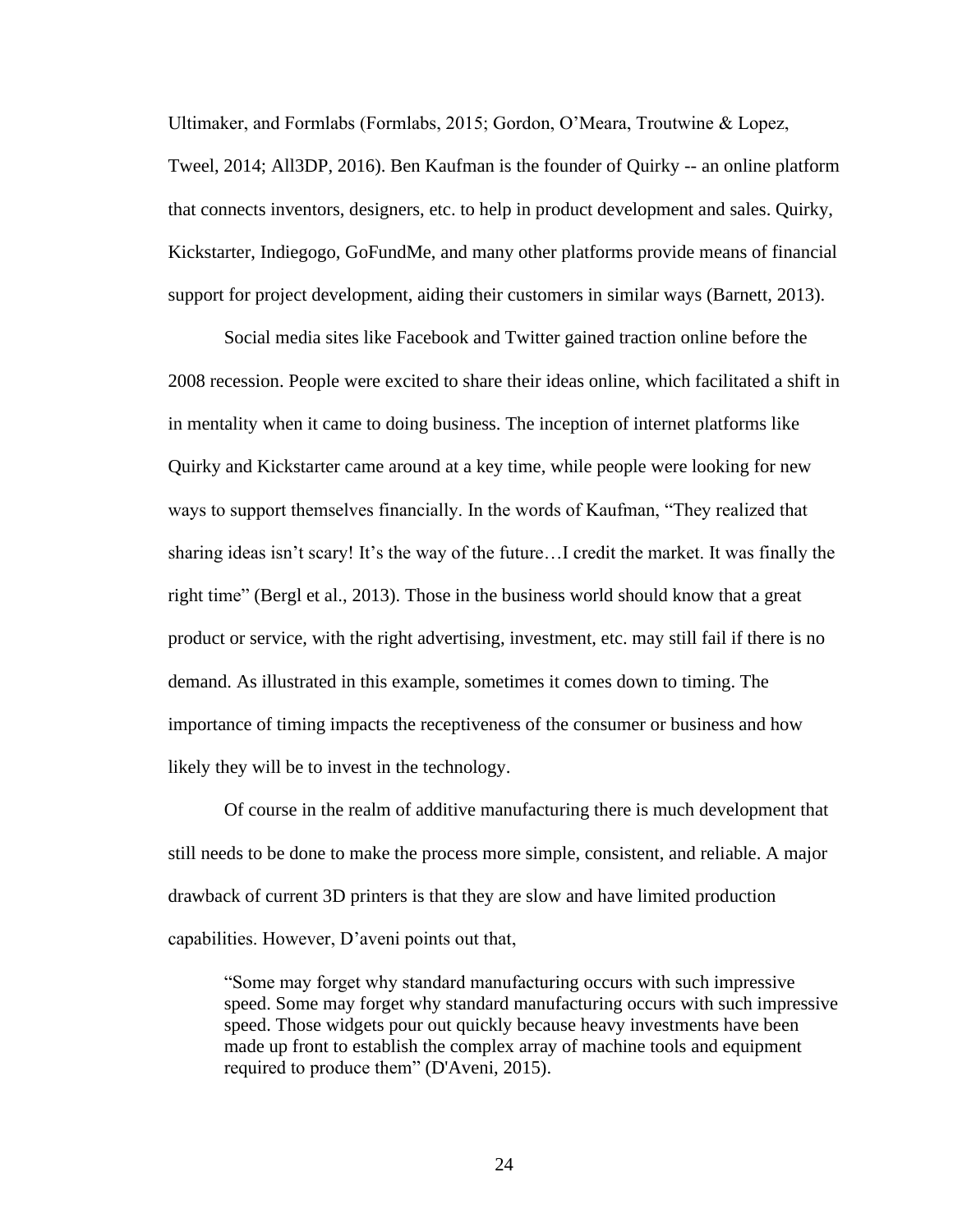His point is that while the actual printing process may be slow now it will increase in speed in the future. Over the past few years competitors like Formlabs and Carbon3D have created printers up to 25-100 times faster than previous 3D printers (DeSimone, 2015). While many 3D printing companies focus on fused deposition modeling (FDM), an extrusion technique, Formlabs is a clear example of a company with a unique position in the 3D printing field. Their printers use a technology called stereolithography or STL. The printers are much faster using this method, have higher resolution, and the 3D printer has a clean, sleek design.

Some people get very excited when they see a 3D printer at work for the first time. They say they are witnessing a technology that will lead to the next industrial revolution. Several journal articles that optimistically make the same claims, like the one quoted in the previous paragraph. Connecting back to crowd funding I would argue that this is why support from the community is and has been so important to 3D printing. The tinkerers and entrepreneurs that developed 3D printing to where it is today started with similar optimistic ideas. And starting as a largely U.S. based phenomenon it appeals to a shared, cultural value of self-reliance. Emerging 3D printing startups used crowd funding as a short-term way to get the money they needed to invest in the first steps of their project. After that a lot of hard work was invested in developing their products and delivering the end product to their supporters. Bre Pettis, founder and former CEO of Makerbot, is an example of someone who pursued their dreams and rose through the ranks to success (Gordon et al., 2014). Eventually, Makerbot rose to become one of the most well-known 3D printing companies. That idea of working hard and rising through the ranks appeals widely to the American population. Considering the recent U.S.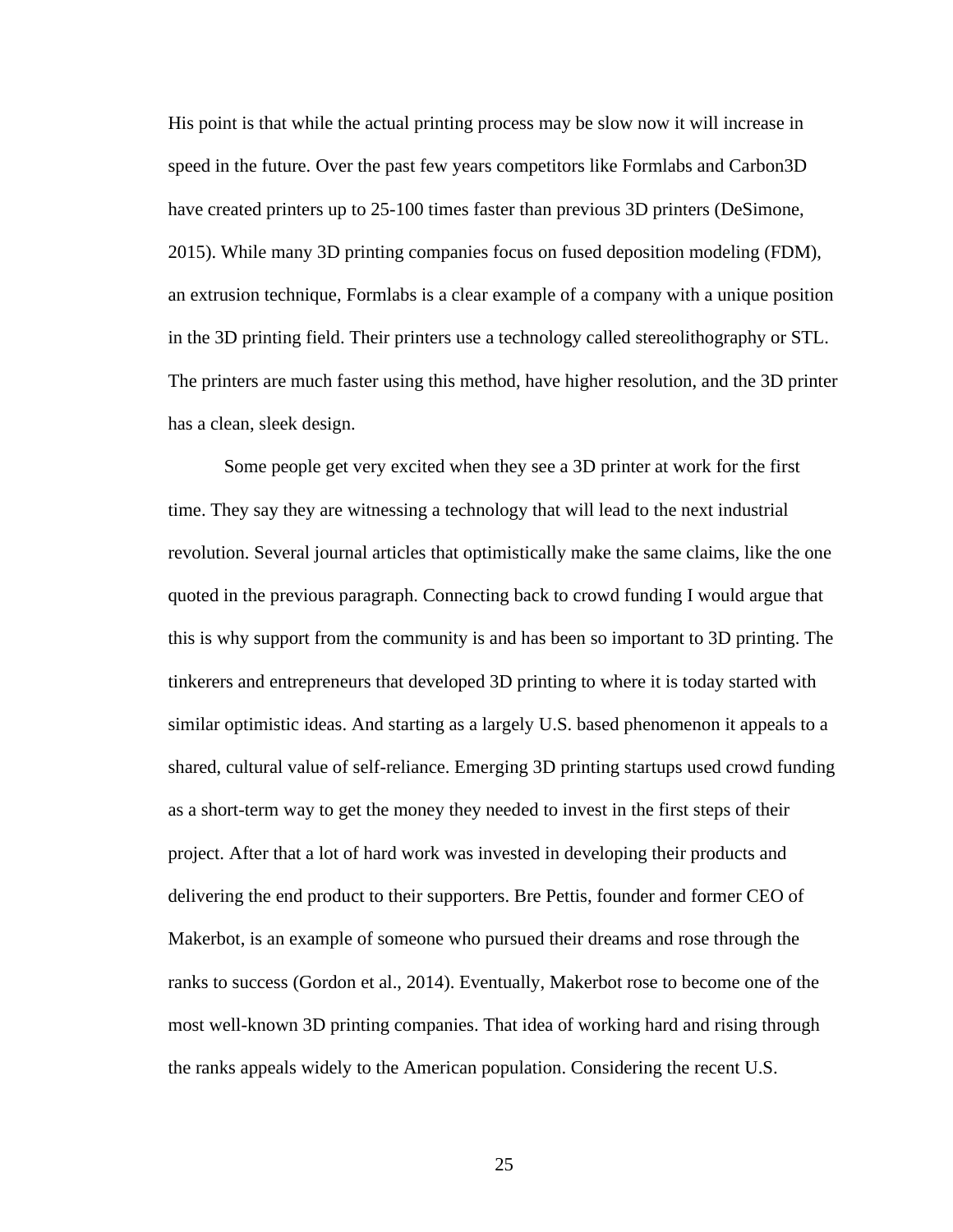recession, it was encouraging to witness an inspiring story and technology emerge during this period of economic downturn. Unfortunately, in the long-term his business model changed dramatically away from open source, leaving the founding community feeling betrayed. Nonetheless, before that turning point Makerbot was an inspiring story.

Crowd funding has also showed an interesting shift towards collaboration and open-source sharing. These partnerships improve organizational capabilities and technological advancements (Gao et al., 2015; Conner, Manogharan, & Meyers, 2015). Without input from its customers Makerbot would not have had the growth and success that it has (Gordon et al., 2014). Again, there were issues when the company values shifted away from this open source model to a proprietary one. I believe that supports the case that customer input and involvement is crucial when growing a business. This is especially important when customers helped create the business foundation.

The 3D printing is still in an early stage of industry development. Many investors are hesitant to fund a company when there is not enough evidence compiled yet to ease the risk of investment. This is the reason crowd funding has been successful to help launch tech startups. There are of course other alternatives. Some companies fund themselves entirely on their own financial resources and potential business, technology, or related competitions. On the other side larger companies sometimes buy out the smaller startups to gain their intellectual property (IP). Another method, however, is to partner with companies that are either internal or external to the additive manufacturing industry. D'Aveni conjectures,

"Power will migrate from producers to large system integrators…They'll foster innovation through open sourcing and acquiring or partnering with smaller companies that meet high standards of quality. Small companies may indeed continue to try out interesting new approaches on the margins—but we'll need big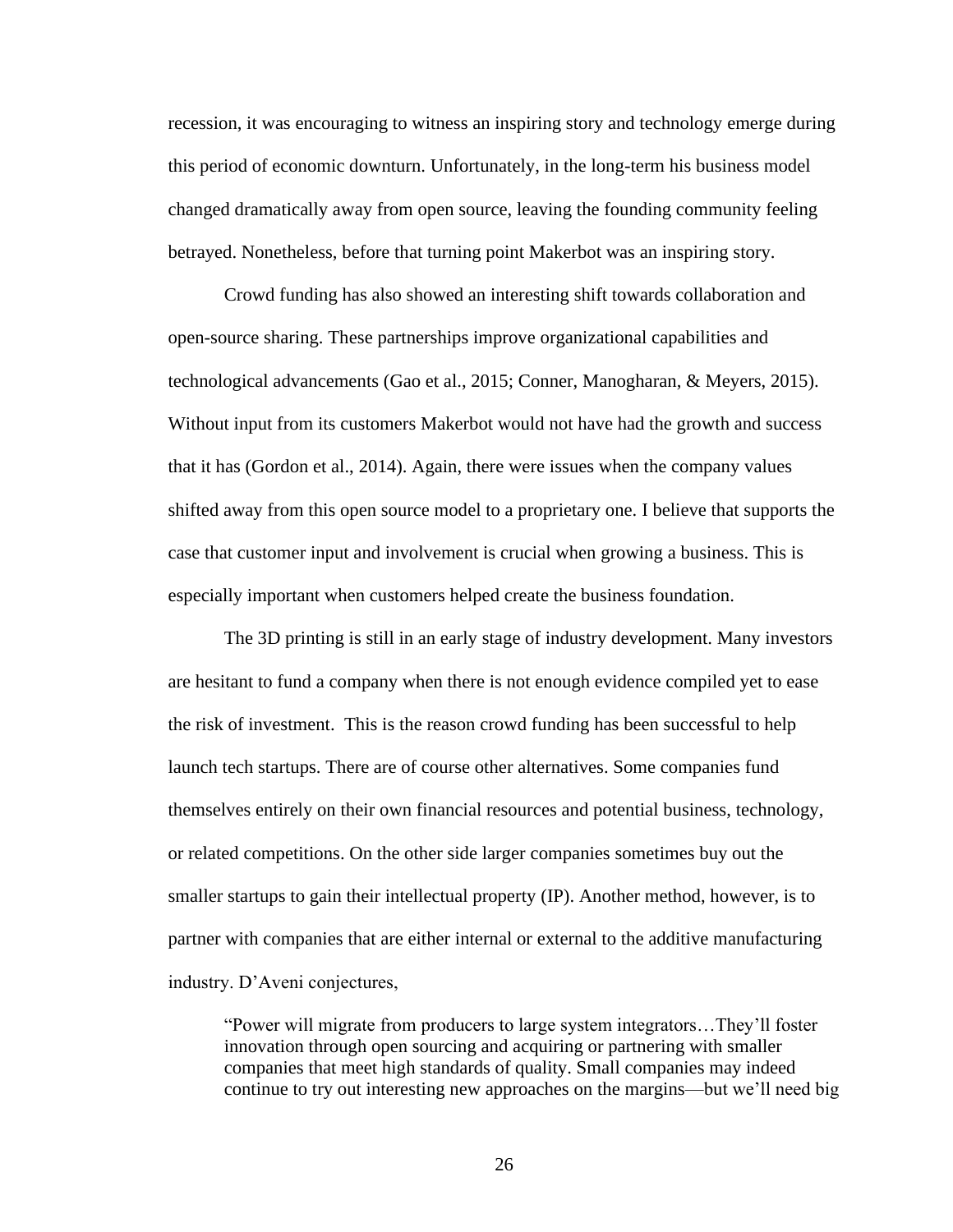organizations to oversee the experiments and then push them to be practical and scalable" (D'Aveni, 2015).

Partnership and acquisition based strategies will help drive innovation by providing small startups with the financial backing they need to further develop their ideas. The route they pursue, however, will determine the degree of control they have with this development.

Globally, 3D printing is spreading to many different countries. The 3D printing industry used to be almost exclusively U.S. based. 3dhubs.com contains a list of these 3D printing communities The U.S. still tops the charts. Most 3D printers are located here than anywhere else in the world. However Europe seems to have a high density of 3D printer locations especially in the U.K., France, Germany, and Poland. India and South Korea also seem to be latching onto this technology too. Since the nature of 3D printing is to be customizable it will be interesting to see which areas of development these countries focus on as they further develop and utilize this technology.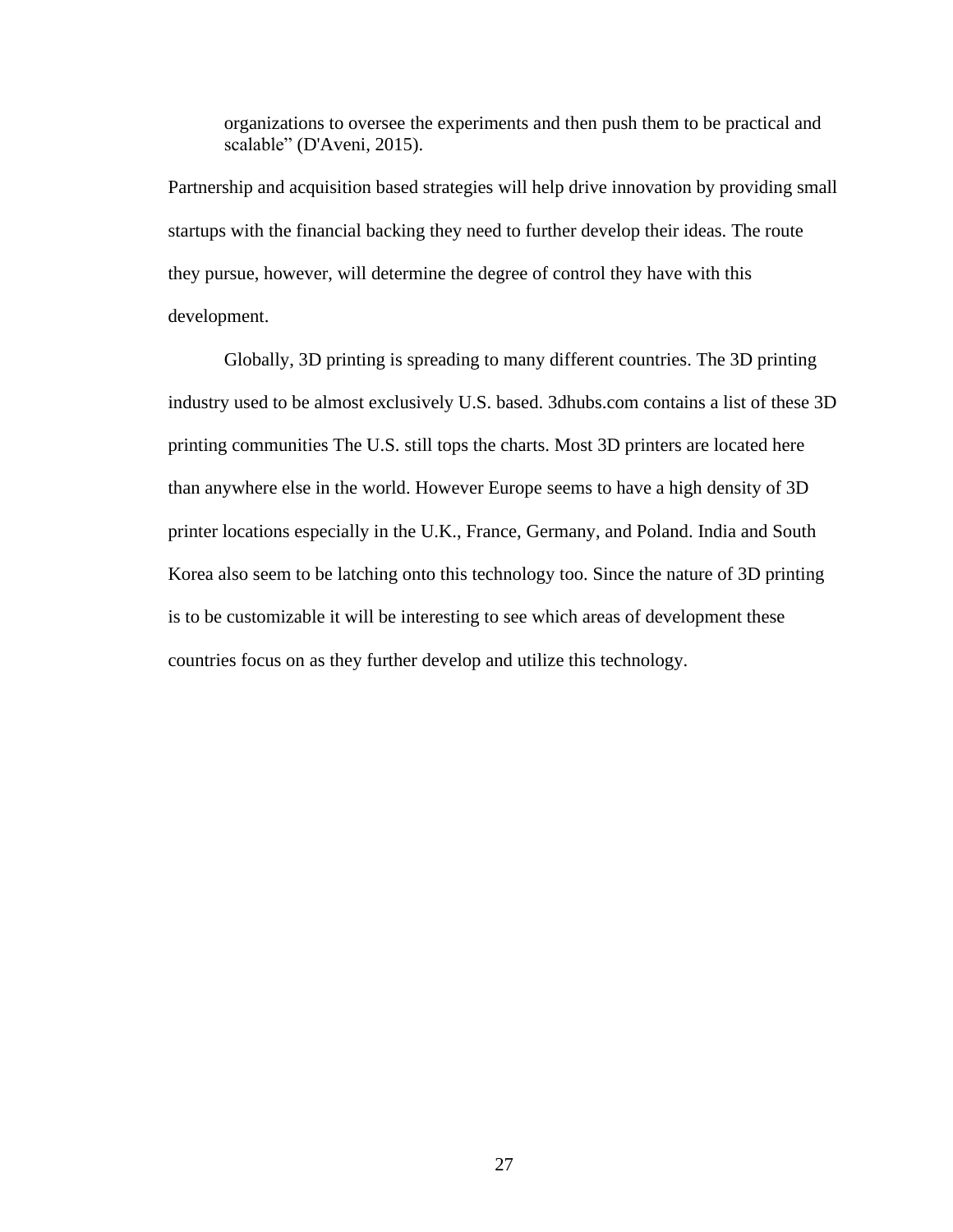#### **METHODS**

#### The Sample

CEO's and top executives from 3D printing companies, startup businesses, and non-profit organizations were contacted for this research. A list was compiled based on personal research – looking up company contact information mainly through company websites. My thesis committee members also had personal contacts that were added to the candidate contact list. During the research period I contacted reached out to numerous companies. In total, 38 candidates were contacted to participate. Out of this group 10 candidates were interviewed between March  $8<sup>th</sup>$ , 2016 – March 30<sup>th</sup>, 2016.

Interviews were set up in person, when candidates were located within the state of Maine. Other interviews were conducted over the phone or via Skype. The range of interviews lasted between 27-64 minutes. Eight out of ten interviews were audiorecorded. Technical issues prevented recording of the first two interviews. The audio recordings were also supplemented with notes in a field journal. When necessary for quotation, interviews were transcribed verbatim into Microsoft Word.

Questions were in a semi-structured, open-ended format. The framework of questions was reviewed by the University of Maine International Review Board for Protection of Human Subjects (IRB). The finalized application and questions were reviewed and approved by the IRB Committee. Following protocol all candidates were given the general consent form with information about the research, data collection, and researcher contact information. The interview questions were modified slightly for a few of the interviews when the business was not primarily a 3D printing company or developed enough to answer all questions accurately.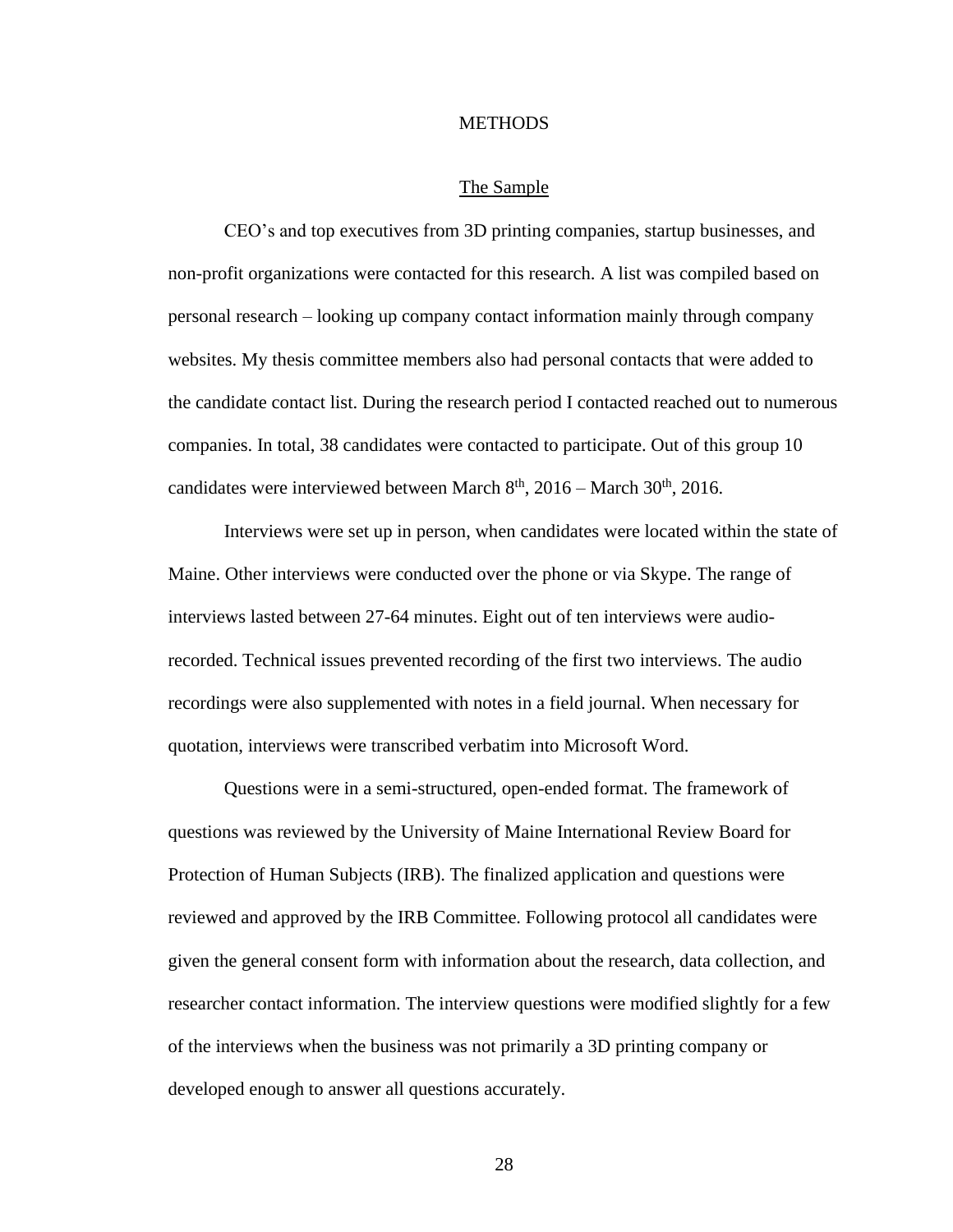| <b>Interview</b> | Affilia-    | Company   | Year           | Product/         | Inter-             | Audio-          |
|------------------|-------------|-----------|----------------|------------------|--------------------|-----------------|
| -ees             | tion        | size      | <b>Founded</b> | <b>Service</b>   | view               | <b>Recorded</b> |
|                  |             |           |                | <b>Offerings</b> | Date &             | (Y/N)           |
|                  |             |           |                |                  | <b>Duration</b>    |                 |
| Interview-       | Manufac-    | 100       | 2011           | FDM desktop      | 3/25/16            | Y               |
| ee #1&2          | turer 1     | employees |                | 3D printers,     | $(45 \text{ min})$ |                 |
|                  |             |           |                | printer parts    |                    |                 |
|                  |             |           |                | & filament       |                    |                 |
|                  |             |           |                | retailer,        |                    |                 |
|                  |             |           |                | support          |                    |                 |
|                  |             |           |                | services, free   |                    |                 |
|                  |             |           |                | open-source      |                    |                 |
|                  |             |           |                | software         |                    |                 |
| Intervie-        | Manufac-    | 180       | 2011           | FDM desktop      | 3/10/16            | Y               |
| wee $#3$         | turer 2     | employees |                | 3D printers,     | $(50 \text{ min})$ |                 |
|                  |             |           |                | free open-       |                    |                 |
|                  |             |           |                | source           |                    |                 |
|                  |             |           |                | software,        |                    |                 |
|                  |             |           |                | printer part     |                    |                 |
|                  |             |           |                | and filament     |                    |                 |
|                  |             |           |                | retailer         |                    |                 |
| Interview-       | Manufac-    | $11 - 50$ | 2014           | FDM desktop      | 3/8/16             | $\mathbf N$     |
| ee #4            | turer $3 &$ | employees |                | 3D printers,     | $(60 \text{ min})$ |                 |
|                  | Filament    |           |                | conductive       |                    |                 |
|                  | Producer    |           |                | filament         |                    |                 |
|                  |             |           |                |                  |                    |                 |
| Interview-       | Filament    | $1 - 10$  | 2014           | *Recycled        | 3/10/16            | N               |
| ee #5            | Producer    | employees |                | waste            | $(27 \text{ min})$ |                 |
|                  | 2 &         |           |                | filaments,       |                    |                 |
|                  | Educa-      |           |                | educational &    |                    |                 |
|                  | tional      |           |                | training         |                    |                 |
|                  | Services    |           |                | services, 3D     |                    |                 |
|                  | Provider    |           |                | printer leases,  |                    |                 |
|                  |             |           |                | spare parts,     |                    |                 |
|                  |             |           |                | 3D printing      |                    |                 |
|                  |             |           |                | services         |                    |                 |
| Interview-       | Filament    | $1 - 10$  | 2014           | Educational &    | 3/17/16            | Y               |
| ee #6            | Producer    | employees |                | training         | $(40 \text{ min})$ |                 |
|                  | 3 &         |           |                | services, 3D     |                    |                 |
|                  | Educa-      |           |                | printing         |                    |                 |
|                  | tional      |           |                | services,        |                    |                 |
|                  | Services    |           |                | *recycled        |                    |                 |
|                  | Provider    |           |                | waste            |                    |                 |
|                  |             |           |                | filaments        |                    |                 |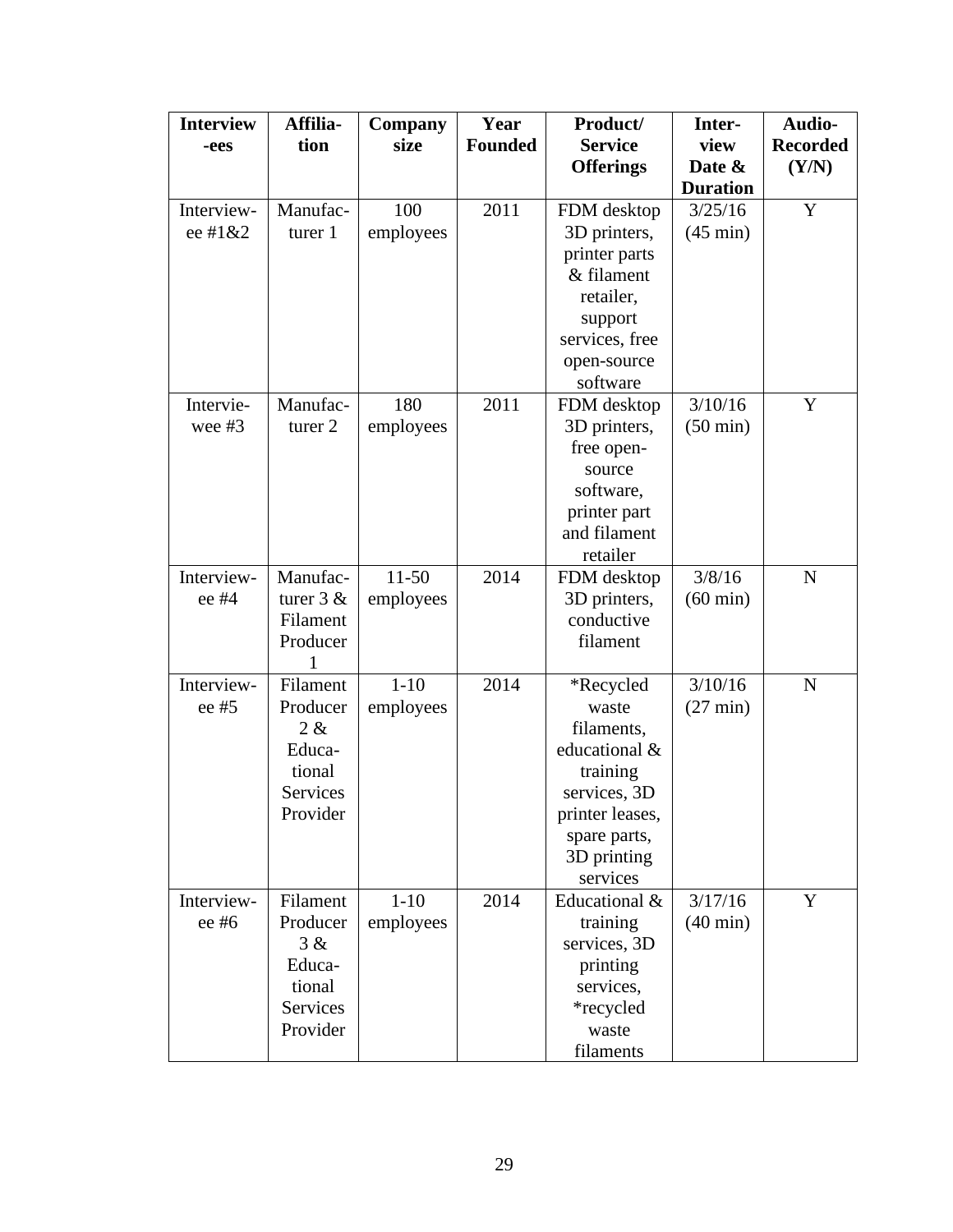| <b>Interview</b><br>-ees | Affilia-<br>tion           | Company<br>size       | Year<br><b>Founded</b> | Product/<br><b>Service</b>                                                                                                                     | Inter-<br>view                | Audio-<br><b>Recorded</b> |
|--------------------------|----------------------------|-----------------------|------------------------|------------------------------------------------------------------------------------------------------------------------------------------------|-------------------------------|---------------------------|
|                          |                            |                       |                        | <b>Offerings</b>                                                                                                                               | Date &<br><b>Duration</b>     | (Y/N)                     |
| Interview-<br>ee #7      | Filament<br>Producer<br>4  | $1 - 10$<br>employees | 2013                   | *Recycled<br>plastic<br>filament                                                                                                               | 3/25/16<br>$(29 \text{ min})$ | Y                         |
| Interview-<br>ee #8      | Filament<br>Producer<br>5  | 17<br>employees       | 2010                   | Biodegradable<br>filament                                                                                                                      | 3/17/16<br>$(40 \text{ min})$ | Y                         |
| Interview-<br>ee #9      | Filament<br>Producer<br>6  | $1 - 10$<br>employees | 2015                   | Compostable<br>filament                                                                                                                        | 3/30/16<br>$(28 \text{ min})$ | Y                         |
| Interview-<br>ee #10     | End User<br>1              | 201-500<br>employees  | 1980                   | Window<br>shade<br>component<br>and operating<br>system<br>manufacturer<br>(uses 3D)<br>printing for<br>prototyping)                           | 3/14/16<br>$(46 \text{ min})$ | Y                         |
| Interview-<br>ee #11     | End User<br>$\overline{2}$ | $1 - 10$<br>employees | 2005                   | Architectural<br>planning,<br>industrial<br>design, $\&$<br>consulting<br>(uses 3D<br>printing for<br>prototyping $&$<br>some end<br>products) | 3/16/16<br>$(52 \text{ min})$ | $\mathbf Y$               |

\*Recycled waste: covers a variety of recycled materials including (but not limited to) plastic bottles, coffee grounds, yogurt containers, automotive plastics, etc.

Each candidate was asked about motivation and perceptions of their business and where they see 3D printing headed in the future. They were also asked about their company's specific strategy to sustain their businesses into the future. Through this research the information was analyzed to see to what extent sustainability played a role in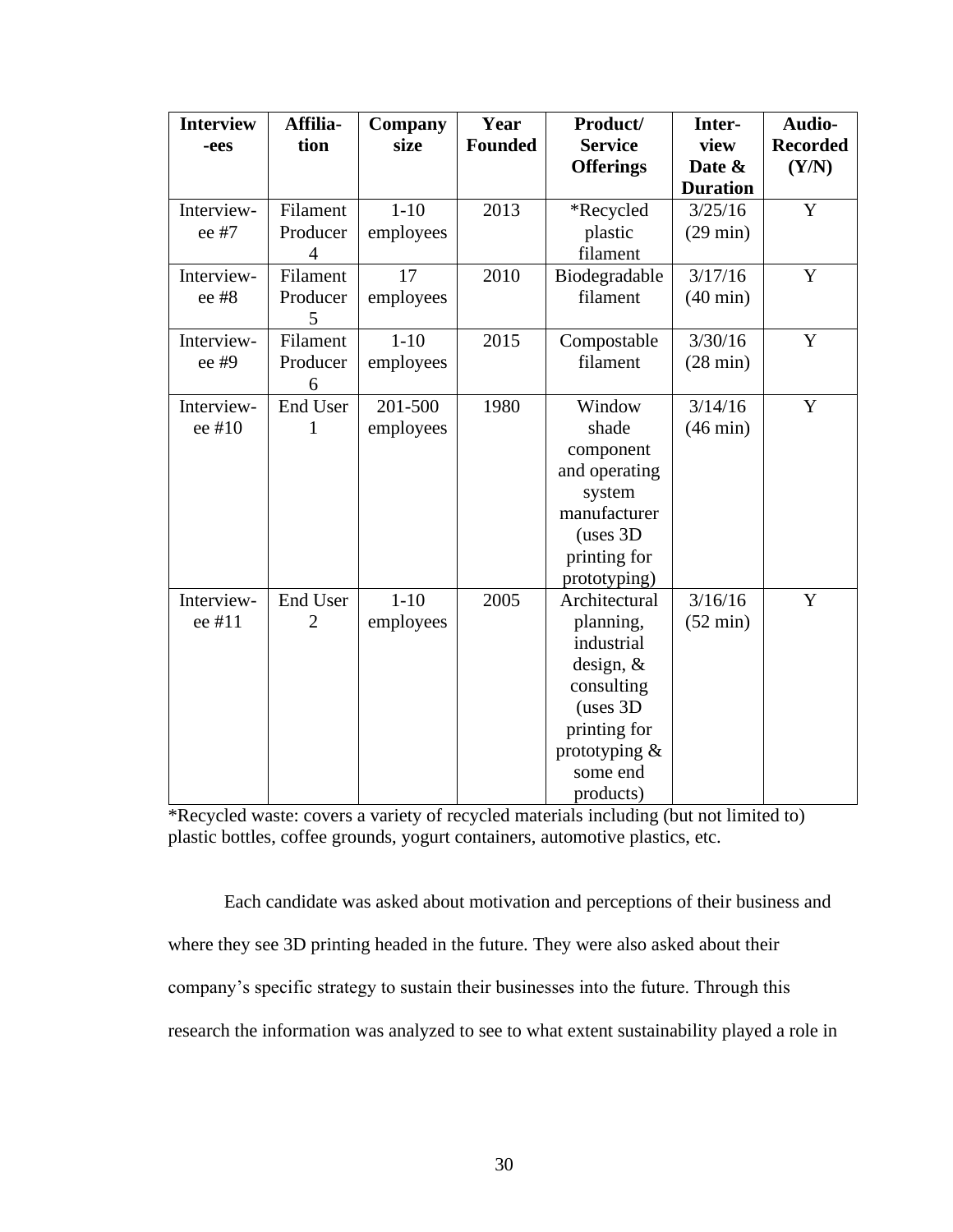the 3D printing industry. The information also revealed whether sustainability was pursued purposefully or incidentally.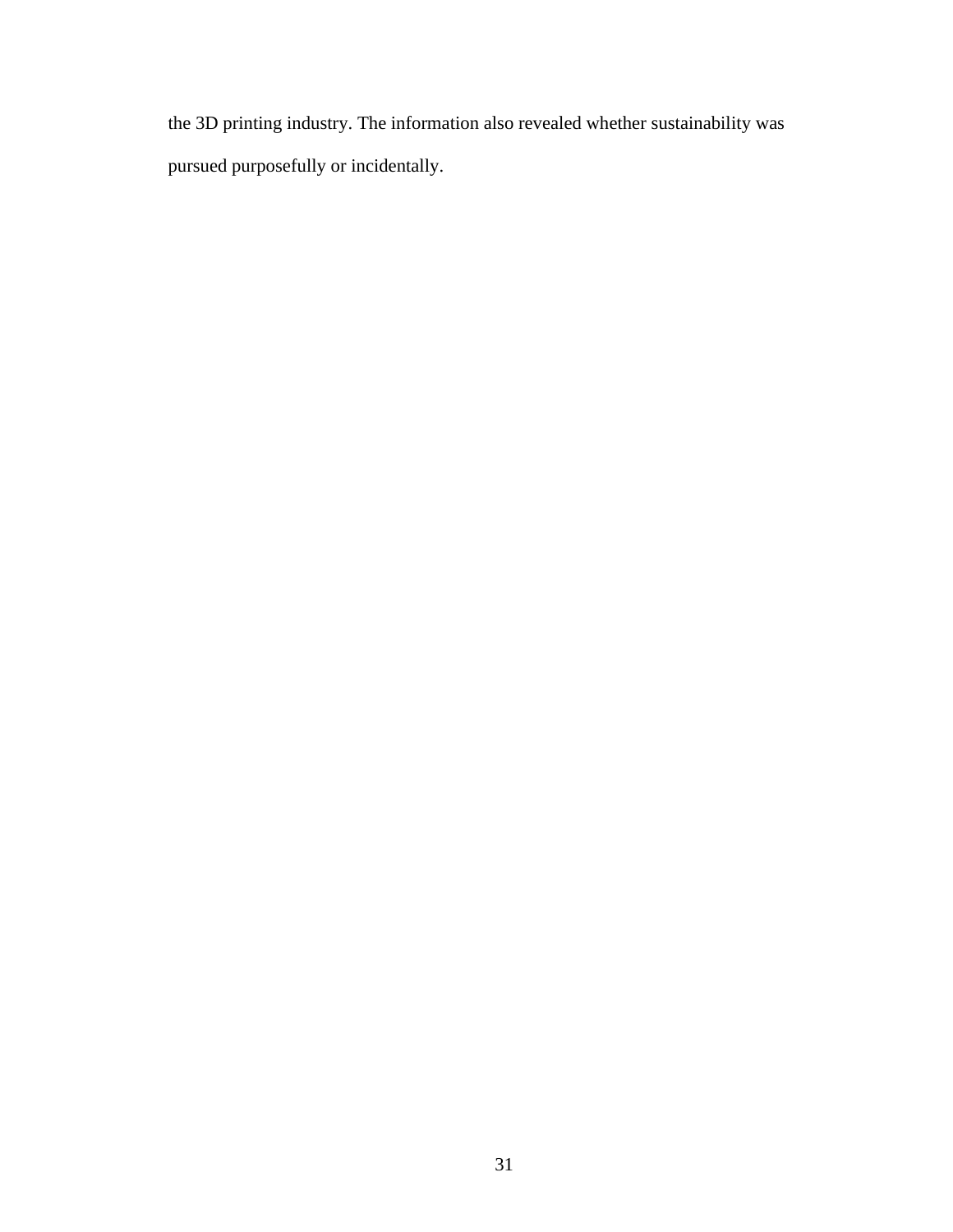#### RESULTS

Over the course of this study I set out to answer two main questions about the 3D printing industry. The first question was: To what degree is sustainability a priority for businesses in the 3D printing industry? 3D printing has been touted in the media as a "green" or sustainable technology, but in recent years critics are starting to question and investigate the validity of these claims (Gebler et al., 2014; "3D Printing: Sustainability Opportunities and Challenges", 2015; Sreenivasen et al., 2010). There are also very few articles that have been written pertaining to sustainability in the 3D printing industry. My second question was: Which types of sustainability are pursued within the business? The 3D printing industry is still forming and thus has a multitude of different businesses within it. So, there are many ways that businesses could pursue sustainability.

There were eleven candidates from ten different companies who agreed to be interviewed. They represented businesses in the U.S., the U.K., the Netherlands, Austria, and India. Three of the companies manufactured 3D printers, six created their own filament, two provided educational services, and two were 3D printer end-users. From these ten businesses there were two that provided both educational services and created 3D printer filament. There was also another business that created 3D printers and 3D printer filament. Due to the many types of 3D printing processes only businesses using the FDM printing process were interviewed. It is also important to note that eight out of the ten companies were recent startups (founded between 2010 and 2015) and were in various stages of business development. Since some of these startups were pre-revenue financial figures were not analyzed and the economic side of sustainability was not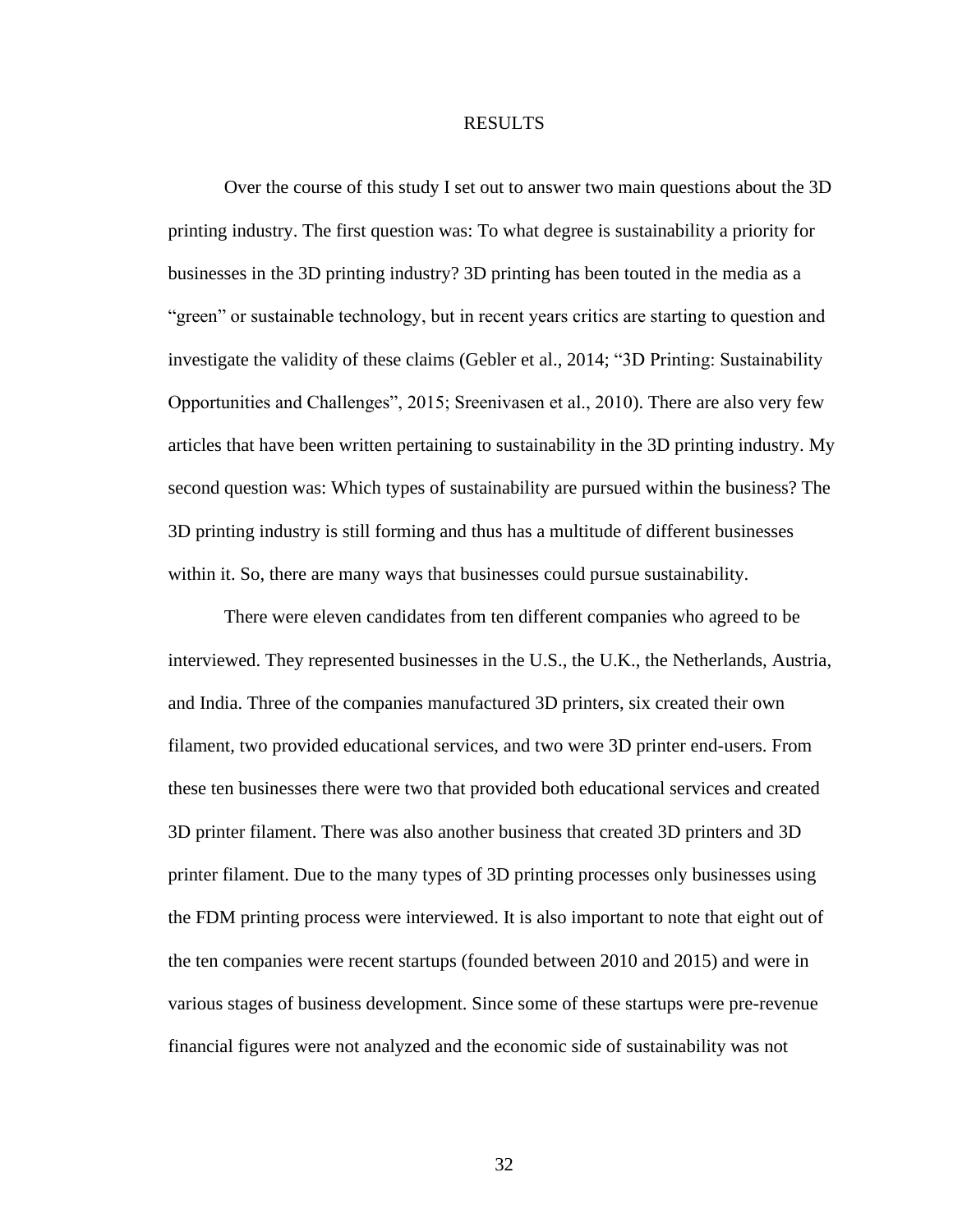explored. It was too early to draw conclusions about economic sustainability from the study sample.

The eleven people interviewed came from a variety of backgrounds. Five out of the eleven had a background in environmental or biological sciences. Two of the eleven had a background in engineering or architecture. And four had a background in business. Six out of the ten candidates interviewed were CEOs and/or founders of the company they represented.

Although only two 3D printing end users were interviewed there were several areas of overlap in the discussion, despite being involved in very different businesses. Both end users considered themselves to be first-movers in their industries for investing in 3D printing technology. They highlighted the need for businesses to invest in new technology to stay ahead, especially in mature industries. This process is cost effective allows them to come up with prototypes quickly for their customers. One interviewee stated, "Before 3D printing came along [a prototype] was probably like three times the expense or even more than that depending on what material you use" They both mentioned that the ability to customize products adds value to their business and helps them stay competitive in the market.

When asked about open source sharing and design all respondents had positive remarks. Even those who do not make use of it commented that it can provide some of the best software on the market. One candidate mentioned that more filaments are compatible on open source 3D printers than 3D printers that are not. One startup member mentioned that open source has fostered a sense of community and that small startups with similar businesses are more likely to work together to grow awareness for their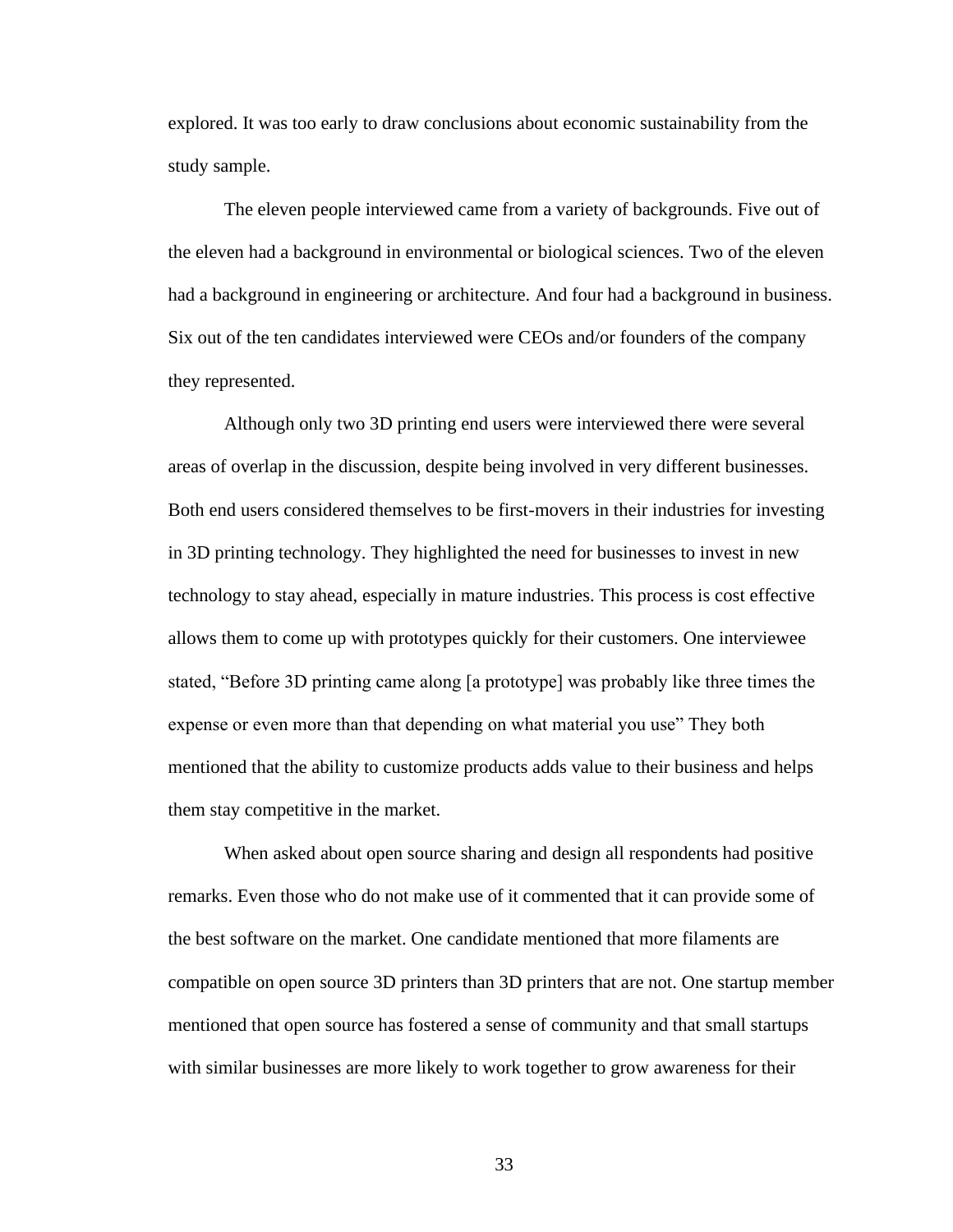niche of the market. Additionally, online platforms like crowd-funding websites are also beneficial to small startup growth. While one startup failed to meet their fundraising goals they mentioned that many people reached out to them from magazines, online channels, and blogs. They gained awareness for their business as a byproduct of their campaign on an online fundraising platform.

There were four main drivers of sustainability mentioned during the interviews. Seven out of the ten interviewed mentioned that sustainability was at least partially company-driven. Nine out of the ten companies believed that sustainability is or should be at least partially driven by the consumer. At least three of the respondents mentioned that education drives the shift towards sustainability. Education can increase awareness around social and environmental sustainability issues in a variety of ways. One candidate suggested that 3D printers could be used as a tool to demonstrate recycling. Teachers could explain that a recycled filament originated from what was once a yogurt container, for example. Other interviewees added that shift towards sustainability might also be driven by concerns over chemicals used during the printing process especially if used in unventilated areas. As people start using these machines in their homes and in schools more education about these potential issues could lead customers to demand safer material alternatives or ventilation systems incorporated into 3D printers. Lastly, government was directly cited by three candidates as a sustainability driver. However, it is noteworthy to mention more than three of the ten companies mentioned adhering to government regulations or receiving government funding for their businesses, especially in regard to pursuing sustainable initiatives.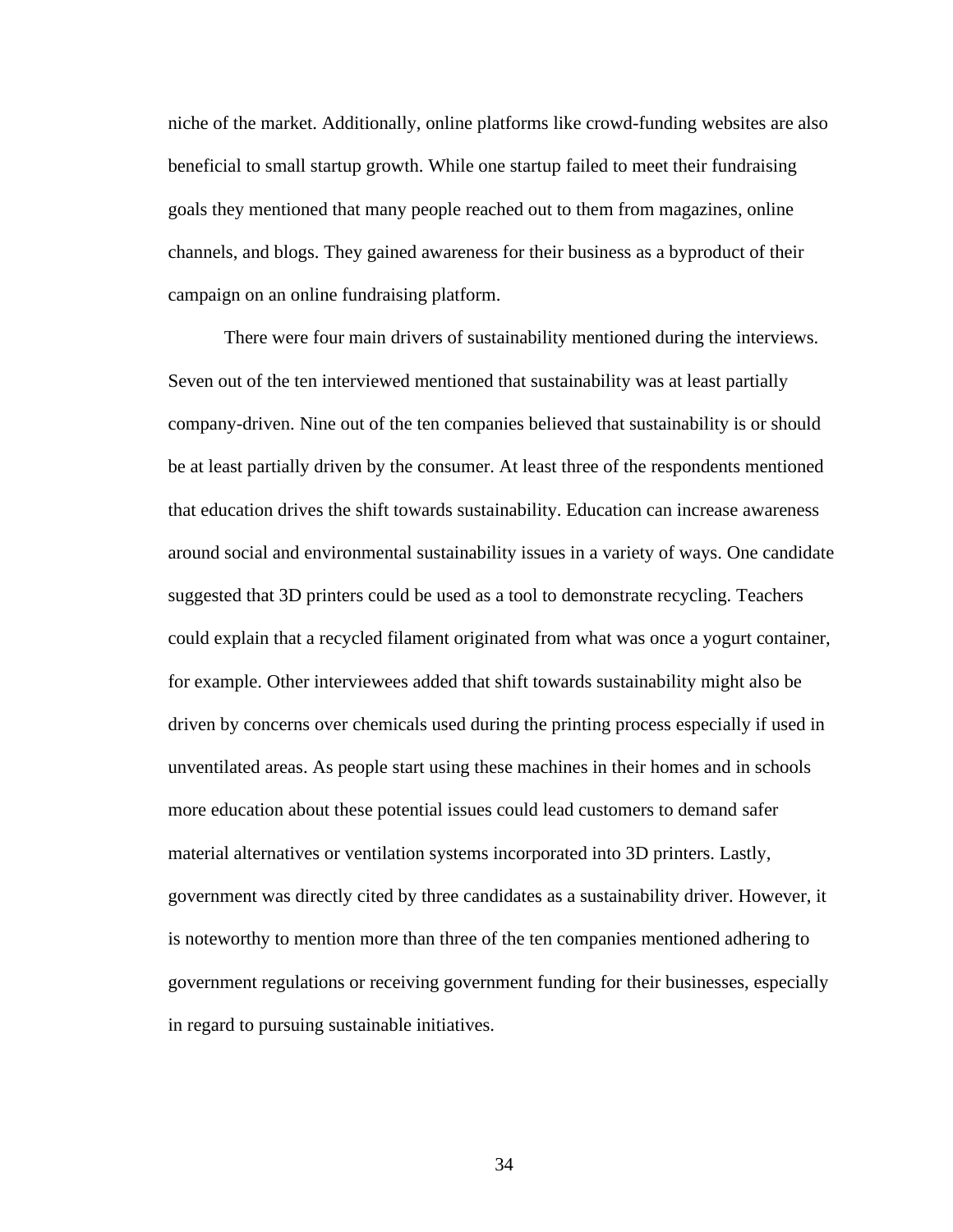Detailed below in Table 1 are the different groupings of the ten businesses

explored in this study.

Table 1. Groupings of the Businesses Participating in this Study.

|                                         | Cumulative % | Frequency |
|-----------------------------------------|--------------|-----------|
| Social/Environmental Sustainability     | 30%          |           |
| as core to the business model           |              |           |
| Social/Environmental Component          | 60%          |           |
| complimentary to business model         |              |           |
| Social/Environmental technological      | 100%         |           |
| benefits as byproduct of business model |              |           |

Of the ten businesses three had a clear focus on social or environmental sustainability as the core of their business model. A quote from each of these startups illustrates this point. One respondent explained how their business targeted environmental sustainability,

"Our main goal is to solve two environmental issues: the plastics pollution problem, you hear about the ocean plastics …we want to find a way, …if things end up in the ocean, [to provide] an alternative out there that is degradable so it does not persist in the environment…We're making this bio-digestable, biodegradable material that's a plastic substitute. The second [environmental issue] is that of methane gas…Methane [gas] generation, if admitted into the atmosphere, is pretty bad. So therefore by capturing that methane and converting it into the plastic substitute we are then kind of embodying our mission in trying to capture and solve those two big environmental issues."

This business develops bio-plastic material at an affordable cost as a solution to these issues. Organisms break down the bio-plastic naturally and do not need a sterile environment to do so. By developing bio-plastic they ensure that their material will breakdown instead of accumulate in the ocean like traditional plastics. They also reduce methane emissions by converting the gas through the stages of matter to create a solid filament product. The respondent explained that this product can then degrade in the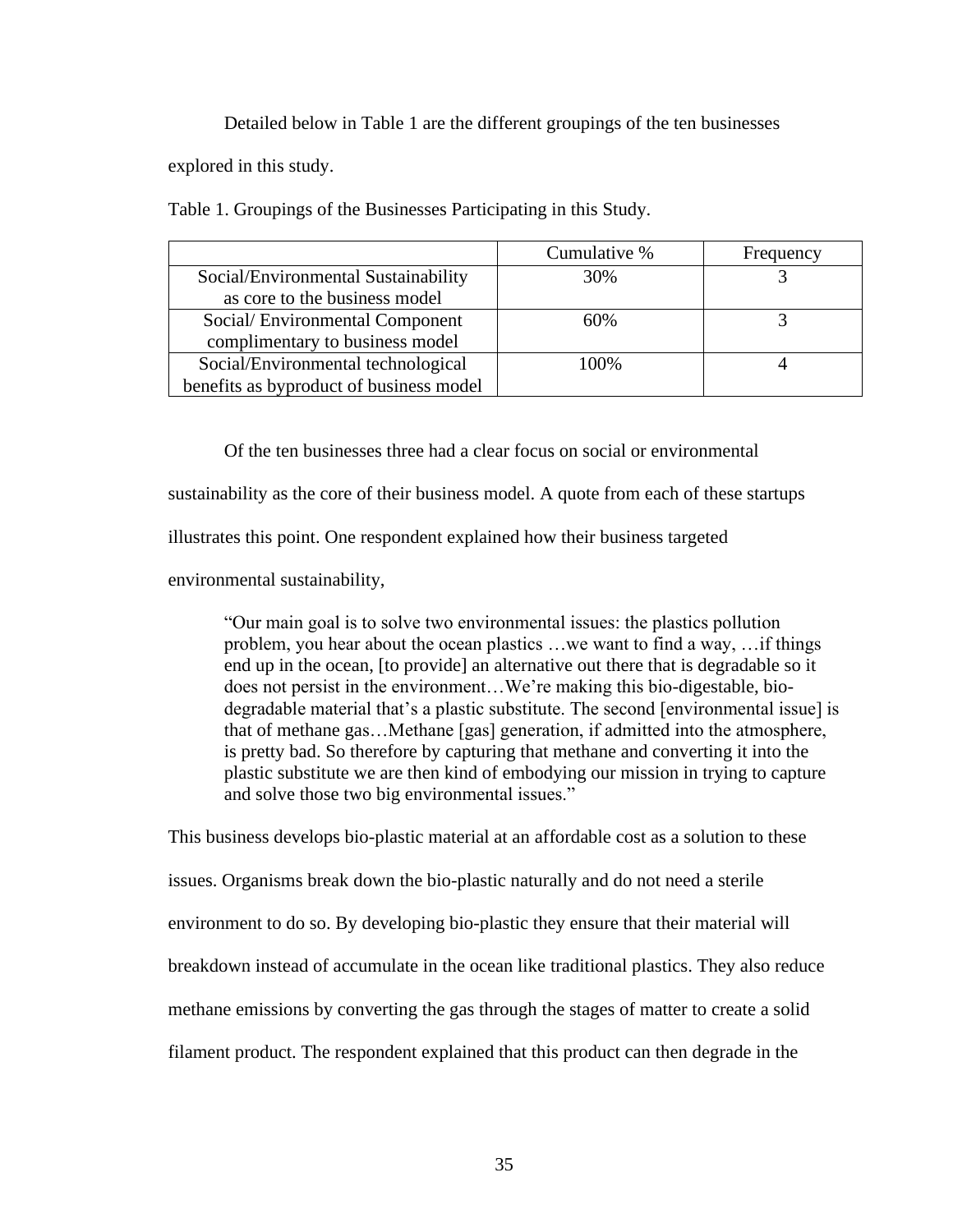environment and then be reused through this process, in a way that has the potential to create a closed-loop cycle.

The second respondent discussed their bio-plastic. Their advantage is in the chemical composition of their filament. Their filtration process is not only cheaper, reducing overall costs, but it also helps reduce carbon emissions. They are also proud of their products compostability. The respondent mentioned, "With our bio-plastics you can just throw it in your compost pile and it will degrade within half a year." This meets their business goal of creating non-toxic, biodegradable plastic. These two startups are clearly targeting environmental issues and working towards providing solutions for them. The third respondent had a startup centered mainly on social sustainability, while also impacting environmental sustainability as well. They explained,

"At our core we're a social enterprise…what we're trying to do …is primarily, to generate additional income for the waste pickers. And the idea is to add value at the grassroots, so a lot of that value can be captured, at the grassroots."

A fellowship they received provided a write up of the organizations founder and explained that this startup enable waste pickers in India "to earn over fifteen times more for [collecting] the same amount of plastic" (Echoing Green, "Our Fellows," 2014). This is a direct added value to waste pickers looking to earn more money for their efforts. This startup also has the ability to have an environmental impact as well.

"Right now the filament that we produce is made out of this plastic called HTPE. And the reason that we chose HTPE is because it's the second most abundant type of plastic in the area that we work in, and it lends itself decently to being extruded into filament."

They are finding an opportunity to use collected plastic waste as raw material for filament development. HTPE is being recycled, adding an environmental sustainability component to Filament Producer 4. As the respondent explained, though, this has more to do with the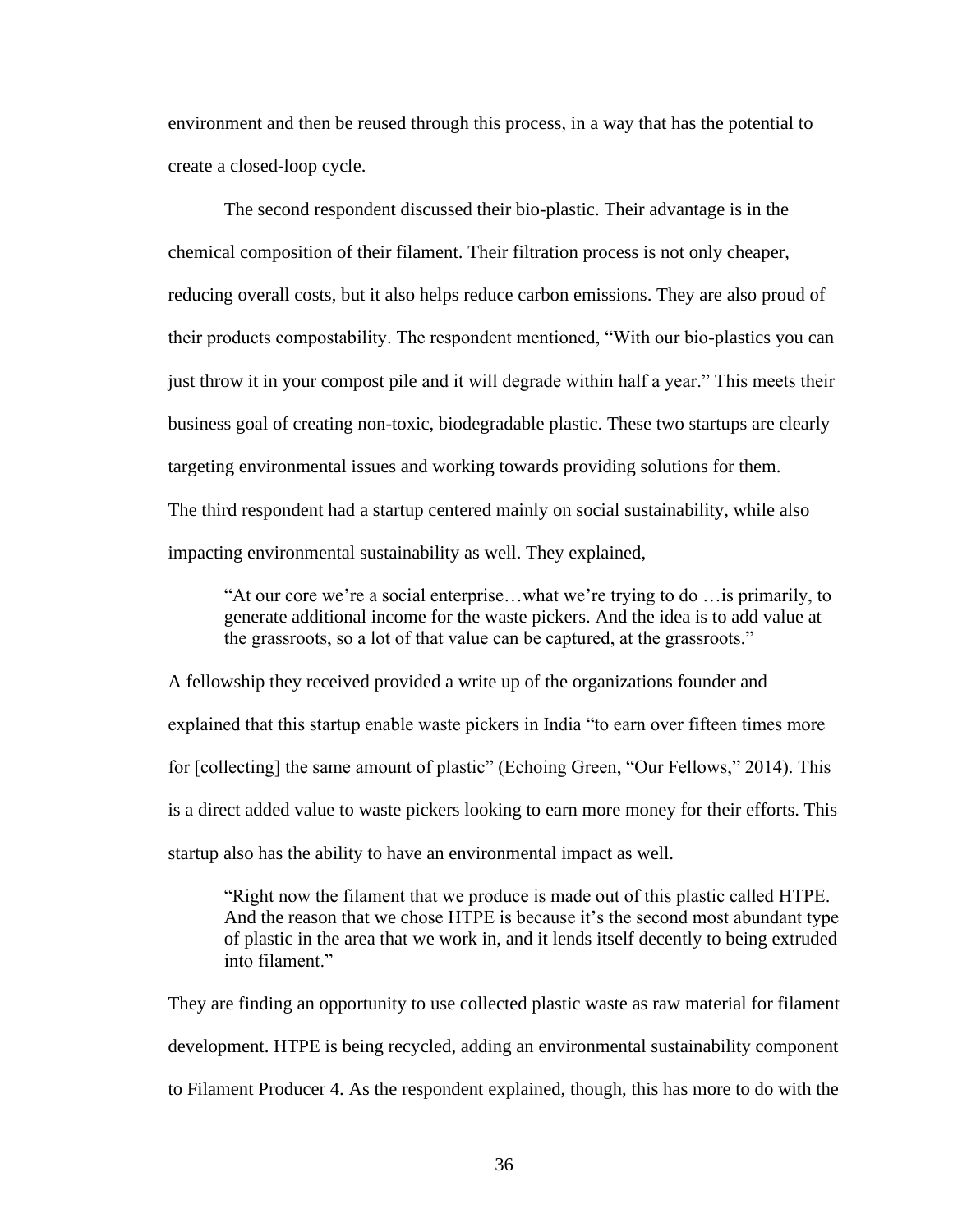abundance of HTPE, which provides convenient source material for the social enterprise. As explained by the three interviewees of the companies in the top tier of the matrix in Table 1 these businesses are focused on environmental or social sustainability as the core of their business model.

The second tier in Table 1 groups together three businesses that are pursuing sustainability initiatives as one part of their business strategy. One company in this study pursues social sustainability as one component of its business. The interviewee explained,

"We work closely with e-NABLE. We print, sponsor, and help companies printing prosthetics for children. We're very close with the Red Cross as they are setting up fab lab makerspace-like environments in, for example, Nairobi or Afghanistan to print medical applications or prosthetics for people."

While social sustainability is not at the core of this 3D printing manufacturer's business it is pursued through these partnerships.

Another 3D printer manufacturer is pursuing social sustainability through their open source model. They share 3D printing information on their online platform as well as free 3D printing software downloads, as does the previous company. Aside from the monetary cost of the 3D printer itself this provides information customers may need to design 3D printing objects in a way that is free and easily accessible. Additionally, they explained that open source 3D printers can be improved and developed through this community collaboration between the business and its customers.

The other company in this category is an organization that provides educational services and business trainings in regard to 3D printing and it develops offers recycled filaments. The recycled filament is a new addition to their already new startup (established in 2014). Their main business model is centered around providing training and educational services and the recycled filament is a new component that they have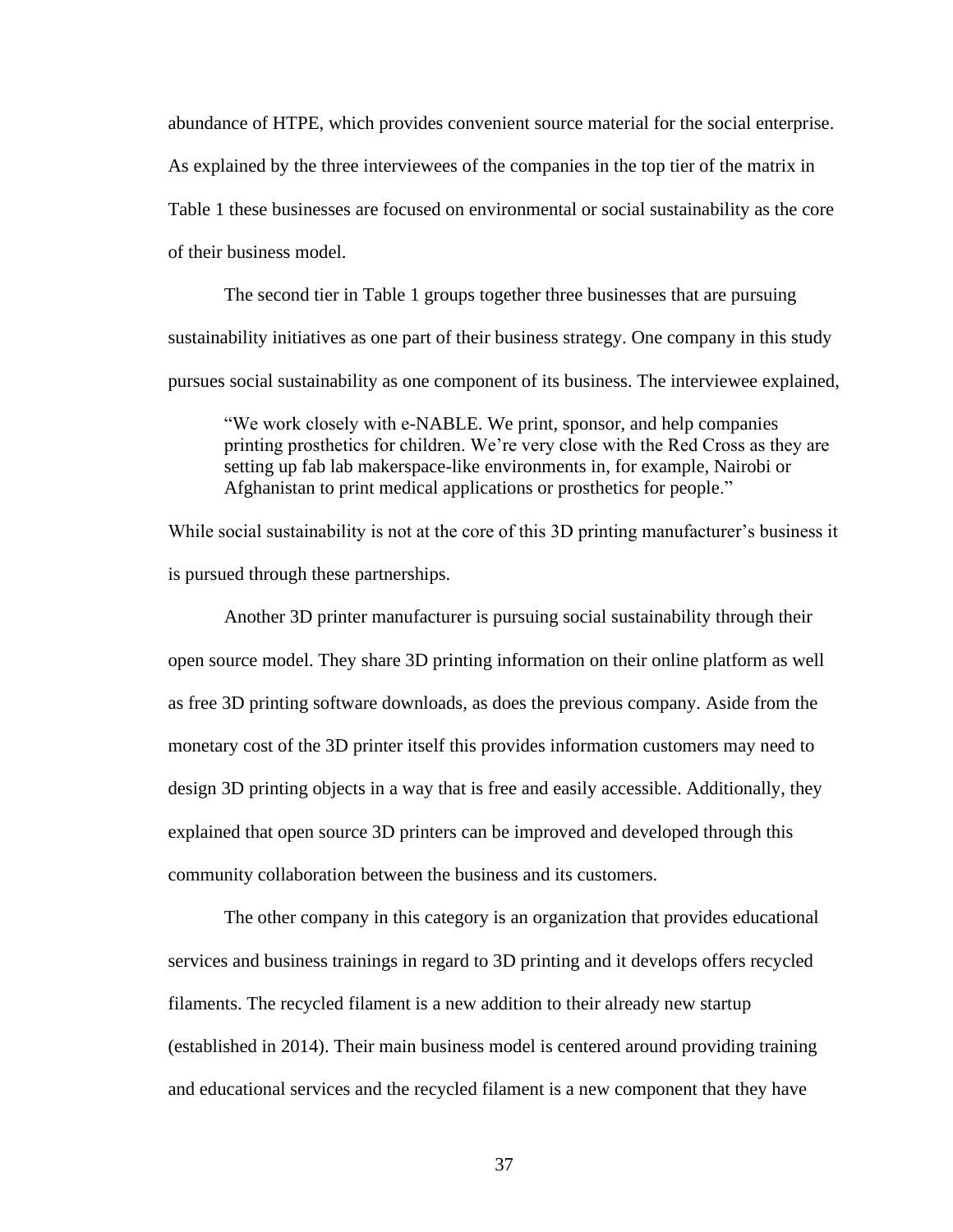incorporated into their business. The filament brand clearly targets an environmental concern by finding ways to recycle plastic objects and turning them into 3D printer filament. This business has been in talks with the Green Alliance in the U.K. and the British Plastics Federation to discuss bio-plastics. The respondent explained, "Recycled materials within 3D printing is yet a further niche, and we don't see that taking off anytime soon, necessarily, but we do see lots of interest in it… I think it's about big businesses, local councils, governments, and educations, catching up with the fact that we can make a huge impact with 3D printing when we're using recycled filaments." The team at this startup sees value in pursuing sustainable filament development to proactively position themselves for the future. The firm even received an award for "best recycled product of the year" a feat when this small startup has had its product compared to products produced by "industry behemoths from the plastics industry." This component of the business intentionally aims to make an impact on environmental issues. However, the other portion of the business, the educational component seems more centered around 3D printing education and not about sustainability. When asked directly if there was a sustainability component to the educational services offered the discussion went back to the recycled filament. They explained that since the filament component is very new and requires them to pursue a different strategy than their education services model and they are still trying to find a way to integrate the two into a strategy that works for both parts of the business.

The last tier comprises the remaining businesses. These businesses are not intentionally pursuing sustainability, but are involved in 3D printing in some capacity. As stated before 3D printing has benefits that make the process generally less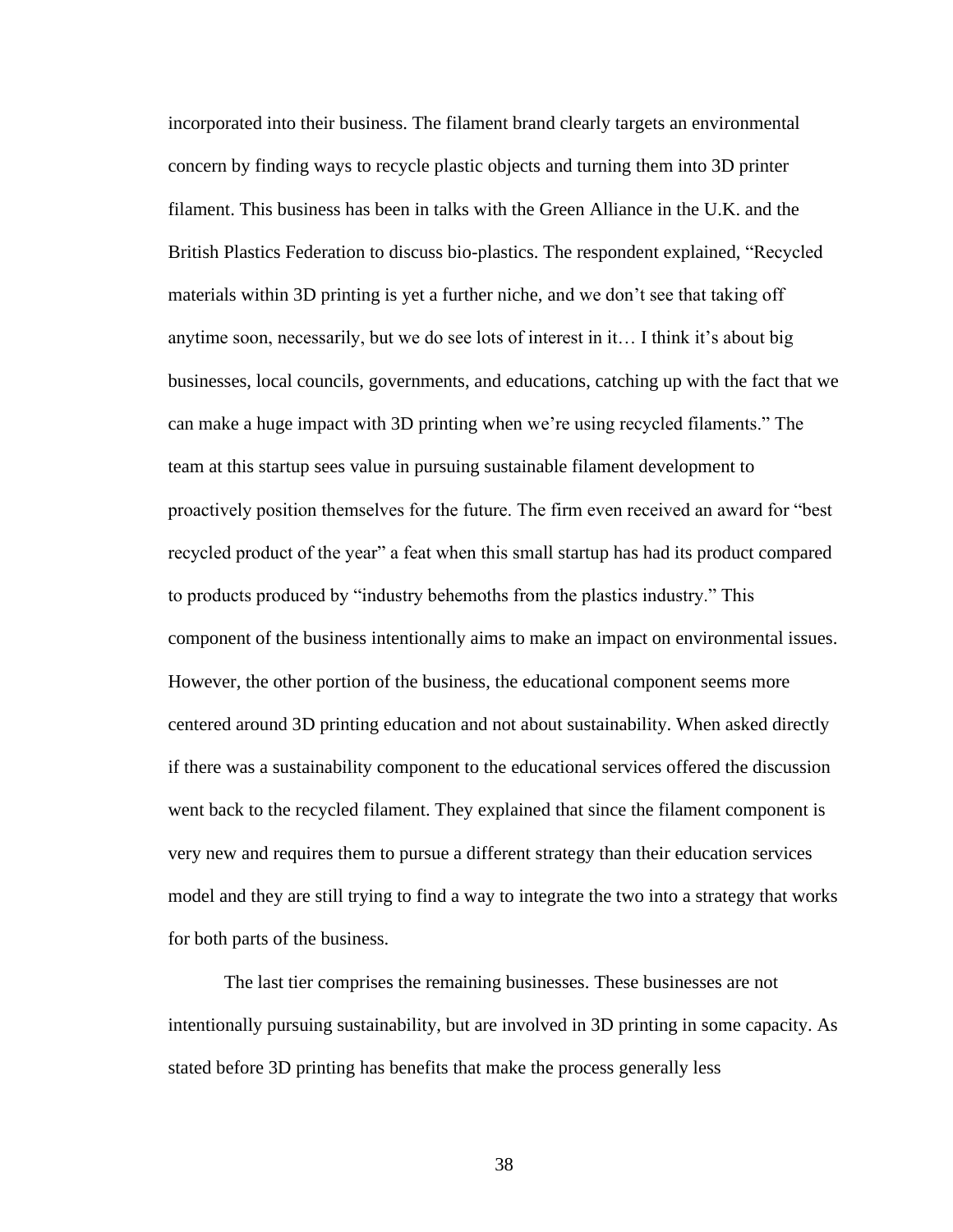environmentally harmful compared to traditional manufacturing methods. It is arguable that the additive manufacturing process generally saves time, reduces waste, and energy consumption compared to traditional methods like subtractive manufacturing or injection molding process, for example.

To further explore these three main differences between the companies studied Table 2 was created. This table breaks down the three categories by 3D printer manufacturers, filament products, educational service providers, and end users. Due to some overlap in business product and service offering the sum of this chart comes to a total of 13. There were three businesses that are responsible for this overlap.

Table 2.

|                             | Core | Component | <b>Byproduct</b> |
|-----------------------------|------|-----------|------------------|
| Manufacturing               |      |           |                  |
| Filament                    |      |           |                  |
| <b>Educational services</b> |      |           |                  |
| End users                   |      |           |                  |

The end users and educational services providers did not have distinguishable sustainability components or initiatives that could be measured. For this reason both groupings are sustainable only as a byproduct of the 3D printing process. Both end users interviewed for this study thought environmental sustainability was an important issue, but mentioned that generally government and sometimes education were the drivers of change. One end user also said that for the business to invest in sustainable alternatives their business customers would need to be responsible for pushing sustainability. In terms of educational services, these two companies focus more on how to operate a 3D printer and design objects, at least currently, and do not offer services concerning sustainability in the 3D printing industry. Therefore both end users and educational service providers in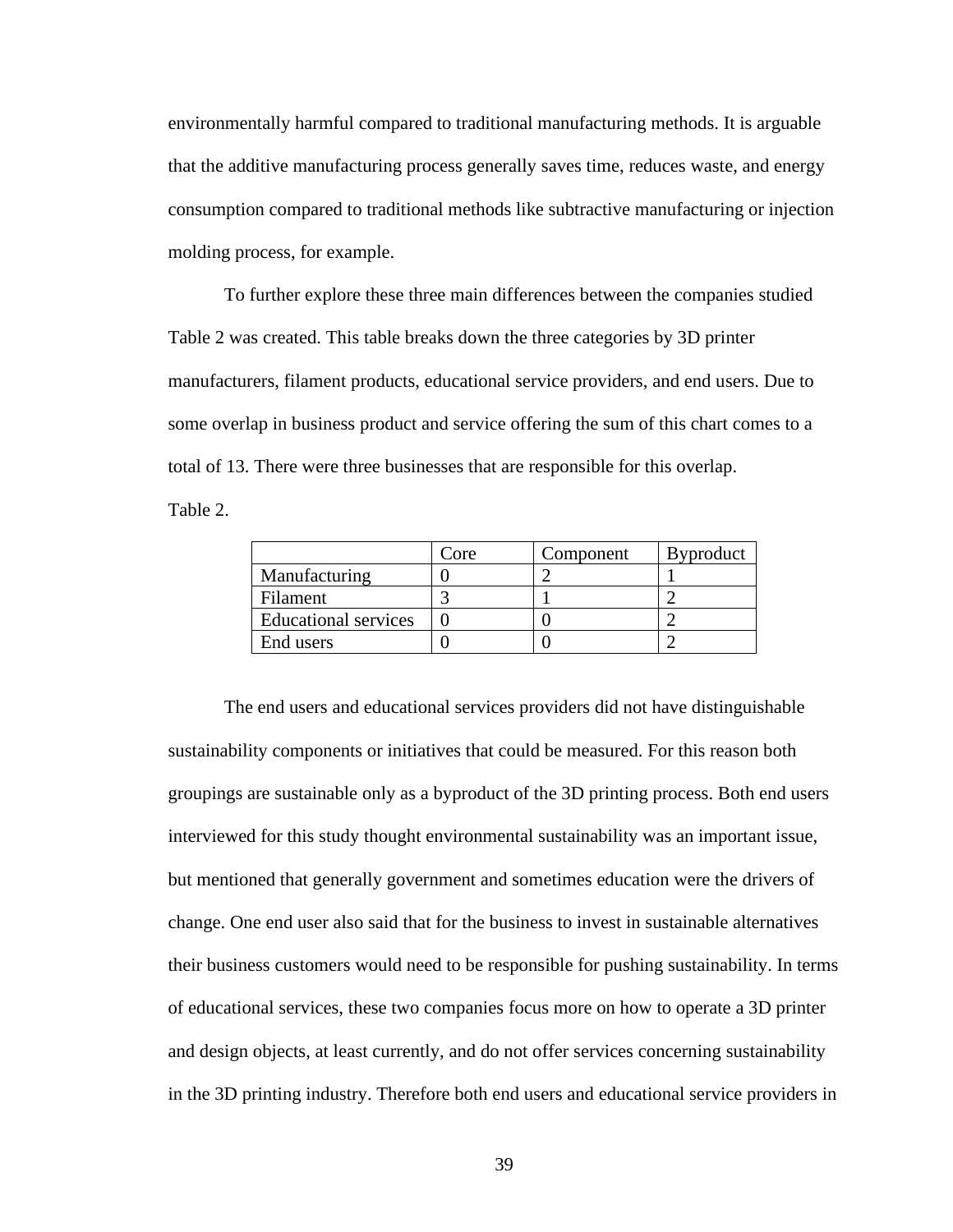this study had a low sustainability priority. They pursued sustainability only as a byproduct of the 3D printing process

The 3D printer manufacturers show a partial shift towards sustainability. Two out of the three manufacturers interviewed took further steps to pursue some aspect of social sustainability. Manufacturers 1 and 2 both follow an open-source business model whereas manufacturer 3 relies on its 3D printer and 3D printing material IP to provide a strategic advantage. Manufacturer 3 claimed that by the nature of additive manufacturing this technology is more sustainable than traditional methods. Since the exact amount of material needed to produce a product is used during creation it can be argued that this process is better than methods like subtractive manufacturing, for example, which can result in up to 90% waste from raw materials in some cases (Millard, 2015; Kurman & Lipson, 2013). Manufacturer 1 pursues social sustainability through open source sharing and making 3D printing knowledge readily available. This includes information on how to operate and assemble the printers as well as design file sharing and free software downloads. This free and easy access to information has the ability to provide social benefits. The scope of possibilities is huge with 3D printing technology. You could 3D print a product prototype, a replacement part for something broken, or even a medical model customized to the patient to help doctors perform a difficult procedure. As previously noted, manufacturer 2 has worked towards social sustainability as part of its business strategy. They help by donating printers to these causes and the e-NABLE community adds value by improving and tailoring these prosthetic designs. Their open source model also aids in the development and production of prosthetics through design file sharing and free downloadable software.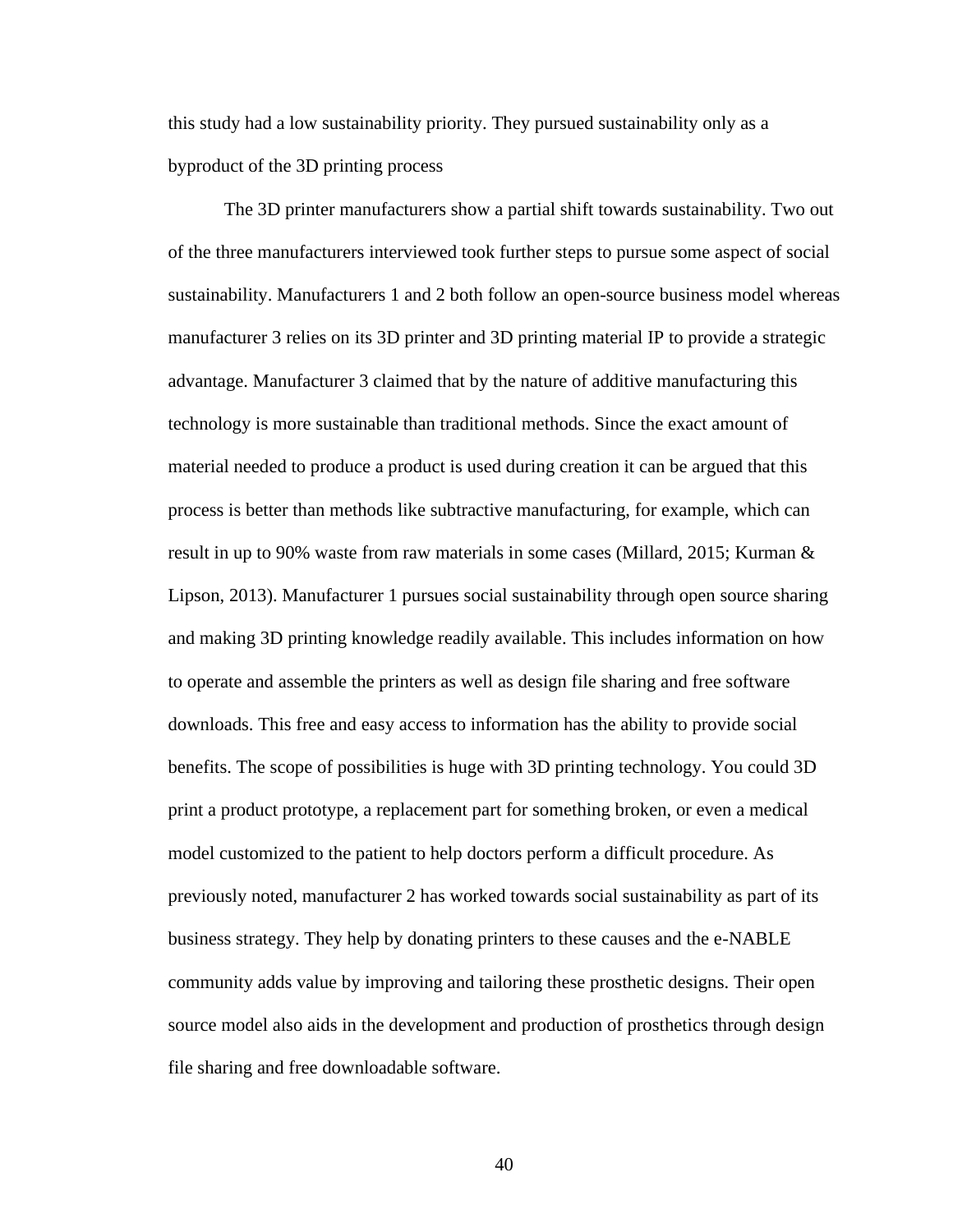The final grouping is the filament manufacturers. These companies spanned the three different degrees of sustainability pursuit. Filament Producer 1 is also Manufacturer 3 is creates its own filament and remains in the "sustainability as a byproduct" category for this grouping as well. Filament producer 2 has developed a filament from product waste and thus is more sustainable than traditional materials such as ABS and PLA. However, they are not motivated by sustainable goals for the production of this filament. As previously mentioned in the results section, they believe the success of these filaments is due to their novelty in the market. Filament producer 3 is also an educational service provider. While they focus on environmental sustainability as a core value in developing filaments this same focus is not incorporated into their educational services. For this reason they are placed in the middle category, since only part of their business prioritizes sustainability. As previously discussed this business has been in talks with the Green Alliance in the U.K. and the British Plastics Federation. However when asked about a sustainability component within their services they went back to talking about the accolades their recycled filament has received. This seems to stem from the fact that filament producer 3 is a recent startup and has yet to figure out a business model that accommodates for both parts of their business. They explained in the interview,

"We have got several mission statements we're playing with at the moment…And not so oddly, they do differ between [the product and services offerings]. [One] is about knowledge dissemination within the additive manufacturing world, research and development, knowledge sharing, while [the other] is all about making sure we can be sustainable…In that respect they're both different mission statements."

They then further discussed how this factored into how their business would be shaped in in the future. "Are we going to be this 'green' type of business… or are we just going to be knowledge-based? There's no kind of mutual exclusivity there to be honest."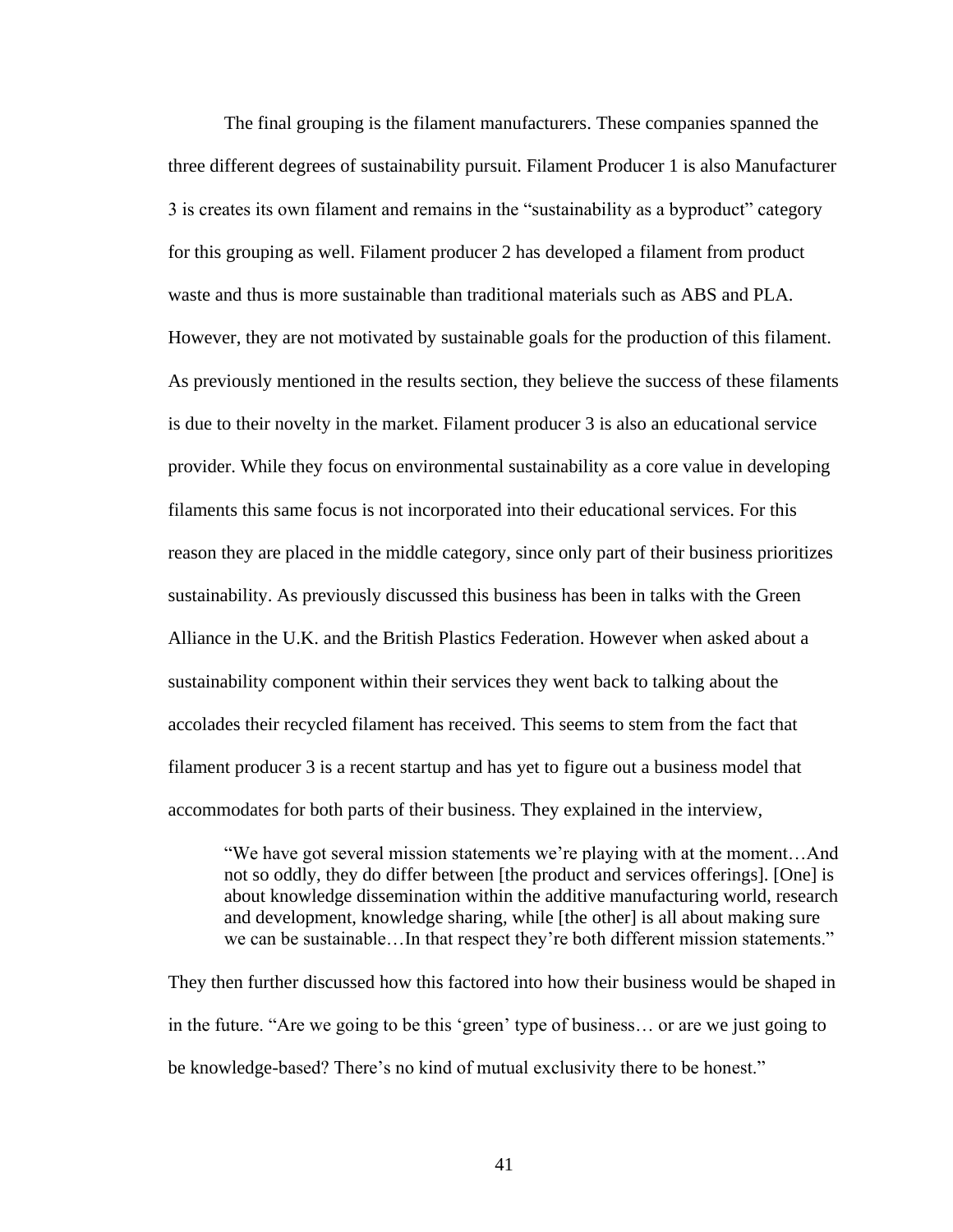Currently, at least, sustainability is not pursued to equal extents in both portions of this company. The last three companies have centered their business strategy on social or environmental goals. These companies seem more concerned about fulfilling these goals and acknowledge that in some cases this means accepting lower profit margins. Filament producer 4 aims to meet social sustainability goals by helping waste pickers generate a better income. To meet these goals the respondent acknowledged that accepting a lower profit margin is necessary to sell the ethically-sourced filament at a competitive price. (cite) Companies pursuing sustainable values must offer products that are on par with other available options. To reach a wider customer base they cannot put a "green premium" and price above the market, especially when the 3D printing industry is still considered a niche market. However, the respondent believes that customers will choose a more sustainable or ethically sourced filament if it is priced the same as typical 3D printing filament. Filament producers 5 and 6 focused on environmental sustainability as the driving factor for their business strategy. The interviewee for filament producer 5 mentioned,

"A lot of the time you have to give up economics for sustainability…So you need to find a way to be economical and [environmentally] sustainable at the same time… You have to think a little bit outside the box for that, but it can be done, as hopefully, we're proving."

This business receives its raw material for free, but has factored in a pricing system for the future that still makes it possible for them to produce the filament cheaply. This will allow them to price competitively in the future. They see this pricing strategy along with increasing consumer education around environmental issues as driving factors that will sway consumers to choose their products over their competition. Near the end of the interview they reiterated that they want to "make sure consumers make the right choice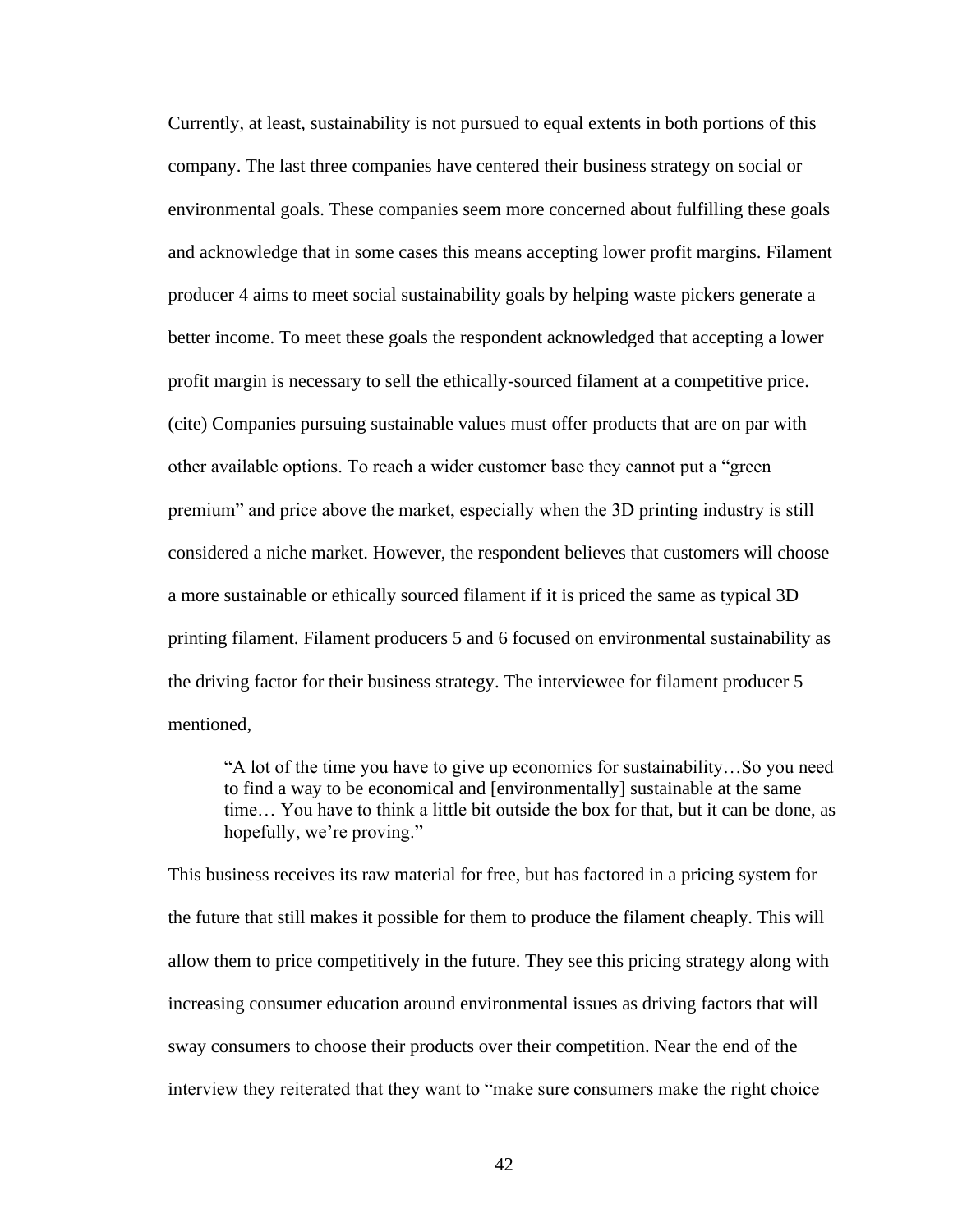for the environment and the future." Their products provide a starting point for this change. They along with filament producer 6 both plan to expand from the 3D printing industries to other areas that could benefit from their bio-plastics.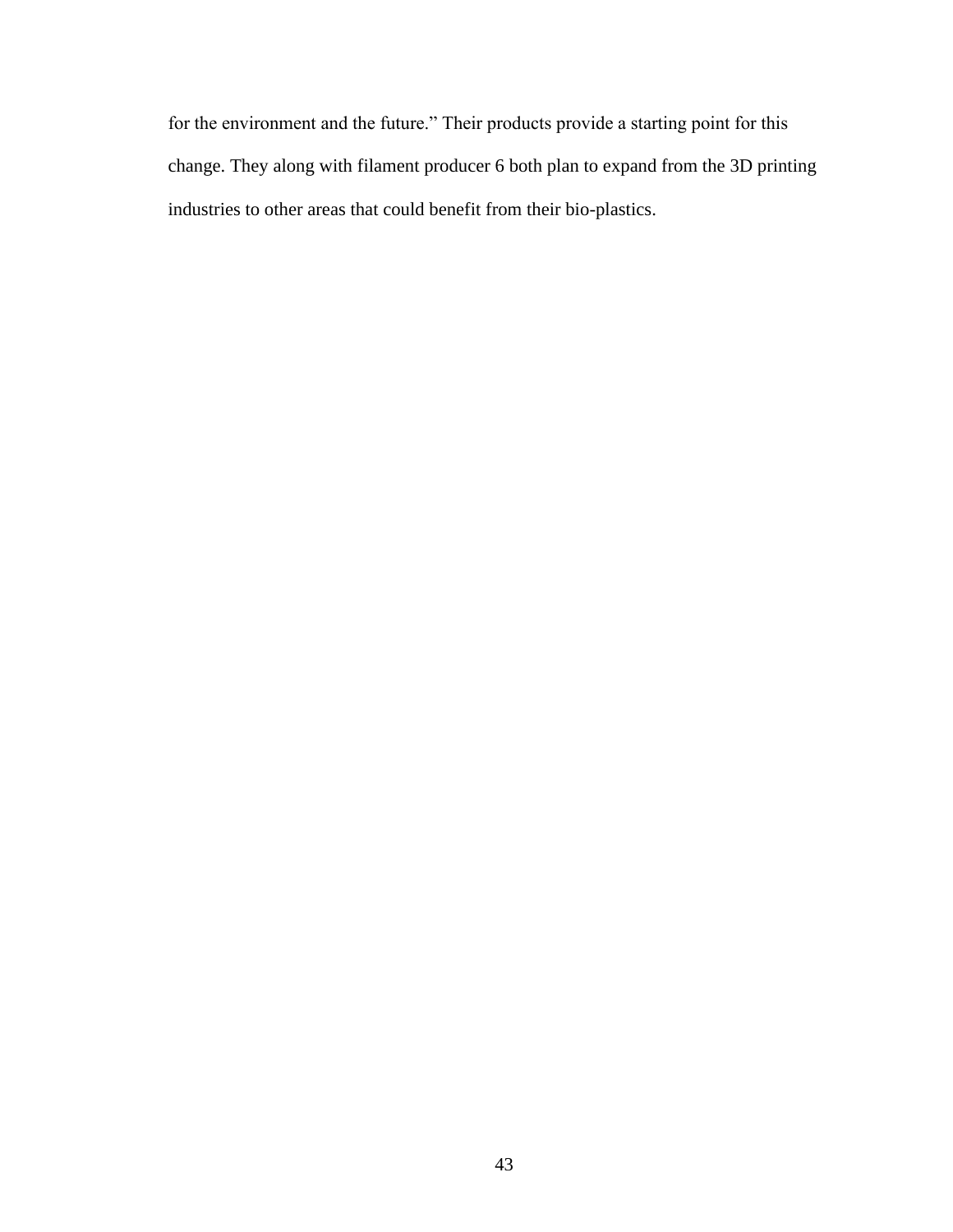### **DISCUSSION**

Based on the conversations with candidates involved with various facets of the 3D printing industry social and environmental elements exist presently in this industry. It appears that some of these recent startups could become part of the shift towards sustainability. From this research a few interesting propositions can be formed.

### Proposition #1 Businesses focused on open source are more likely to pursue sustainability

Manufacturer 1 and manufacturer 2 both pursued sustainability to some extent and were both using an open-source model. Manufacturer 3 was pursuing a proprietary model and was only sustainable by the nature of the 3D printing process. Open-source online platforms make it easy to share and improve on product designs and also allows users to download free software. This helps make new technology more accessible, which in turn can be used to pursue social sustainability. Libraries and educators can make use of 3D printers to make this technology available to the general public, as mentioned by manufacturer 1. Additionally, manufacturer 2 entered into a partnership with an organization that creates prosthetics, because it complemented their open source model (Van Geelen, 2014). Users can upload a design for a prosthetic and these designs can and have been improved by other users until the final product is ready. Then these design files can be retrieved anywhere that has an access to the online platform. Then the final product can be printed off and the end user gains a prosthetic limb. Other projects that contribute to social good can benefit from this model. There are well-known examples of open-source outside of the 3D printing industry as well. Mozilla Firefox and Facebook are both part of this open-source sharing (Haigh & Hoffman, 2014). Arguably, these two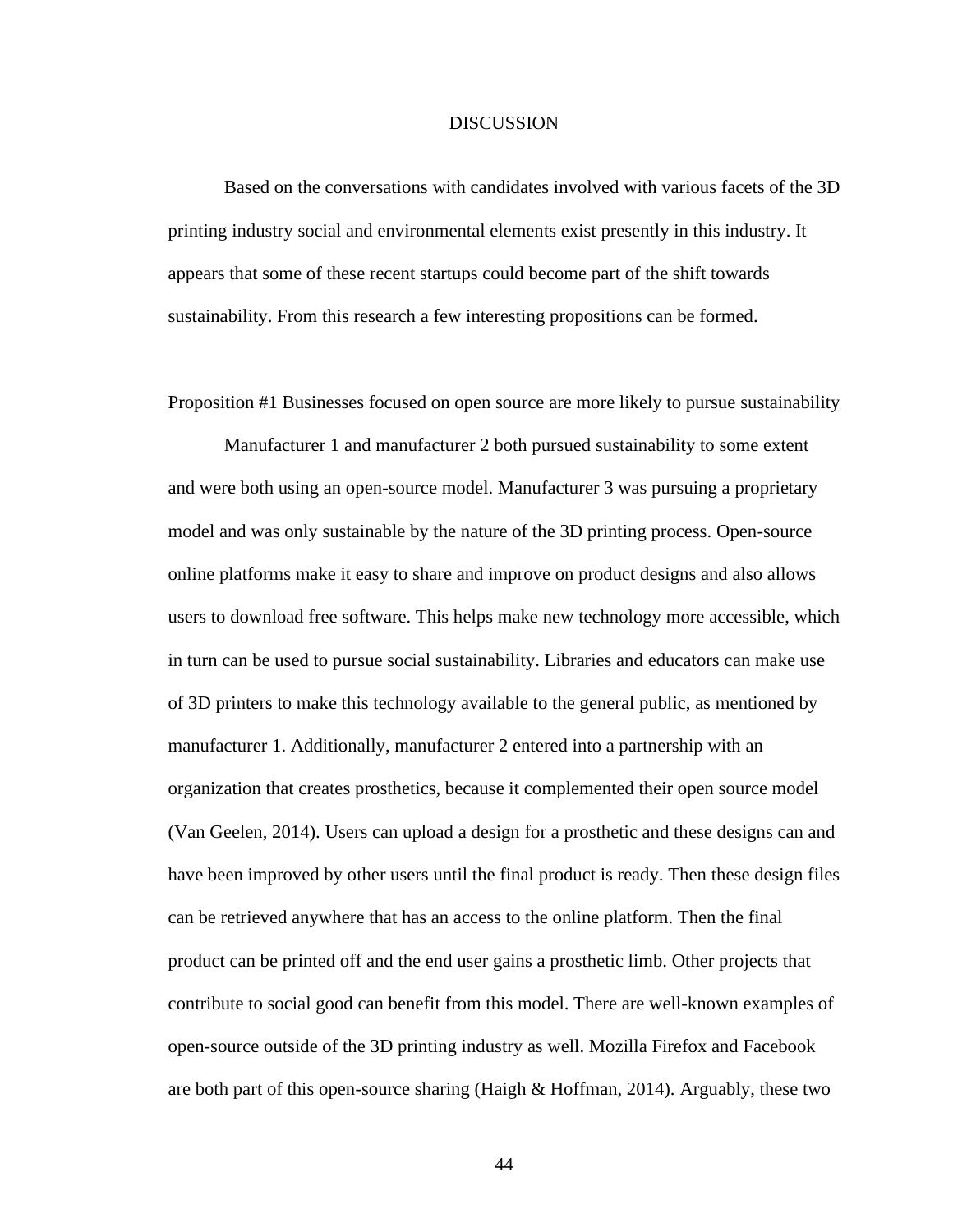companies promote social sustainability. They both provide free platforms that share knowledge with the public. Facebook also allows for groups and events to be created that can bring awareness to social issues. Open-source also reduces or sometimes eliminates issues like scalability since the software and design files are widely accessible (Wittbrodt et al., 2013). This also contributes to their popularity. For example, schools benefit from open-source sharing by being able to download and print out educational models and devices for in-class demonstrations (Wittbrodt et al., 2013). The average household could also potentially benefit from open-source sharing by printing off general household items instead of going out to purchase them (Wittbrodt et al., 2013). These benefits make opensource models appealing to consumers and thus an appealing model for companies to pursue. Whether intentional or not, this widespread availability of software and design files can be seen as a contributor to social sustainability.

## Proposition #2 Businesses founded by people with a core focus on sustainability choose markets based on their perceived viability to pursue these goals

This proposition adds to the debate on entrepreneurial discover theory. (Murphy, 2010) discusses whether opportunities are created or sought out. There are two main distinctions from entrepreneurial research. Some research suggests that entrepreneurial discovery is the product of a deliberate search for opportunities (Murphy, 2010). The other conjecture is that entrepreneurial discovery is serendipitous and unplanned (Murphy, 2010). From my own research it appears that the filament producers pursuing sustainability at the core of their business intentional selected the 3D printing industry. They saw opportunity in a new and growing industry. These companies knew they wanted to pursue sustainability and saw 3D printing as a promising starting point for their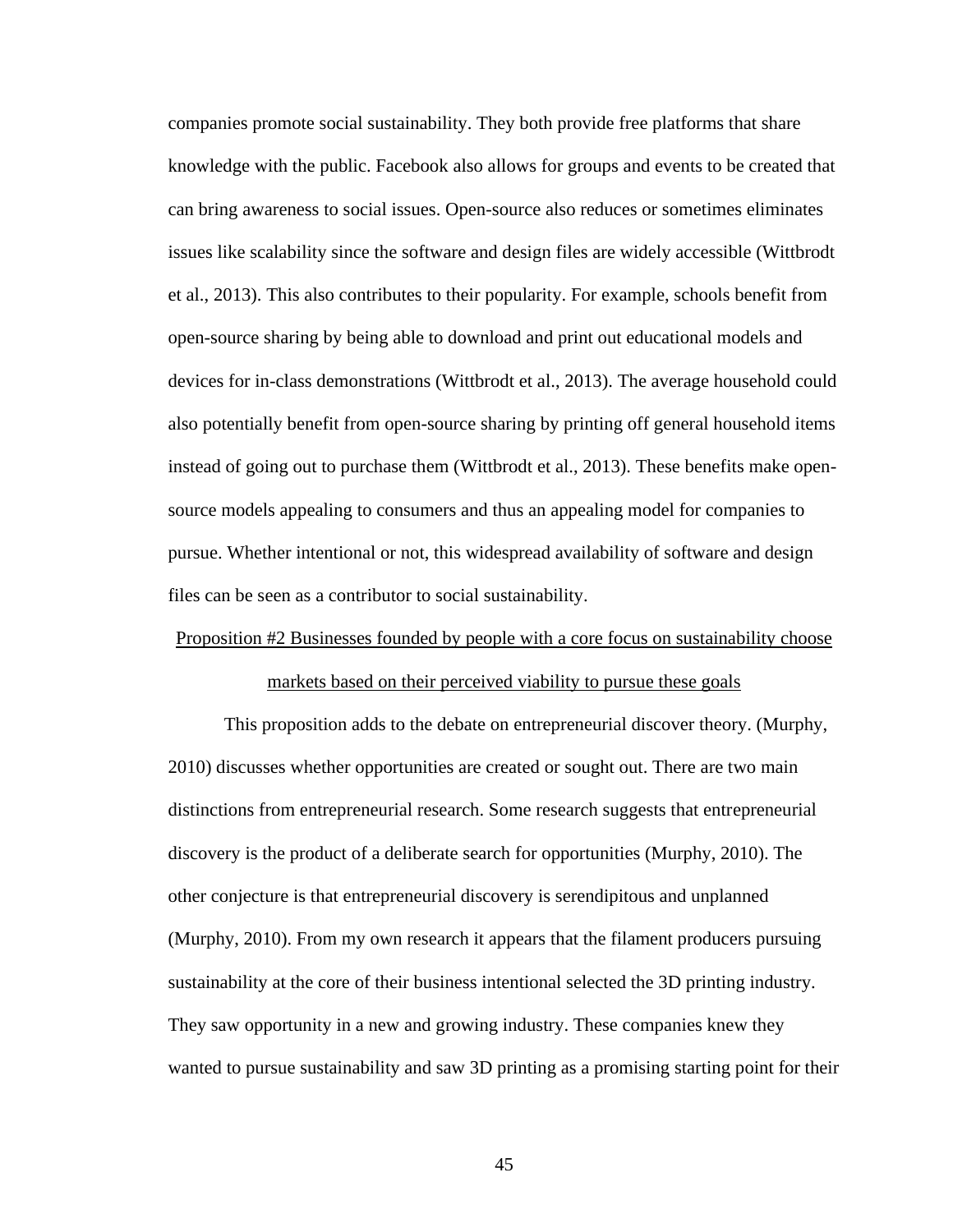endeavors. Filament producer 4 is a social enterprise. Their founder is committed to helping the local Indian community. They explained how,

"3D printing was more, just a conduit, to that end - [to generate additional income for waste pickers], but it seemed like a really good way to add value. We're not really a 3D printing company. We're not really a manufacturing company. At our core we're just looking for ways to add value at the base of the pyramid."

Filament producer 4 sees the potential of the 3D printing industry to help support waste pickers by creating 3D printer filament. The producer also made sure to emphasize that this started out as an initiative to promote the livelihood of waste pickers by being able to offer them higher wages for the same waste picking work they did before. This startup is pursuing a social sustainability mission and has chosen the 3D printing industry as its vehicle.

Filament producer 5 also saw the potential in the 3D printing industry. They are exploring many different areas for bio-plastic application, however they are still working on scaling up production. They cited 3D printing as a high priority for the business, however. Filament producer 5 expressed that they believe 3D printing is going to become a big industry and that both bio-polymer producers and those involved with 3D printing could have a mutually beneficial relationship. From a business model standpoint filament producer 5 explained how 3D printing has synergies with their model. They both can benefit from locally based production and reduced transportation distances. Both biopolymer production and 3D-printed object production can be carried out in-house. These similarities attracted filament producer 5 to the 3D printing industry and incited them to develop an environmentally sustainable filament.

"I don't personally have a background in 3D printing either. As my team and I are learning more there's so much waste that's generated, because people want to [rapidly prototype]… and that's really going to move our world forward, but what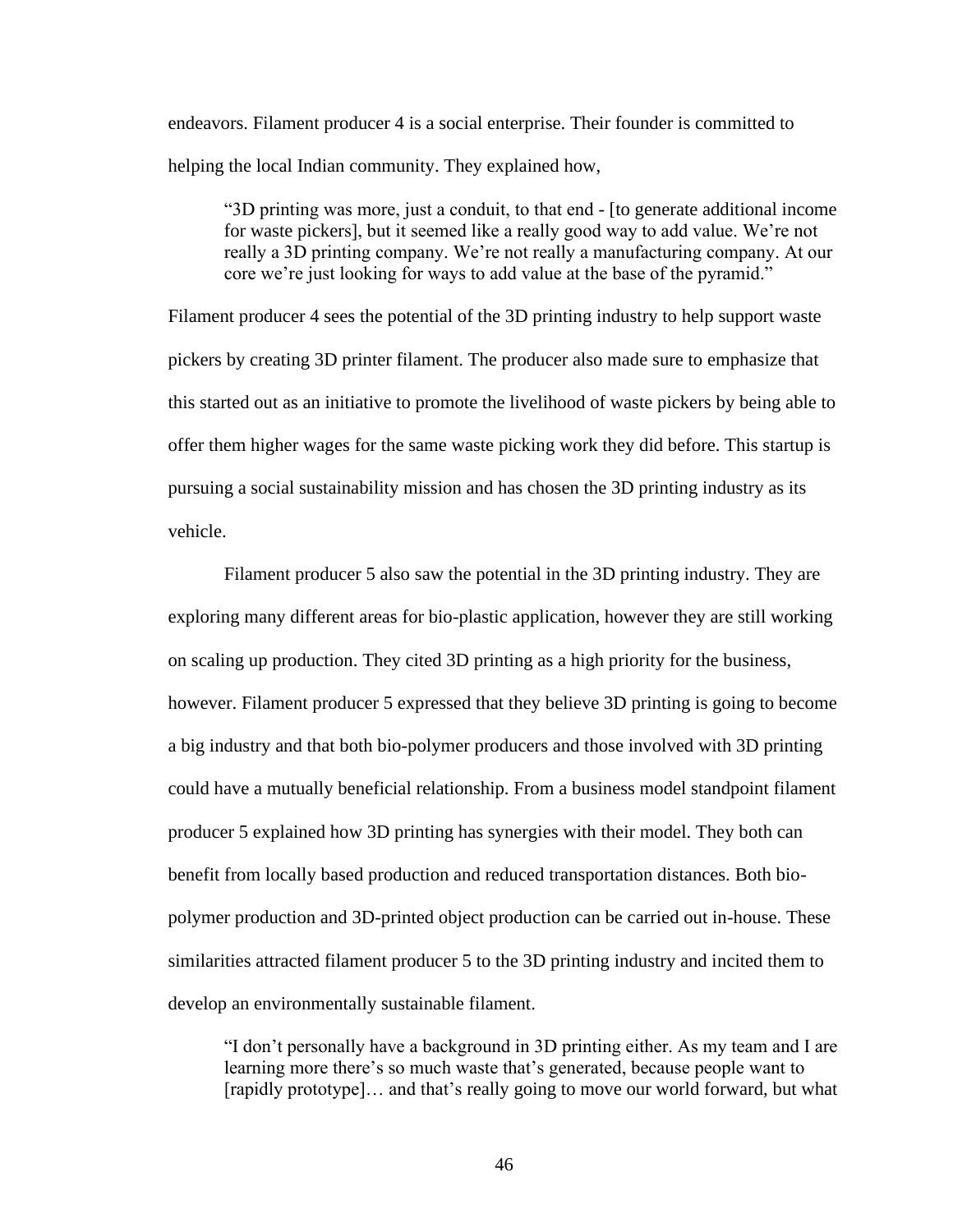do they do with it once they're done with it? … there's a lot of waste that could potentially be generated. Instead of adding to the plastics problem why not choose a polymer that can then degrade and you can have this really cool thing, but it won't have this other, kind of, backlash to it."

They have seen the potential for bio-plastic filament to play a role in the 3D printing industry though they realized this has not quite been established yet. They are taking steps to be one of the few biodegradable filament producers in the industry.

Lastly, filament producer 6 was the third business to pursue sustainability at the core of its business. They also started with the development of a bio-plastic and found potential in the 3D printing industry. "Our business mission is to produce these bioplastics and sell it… so we start with 3D printing, in the first place, and move then on to packaging, agriculture, and final stage, to licensing of our technology." They realize that entering an emerging industry comes with risks and challenges.

"I think…the sustainable solutions are mostly a bit more expensive than the conventional solutions …and since it's not really an option to be a bit more expensive you have a lower profit margin if you want to produce sustainable 3D printer filament."

They acknowledge this fact and still choose to pursue it, because they see the potential for an environmentally friendly filament to be produced and sold in the 3D printing industry.

The decision by these three startups to pursue sustainability shows a deeper commitment and connection to sustainability as illustrated in the levels of sustainability mapped out by (Veleva, et al., 2003). (Webster, 2007) also discusses that new businesses and innovators that take the lead in pushing sustainability "know they have a working relationship *with* the planet" (Webster, 2007). Additionally, they have chosen 3D printing as their vehicle to pursue these goals. They have further recognized that they can play a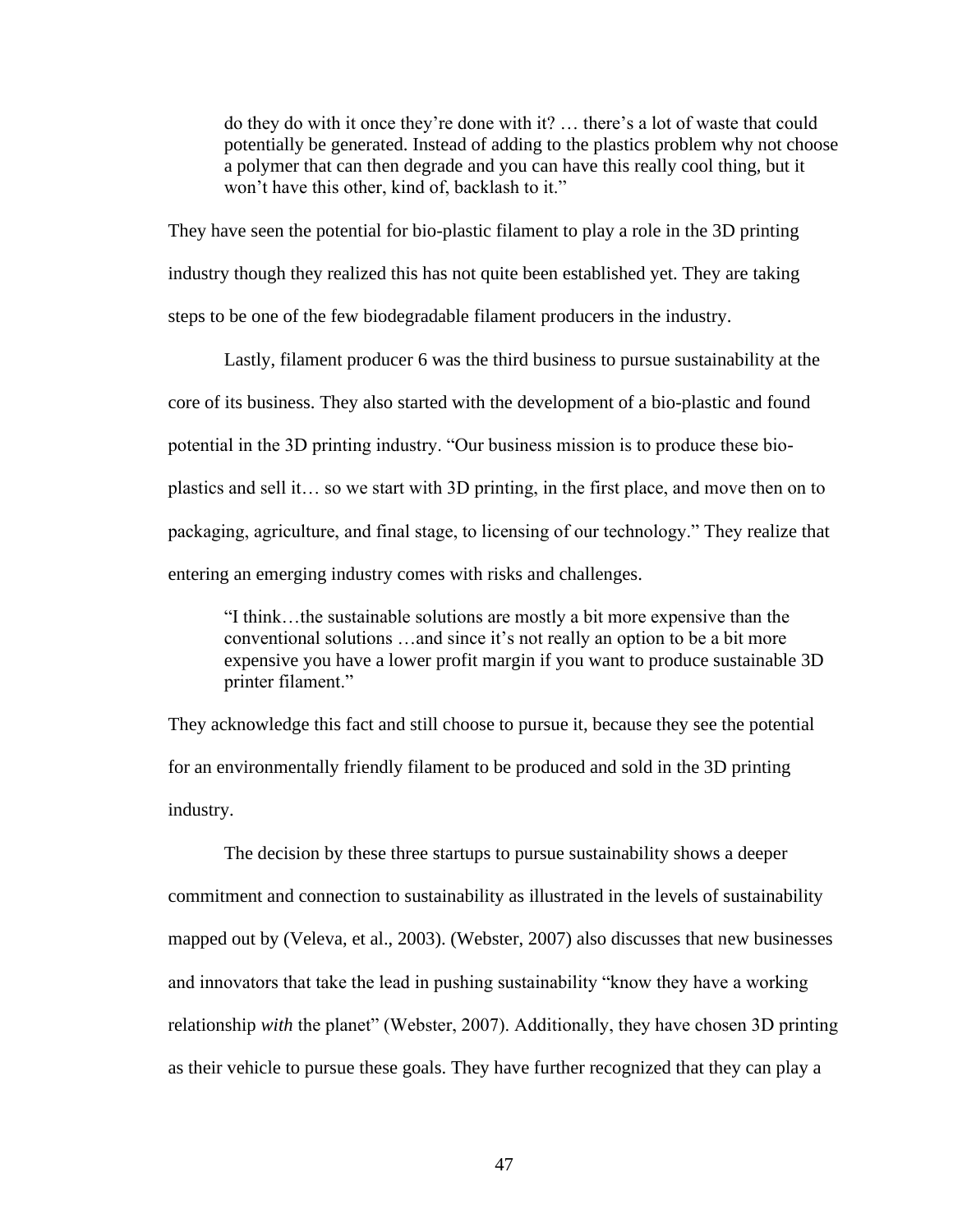part in shifting 3D printing in a more socially responsible and environmentally friendly direction.

## Proposition #3 The kind of business established will influence the type(s) of sustainability that is likely to exist

When looking at the businesses that provide educational services it is hard to say that they could pursue an environmentally sustainable strategy. They could focus on social sustainability and provide information on educating consumers on environmental concerns, but there will likely not be a measurable environmental impact from a services business. The filament businesses, on the other hand, are creating a tangible product that can be regulated or produced to meet certain environmental standards or combat environmental concerns. There is also the potential for filament producers to make a social impact as seen by filament producer 4. Filament producer 4 has waste pickers collect plastic bottles that it then uses as a raw material for filament production. Waste pickers continue to collect waste as before, however, filament producer 4 can offer them higher wages for their work. This provides them with a social benefit. Organizations like the Red Cross are working with 3D printing companies to source printers in under-served areas of the world to print out useful medical devices. For 3D printer manufacturers environmental sustainability seems less likely to happen for the most part. Of course, there is Markus Kayser who created a 3D printer that fabricated product using desert sand and solar power (Kurman & Lipson, 2013). His experiment is inspirational and likely causes innovators to contemplate the future of 3D printing. However, while researching 3D printing manufacturers I did not come any that could claim a core or partial focus on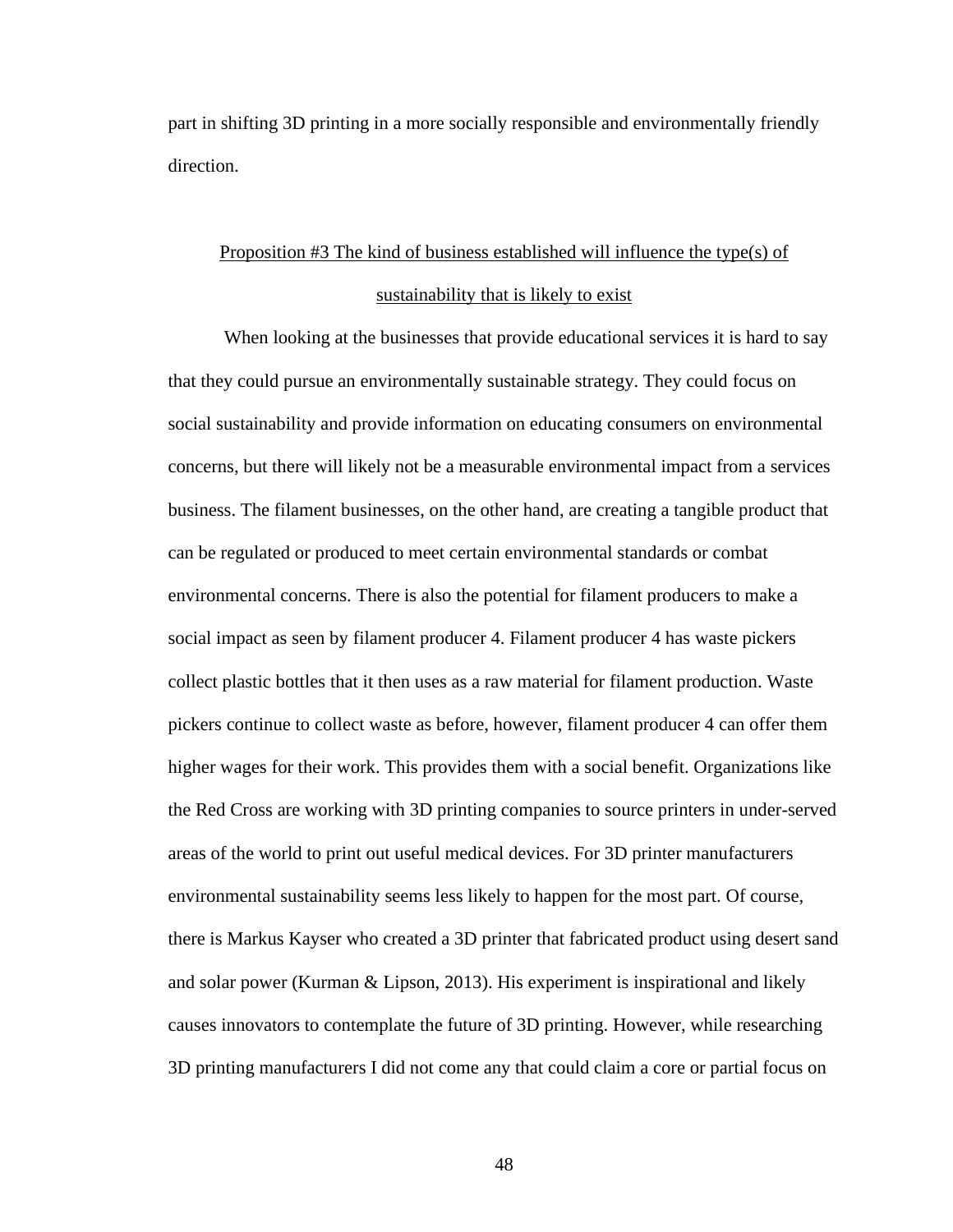developing a printer that runs on renewable energy or is made of compostable or recycled parts. No one, to my knowledge is making a 3D printer out of recycled plastic or compostable parts. This is not to imply that this would be an easy endeavor. While there is current research for developing compostable electronics ("Compostable Electronics for Printing," 2015) this technology is not developed enough to be incorporated into end-user products. As has already been demonstrated socially sustainable elements have already been pursued by some 3D printing manufacturers. This proposition can be extended to other businesses outside the 3D printing industry.

# Proposition #4 When dual businesses align in their degree of sustainability it will reduce cost to the organization

Three of the businesses selected for this research had dual businesses in the 3D printing industry. One candidate represented a business that manufactured 3D printers and produced their own 3D printing filament. The other two candidates represented businesses that offered 3D printing educational/training services and produced their own 3D printer filament. 3D printer manufacturer 3/filament producer 1 pursues the same degree of sustainability for both sides of its business. Filament producer 2 also provides educational services. This business is also fairly well aligned. They do not focus on promoting social or environmental sustainability through their services, however their filament is more environmentally friendly than conventionally used materials. However, the interviewee was clear to mention that this was driven by the aspect of novelty and not one rooted in a desire to produce an environmentally friendly product. The filament is inherently better than conventional materials because it makes use of beer and coffee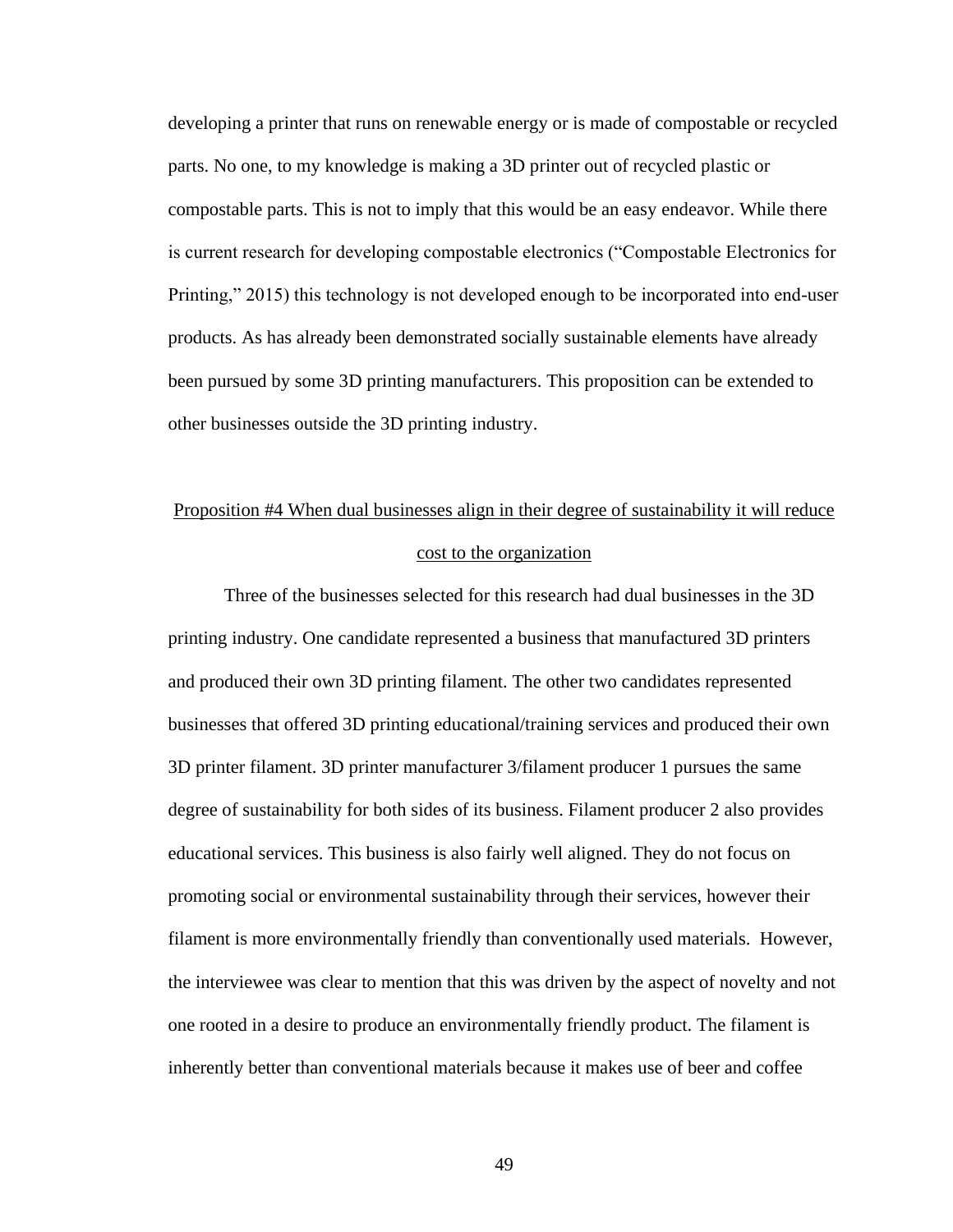waste and recycles it into 3D printing filament. For this reason there is some difference in alignment since, as far as could be deciphered, the services offered do not focus on sustainability in the 3D printing industry. Lastly, and perhaps most interesting, is filament producer 3. This company offers educational services on 3D printing and they produce filaments from a variety of recycled materials. There is a pretty stark difference between the two sides of this business, which the interviewee was clear to point out. The results section highlights a few of these comments about having two different mission statements, in a sense, to explain the two sides of the business. The interviewee also discussed the conflict over whether the business should orient itself fully towards a sustainable image or not. These two sides pursue sustainability to varying degrees. The services side does not incorporate an element of sustainability education, however it seems like they have considered that as a future option going forward.

"We should be looking at this as the industry grows rather than ten years down the line when it might be hard to actually cross everything over and buy different technology and try to cope with it."

They acknowledge that pursuing sustainability now makes more sense than in the future, however they are still working out a way to integrate recycled filament and educational services together. Since the services side is not currently incorporating sustainability there is a discrepancy. Maintaining two very different sides of a business over the long term could be difficult to do. It makes more sense for the firm to look for a way to pursue sustainability to the same degree for both. By doing so they differentiate themselves from other 3D printing educational services while also optimizing firm resources. Their filament uses recycled waste. This knowledge is still part of a niche within the 3D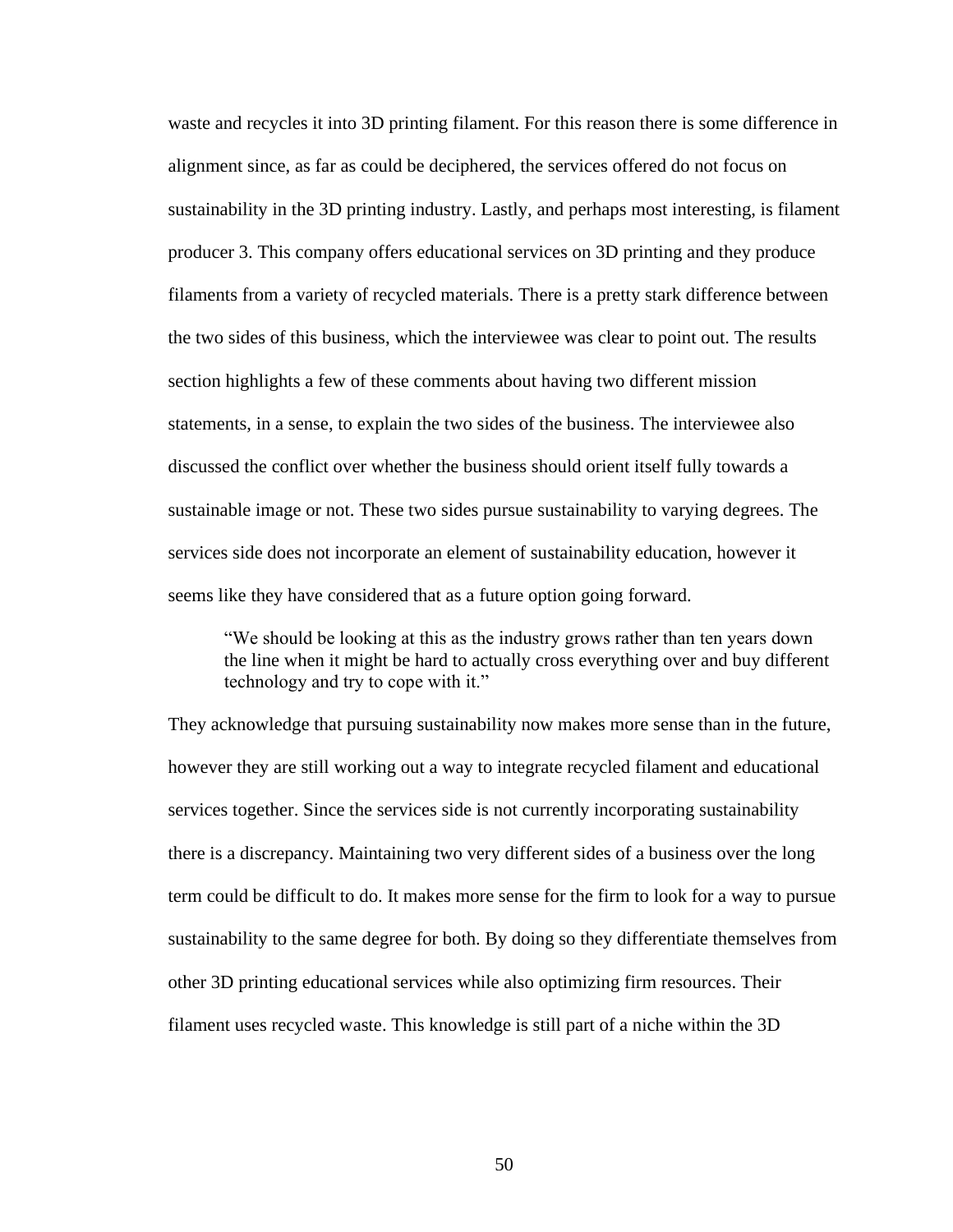printing industry and educating consumers about this would be an easy extension of the business, for example.

## Proposition #5 The amount of infrastructure a business has can limit the ability of the firm to invest in sustainable development

Among those interviewed for this study it was interesting to discover that while half of the filament producers pursued sustainability as a core component of their business none of the 3D printer manufacturers pursued sustainability as a core component. It is difficult to know what is preventing manufacturers from seeing an opportunity in investing fully in a sustainability-oriented strategy. One conjecture is that the two types of businesses deal with different types of infrastructure, which can help or hinder the ability of the firm to invest in sustainable development. Filament producers create their product in-house. On the other hand, 3D printer manufacturers deal with a more complicated supply chain. They must source their parts for their 3D printers as well as assemble and distribute the end product. They also need to continuously update their printer models and software, which takes time and resources to stay ahead. A 3D printer is easy to create compared to the production of a 3D printer filament that performs up to certain printing expectations. It appears that the investment of 3D printer manufacturers could be greater than that of the filament producers. Filament producers pursuing sustainability as a key component to their businesses also benefit from free or low cost raw materials, reducing or eliminating current business expenses. This also helps them benefit from a larger profit margin in the short-term, allowing them to invest their earnings in the company to work on scaling up production. These benefits are simply not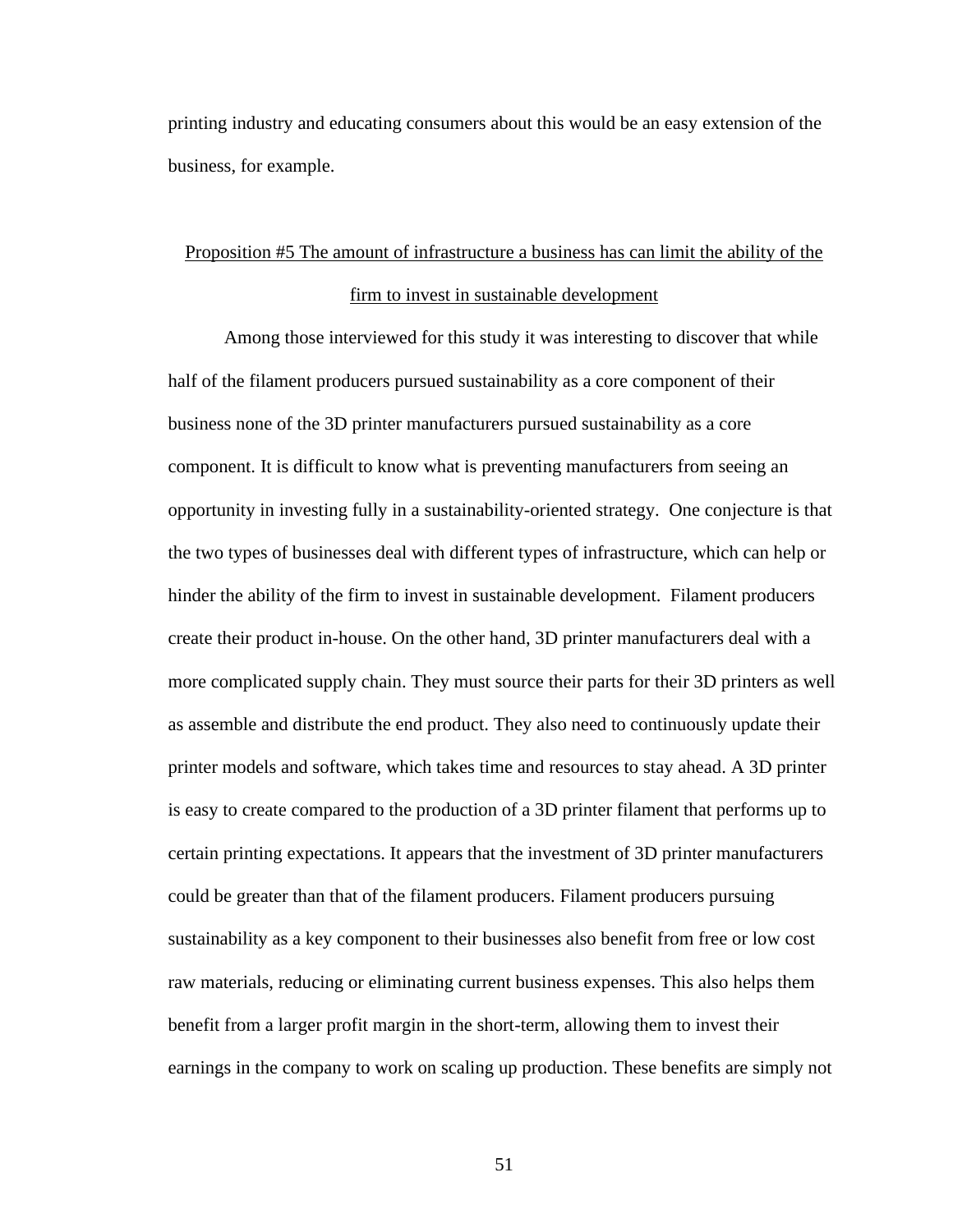the same for 3D printer manufacturers who need to source their raw materials from a variety of places, committing financial resources to production instead of research and development. Though this is conjecture it may explain why 3D printer manufacturers have yet to pursue a business strategy fully focused on sustainable goals. While these manufacturers may be able to pursue social sustainability to some extent investing in environmentally conscious practices may be more difficult.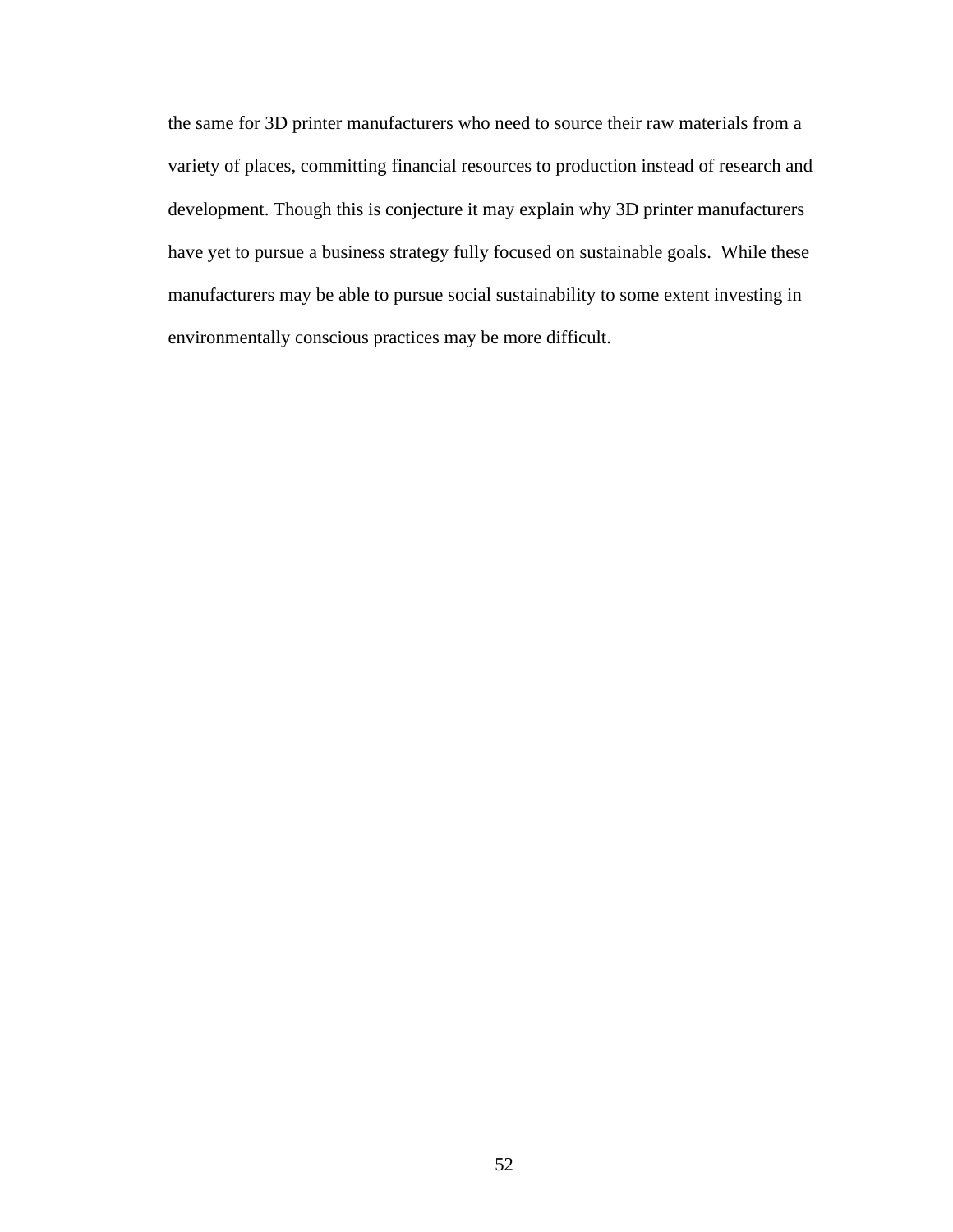### **CONCLUSION**

This study has explored sustainability by focusing on the 3D printing industry. 3D printing technology is not new, but this industry is only recently starting to emerge. Many conjecture that 3D printing could become prevalent in many industries in the future. There are already many useful applications for it across many fields.

Through this research I have examined companies (mainly recent startups) that are involved in the 3D printing industry. These companies prioritized sustainability to various extents. Additionally, the ability to examine the mindset and motivation of business executives helped categorize the prioritization of sustainability from company to company. From this information it can be inferred that those committed to pursuing sustainability at the core of their business may be responsible for the shift towards sustainability in the future. This research provides evidence that sustainability already exists to an extent in the 3D printing industry. Companies, customers, government, and education are all drivers of change that will be responsible for this shift going forward.

For future research these various degrees of prioritization could be explored on a larger, more in-depth level. This categorization could be used to explore other industries as well to reveal business leader's perceptions and attitudes towards sustainability.

Exploring the differences amongst 3D printer manufacturers and filament producers could be another area for further study. Though it was explored on a small scale a larger study could uncover information to explain why a discrepancy exists between the two types of businesses (3D printer manufacturers and filament producers) and the priority they give to sustainability goals. Developing performance metrics may also help quantify differences in the industry to create more meaningful data.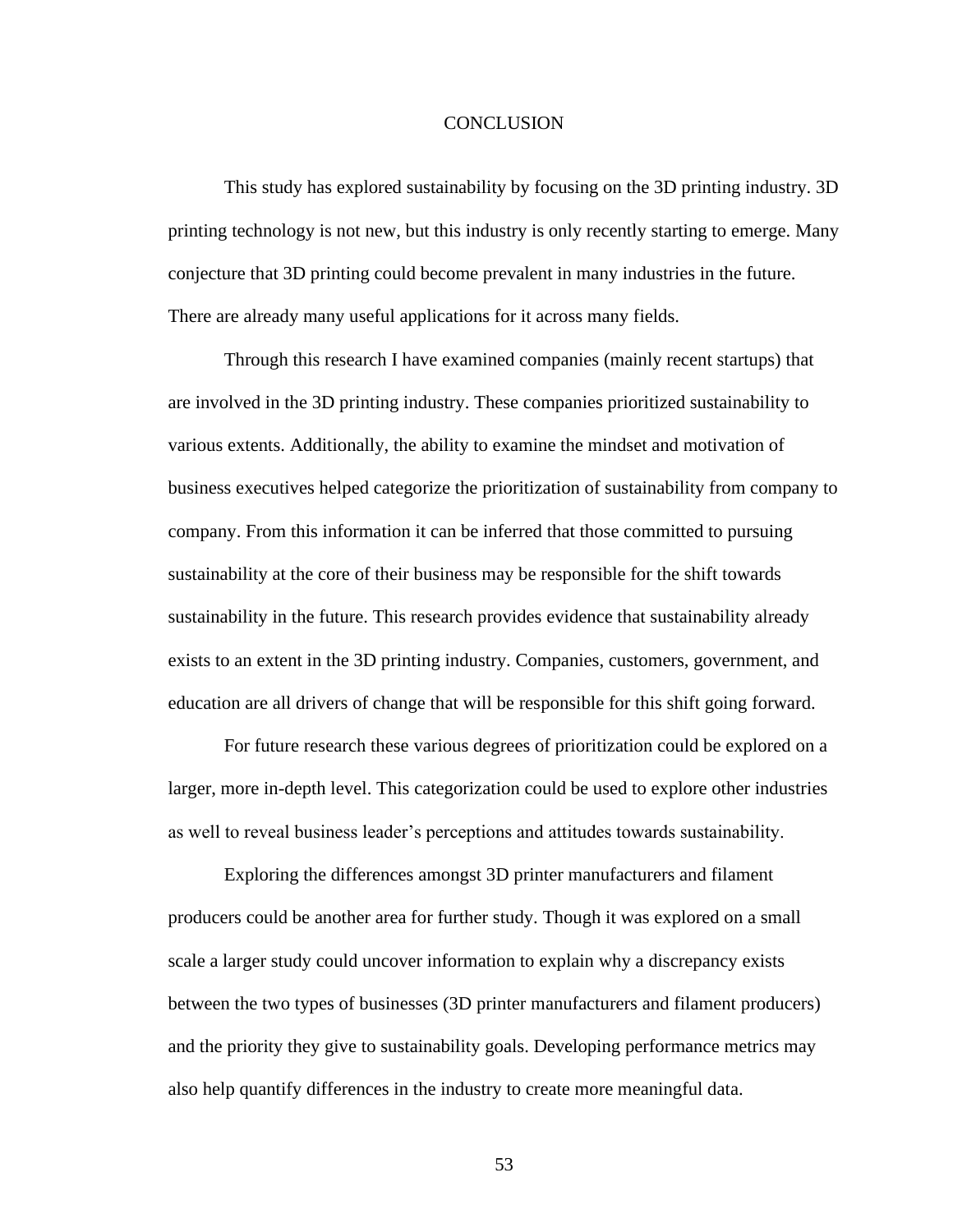Due to the small sample size it is hard to create propositions that characterize the whole industry. However, emerging themes have revealed some insights into the 3D printing industry and how business leaders try to provide solutions to improve social and environmental issues. It will be interesting to see how the industry grows and changes in the future.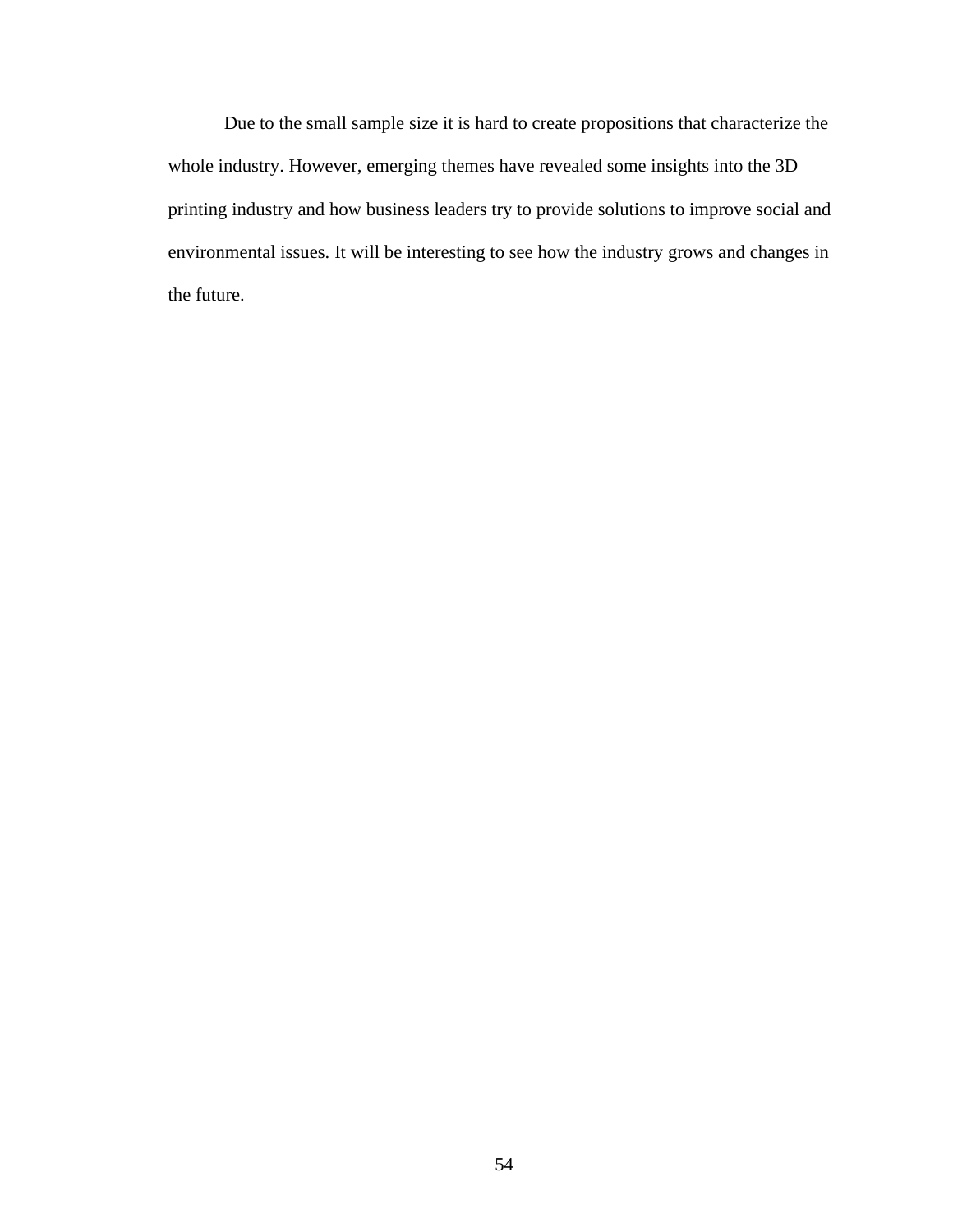### **REFERENCES**

3ders.org. (2015). Price compare – 3D printing materials – Filament. Retrieved from http://www.3ders.org/pricecompare/

All3DP. (2016). Ultimaker Interview. Retrieved from https://all3dp.com/ultimakerinterview/

Allen, N. (2013). Why 3D Printing is Overhyped (I Should Know, I Do It For A Living). Retrieved from http://www.gizmodo.com.au/2013/05/why-3d-printingis-overhyped-i-should-know-i-do-it-for-a-living/

- Aniwaa. (2016). The 2016 meta-list of the best 3D printers. Retrieved from http://www.aniwaa.com/blog/the-2016-meta-list-of-the-best-3d-printers/
- Baer, D. (2015). The Keurig K-Cup's Inventor Says he Feels Bad That he Made it Here's Why. Business Insider. Retrieve from http://www.businessinsider.com/kcup-inventor-john-sylvans-regret-2015-3

Barnett, C. (2013). Top 10 Crowdfunding Sites for Fundraising. *Forbes.* Retrieved from

http://www.forbes.com/sites/chancebarnett/2013/05/08/top-10-crowdfundingsites-for-fundraising/#790bf1c71cfb

Bergl, S., Brunner, R., Dodds, F., Feifer, J., Goodman, J., Holloway, l., . . . Wilson, M.

(2013). A decade in design 2004-2013. *Fast Company,* (179), 35-84.

Berman, B. (2012). 3-D printing: The new industrial revolution. *Business* 

*Horizons, 55*(2), 155-162.

Blum-Klusterer, M., Hussain, S. Innovation and Corporate Sustainability: An

Investigation into the Process of Change in the Pharmaceuticals Industry.

*Business Strategy and the Environment.* 10: 300-316.

Business for Social Responsibility (BSR). (2015). *3D Printing: Sustainability* 

*Opportunities and Challenges.*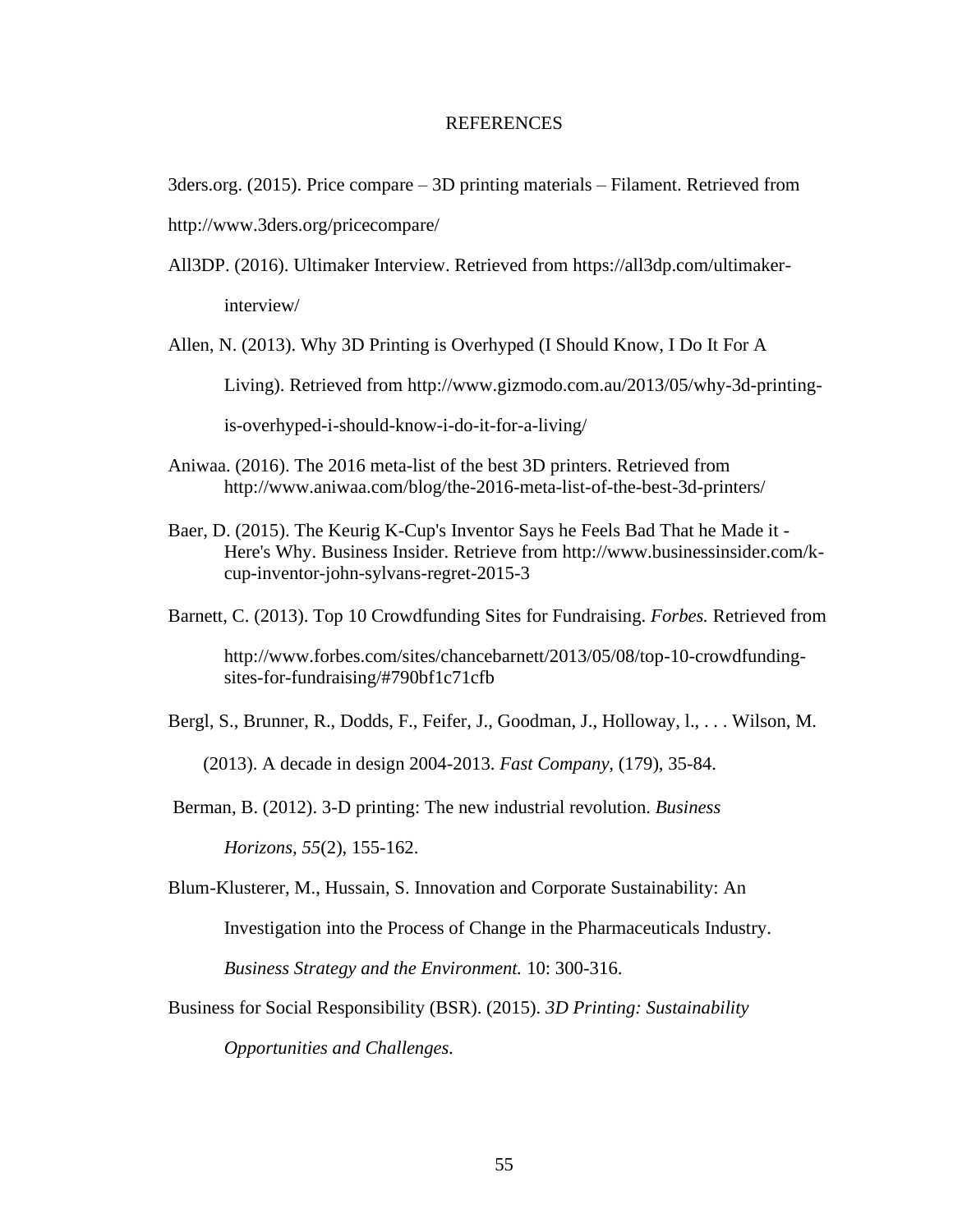CAD/CAM Reviews. (2013). Choosing the Right Material for Your Prototype.

Retrieved from https://cadcamreviews.com/choosing-the-right-material-for-yourprototype/

Cohen-Rosenthal, E. (2000). A Walk on the Human Side of Industrial Ecology. *American Behavioral Scientist*, 44 (2), 245-264.

Conner, B.P., Manogharan, G.P., Martof, A.N., Rodomsky, L.M., Rodomsky, C.M.,

Jordan, D.C., & Limperos, J.W. (2014). Making sense of 3-D printing: Creating a

map of additive manufacturing products and services. *Additive Manufacturing*, 64-76.

Conner, B.P., Manogharan, G.P., & Meyers, K.L. (2015) An Assessment of

Implementation of Entry-Level 3D Printers from the Perspective of Small

Businesses. *Rapid Prototyping Journal*, 21 (5), 582-597.

- D'Aveni, R. (2015). The 3-D printing revolution. *Harvard Business Review, 93*(5), 40-48.
- DeSimone, J. (2015). *What if 3D Printing was 100x Faster?* [Video file]. Retrieved from: https://www.ted.com/talks/joe\_desimone\_what\_if\_3d\_printing\_was\_25x\_faster?l anguage=en
- Drexhage, J., & Murphy, D. (2010). *Sustainable Development: From Brundtland to Rio 2012.* New York, NY. United Nations.
- Eastman. (2015). Clearing the air about 3D printing emissions: Measuring VOC and

nanoparticle emissions during fused filament fabrication.

Echoing Green. (2014). Our Fellows. Retrieved from

http://www.echoinggreen.org/fellows/sidhant-pai

- Edison Awards. (2015). 2015 Edison Award Winners. Retrieved from http://www.edisonawards.com/winners2015.php
- Flint, R., W. (2013). Practice of Sustainable Community Development: A Participatory Framework for Change. New York, NY. Springer Publishing Company. 25-54.

Gao, W., Zhang, Y., Ramanujan, D., Ramani, K., Chen, Y., Williams, C., Wang, C.,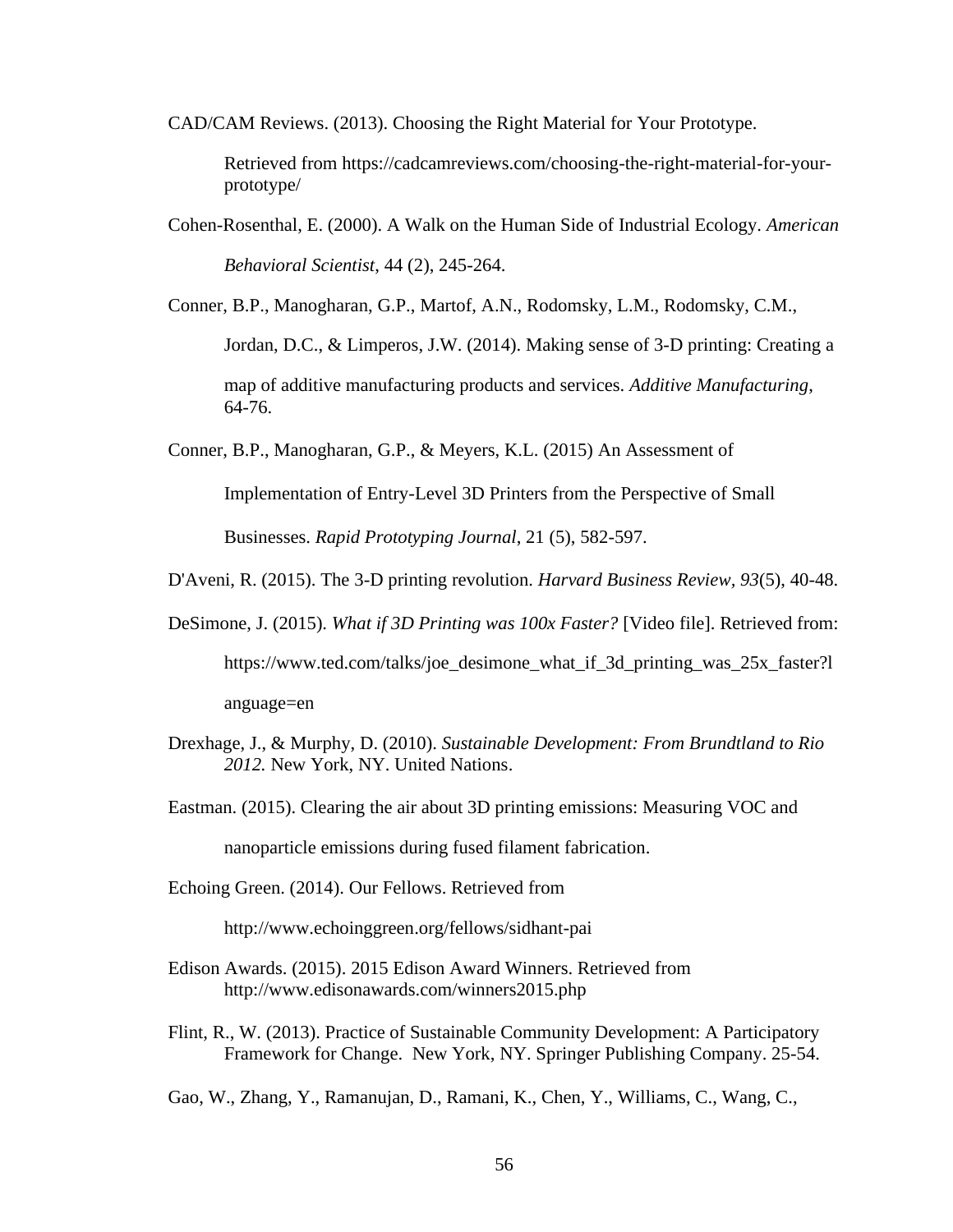- Shin, Y., Zhang, S., & Zavattieri, P. (2015). The Status, Challenges, and Future of Additive Manufacturing in Engineering. *Computer-Aided Design,* 69: 65-89.
- Gebler, M., Schoot Uiterkamp, A. J. M., & Visser, C. (2014). A Global Sustainability Perspective on 3D Printing Technologies. *Energy Policy, 74*, 158-167.
- Global Reporting Initiative (GRI) (2016) Sustainability Disclosure Database. Retrieved from http://database.globalreporting.org/

Haigh, N. & Hoffman, A.J. (2014). The New Heretics: Hybrid Organizations and the

Challenges They Present to Corporate Sustainability. *Organization &* 

*Environment,* 27(3), 223-241.

Halterman. T. E. (2015). A 3D Printhead with Single Atom Precision? Enter the

Nanobeacon. Retrieved from https://3dprint.com/77424/atom-precise-

nanobeacon/

- Harman, J. (2013). *The Shark's Paintbrush: Biomimicry and How Nature is Inspiring Innovation.* Ashland, OR: White Cloud Press.
- Huang, S.H., Liu, P., Mokasdar, A., & Hou L. (2013). Additive Manufacturing and its Societal Impact: A Literature Review. *International Journal of Advanced Manufacturing Technology,* 67: 1191-1203.

Jenkins, H. & Yakovleva, N. (2006). Corporate social responsibility in the mining

industry: Exploring trends in social and environmental disclosure. *Journal of* 

*Cleaner Production* 14: 271-234.

- Kohtala, C. (2015). Addressing sustainability in research on distributed production: An integrated literature review. *Journal of Cleaner Production, 106*, 654-668.
- Kurman, M., & Lipson, H. (2013). *Fabricated: The New World of 3D Printing*. Indianapolis, IN: John Wiley & Sons, Inc.

Labuschagne, C., Brent, A., van Erck, R. (2005). Assessing the sustainability performances of industries. *Journal of Cleaner Production,* 13: 373-385.

Lebovsky, M. (2015). 3D Printing is More Than Just the Machine: Formlabs.

Retrieved from https://www.youtube.com/watch?v=45Gy1dWXauE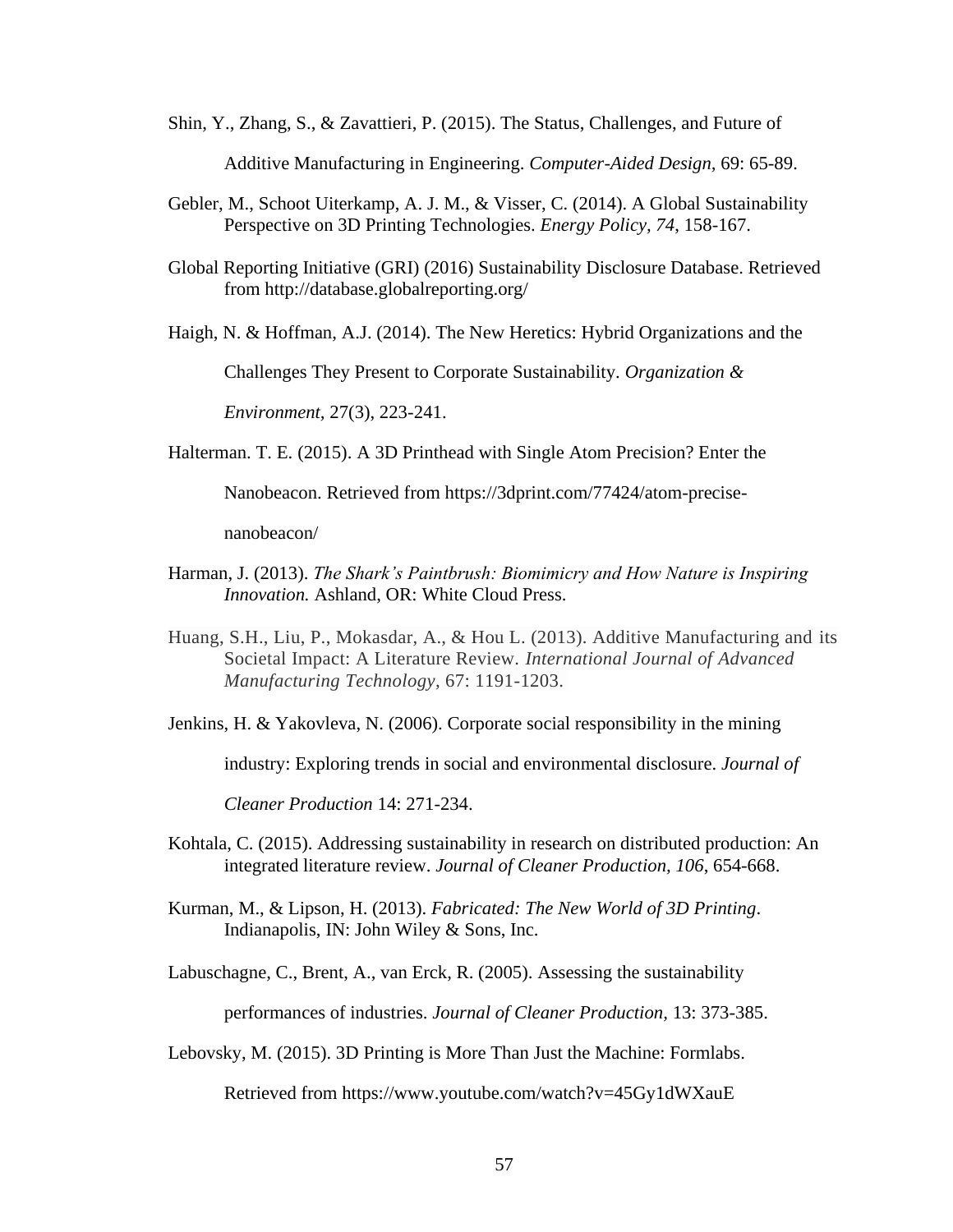- Lewis, H. (2005). Defining product stewardship and sustainability in the Australian packaging industry. *Environmental Science & Policy, 8*: 45-55.
- Lindemann, C., Jahnke, U., Reiher, T., & Koch, R. (2014). Towards a Sustainable and Economic Selection of Part Candidates for Additive Manufacturing. Paderborn, Germany. The University of Paderborn. 47-49.
- Gordon, S., O'Meara, D., & Troutwine, C. (Producers). Lopez, L., & Tweel, C.

(Directors). (2014). *Print the Legend* [Motion picture]. USA: Audax Films.

- Maker Media (2016). Leading the Maker Movement. Retrieved from https://makermedia.com/
- MatterHackers. (2016). 3D Printer Filament Comparison Guide. Retrieved from https://www.matterhackers.com/3d-printer-filament-compare
- Marien, M. (2012) New and Forthcoming Books. *World Future Review,* 4(4) 38-75.
- Millard, T. (2015). "*From Metaphor to Metrics: Net Positive Businesses."* Symposium

conducted by Biomimicry 3.8 at SXSW Eco, Austin, TX.

- Misek, P., North, J., & Kim, B. (2013). 3D Printing Sector Initiation: Prototyping Today, Mass Manufacturing Tomorrow. Jefferies LL, FactSet.
- MIT Technology Review. (2015). 50 Smartest Companies 2015. Retrieved from https://www.technologyreview.com/lists/companies/2015/
- Nakrani, S., & Tovey, C. (2004). On Honey Bees and Dynamic Server Allocation in Internet Hosting Centers. *Adaptive Behavior,* 12: 223-240.
- New Equipment Digest. (2015). Rethink everything: 3-D printing and the product

design revolution. Penton Publishing.

- Open Source Initiative (2012). Open Source Initiative. Retrieved from https://opensource.org/history
- Ortiz, O., Castells, F., & Sonneman, G. (2009). Sustainability in the construction

industry: A review of recent developments based on LCA*. Construction and* 

*Building Materials,* 23(1), 28-39.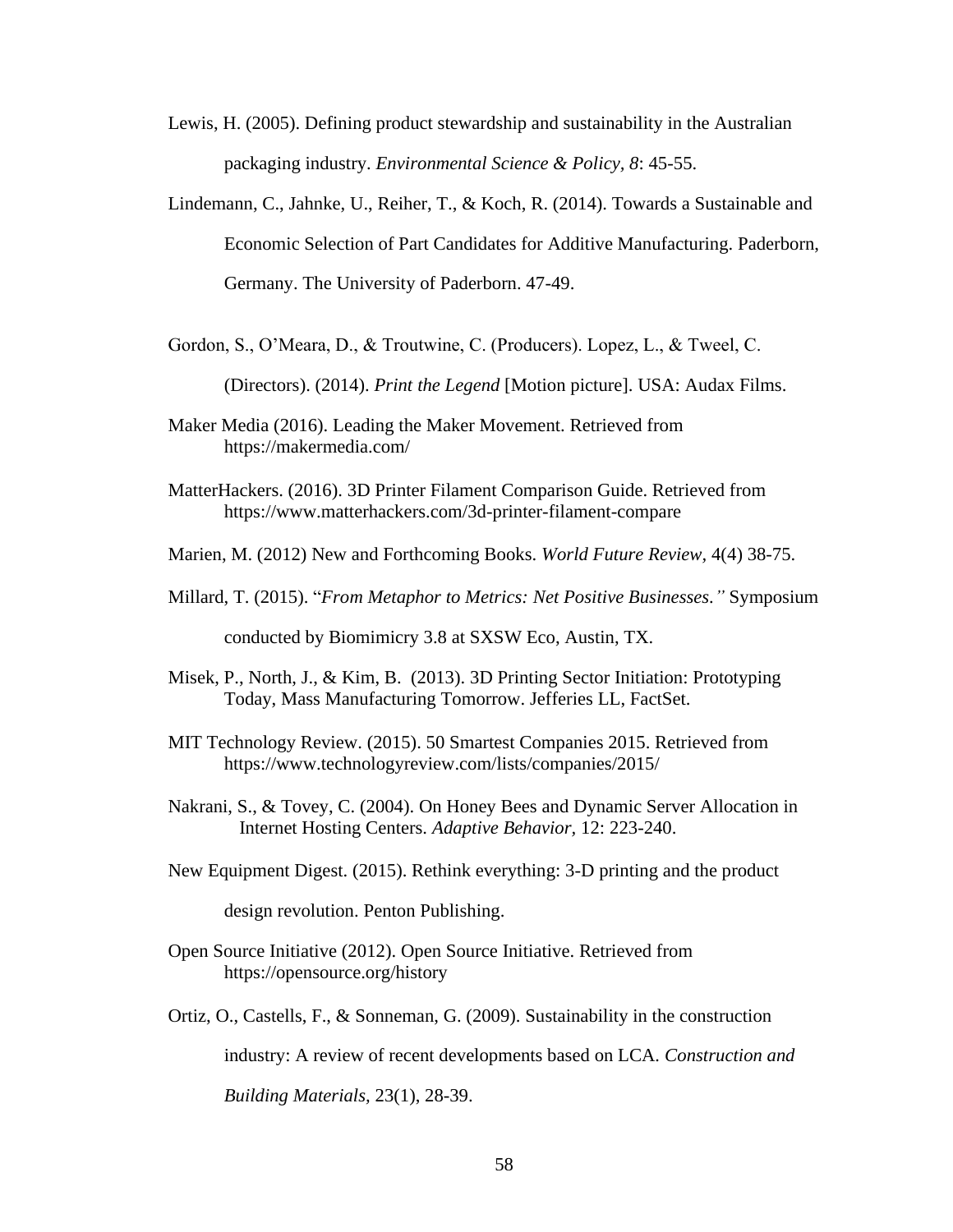- Rayna, T., & Striukova, L. From rapid prototyping to home fabrication: How 3D printing is changing business model innovation. *Technological Forecasting and Social Change.*
- Revell, A., & Blackburn, R. (2007). The Business Case for Sustainability? An

Examination of Small Firms in the UK's Construction and Restaurant Sectors.

*Business Strategy and the Environment*, 16: 404-420.

Schinarakis, K. (2015). Compostable Electronics for Printing, Karlsruhe Institute of

Technology. Retrieved from

http://www.kit.edu/kit/english/pi\_2015\_compostable-electronics-for-printing.php

- Scott, K., Martin, D., Schouten, J. W. (2014). Marketing and the New Materialism. *Journal of Macromarketing,* 34 (3), 282-290.
- Sreenivasan, R., Goel, A., & Bourell, D. L. (2010). Sustainability issues in laser-based additive manufacturing. *Physics Procedia, 5, Part A*, 81-90.
- Stead, J.G., & Stead, W.E. (2014). *Sustainable Strategic Management.* New York, NY. M.E. Sharpe, Inc.
- Smith, K. (2015). The Next Industrial Revolution. *Best's Review.* 16-20
- Stephen, M. (2015). Revolutionary Road? *Canadian Plastics, 73* (10), 26-30.
- Thomas, D.S. & Gilbert, S.W. (2013). *Costs and Cost Effectiveness of Additive Manufacturing: A Literature Review and Discussion.* NIST Special Publication

1176.

- Tyl, B., Lizarralde, I., & Allais, R. (2015). Local Value Creation and Eco-Design: A New Paradigm. *Procedia CIRP,* 30: 155-160.
- Ultimaker (2016). "*Mission, Vision, Brand, Values*" [Powerpoint].
- United Nations. (2014). *UNFCCC – 20 Years of Effort and Achievement: Key Milestones in the Evolution of International Climate Policy*. Retrieved from http://unfccc.int/timeline/
- Van Geelen. (2014). e-NABLE Partners up with Ultimaker. Retrieved from

https://ultimaker.com/en/blog/69-e-nable-partners-up-with-ultimaker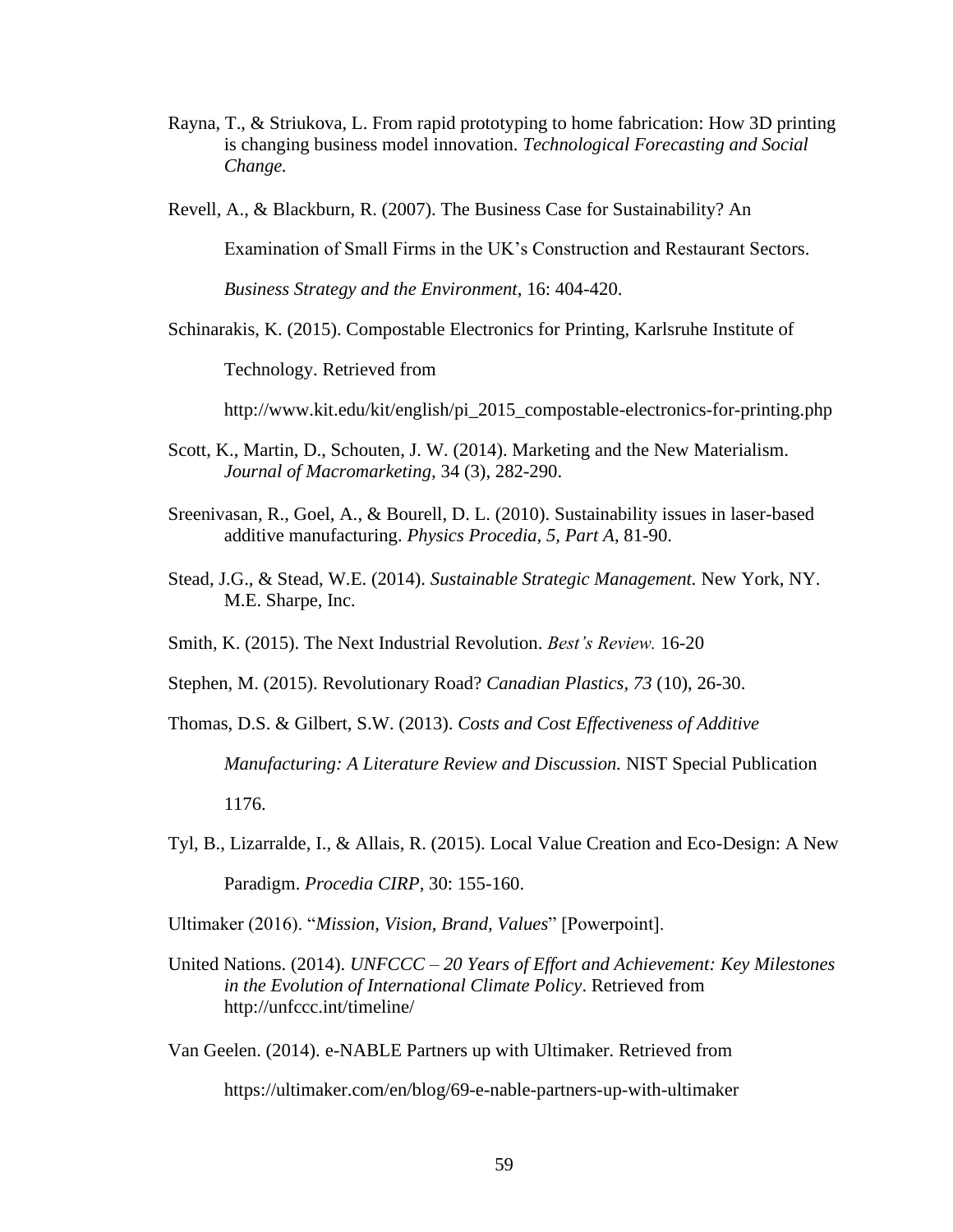Van Wijk, A., & van Wijk, I. (2015). *3D Printing with Biomaterials: Towards a Sustainable and Circular Economy.* Amsterdam, Netherlands. Delft University Press.

- Veleva, V., Hart, M., Greiner, T., & Crumbley, C. (2003). Indicators for measuring environmental sustainability. *Benchmarking: An International Journal,* 10 (2), 107-119.
- Weber, C. L., Peña, V., Micali, M. K., Yglesias, E., Rood, S. A., Scott, J. A., & Lal, B. (2013). The Role of the National Science Foundation in the Origin and Evolution of Additive Manufacturing in the United States. *Science &Technology Policy Institute.* 22.
- Webster, K. (2007). *Hidden Sources: Understanding Natural Systems is the Key to an Evolving and Aspirational ESD.* Sage Publications, 1 (1), 37-43.

Weller, C., Kleer, R., & Piller, F. (2015). Economic implications of 3D printing: Market structure models in light of additive manufacturing revisited. *International Journal of Production Economics.* 164: 43-56.

Winnan, C. (2012). *3D Printing: The Next Technology Gold Rush*. Publisher: Author.

- Wittbrodt, B. T., Glover, A. G., Laureto, J., Anzalone, G. C., Oppliger, D., Irwin, J. L., & Pearce, J. M. (2013). Life-cycle economic analysis of distributed manufacturing with open-source 3-D printers. *Mechatronics, 23*(6), 713-726.
- Yip Robin, C. P., & Poon, C. S. (2009). Cultural shift towards sustainability in the construction industry of Hong Kong. *Journal of Environmental Management*. 90 (11), 3616-3628.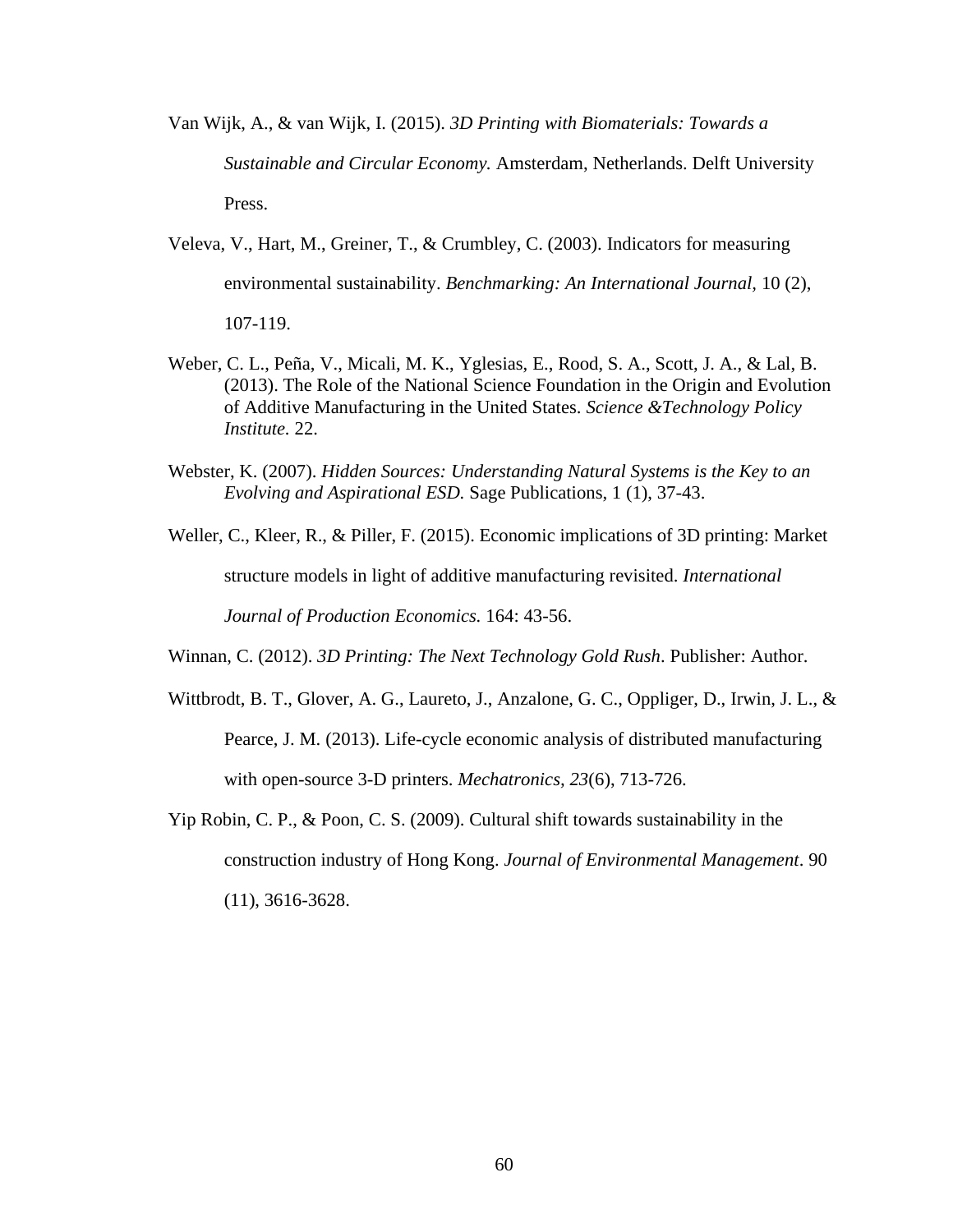## **Appendix A**

APPLICATION FOR APPROVAL OF RESEARCH WITH HUMAN SUBJECTS Protection of Human Subjects Review Board, 114 Alumni Hall, 581-1498

PRINCIPAL INVESTIGATOR: Yvette Alexandrou EMAIL: yvette.alexandrou@maine.edu TELEPHONE: 207-631-6251 CO-INVESTIGATOR(S): N/A FACULTY SPONSOR (Required if PI is a student): Terry Porter TITLE OF PROJECT: Researching Business Sustainability Strategy Motivations in the Three-Dimensional Printing Industry

START DATE: 2/25/16 02/18/16 PI DEPARTMENT: Business MAILING ADDRESS: University of Maine, 5733 Hart Hall, rm 103, Orono, ME 04469 FUNDING AGENCY (if any): N/A STATUS OF PI:

## FACULTY/STAFF/GRADUATE/UNDERGRADUATE Undergraduate

1. If PI is a student, is this research to be performed:

**X** for an honors thesis/senior thesis/capstone?  $\Box$  for a master's thesis?

- $\Box$  for a doctoral dissertation?  $\Box$  for a course project?
- $\Box$  other (specify)

2. Does this application modify a previously approved project? N (Y/N). If yes, please give assigned number (if known) of previously approved project: N

3. Is an expedited review requested? (Y/N). Y

Submitting the application indicates the principal investigator's agreement to abide by the responsibilities outlined in Section I.E. of the Policies and Procedures for the Protection of Human Subjects.

Faculty Sponsors are responsible for oversight of research conducted by their students. The Faculty Sponsor ensures that he/she has read the application and that the conduct of such research will be in accordance with the University of Maine's Policies and Procedures for the Protection of Human Subjects of Research. **REMINDER:** if the principal investigator is an undergraduate student, the Faculty Sponsor MUST submit the application to the IRB.

Email complete application to Gayle Jones (gayle.jones@umit.maine.edu)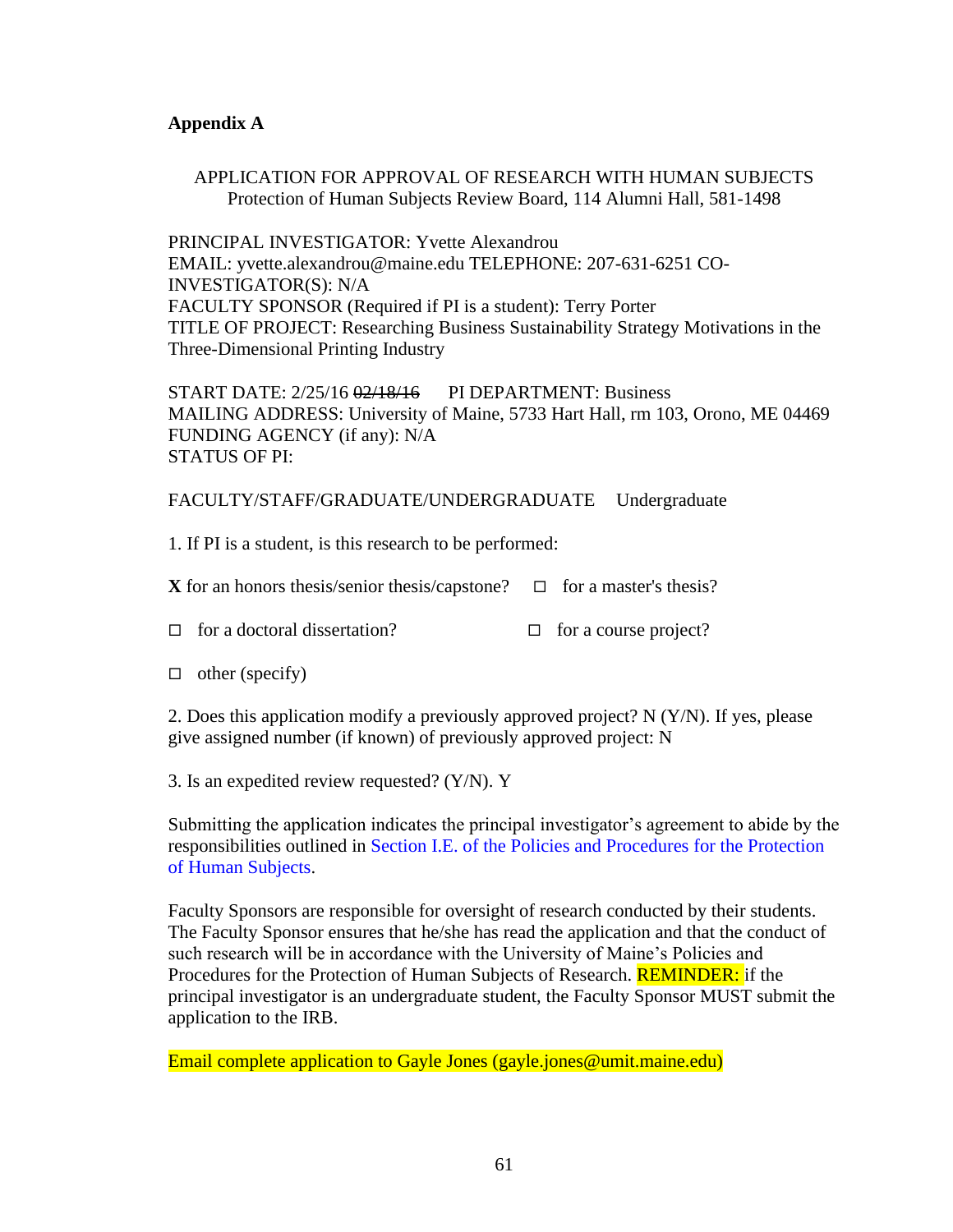| <b>FOR IRB USE ONLY</b>                                                                                            |                                                         |                            |  |  |
|--------------------------------------------------------------------------------------------------------------------|---------------------------------------------------------|----------------------------|--|--|
| Application $\# 2016-02-10$                                                                                        | Date received $02/10/2016$                              | Review $(F/E)$ : E         |  |  |
|                                                                                                                    |                                                         | <b>Expedited Category:</b> |  |  |
| <b>ACTION TAKEN:</b>                                                                                               |                                                         |                            |  |  |
| <b>X</b> Judged Exempt; category 2 on $2/12/16$<br>Modifications required? Y                                       |                                                         |                            |  |  |
| Accepted (date) $2/25/16$                                                                                          |                                                         |                            |  |  |
| Approved as submitted. Date of next review: by<br>Degree of Risk:                                                  |                                                         |                            |  |  |
|                                                                                                                    | Approved pending modifications. Date of next review: by | Degree of Risk             |  |  |
| Modifications accepted (date):<br>Not approved (see attached statement)<br>Judged not research with human subjects |                                                         |                            |  |  |

## **FINAL APPROVAL TO BEGIN** Date 02/25/2016 08/2015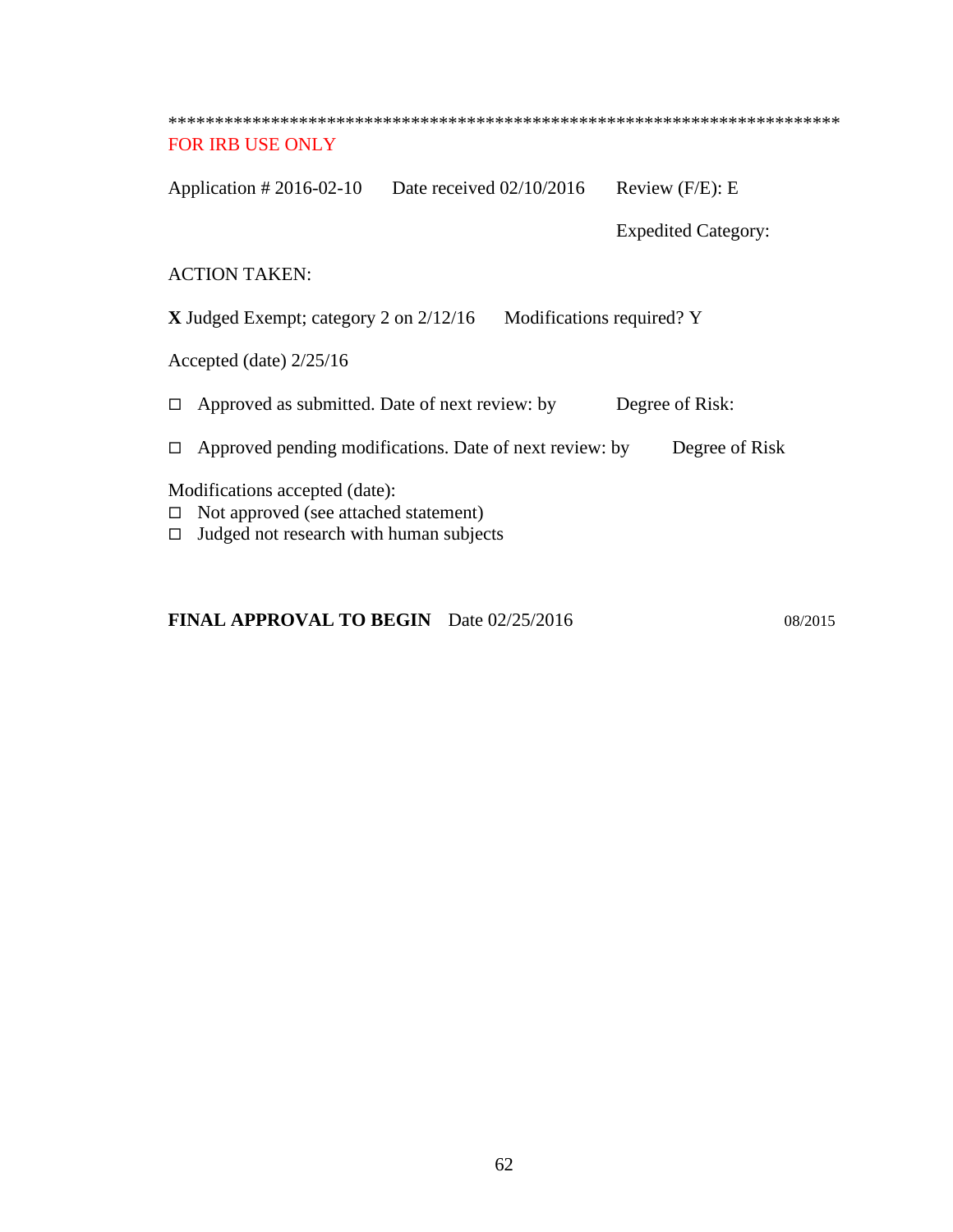## **Appendix B**

Interview Questions\*

- 1. At (company xyz) what is your business mission?
- 2. How do you express that through your business model?
- 3. What is exceptional about your company?
- 4. Where is there room for improvement within the business process?
- 5. Who do you see as your biggest competitors?
- 6. What is your pricing strategy?
- 7. In such a diverse field, who do you target? (i.e. consumers or businesses?)
- 8. What do you consider your competitive advantage to be?
- 9. How competitive is this industry?
- 10. How does open source design share help/hurt your company? Do you make use of open source sharing or not?
- 11. Do you have any community-based projects?
- 12. Where do you see the future of the company headed? (ex. towards what tech developments or industries?)
- 13. What current or developing technologies do you believe will have an advantage in the future of 3D printing? Additionally, which filament materials do you see have the highest growth rate (plastic, metal, high grade metal, plant-based, biodegradable, hybrid materials, etc.)?
- 14. Where do you see 3D printing headed in the future?
- 15. What are your environmental, sustainability goals currently and for the future?
	- a. What are tradeoffs for 3D printing companies pursuing sustainable product development and initiatives?
	- b. Are these goals company or consumer driven?
	- c. Has your work impacted other businesses that you work with or consumers you sell to?
	- d. What have you done to date to meet these goals?
- \* Some questions were modified for interviewees representing 3D printing end-users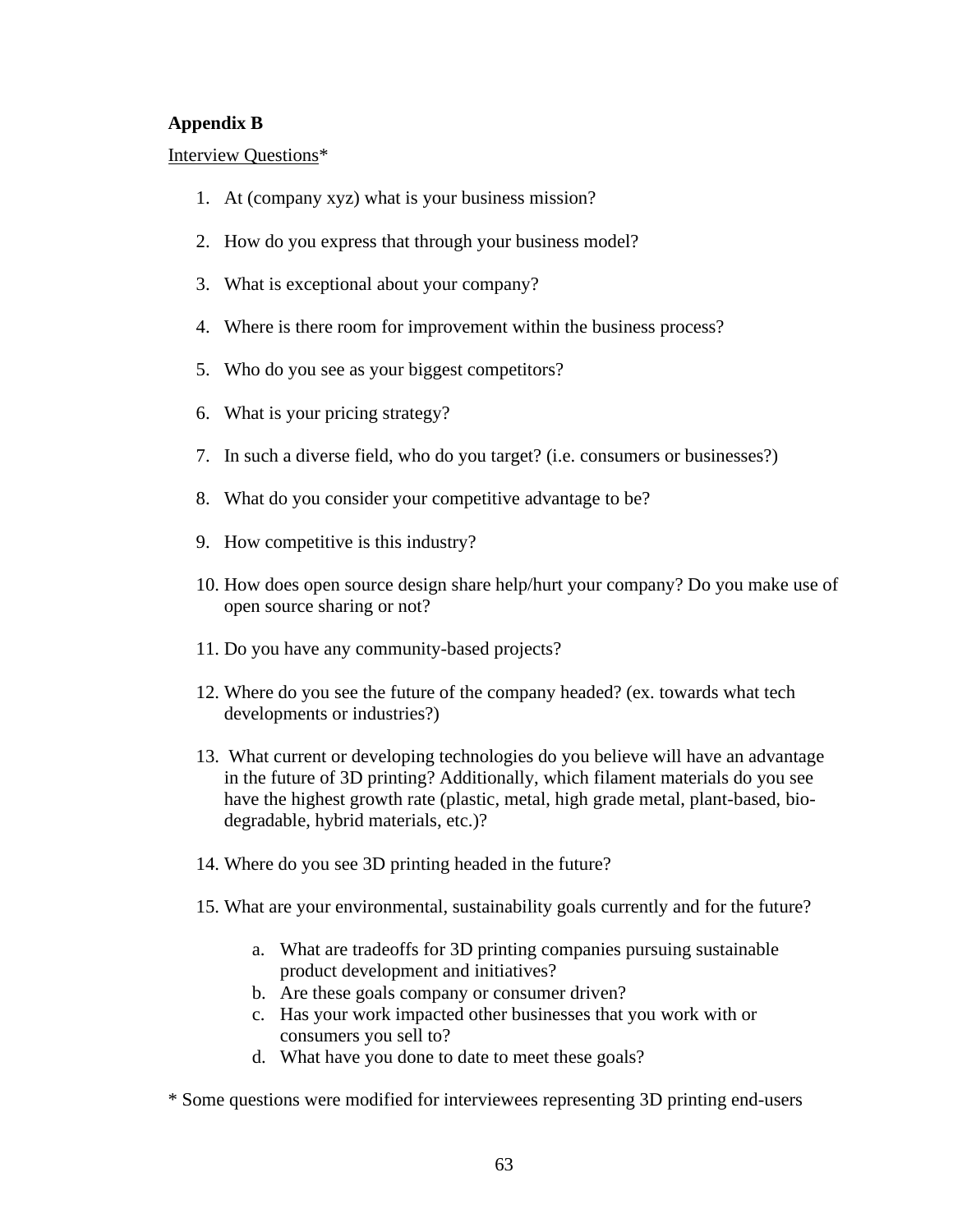## **Appendix C**

# 3D PRINTING TECHNOLOGIES PROCESSES (3) (9) (12)

| <b>PROCESS</b><br>(ASTM PROCESS)          | <b>TECHNOLOGY (SOME EXAMPLES)</b>                                                                                                                                                                                                                                                                                  |
|-------------------------------------------|--------------------------------------------------------------------------------------------------------------------------------------------------------------------------------------------------------------------------------------------------------------------------------------------------------------------|
| <b>EXTRUSION</b>                          | <b>Fused Deposition Modelling (FDM)</b>                                                                                                                                                                                                                                                                            |
| (MATERIAL<br><b>EXTRUSION)</b>            | A material is melted and extruded in layers, one upon the other<br>(This technique is normally used in 3D printers at home)                                                                                                                                                                                        |
| <b>DIRECT ENERGY</b><br><b>DEPOSITION</b> | Electron Beam Direct Manufacturing (EBDM)                                                                                                                                                                                                                                                                          |
| (DIRECT ENERGY<br><b>DEPOSITION)</b>      | An electron beam melts a metal wire to form an object layer by layer                                                                                                                                                                                                                                               |
| <b>SOLIDIFICATION OF</b><br><b>POWDER</b> | Selective Laser Sintering (SLS)                                                                                                                                                                                                                                                                                    |
| (POWDER BED<br><b>FUSION)</b>             | A bed of powder material is "sintered" (hardened) by a laser, layer upon<br>layer until a model is pulled out of it                                                                                                                                                                                                |
| <b>SOLIDIFICATION OF</b><br><b>POWDER</b> | 3D Printing (3DP)                                                                                                                                                                                                                                                                                                  |
| (BINDER JETTING)                          | Powder is bond by a binding material distributed by a movable inkjet<br>unit layer by layer                                                                                                                                                                                                                        |
| PHOTO-<br><b>POLYMERIZATION</b>           | Stereolithography (SLA)                                                                                                                                                                                                                                                                                            |
| <b>NAT PHOTO-</b><br>POLYMERIZATION)      | Concentrating a beam of ultraviolet light focused onto the surface of a vat<br>filled with liquid photo curable resin. The UV laser beam hardening slice<br>by slice as the light hits the resin. When a projector beams the UV-light<br>through a mask onto the resin it is called Digital light processing (DLP) |
| PHOTO-<br><b>POLYMERIZATION</b>           | <b>Polyjet Process</b>                                                                                                                                                                                                                                                                                             |
| (MATERIAL JETTING)                        | A photopolymer liquid is precisely jetted out and then hardened with a<br>UV light. The layers are stacked successively                                                                                                                                                                                            |
| <b>SHEET LAMINATION</b>                   | Laminated Object Manufacturing (LOM)                                                                                                                                                                                                                                                                               |
| (SHEET LAMINATION)                        | Layers of adhesive-coated paper, plastic, or metal laminates are glued<br>together and cut to shape with a knife or laser cutter                                                                                                                                                                                   |

(A. van Wijk & I. van Wijk, 2015)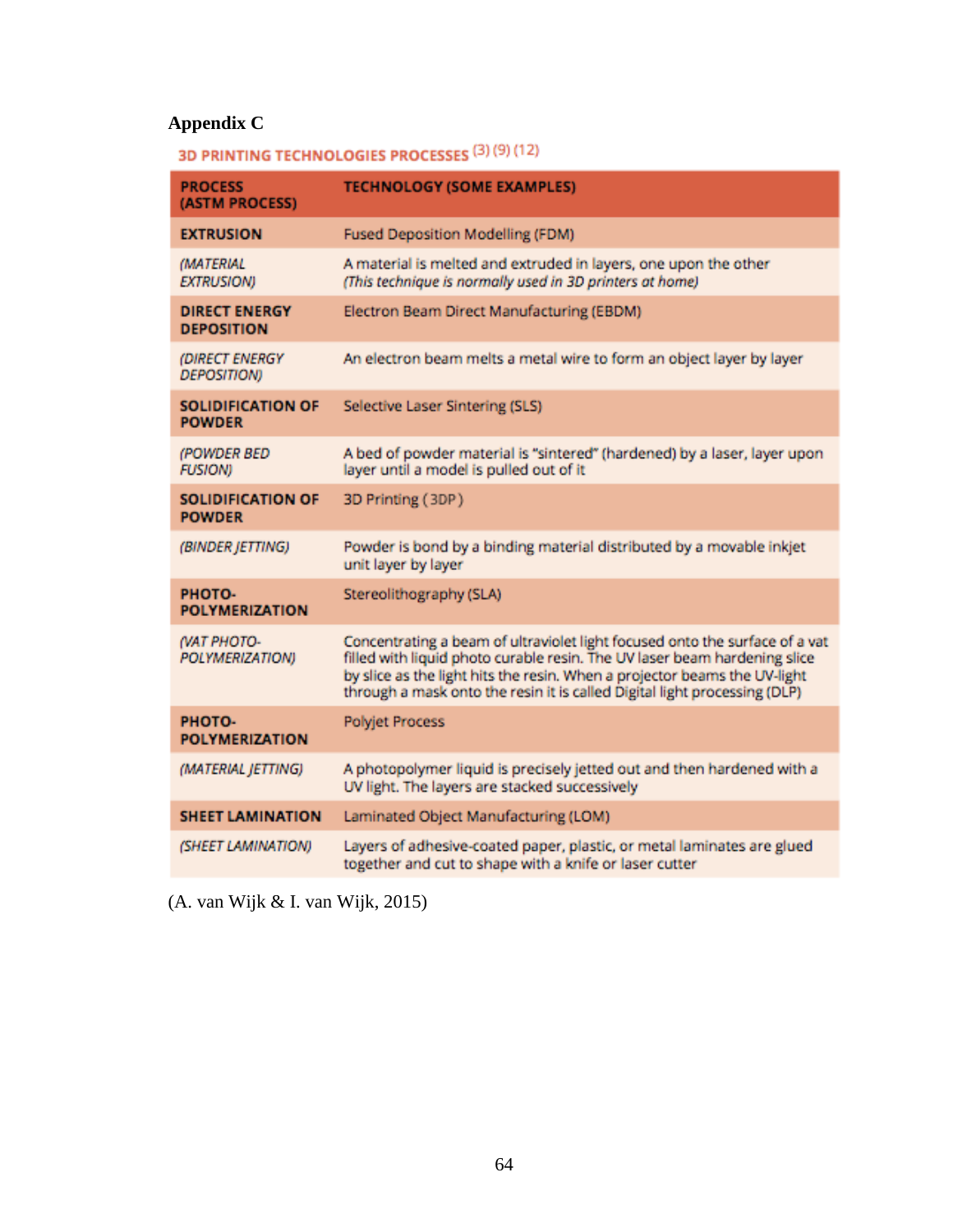### **Appendix D**

#### Manufacturer 1 Represented by Interviewees 1 & 2

March 24, 2016

*Interview: duration 45 minutes, audio recorded, interview notes were recorded in a field journal during the interview*

### **Business Overview:**

"We believe you should be free to use, learn from, and improve the machines you use, and share that with the community."

Manufacturer 1 focuses on giving freedom to the users. They provide free, open-source software to their customers. Everything is pre-licensed and all the models are online. This enables it to change and grow without the restriction of patents. They mentioned that occasionally, Ultimaker's Cura software is used. At their headquarters, they currently have 140 3D printers that produce parts for additional 3D printers. While their software offerings are free the printers themselves are sold for a profit. Interviewee 1 mentioned that one of the perks of open source printers includes filament compatibility. He said that generally, there are more filaments that are compatible with open source printers. Manufacturer 1 produces 3D printers, however, they do not create their own filaments. They also draw from their customer base through an online forum for product decision feedback and future product development.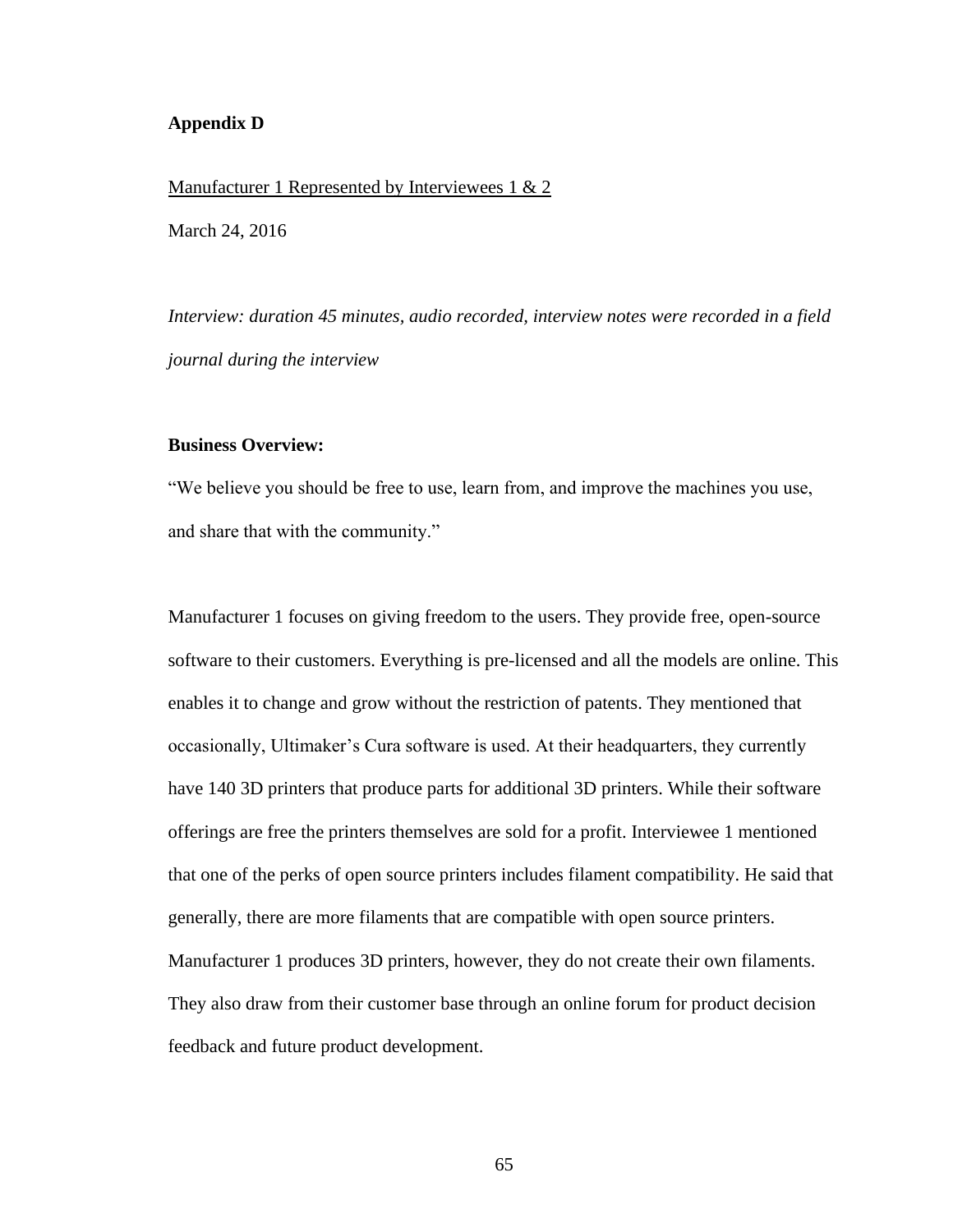# **Competitive Advantage:**

Their company has seen drastic growth. They make sure everything is tested in-house including filaments. Testing ensures that they are providing a quality service for their customers. They also provide support via phone or email. Interviewee 1 stated, "We can't keep [our products] in stock fast enough."

Interviewee 1 explained that Manufacturer 1 has built a reputation for its quality and support. A testament to this is their ranking on Aniwaa's "2016 meta-list of the best 3D printers" ("The 2016 meta-list of the best 3D printers," 2016). Aniwaa is a company that focuses on creating a database of information around 3D printing and provides reviews. Their printer is #1 out of 980 3D printers. Closely following in  $4<sup>th</sup>$  place is the smaller version of their 3D printer. Their strategy is to appeal to a large variety of consumers. They mentioned businesses like NASA and Caterpillar were using their printers as well as home users, schools, and startups. They attribute this success to the open source hardware and software. The open source model eliminates restrictions and has the potential to develop and improve quickly. They noted that the collaborative work lends itself to creating higher quality hardware and software. Their customer service base is very responsive as well. The people that they employ, Interviewee 2 mentioned, take pride in their work and some have even relocated to work at the company.

# *Areas to Improve*

While they already draw from their customers for ideas, Interviewee 1 noted that they could always do a better job listening. They could also work with their customers more to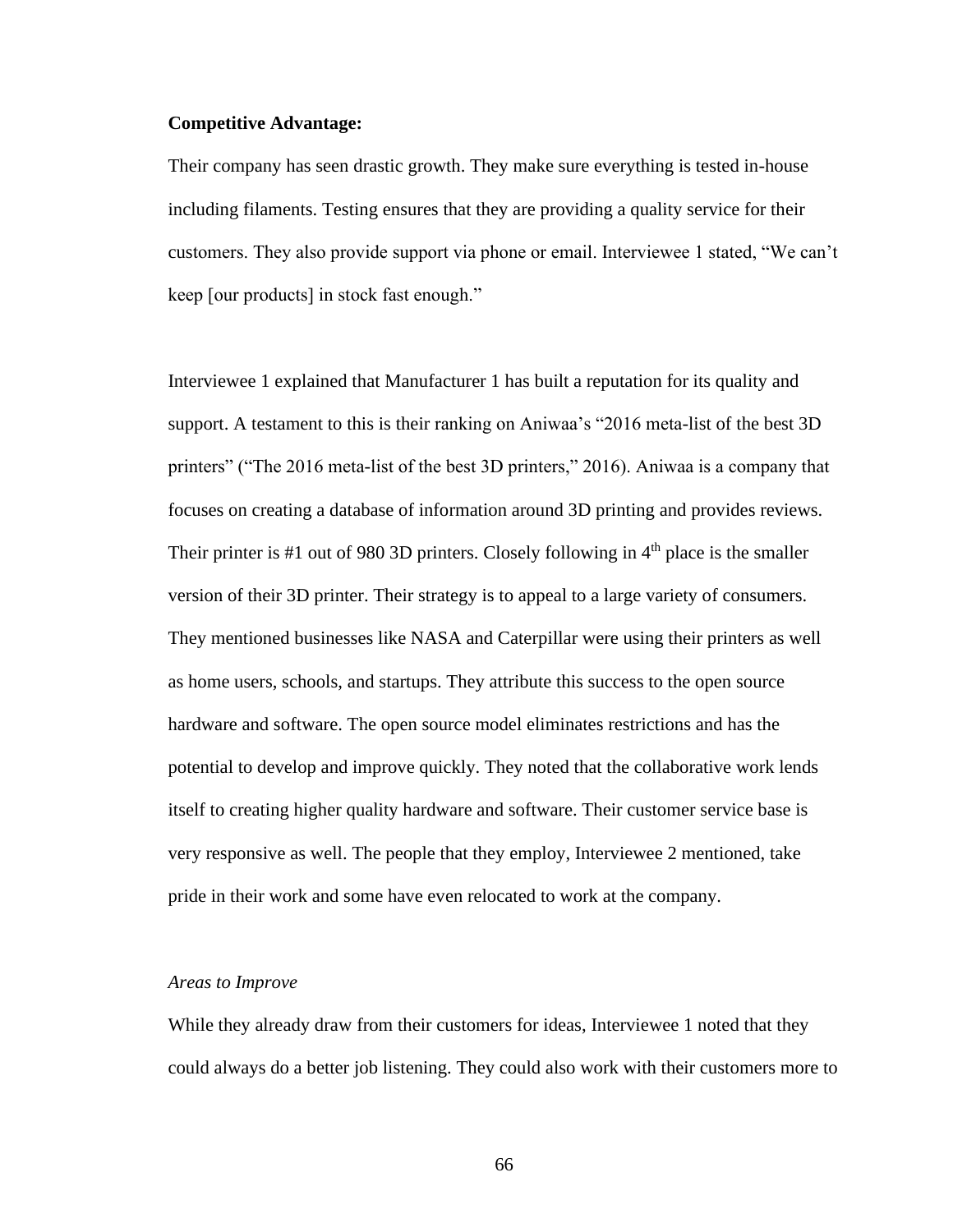incorporate feedback into their decisions. Communications within the company could be improved as well. Of course, this will be a challenge as they scale up.

## **Sustainability**

Interviewee 1 noted that the company offers a variety of filaments to meet customer needs. They look to see what consumers are responsive to. Interviewee 1 talked about push and pull for materials coming from both the business and consumer sides. They are partnered with a chemical company and "push" the customers towards certain products that are low emission by suggesting certain filaments and focusing on customer education. They even provide safety data sheets and important chemical and product information to help customers make informed decisions. From the "pull" side customers will sometimes recommend that they test certain filament materials.

They also mentioned that producing 100% recyclable filament would be ideal, but that it has not developed enough to be reliable. Recycled materials are also harder to work with compared to virgin plastics. They said that the interest for sustainable materials is driven from both sides. "There's really strong consumer and company appetite for [sustainability] definitely...[but] it's not inevitable: consumers have to choose, companies have to choose. It's not just going to happen, but I think there's very good momentum."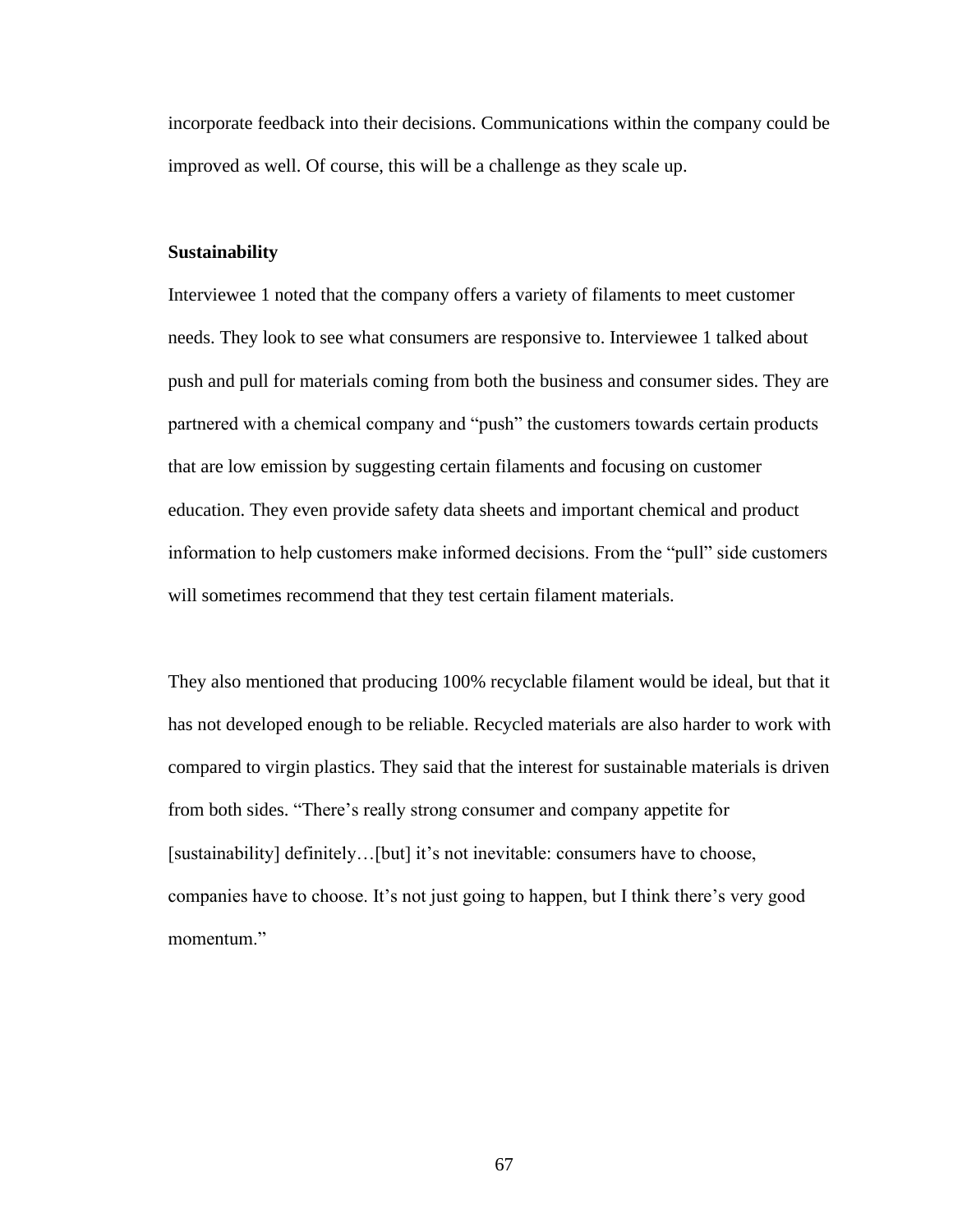# **Industry Competition**

Interviewee 1 mentioned that competition could examined from the angle of open software and hardware. He also discussed how anyone looking to do business with them in such a way could be a "friend" or "collaborator." They said that any companies restricting this sharing strategy could be considered competition. From the prototyping angle there are many of ways to make things. CNC, desktop 3D printers, injection molding, foam, and paper maché are only a few of the ways prototyping can be done. Within the 3D printing industry Interviewee 1 mentioned that there are over 980 3D printer models and over 300 manufacturers competing in this industry. And they highlighted the fact that companies will have regional advantages, like a Dutch company in Holland will likely have more ease gaining market share than a company that is based in a different country.

They talked about filament producers who generally price just to offset their own costs. They also mentioned that some filaments could be highly priced if they are rare. Manufacturer 1 works with these suppliers and discusses pricing and whether they believe prices are set appropriately for the market.

# **The Future**

## *Company*

The company plans to continue to increase sales and "ride the wave of the explosion of the 3D printing industry." They also hope to expand into industries that have yet to recognize the benefits that 3D printing could bring. They would also like to increase their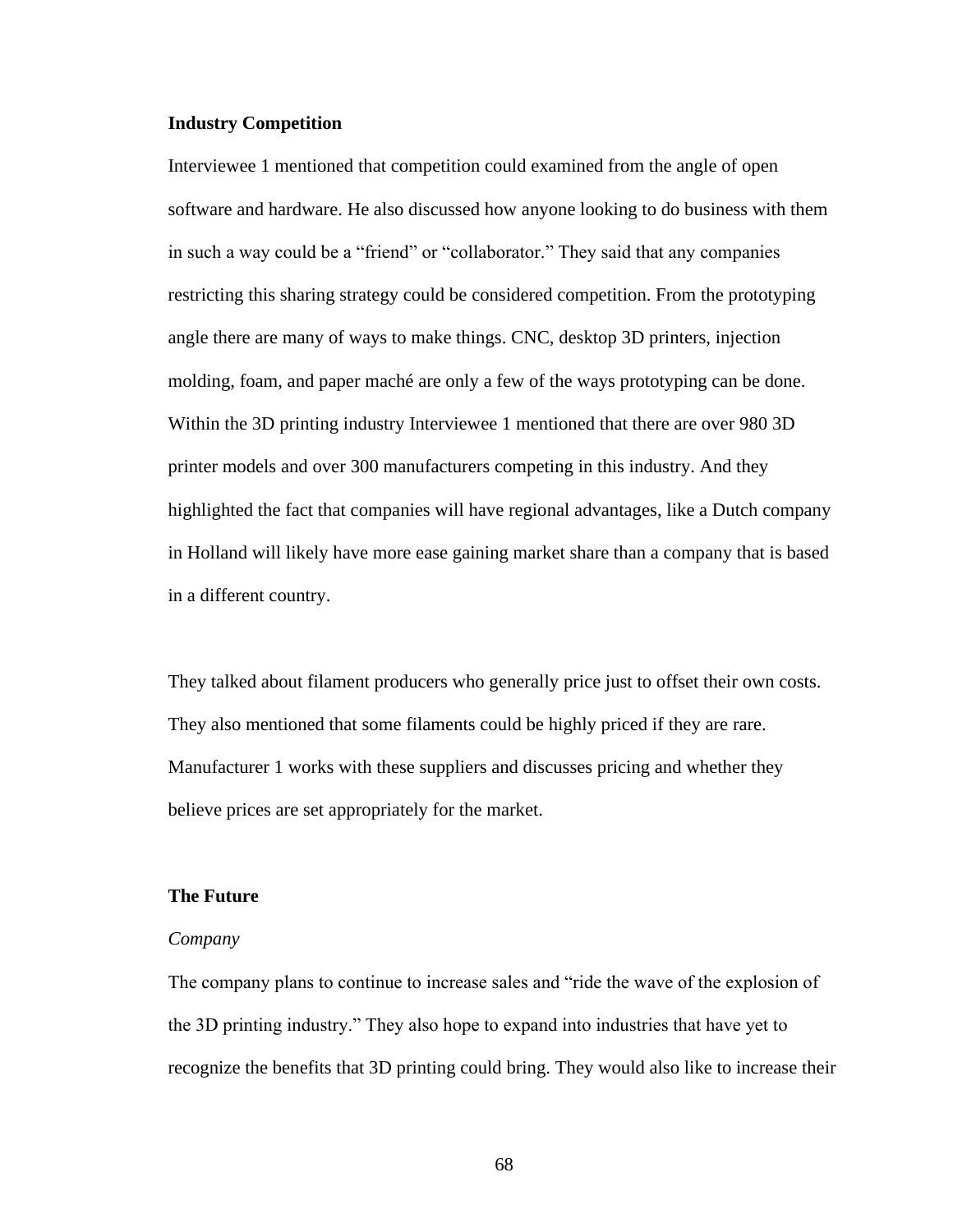range of filament options. Interviewee 1 said that he wished he knew where the future would lead. He joked, "I wish we did… I might not be talking to you. I might be out getting some investors." This remark shows the nascent state of the industry and unpredictability that surrounds its development.

# *Industry*

These are the early days of the industry, according to Interviewee 1. Lots of companies are pursuing similar business models as Manufacturer 1 and succeeding. They also mentioned that "hostile" companies that follow traditional tactics may have trouble in the future.

Interviewee 1 noted that he believes innovative development will come from outside the realm of the 3D printing industry. They mentioned that chemical companies may be the ones contributing to the development.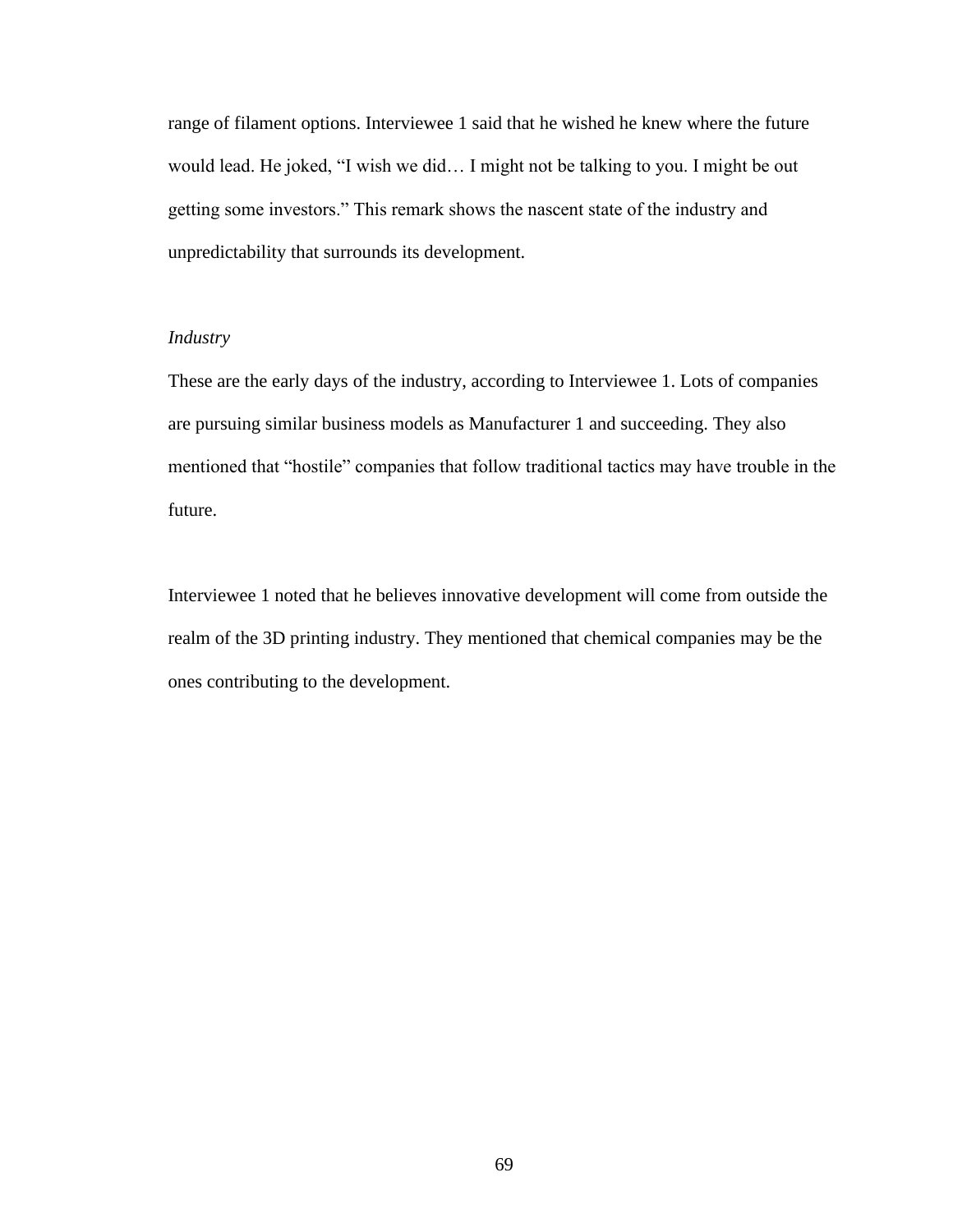## Manufacturer 2 Represented by Interviewee 3

March 10, 2016

*Interview: duration 50 minutes, audio recorded, interview notes were recorded in a field journal during the interview*

## **Business Overview:**

Mission: To empower makers around the world by developing the best open tools for creating physical objects ("Mission, Vision, Brand, Values," 2016).

Manufacturer 2 has built its business on the Maker community. They are committed to cooperative collaboration using open source sharing. Interviewee 3 explained, "We strongly believe in co-development, co-creation, in a more professional way." This openminded approach fosters a company-community relationship. Input and development happens from both sides. This open-source oriented strategy aids the company in generating new ideas. Their company values are preserved, because they have built their mission and vision around collaboration with their customers.

Recently, the company has started to investigate who their customers are and where they come from. When Interviewee 3 joined the company in 2015 he asked, "Who's buying our printers?" He admits, "We didn't know… How can you be successful and think of what the next wave of development should be, not knowing where your printers are and what they are being used for?" They realized that their customer base of "tinkerers" was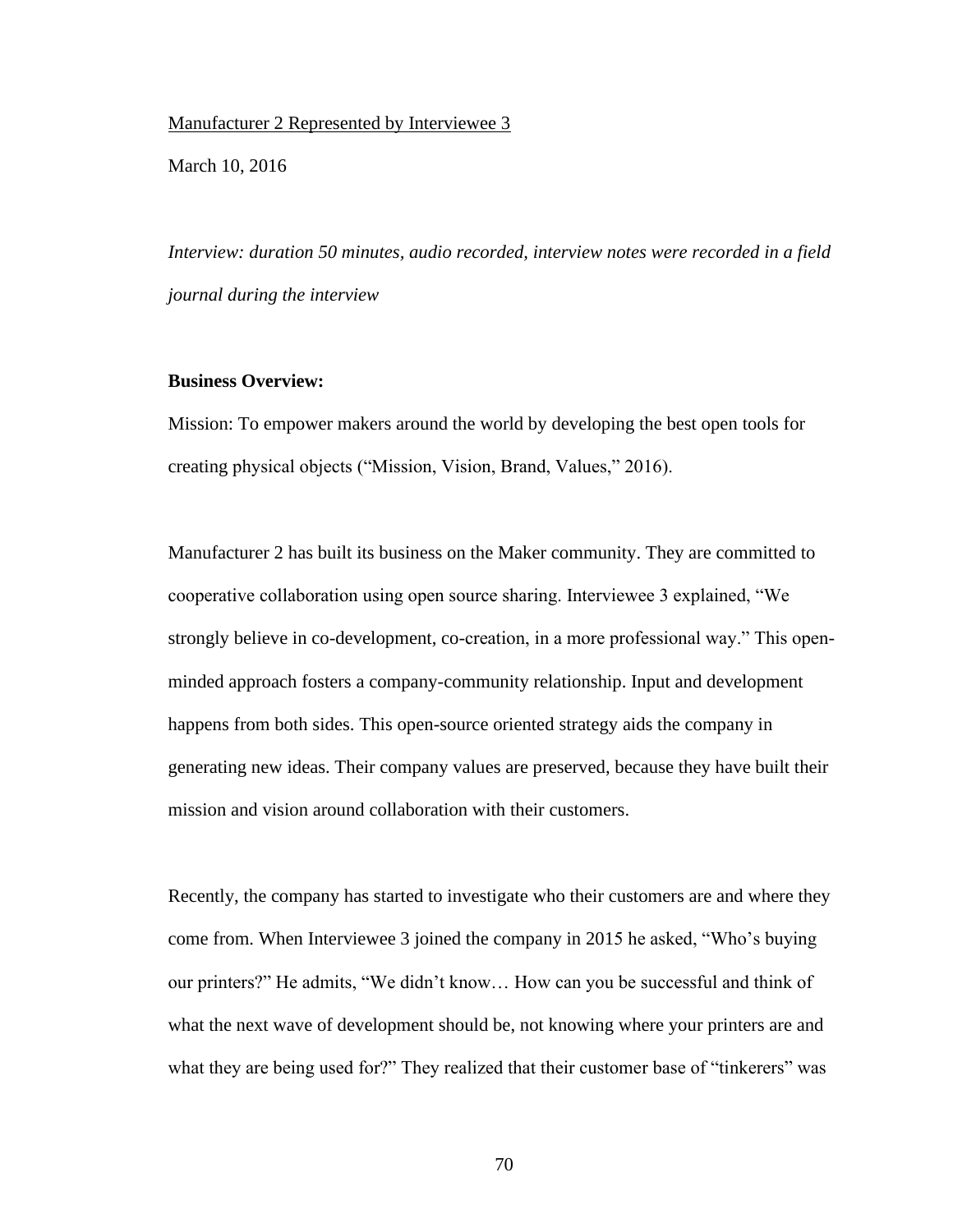composed of students (Phd and masters) studying chemistry, engineering, and electronics. They tinkered with these machines on the weekends and eventually started introducing them to the workplace. Interviewee 3 explained,

"They were persistent in using the machine to showing what the capabilities are of 3D printing. And now we are working with big multinationals installing printer walls, which means, one hundred machines in a row, working on, or being used for sort of small scale production, in a manufacturing environment… as it turned out by accident and that we have a direct sales force in place approaching all those companies and [telling them] what the advantages are of 3D printing."

The customers experimenting with 3D printers were the ones proving the advantages of

the machines to resistant management members. They raised awareness and

demonstrated the capabilities of Manufacturer 2's desktop 3D printer, in a sense,

becoming part of Manufacturer 2's sales force.

Interviewee 3 also highlighted the importance of customer relationships. Manufacturer 2

is built from its foundation of customers. This collaboration influences what

Manufacturer 2 develops and produces based on customer feedback. To take it a step

further, long-term relationships are important to Manufacturer 2's business model.

During the interview Interviewee 3 discussed research and development. He mentioned,

"In terms of customer research it's very hard to ask the customer what they want to have… When they printed for four and a half years, then they start to ask for, '…reliability…[a] bigger printer, faster, more [sic] safe…and so…If you [ask], and this is one example, of course, my mother, 'what do you want to do with a 3D printer?' You won't get an answer... And that's why you see 3D systems and the others not focusing on the mass market, because it doesn't exist yet. There is no consumer market at this moment in time for 3D printing."

He emphasized the fact that this is a very immature industry, in his opinion. While tinkers have helped create Manufacturer 2's base they do not constitute the mass market. The development happens over time as customers experiment with 3D printers and then learn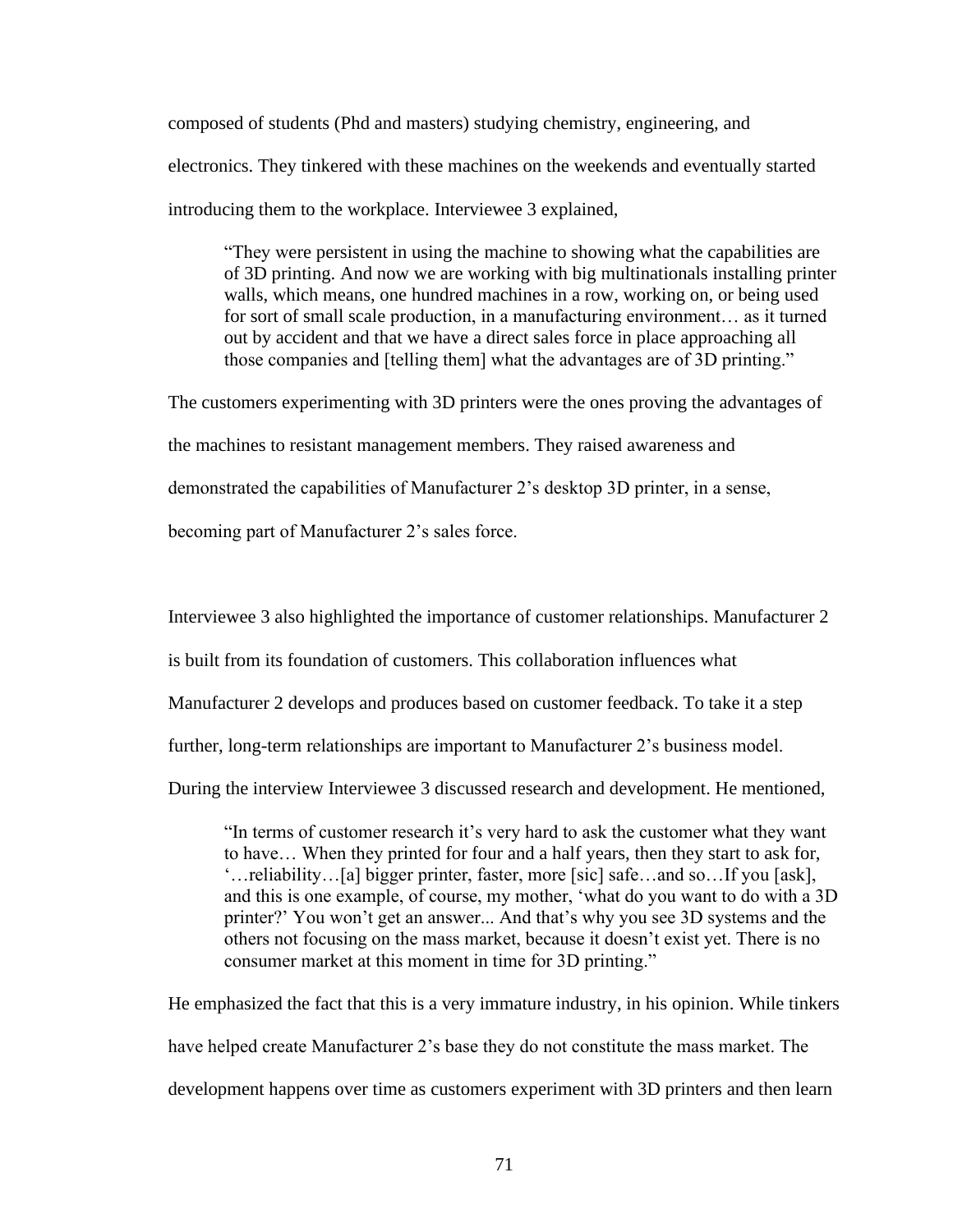the technology well enough to know what they want improved. Interviewee 3 explained that this is why experienced consumers help Manufacturer 2 figure out the next steps that the business will take.

### **Competitive Advantage:**

According to Interviewee 3, Manufacturer 2's advantage lies in their quality printing capabilities. He stated, "I believe we have the best FDM printer in its segment." The open source machine also sets the company apart from most of its competitors. He noted, "Apple, or Tesla, Boeing, Airbus, BMW – All those big companies are using [our printers], because the engineers in those companies love the machine, because they can do whatever they want to do and it still prints properly." The company also has invested in software development. Their software is open source 3D printing, slicing software. "But for the time being now, ensuring that you can print your Solidworks design or your AutoCAD design properly using [our software] that's also a big advantage." Software is more difficult to replicate compared to the printer's hardware. The unique open-source style printers along with company produced software helped distinguish Manufacturer 2 from the other 3D printing companies in the industry.

### *Areas to Improve*

Manufacturer 2 is continuously testing 3D printing filaments. This testing in turn will develop into a sort of certification system to ensure filaments are compatible with Manufacturer 2's 3D printers. Software is the other component that Manufacturer 2 will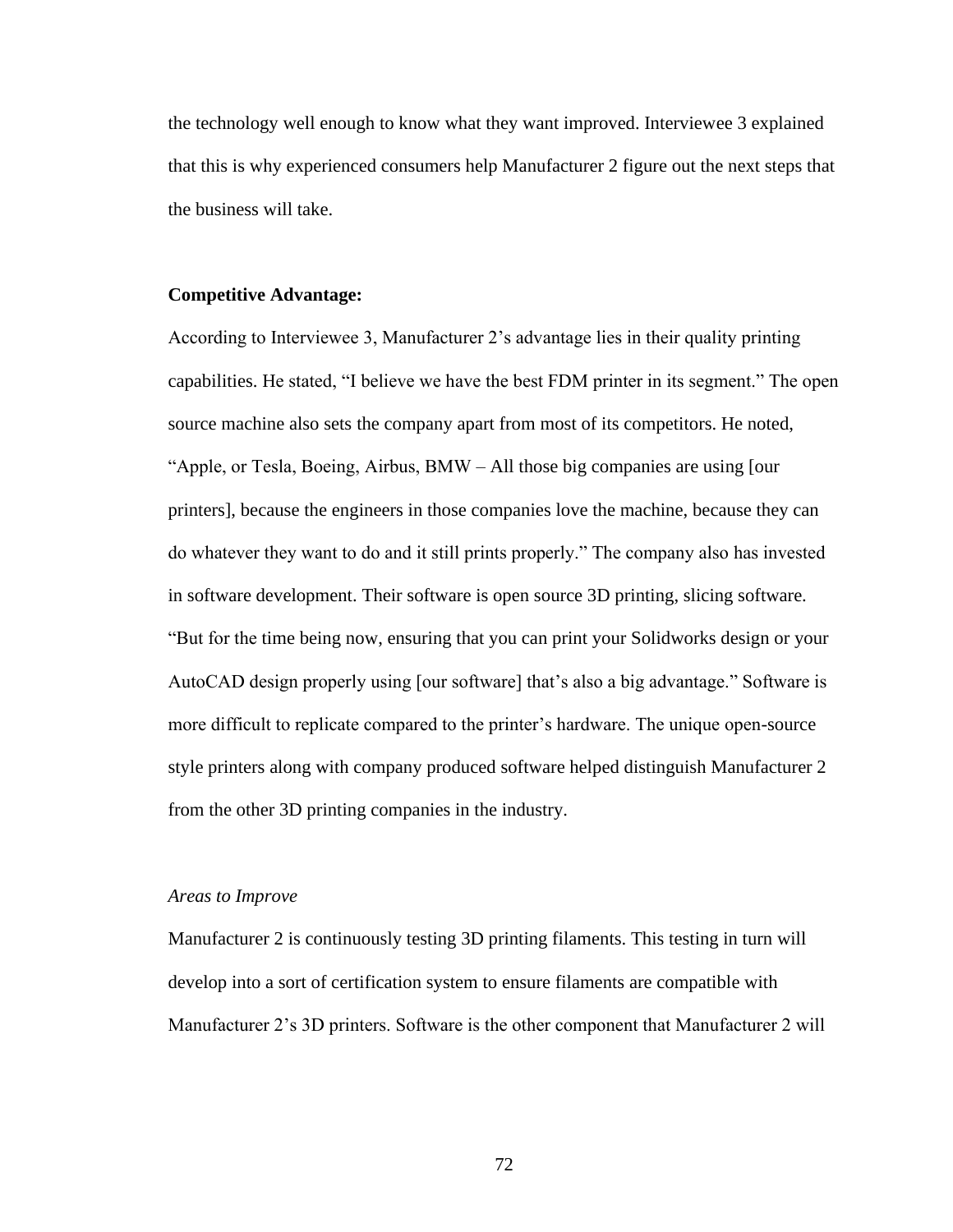continue to work on and improve. Interviewee 3 emphasized that ease of use is the main goal for future software development.

#### **Sustainability**

Manufacturer 2 contributes to sustainability in more ways than one. From a social sustainability viewpoint its community-based projects help serve medical needs with 3D printing technology. They have worked with Enable to create prosthetics. Additionally, they collaborate with the Red Cross to develop makerspaces in Nairobi and Afghanistan for medical applications and prosthetics.

Interviewee 3 mentioned the trade-offs of sustainable materials. Virgin plastics are of a higher quality than recycled plastic. This could mean, for example, that a recycled plastic might not have the same level of strength or heat resistant capabilities. In regards to their makerspace projects he mentioned issues with PLA. This material is corn based and more eco-friendly than alternative 3D printing filaments ("3D Printer Filament Comparison Guide," 2016). However, the downside is that it has a very low melting temperature. In areas with high temperatures products printed in PLA are susceptible to melting in the sun. Interviewee 3 explained that Manufacturer 3 has developed a UV resistant material, chuckling as he said, "And that's a great example of working with your customers… When you start to work with customers or users you start to learn what you need to develop. In this case, being able to print properly prosthetics from UV resistant material." Eco-friendly materials help reduce negative impacts on the environment, however they still need to be functional. Interviewee 3 did indicate that he is looking for a 3D printing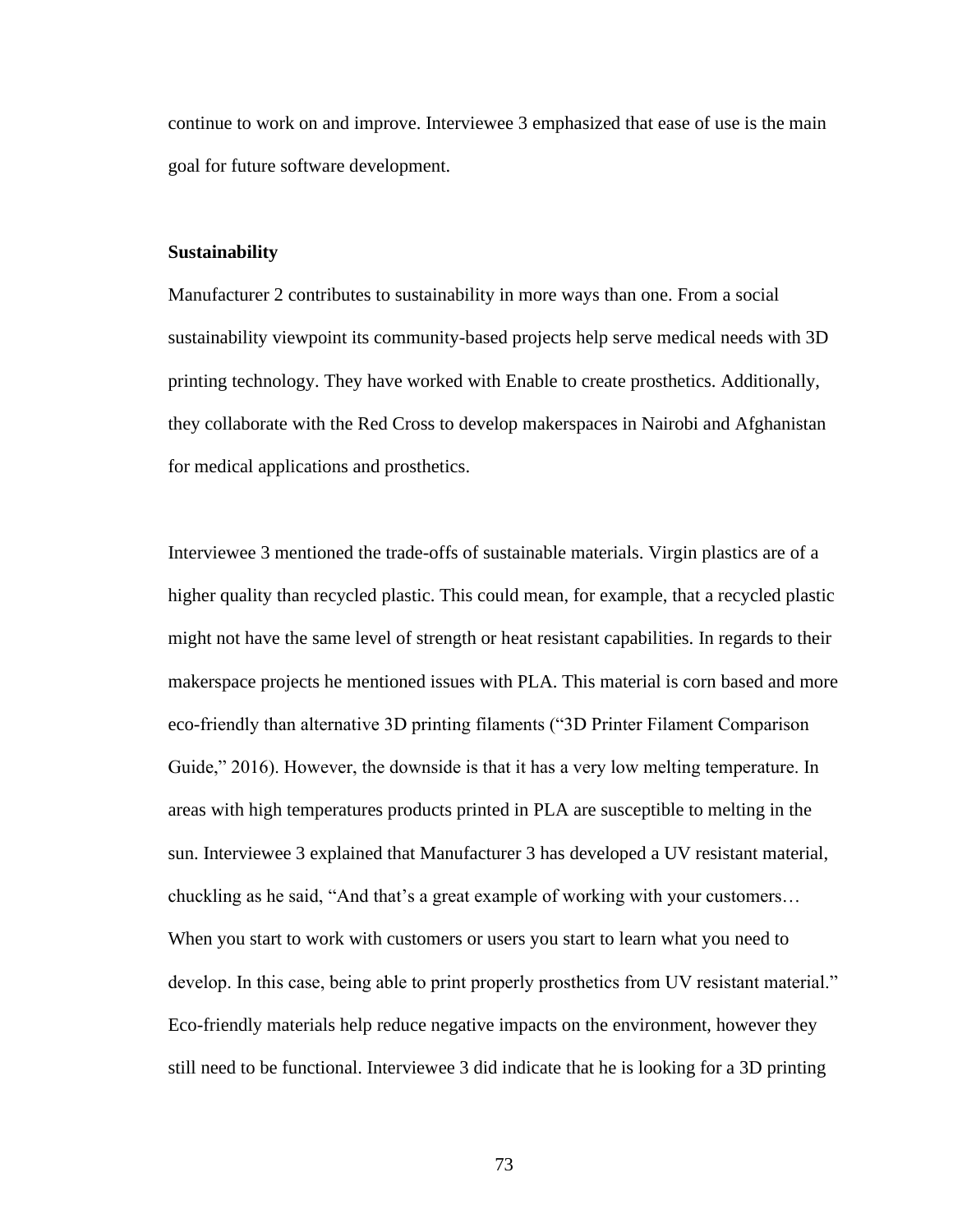filament made out of bio-degradable material. He also emphasized the fact that while he does consider sustainable materials the company does not aim to advertise themselves as "the most sustainable 3D printing company."

He also said that sustainability is currently company driven, not consumer driven. The companies doing this are developing eco-friendly materials because they believe the environmental impact of plastic and chemical waste is negative and that our products and processes need to change. They are not doing it for advertising, but because they are driven by core values.

Interviewee 3 also commented on Manufacturer 2 specifically and working to minimize the impact the company has on the environment. This includes waste management and ensuring they ask their suppliers about their values and practices. While sustainability is not the core focus of their business Interviewee 3 explained, "Not to say that [sustainability] isn't important. But the focus now is on making sure we have our business in place… We're just too young and [have] other challenges to face and tackle…" While Interviewee 3 does ask suppliers about their practices and looks for ecofriendly filaments the main goal currently is to continue to grow their profits and expand the business.

# **Industry Competition**

Large companies are the main concern for a company like Manufacturer 2. The company started up in 2011, relatively young compared to some of the major players in the 3D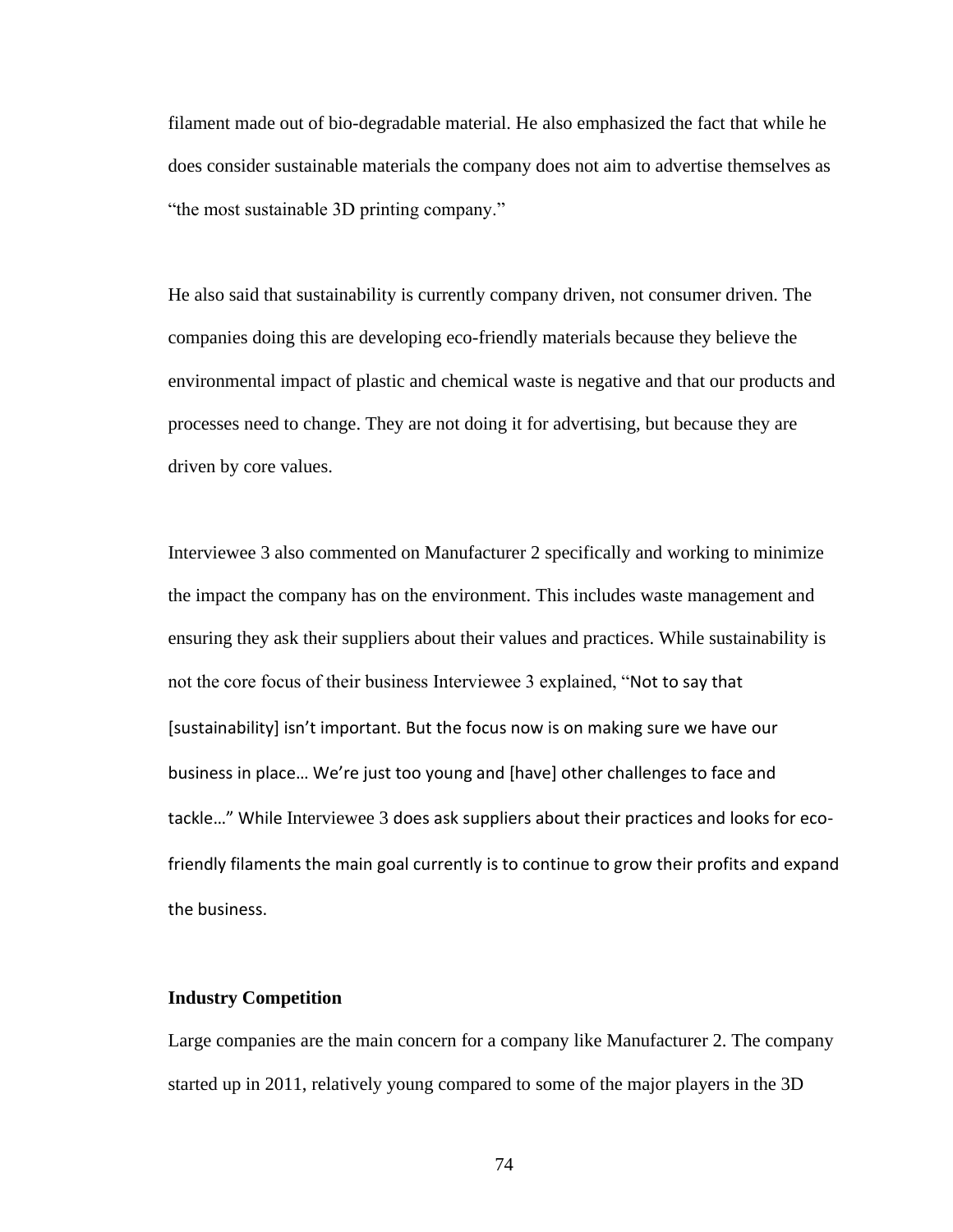printing industry. Interviewee 3 explained, "For the short-term it's of course our 3D printing, printer builder or designer companies like Makerbot, and LeapFrog, and XYZ." Interviewee 3 also mentioned the risk in focusing solely on hardware development. He noted software and material development will grow in the future. "The thing is it's not difficult to design and build a printer. What is difficult is what [our company] did, establish a brand name, and have support in place, … And dealers in place, …[etc.] being able to send out thousands of machines every month." The founders of Manufacturer 2 had to take time, money, and effort to build up the company to what it is today. Anyone can figure out how to assemble their own 3D printer with the right resources, however there are many pieces involved in establishing a business and creating a brand image.

# **The Future**

### *Company*

Manufacturer 2 is looking to move toward professional users over the tinkerers. "I see us moving out of the tinker space…to the more professional user. In due course, as that's a complete new segment, moving into the manufacturing space." Additive manufacturing has already started to change the manufacturing space. Manufacturer 2 plans to move into this area of development.

As they grow they will face internal challenges as well. Interviewee 3 stated, "We're growing like crazy. We're doubling our revenue every year... We have a lot of new influx of ideas and experienced people." He mentioned that the company grew from a small team working "at the kitchen table" to a fast growing company. Interviewee 3 explained,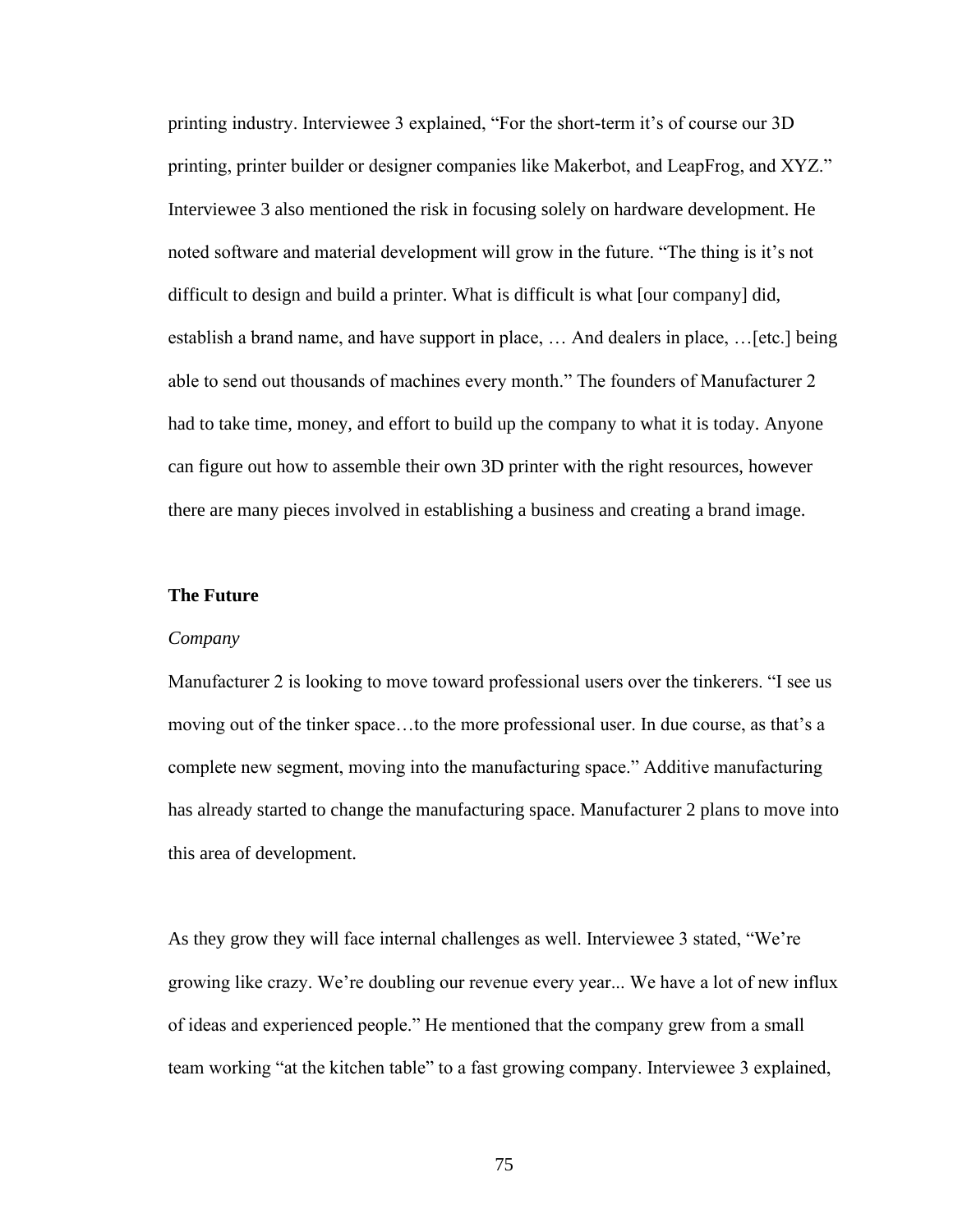"It's a challenge: how to grow this fast, and how to make sure you build a proper business without throwing overboard your original plans, ideas, DNA." As the business expands the core values it may be important for upper management to examine their growth and how the structure changes over time. He also mentioned that they are working to prove to the chemical industry that 3D printer material development is worth investing in. As sales increase chemical companies may take notice. Interviewee 3 conjectured that chemical companies make "work with us closely to ensure that their material prints properly on our printer." Chemical companies may see the benefit in being the company that can demonstrate they produce better quality plastics or other materials that print consistently with Manufacturer 2's printers, for example.

## *Industry*

Interviewee 3 described the industry as very driven towards technical features. However he pointed out that 3D printing needs to be more consistent and reliable to gain a larger customer base. Usability may also develop further in the future. Manufacturer 2 compared the creation and production of a document in Microsoft Word to 3D printing, "In Word, for example, you hit the print button and the printer, it starts to print. That's not the case with 3D printing yet." Moving forward he sees 3D printing turning into a technology that allows everyone to customize the items they have. He also noted that 3D printing organic shapes will be easier to print as experts create better algorithms. He claims it is just a matter of time and processing power. "The more processing power as there always is, the better the shape gets."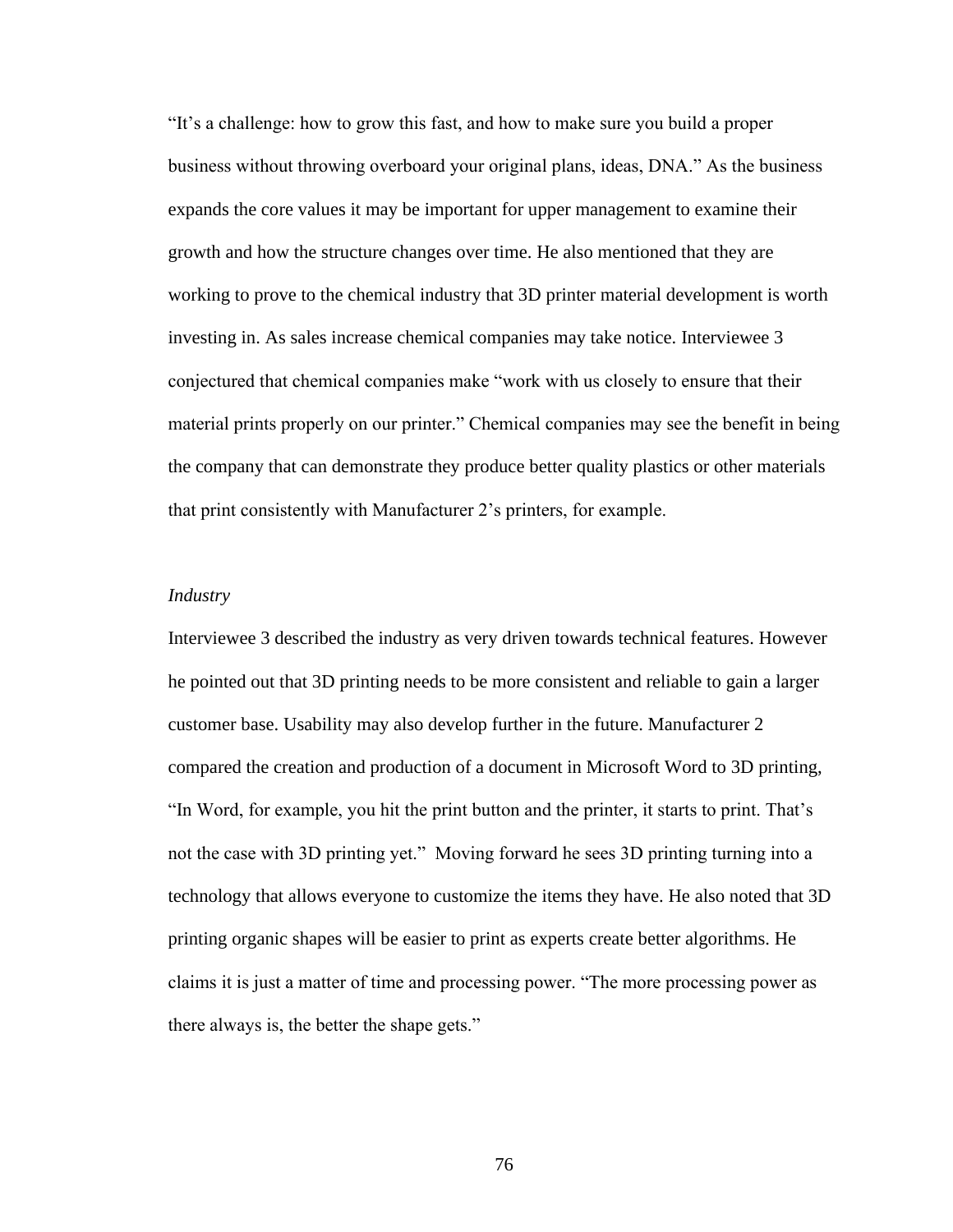This technology may also help localize production, bringing it back to the country of origin. Interviewee 3 highlights the elimination of stock with the increase of manufacturing through 3D printing.

"Spare parts for cars, for example (not all of them of course), are made out of ABS. Wouldn't that be for great for every dealer to have a good ABS printer and you print on demand the spare parts you need? So, no warehouses anymore (or less). No mass production anymore somewhere in South Korea, or China, or wherever. No transportation anymore. That's the real change."

Interviewee 3 agreed that this means there could be a shift away from outsourcing

towards in-country production. He also mentioned at least 10-15 years in the future that

the focus will be centered around design, not the physical end product.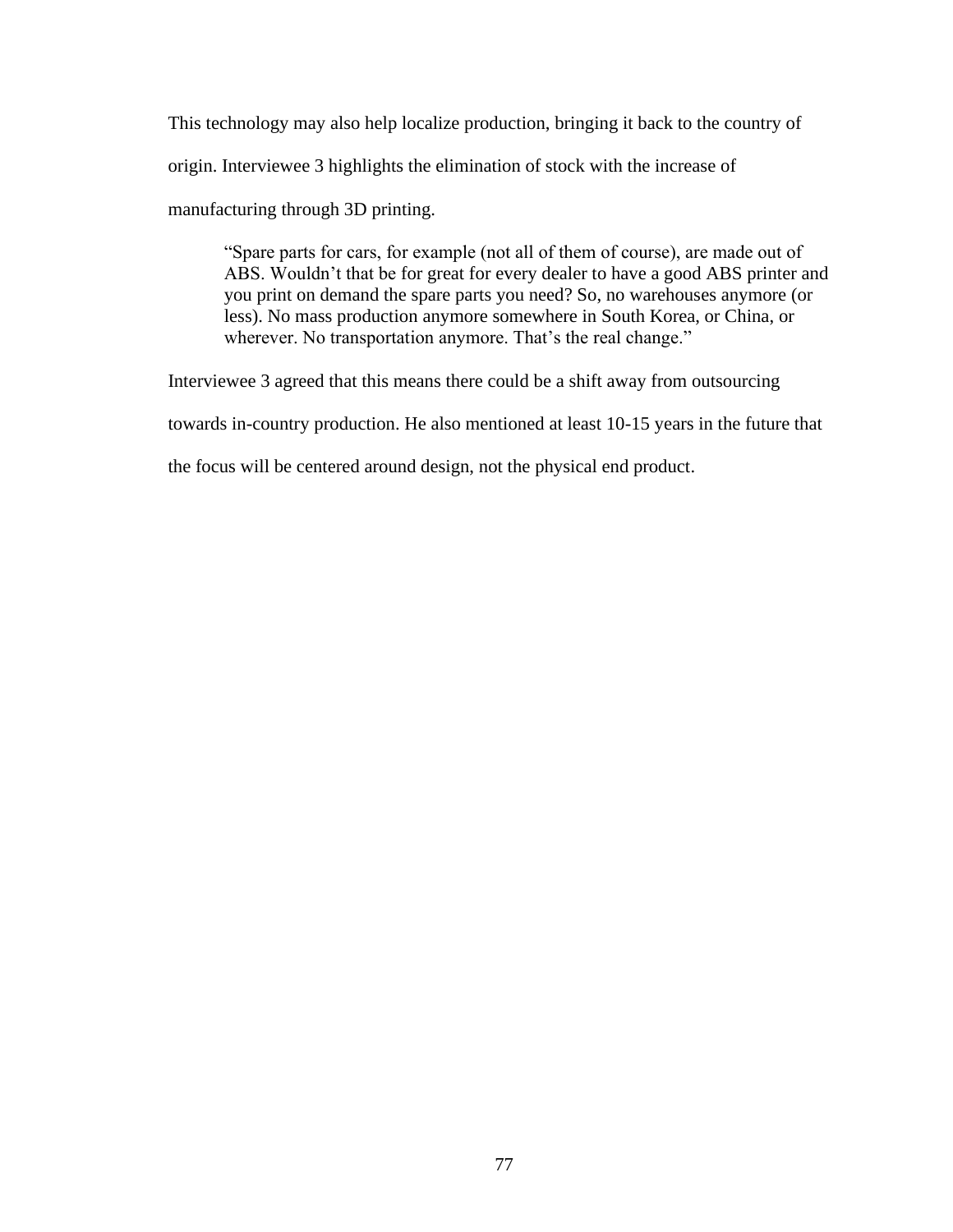## Manufacturer 3 & Filament Producer 1 Represented by Interviewee 4

March 8, 2016

*Interview: approx. one hour, not audio recorded, interview notes were recorded in a field journal during the interview*

# **Business Mission and Model:**

"To make functional electronic parts without factory constraints"

Currently, Manufacturer 3 expresses its business mission through its model by creating a desktop printer that allows for prototyping. Interviewee 4 explained that the business plans to expand beyond this in the future. The product pieces created by Manufacturer 3 are modular and add-ons can be incorporated to create a customized end product. Their products are especially unique, because their production process enables them to print with a conductive ink, incorporating the electronic element into the product itself.

# **Competitive Advantage:**

The 3D printing material does not use heat during product creation. The deposition technique is utilized cutting out the need for higher energy consumption during the fabrication process. The material used by Manufacturer 3 contains unique properties, which gives them a competitive edge. Their patents and employee knowledge in material science aids in the growth and development for this company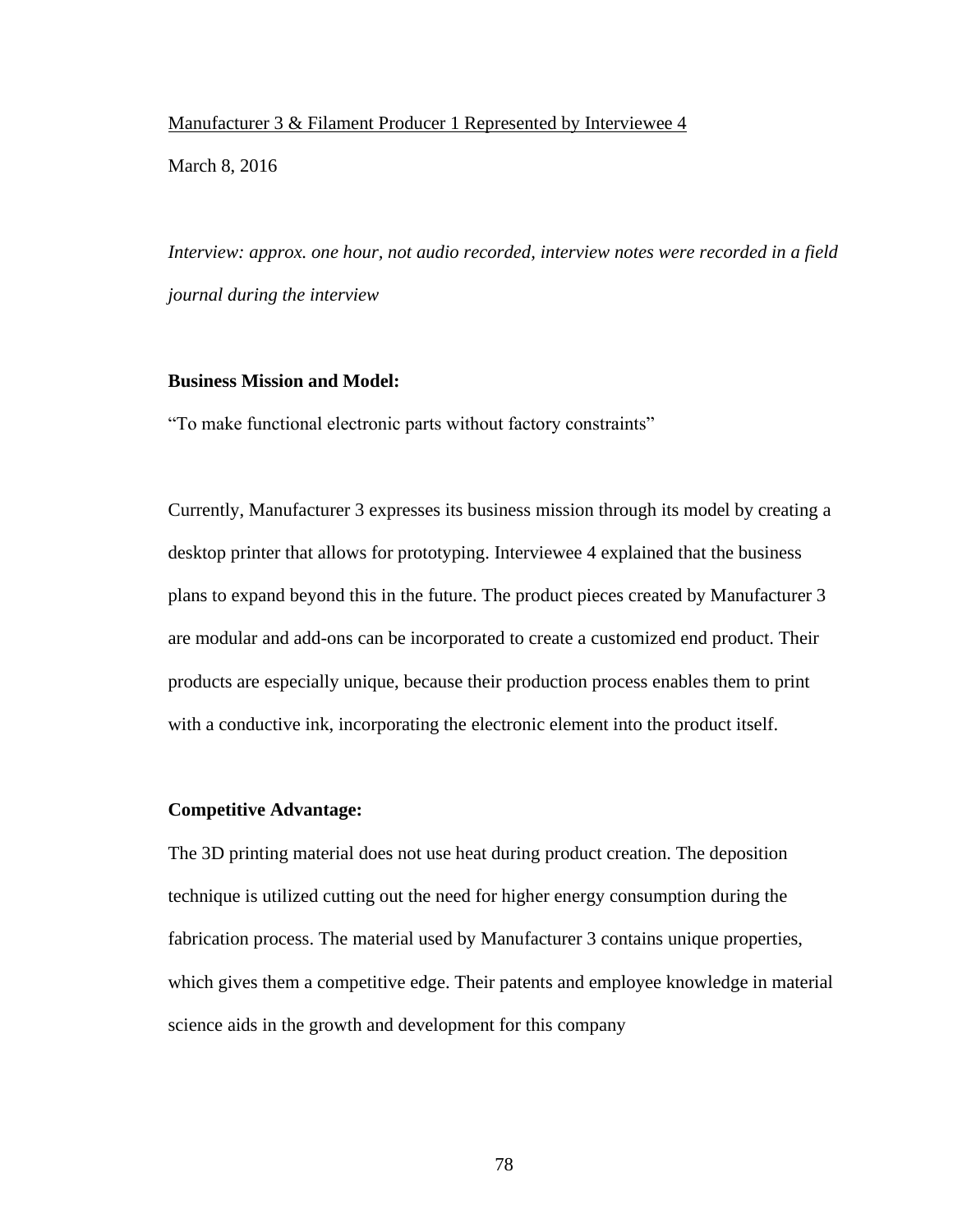As testament to their startup success they were listed among the "50 Smartest Companies" of 2015 by the MIT Technology Review. They ranked #17 just below Apple at #16 and above companies like Facebook, 3D Systems, and IBM ("50 Smartest Companies 2015," 2015). They have also received a "Gold" rating for the 2015 Edison Awards for their innovative technology ("2015 Edison Award Winners," 2015). Among other awards and recognition the company has clearly established that it has IP that sets it apart from others and gives it a competitive advantage over competitors.

### *Areas to Improve*

The company recognizes that software is challenging to design especially when multiple materials are being used during the fabrication process. Further development in software technology could help make the design process simpler and quicker. There are also challenges when using a conductive ink. One drawback includes extra planning in the product development stage to ensure the path of conductive ink remains intact so as not to break the connection.

# **Industry Competition**

In a general overview of the 3D printing industry Interviewee 4 stated that he perceived the industry competition ranged from medium to high. He also noted the increasing overseas competition and especially in regard to rising 3D printer hardware manufacturers in China.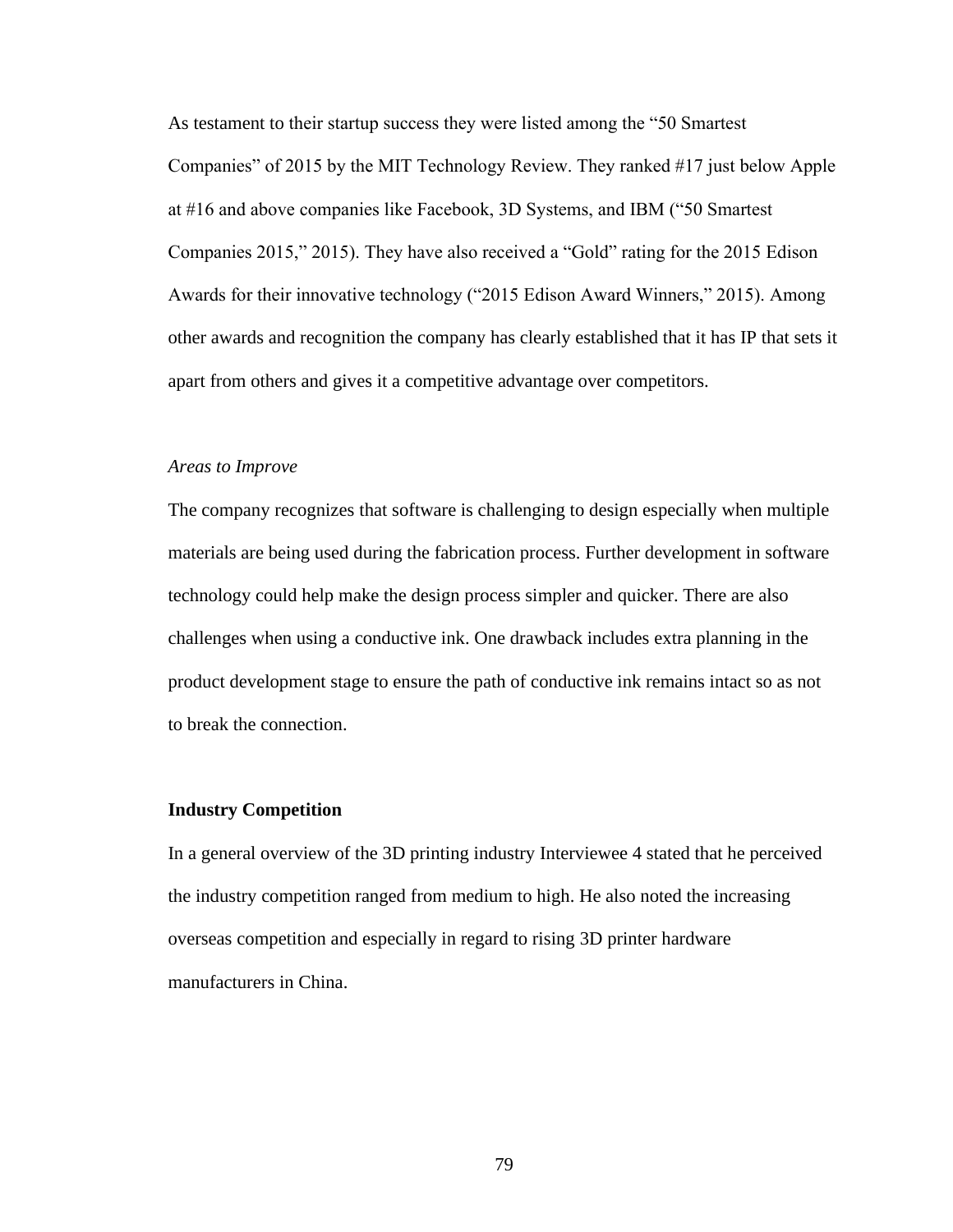In a break down hardware and software he claimed that the competition for hardware was high. This is further highlighted by a ranking list of 3D printing hardware (the printer's themselves). This list included 980 different types of 3D printers ("The 2016 meta-list of the best 3D printers," 2016). Software he noted was less competitive and still more in a research and development mode.

Large 3D printing companies are obviously a direct concern to Manufacturer 3, because they have a larger base of financial capital to draw from among other things. There are also startups such as Carbon3D and Desktop Metal that are important to watch as Manufacturer 3 continues to grow.

Their development towards company versus individual consumer preferences clarifies its position among competitors and supports their pricing strategy.

## **The Future**

### *Company*

Manufacturer 3 will continue to develop and grow, hopefully leading to a leadership position in the industry.

## *Industry*

When talking about the future of the industry Interviewee 4 mentioned a few key areas that may change in the future. He predicted 3D printing speed will continue to increase. Metal based 3D printing involving jet engines, car parts, etc. will continue to be a fast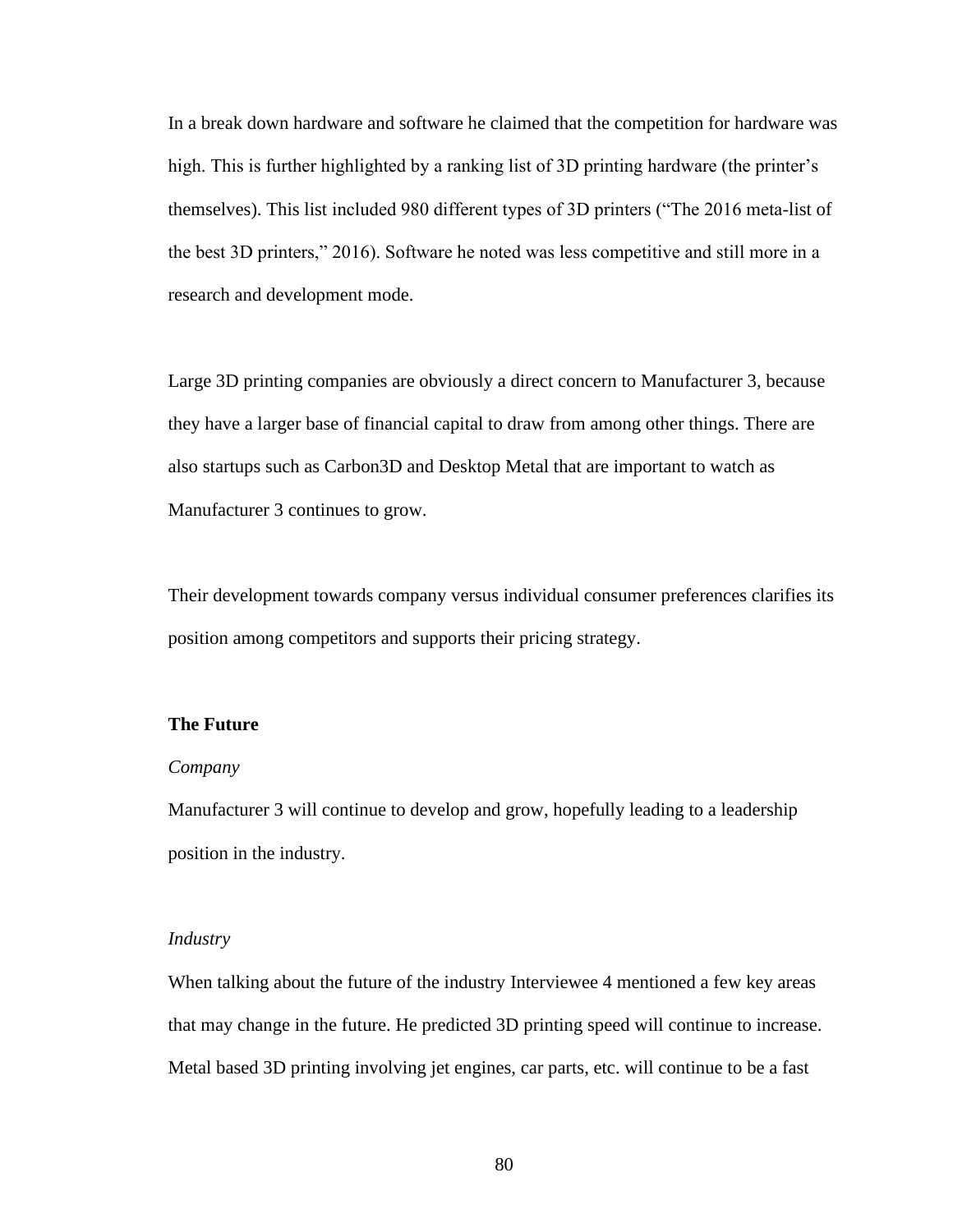growing segment of the industry. He conjectured that hardware development will start to taper off and software development will be a long-term factor in the 3D printing industry development. And lastly, he mentioned that filaments are only one portion of the 3D printing industry. He mentioned that different deposition techniques will likely develop and grow in the future.

## **Sustainability**

Manufacturer 3 is more sustainable than traditional manufacturing methods that require a subtractive process. The 3D printing process allows producers to create objects that only use the exact amount of material needed. This is more sustainable compared to traditional practice where the excess material is discarded.

Future sustainability will come from "The Nike's of the world," that consumerize products. Companies that are well established and backed by large financial capital could be influencers in the shift toward sustainability, Interviewee 4 conjectured. Such companies will make mass customized products – if we use Nike as an example this could mean shoes customized to every customer's foot scans. In addition a large company could invest in R&D and incorporate sustainable materials into their end product. The combination of customization and sustainability could put the product at a premium position in the market. The higher than average costs could offset the investment in R&D and result in a profit for the company.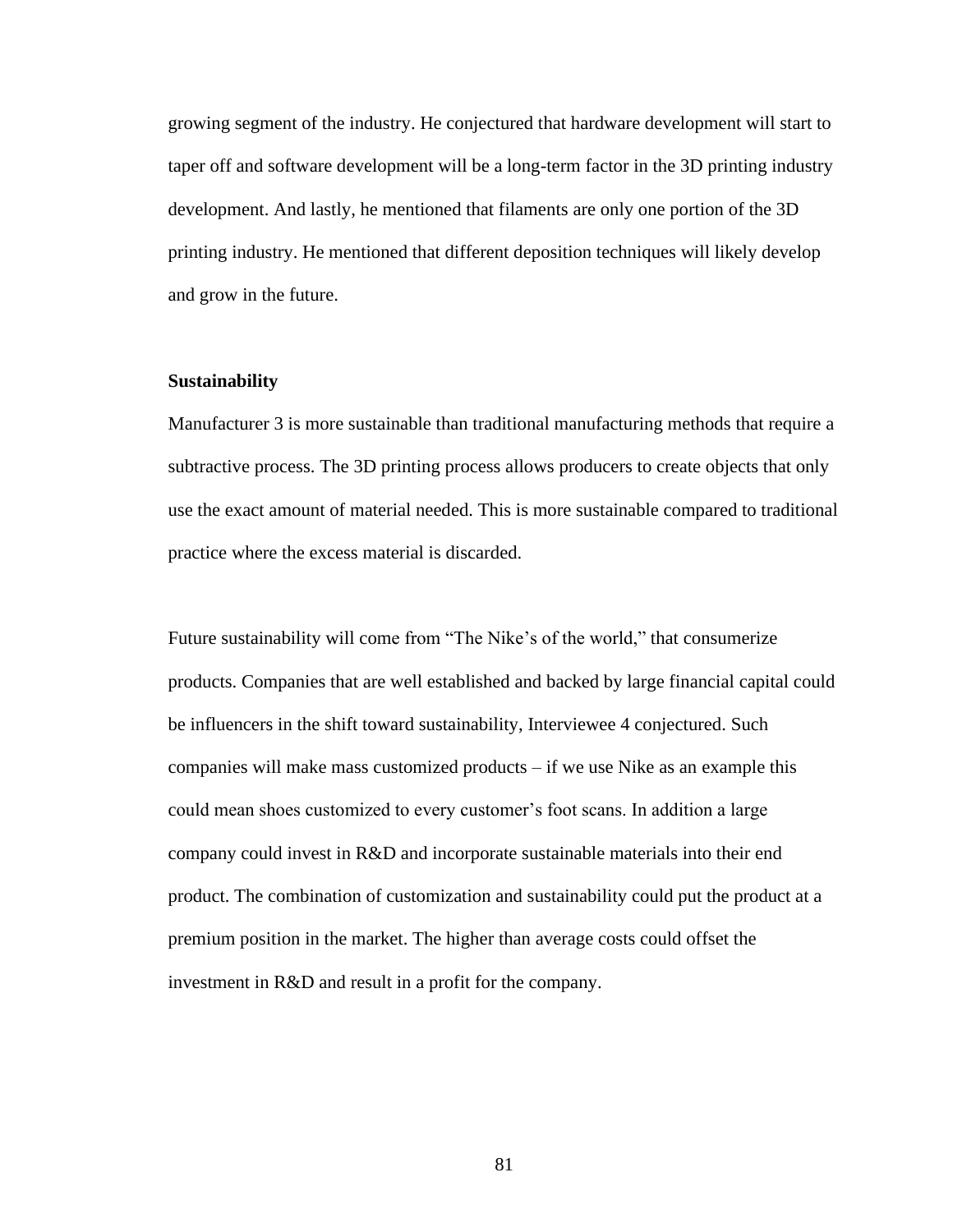Filament Producer 2 & Educational Services Provider 1 Represented by Interviewee 5 March 10, 2016

*Interview: duration 27 minutes, not audio recorded, interview notes were recorded in a field journal during the interview*

## **Business Overview:**

The mission: "help people get printing and change the world"

Interviewee 5 runs two complimentary businesses. One part of the business provides customer service and educational services around 3D printing. It also includes spare part production for replacement 3D printer parts. The second business Interviewee 5 runs, develops 3D printing materials. These 3D printing materials are derived from innovative sources such coffee bean hulls and beer waste. The novelty of these unique filament materials has caught the media's attention, raising awareness of the filament production side of the business.

This company is moving away from selling 3D printers. The focus now shifts towards 3D printer training sessions and supplying spare parts for a variety of 3D printers. They serve both individual customers and businesses. Interviewee 5 noted that many businesses have been buying spare parts from the company. There is convenience in buying a spare part over fixing the actual 3D printer problem. This practice extends to the academic realm as well. Interviewee 5 explained that the company works locally with various universities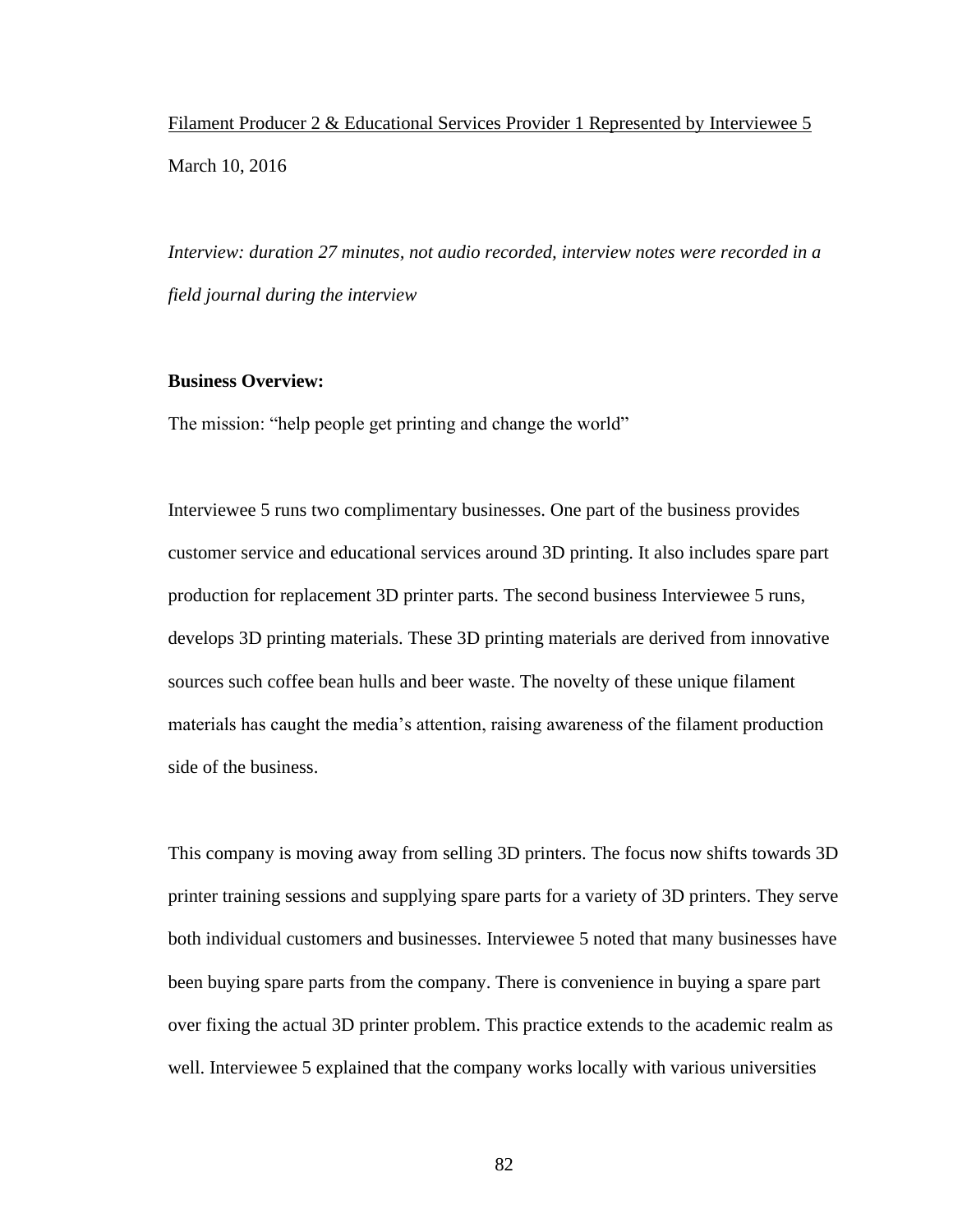and robotics teams. He says they provide materials for free and can provide parts if a printer is broken.

Overall, these businesses do not generally make use of open source design. If a customer needs design work they generally do not intend for it to be open source. His opinion is that open source can only help the growth of the 3D printing industry. It builds awareness, which then leads to increased demand. There are also more designs available to 3D printing customers.

### **Competitive Advantage:**

Interviewee 5 and his coworkers see their experience with 3D printing as part of their competitive advantage. The products that Interviewee 5 and his colleagues sell are products that they use on a daily basis. They have a thorough understanding of 3D printers and the technology used.

Their filaments are also unique within the spectrum of 3D printing materials. Interviewee 5 explains that these materials like beer and coffee waste and bio-composites capture the consumer's imagination. They also have the benefit of getting their raw materials from waste left over in the coffee making process and grains that would not be used otherwise.

### *Areas to Improve*

Interviewee 5 stated that the business needs to work on systemization. They also offer custom 3D printing. He mentioned that some customers will walk in with a file they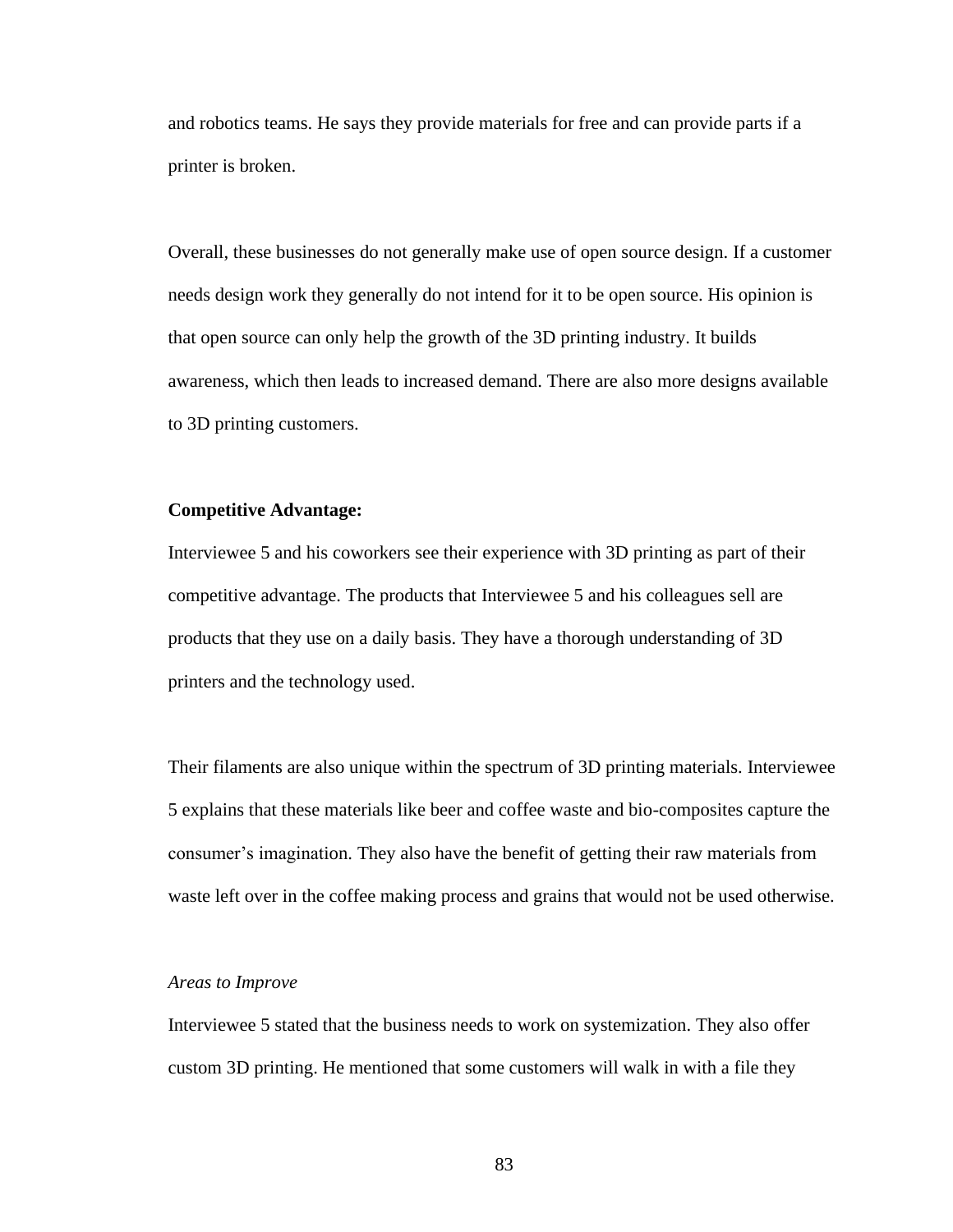would like printed out, but the company may be unable to print it out for them. They also provide a lot of support over the phone, which ties up the time they could be investing in other things. Thus, productivity is not always as high as it could be.

### **Sustainability**

The filament side of the business has a material selection that provides some options that are inherently more eco-friendly. The filaments made from waste byproducts are produced because they are innovative. They were not intentionally created to combat environmental concerns. Interviewee 5 mentions that such actions are "nice to think about" but that such a strategy may not be a sustainable for the business. The fact that some of the filaments they produce come from waste is "nice that the products go hand in hand," but the decision was not made with sustainability as the driving force. The company delivers what customers want and need to be successful, according to Interviewee 5.

An eco-sustainable solution may not be profitable. The decision to pursue ecosustainability must be in line with the business strategy. Interviewee 5 explained that the filament they produce is successful because it is a novel product and it catches people's attention. He also noted a new hemp based material that they recently produced. This material led to another company producing pen bodies with this material. So, in a way they have impacted other business by enabling them to create such products.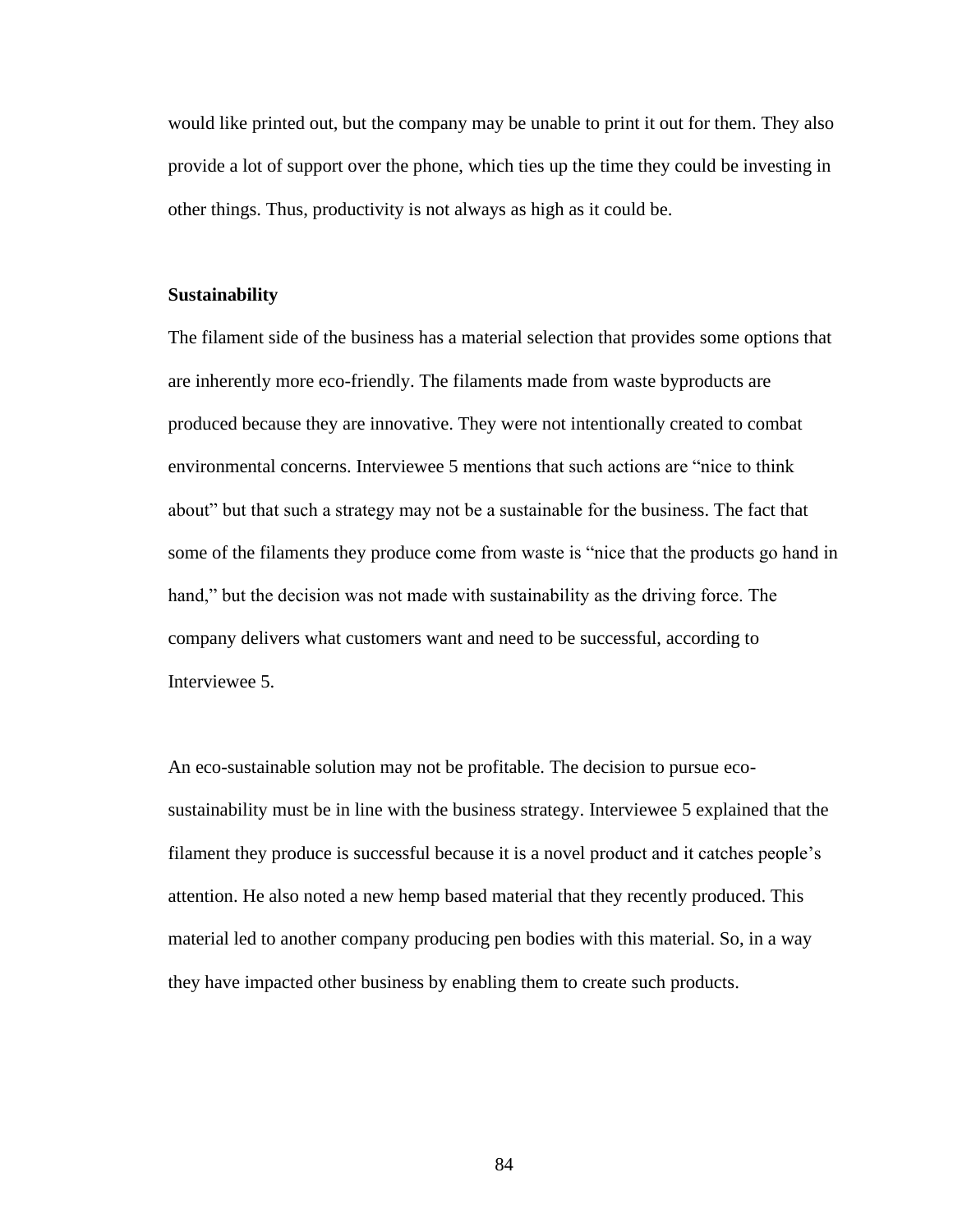## **Industry Competition**

For 3D printer hardware (the printer itself) there is intense competition, according to Interviewee 5. However, he noted that the 3D printer repair and spare parts services have minimal competition. The custom 3D printing arena also has lots of competition, so while it is a part of the business, it is not the focus. And lastly, the material sector of the 3D printing industry also contains lots of competition.

The company sets itself apart with 3D printing repair services and providing spare parts. This decreases their direct competition in the 3D printing industry. Interviewee 5 mentioned, "Nine times out of ten we're the only person that provides those spare parts." The industry is extremely competitive and Interviewee 5 discussed that desktop 3D printers, especially, seem to only have small shares of the market as well as 3D printing materials. The upside to the fast growth of the industry is that there are lots of opportunities to find ways to differentiate.

# **The Future**

#### *Company*

Interviewee 5 sees the company sticking with FDM printers for the long-term. He said they might bring in an SLA machine, but again emphasized they would not be focusing on selling 3D printers. The business will continue to serve its existing customer base. Interviewee 5 also mentioned that it will be up to the customers to determine how the business will change the world.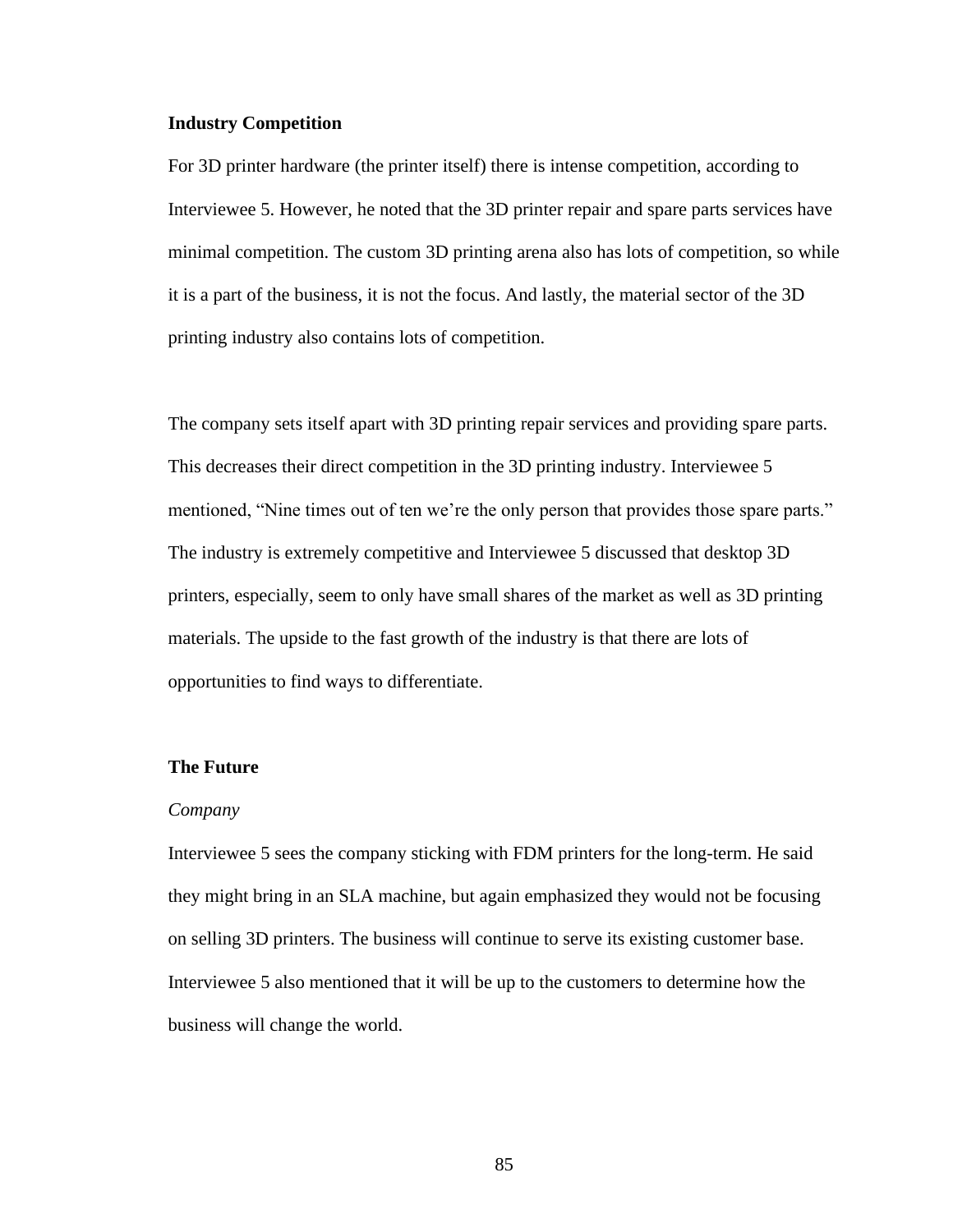# *Industry*

In Interviewee 5's opinion bio-degradable 3D printing materials will continue to grow and materials will become safer in the long term. From his viewpoint this will be a customer driven change as customers demand for material that is easy to print with, safe, and environmentally sustainable. However, he admitted that environmentally sustainable attributes are likely the last thing consumers may be thinking about when choosing a 3D printing filament. He also mentioned that such products would need the right kind of market as well. The change will not happen solely from consumer demand.

He also discussed that PLA may remain popular as it has a low warp and is easy to print with. ABS may also remain in the market, as it is one of the original 3D printing materials. Niche markets may also contribute to the development of new materials. This could include materials that have a specific level of flexibility or are self-insulating, for example. However, Interviewee 5 made a point to say that such niche products will never overtake the market.

Apart from materials Interviewee 5 explained that the industry is continuing to grow even though the hype is dying down. The benefit, he states, is that the increase in media coverage has helped raise awareness of 3D printing. This has then lead people to buy into the hype and discover that 3D printing can have useful applications. Schools may start expanding with 3D printing as well. They have been "dipping their toes in" and now are starting to scale up. Interviewee 5 conjectured that 3D printers have the potential to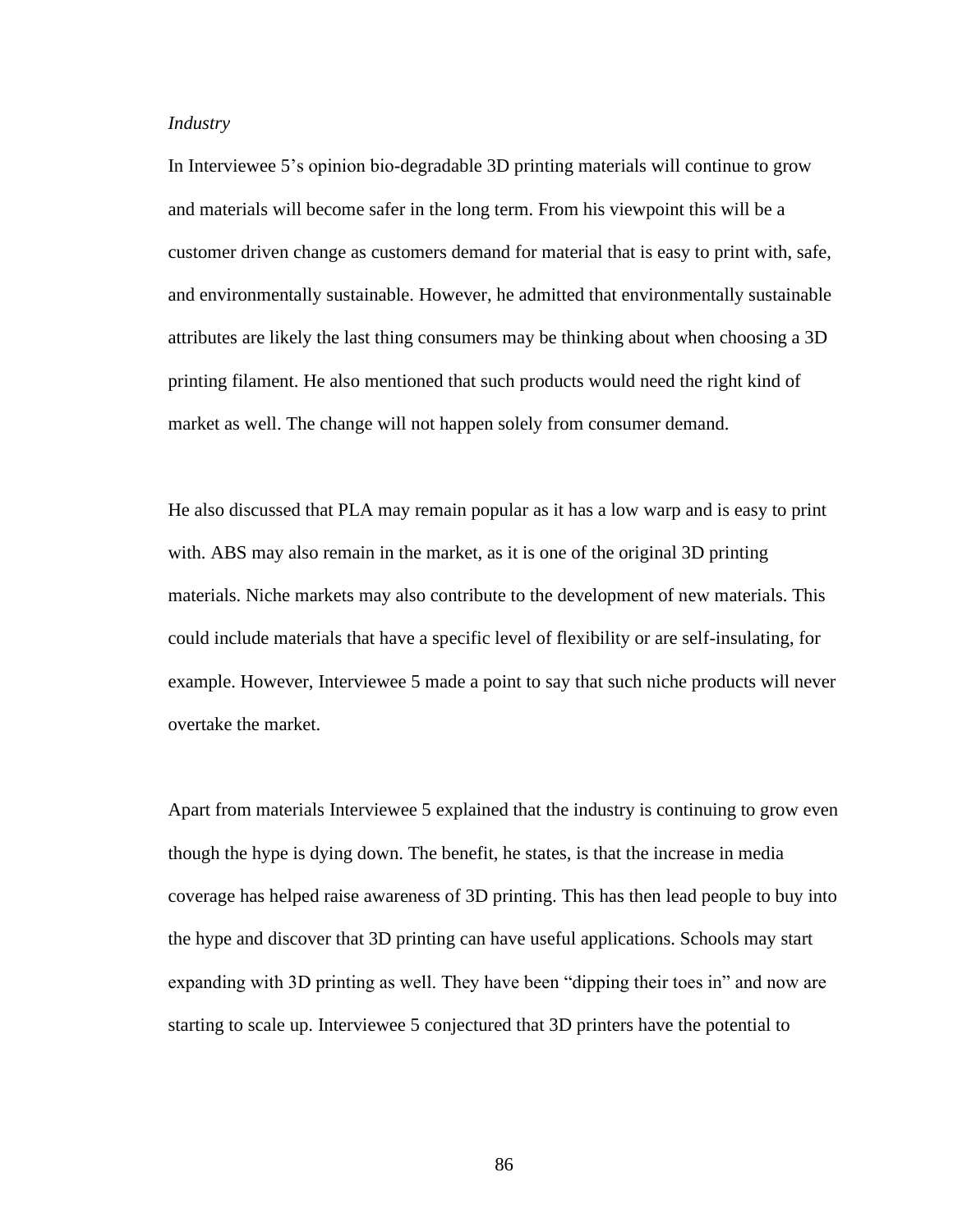become an item "on the desk of every engineer [to] kick out prototypes as needed." Interviewee 5 stated that schools might even invest in large printers for detailed work.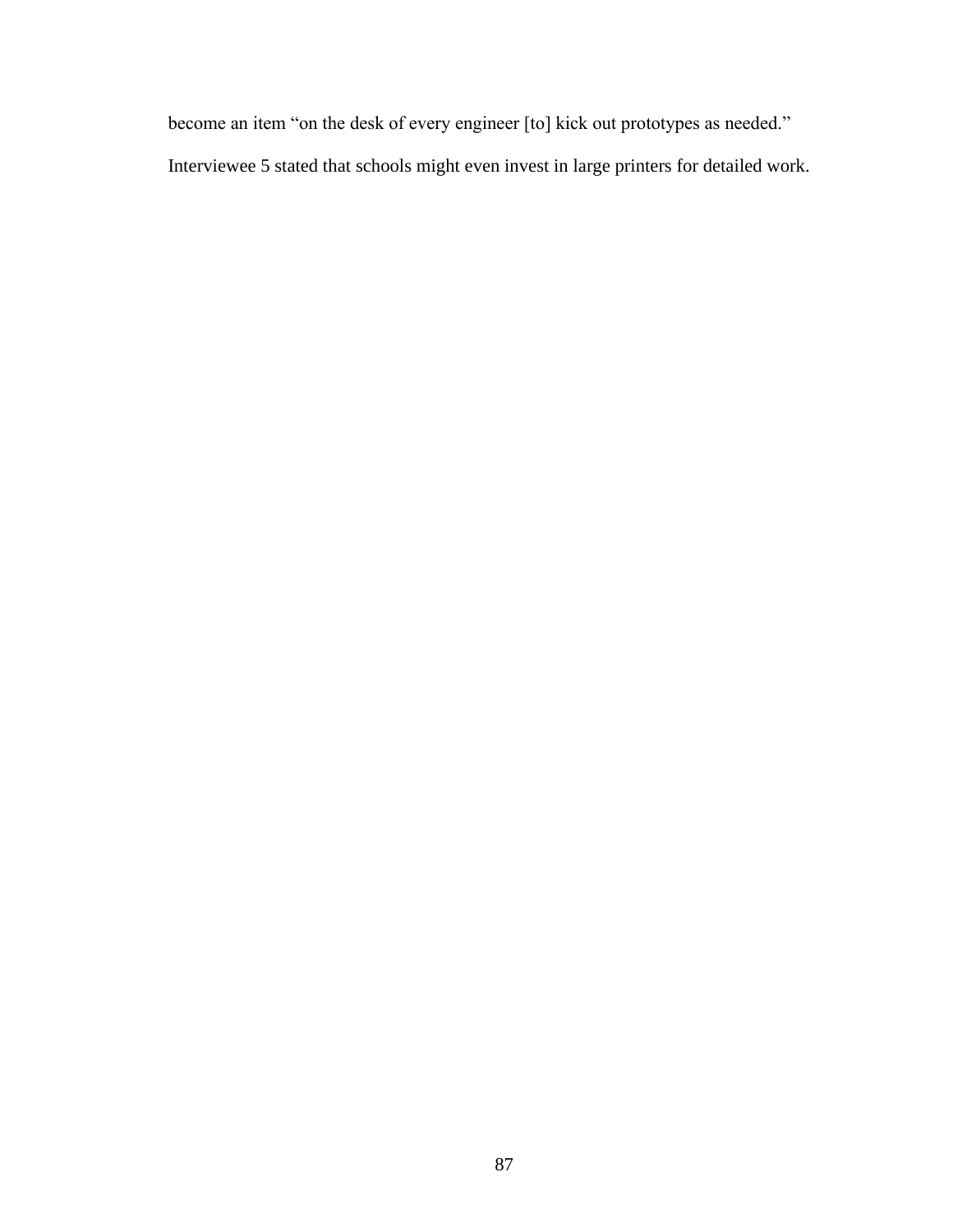Filament Producer 3 & Educational Services Provider 2 Represented by Interviewee 6 March 17, 2016

*Interview: duration 64 minutes, audio recorded, interview notes were recorded in a field journal during the interview*

## **Business Overview:**

Filament Producer 3/Educational Services Provider 2 is a very young company and has yet to formulate a concrete mission statement. Interviewee 6 offered some insight, explaining that knowledge dissemination is a key component of their business. Filament production is a dual part of the business that focuses on development of sustainable 3D printing materials. This is meant to target both open and closed loop systems as part of the circular economy.

As the company develops it will be focused on expanding education and promoting innovation and creativity. As this is a growth industry everything is currently about selling and sharing knowledge, according to Interviewee 6. Consultancy services can be used for large businesses, where the cost will seem minimal for the education they receive. On the other side, services can be tailored and modified to suit small business needs as well. Currently, Interviewee 6 sees the educational component being pushed by businesses rather than being consumer driven.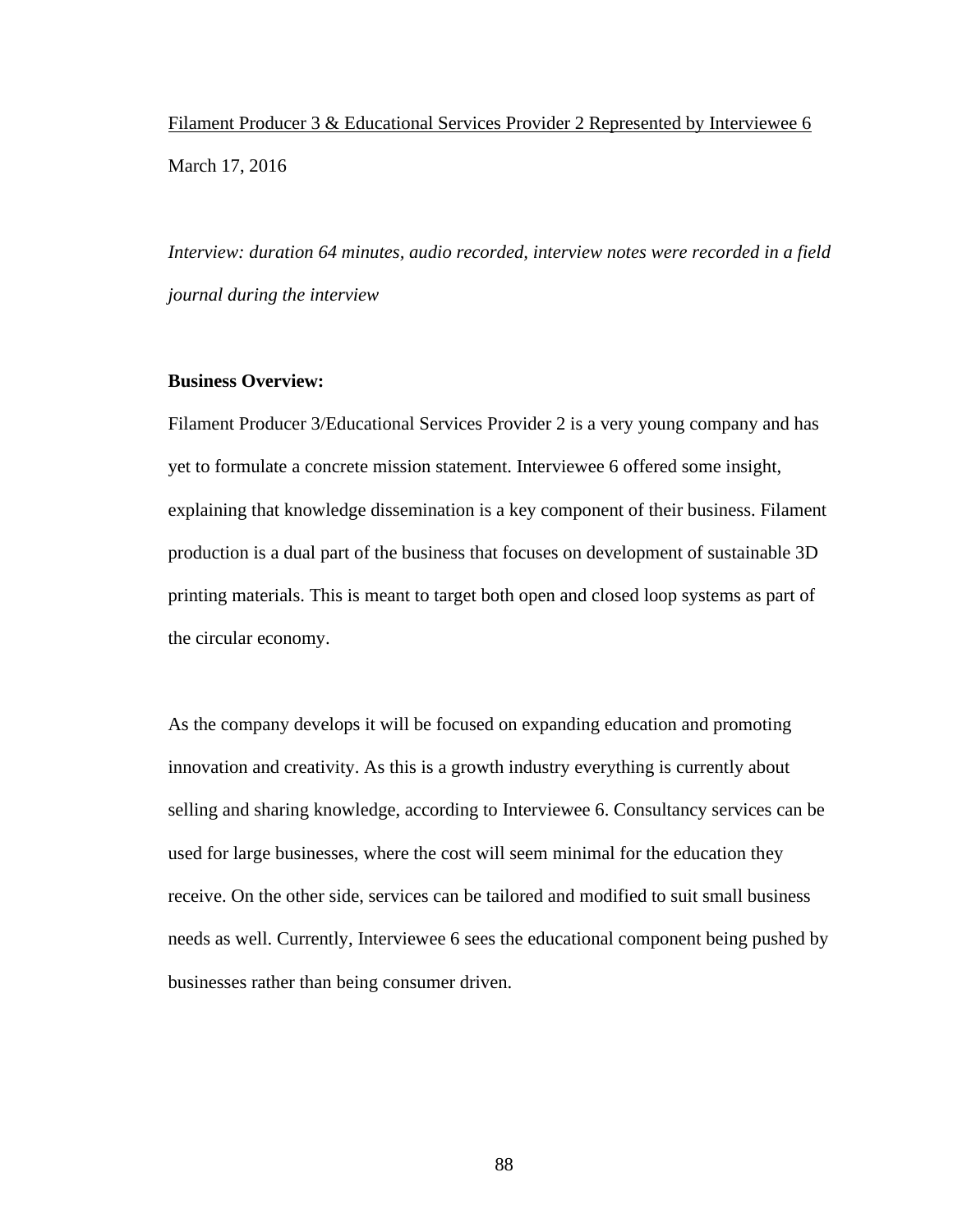Interviewee 6 talks about the challenge of open-source knowledge. It is important to share information as a means of raising awareness. Interviewee 6 does this by attending talks and conferences. He says he tries to share as much information as possible, yet this is tricky, because he does not want to compete with their business model.

# **Competitive Advantage:**

At the moment Interviewee 6 highlights the business and education cross-over as a source of their competitive advantage. Their target market includes businesses and colleges.

Instead of competing for customers within the 3D printing industry the company is aiming to attract those who are outside of it. Interviewee 6 explains how people are starting to pay for the knowledge by enrolling in training courses and learning about filaments. An example of a potential growth area could include architects and aiding their draft designs.

A general competitive advantage that Interviewee 6 sees for 3D printers over more traditional machines (like laser printers) is that they are much simpler. He says he hopes they do not get too complex to fiddle around with and that smoother designs foster a false sense of security.

# *Areas to Improve*

Interviewee 6 highlighted several areas where the 3D printing industry could be improved. He mentioned that 3D printing needs to coexist with other business. He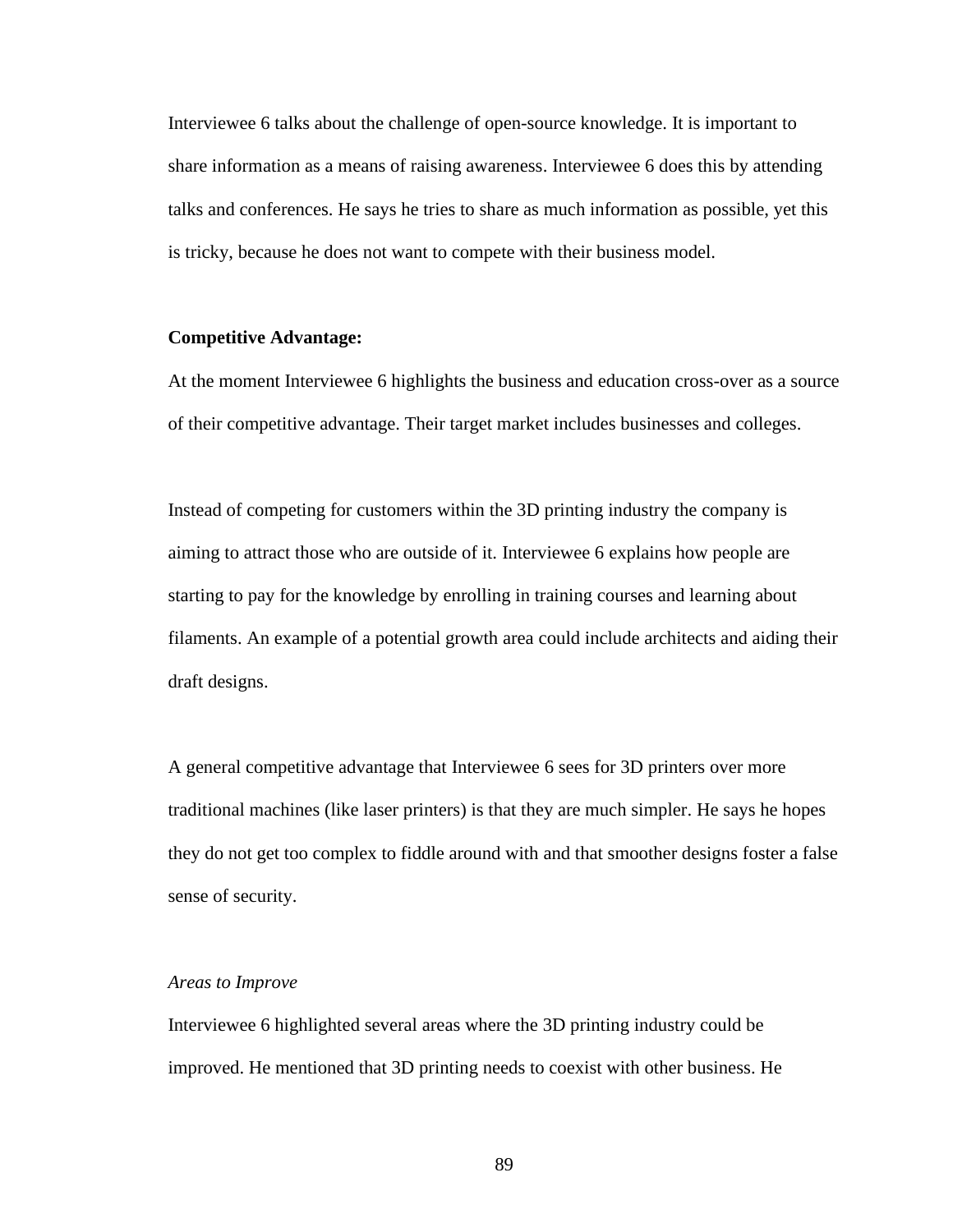commented on how they have been "shoe-horned into plastics and metals" in terms of 3D printing materials. He also talked about the lack of communication between industries. Cross-over communication would help each area improve and develop more innovative solutions. One suggestion Interviewee 6 had involved coordination with plastics testing to establish a certification system for 3D printing materials.

# **Sustainability**

The filament production side of the business has caught the attention of the U.K. organization Green Alliance. This organization has been discussing bio-plastics with their company. Filament Producer 3's goal is to be the leader in the field of innovation and sustainability. Interviewee 6 emphasized the importance of examining issues now instead of ten years down the road.

Eco-builders have consulted Interviewee 6 to ask about additive manufacturing and create decorations within buildings. The company even encourages customers to use the recycled filament that they offer. He also mentioned that easy to print objects do not need to be supplied, thus localizing material and putting power back into the consumers hands, so to speak.

Fila-cycle is the filament side of the business. Interviewee 6 describes it as a "niche within a niche." 3D printing is still considered a niche market in of itself. He explains that recycled filament has yet to take off, but that there is lots of interest in the material. "[Our company is] flying the flag for recyclable materials, for biomaterials, and sustainability."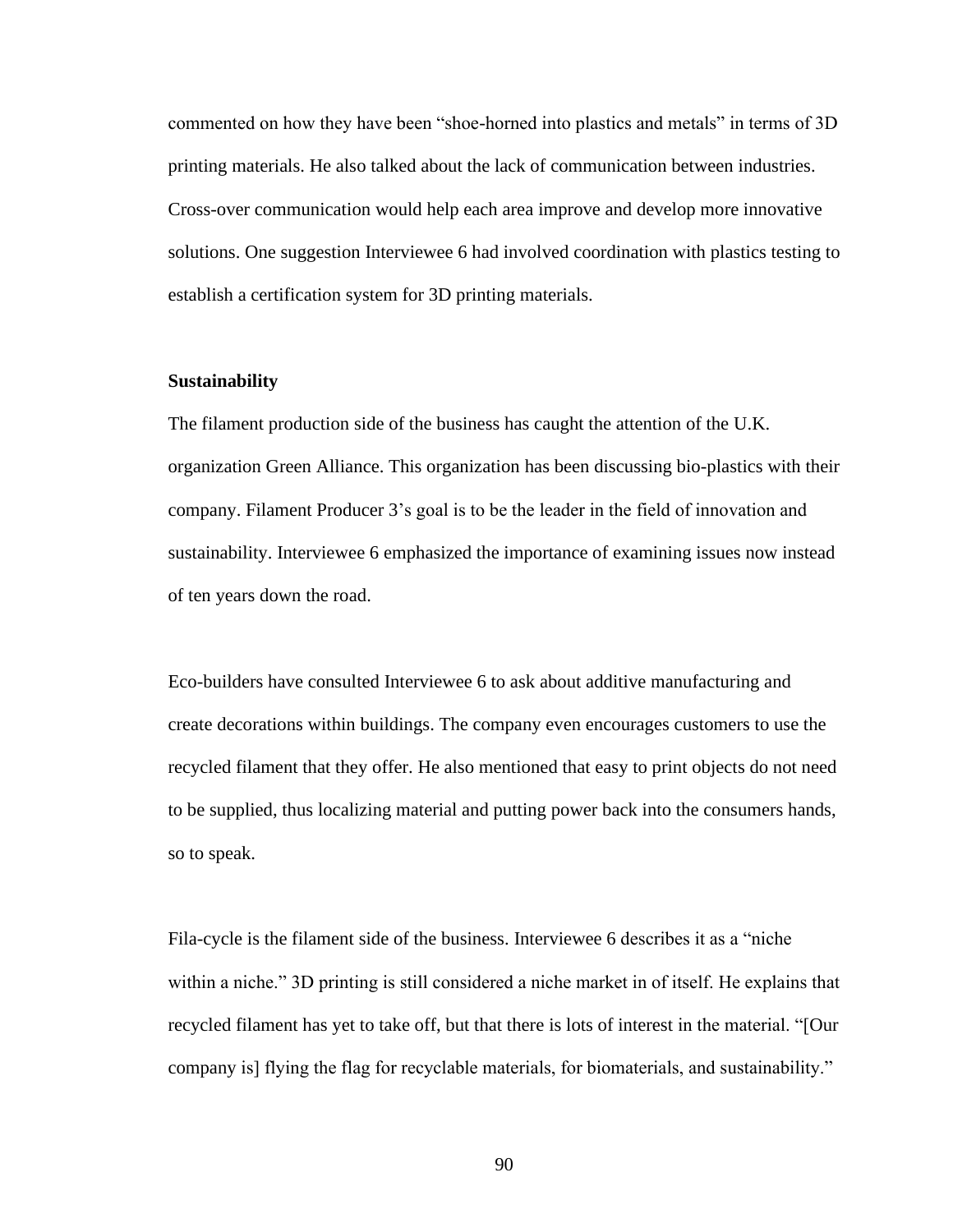This differentiator, Interviewee 6 stated, has helped them get in the door of big industries and associations. He also claimed that he believes there is a bigger place for bio-plastics in the industry especially if more people start demanding such materials. He also believes that incorporating sustainability solutions into products will help businesses like his get their foot in the door of big companies and industries. He also highlighted the evolution of recycled paper to address concerns of weaknesses in recycled 3D printing filaments. Interviewee 6 talked about how at first recycled paper was low quality, but research and development led to recycled paper that is now on par with virgin materials.

# **Industry Competition**

Currently, Interviewee 6 sees other startups as their biggest competition. Some of these new businesses are also working towards offering services with an educational component. And some of them, Interviewee 6 notes, are very good at marketing. The second type of competitors is the 3D printing material producers. However that competition is less intense, as he listed there are only one or two other business out there producing or developing bio-plastics.

Interviewee 6 broke down the industry into lower end of the market, where he states there is high competition. He also distinguished an upper-end and medium-end where there is minimal competition.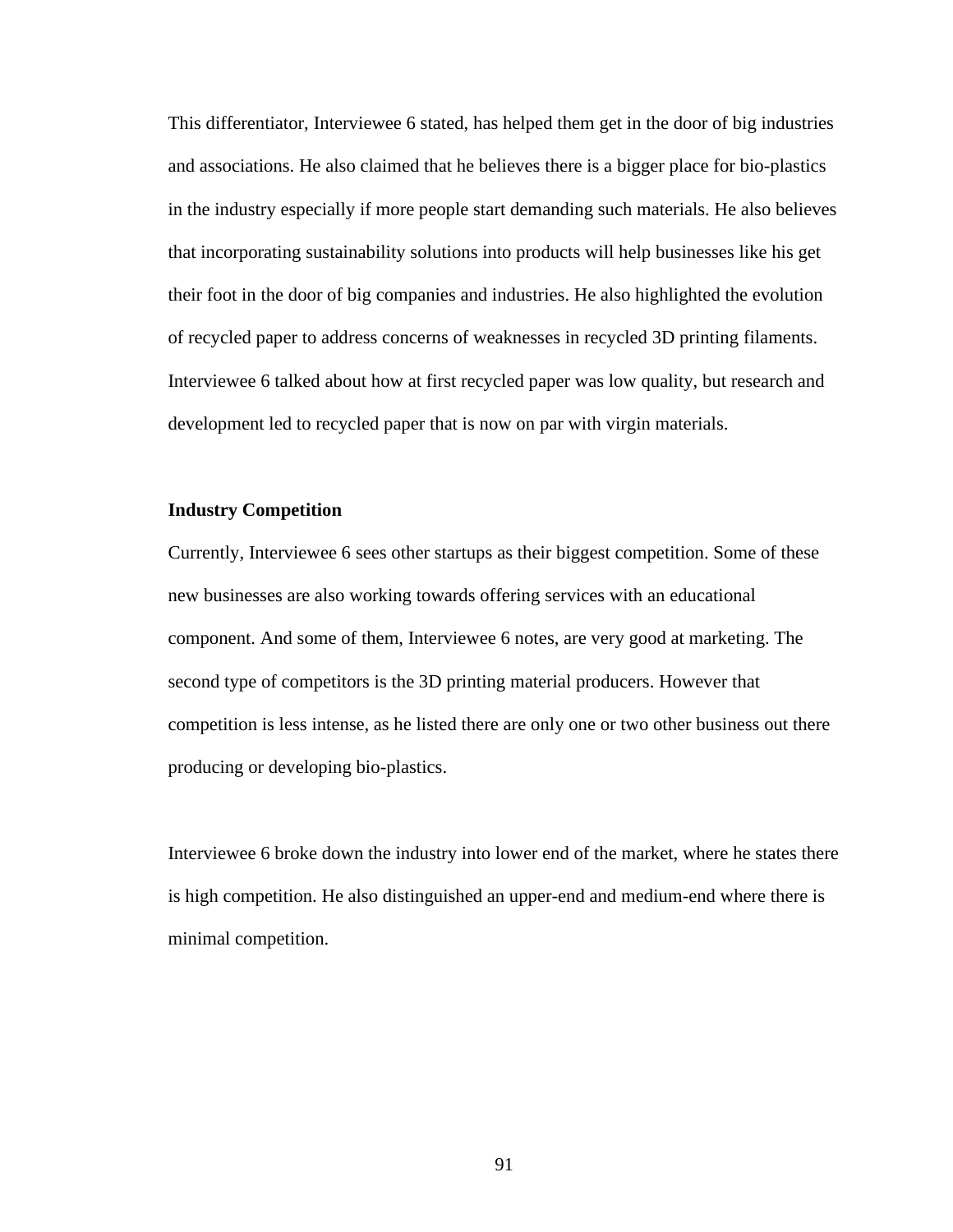# **The Future**

#### *Company*

In the short term (perhaps over the next 12 months) the company plans to focus on developing educational services over product development.

# *Industry*

Interviewee 6 noted that short-term growth for the 3D printing industry lies in material development. In the long term growth might come from 3D printing software development. Software developers will likely simplify this software. Interviewee 6 mentioned that even though the industry has been around since the 1980's it has only really taken off in the past 3-4 years. He also conjectures that interest in 3D printing sustainability will increase amongst big businesses, government, and education. He sees the potential for major growth to occur in the next 12-24 months compared to the previous growth rate in the past few years. He also noted that larger 3D printing companies may have trouble adjusting to a faster growth pace in the future.

There is lots of room for industrial plastics to grow, according to Interviewee 6. However he believes there will be a shift away from ABS towards PLA (starch-based and materials that are bio-degradable under industrial conditions). One development of bio-plastic could combine rubbish with plastic. Another solution might include recycling plastics for filament.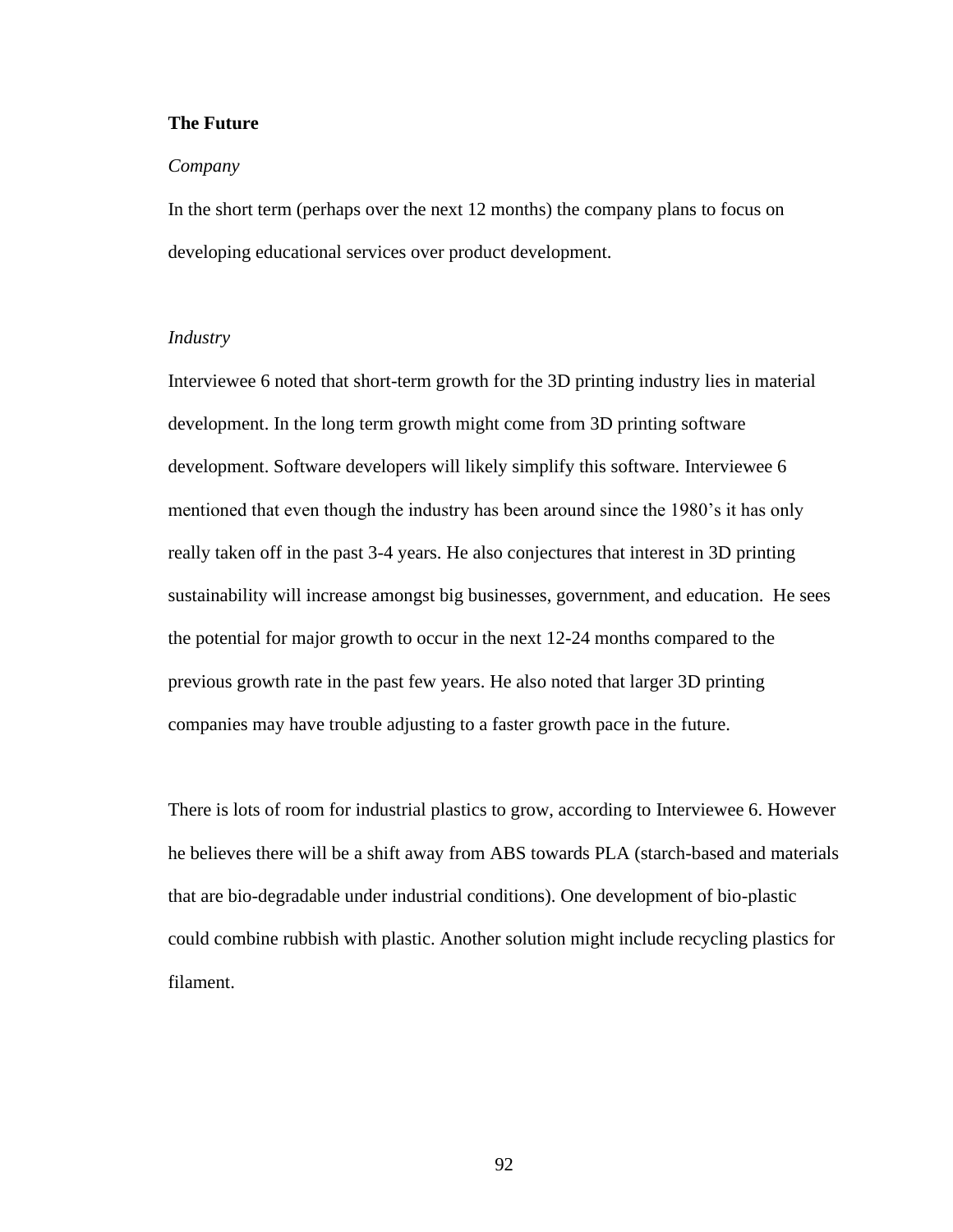Within the next five years, Interviewee 6 imagines there will be massive growth in education around 3D printing. From that he sees potential for adoption into educational institutions. The exposure of 3D printing could start to occur sooner, as young kids are exposed to the technology. In addition to education, the general rising concern over pollution and consumption waste could drive change.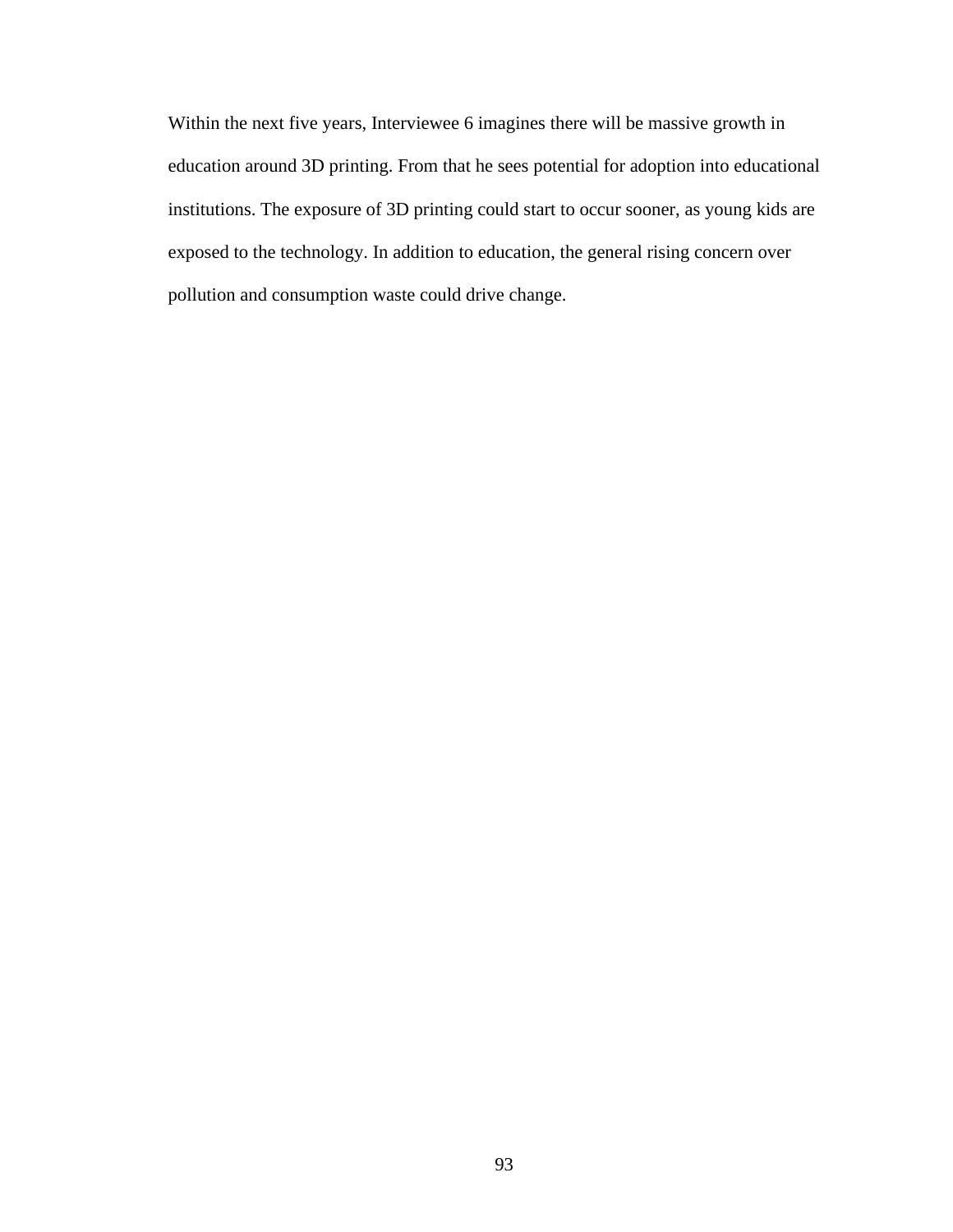## Filament Producer 4 Represented by Interviewee 7

March 25, 2016

*Interview: duration 29 minutes, audio recorded, interview notes were recorded in a field journal during the interview*

## **Business Overview:**

Filament Producer 4 is a social enterprise. The mission is to generate income for waste pickers by creating and capturing value at the grassroots.

Filament Producer 4 is still in its pilot stage, but is working with 3D printing distributers and manufacturers in the meantime. Interviewee 7 is aiming for open source filament distributers of HDPE plastic. He explained that HDPE is the  $2<sup>nd</sup>$  most abundant plastic in India.

He does not plan to be a direct seller, but rather to work through a distribution network. He also hopes that his filament can be priced competitively instead of putting an "ethical premium" on it. The company has been fortunate to have ground funding, along with funding from MIT. Their process is financially lean. Interviewee 7 explained that much of the expenditure occurred in the technology and the filament production process. There is little cost for management.

Filament Producer 4 is not making use of open source sharing, however Interviewee 7 mentioned that it is a good way to create global feedback and communication. While he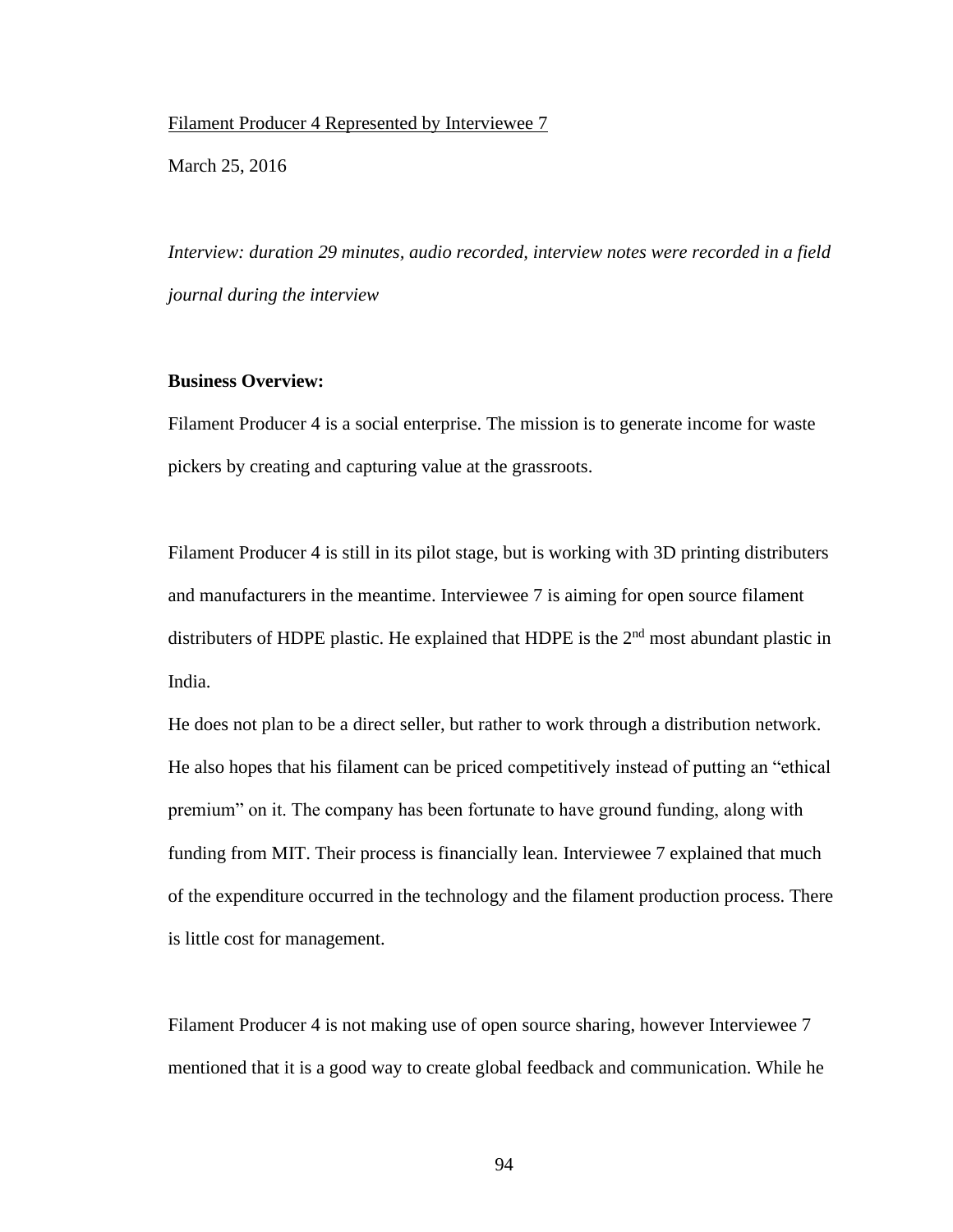is very busy currently, documentation might improve. He did make a point to say that he is will to talk to people who reach out to him about setting up an organization like his. He sees the sharing of knowledge gained from trial and error as mutually beneficial.

### **Competitive Advantage:**

They have supply from all the plastic waste. Filament Producer 4 also ensures that profits go to the waste pickers and give them empowerment. In addition there are benefits to the company throughout the supply chain that can give the company a competitive advantage. The "raw material" comes directly from the grassroots, so it is essentially free, according to Interviewee 7. In addition to this, the wages for waste pickers enables the end product to be priced lower. The fact that this will be an ethically sourced filament could give them consumer preference if they are priced competitively. Interviewee 7 discussed how consumers were becoming more environmentally and socially concerned. He conjectured that perhaps millennials will be the ones to take interest in this product offering.

He also attributed his unique product and mission to the startups success thus far. Interviewee 7 believes that his company would not have gained the same support for a "run-of-the-mill" product. He says that many companies have reached out to Filament Producer 4 and discussed sustainable business practices. While the business has had help so far, he stated that it will be a challenge as the business scales up.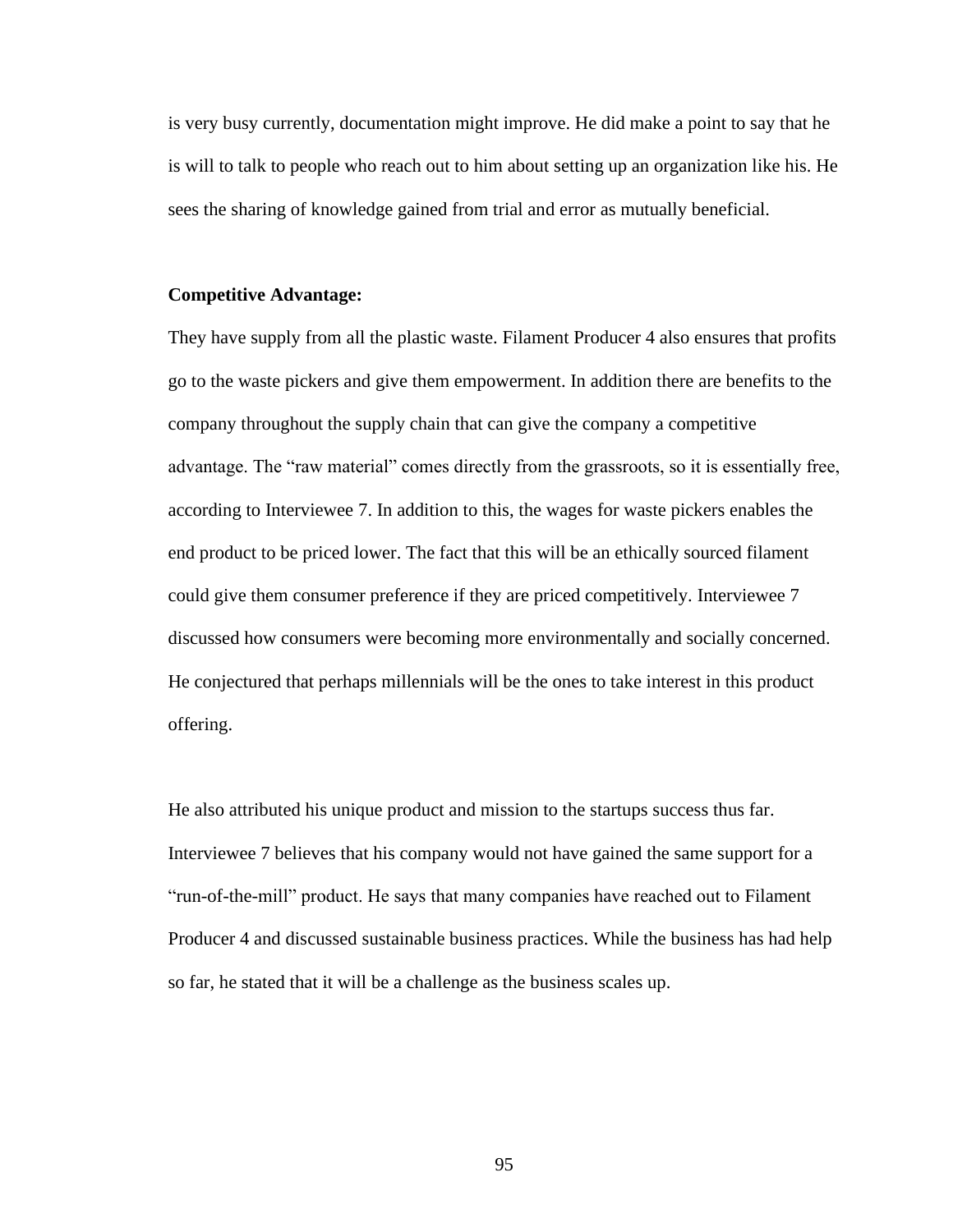### *Areas to Improve*

Currently, Filament Producer 4 is working out filament issues. Since recycled HTPE is not as good as PLA Filament Producer 4 will need to fix issues with warping and crystallization. Interviewee 7 is working with national chemistry labs in India to develop an additive to prevent warping.

### **Sustainability**

The process that Interviewee 7 would like to work towards is a closed loop supply and demand. Filament Producer 4 pursues sustainability in a few ways that are core to the business process. Filament produced is created from recycled plastic. It is also sustainable in that it promotes ethical sourcing. According to the Echoing Green Fellowship page, Filament Producer 4 pays its waste pickers fifteen times more than the average waste picker in India (Echoing Green, "Our Fellows," 2014). Interviewee 7 has also conducted market research and discussed product distribution with some large 3D printing companies. He said there was definitely some interest in his recycled filament however it is hard to quantify that until Filament Producer 4 has established sales data. "I have received a lot of interest and a lot of distributers organically, which I think is definitely not the case if you were just doing a run of the mill product." He also explained his choice to use HTPE plastic for the 3D printing filament. "The reason we chose HTPE is because it is relatively abundant…it will actually make an environmental impact when you recycle it." However he also mentioned that purely profit driven entities do not face the same constraints as Filament Producer 4. "We have these social constraints and environmental constraints that we've imposed on ourselves, because it's a core part of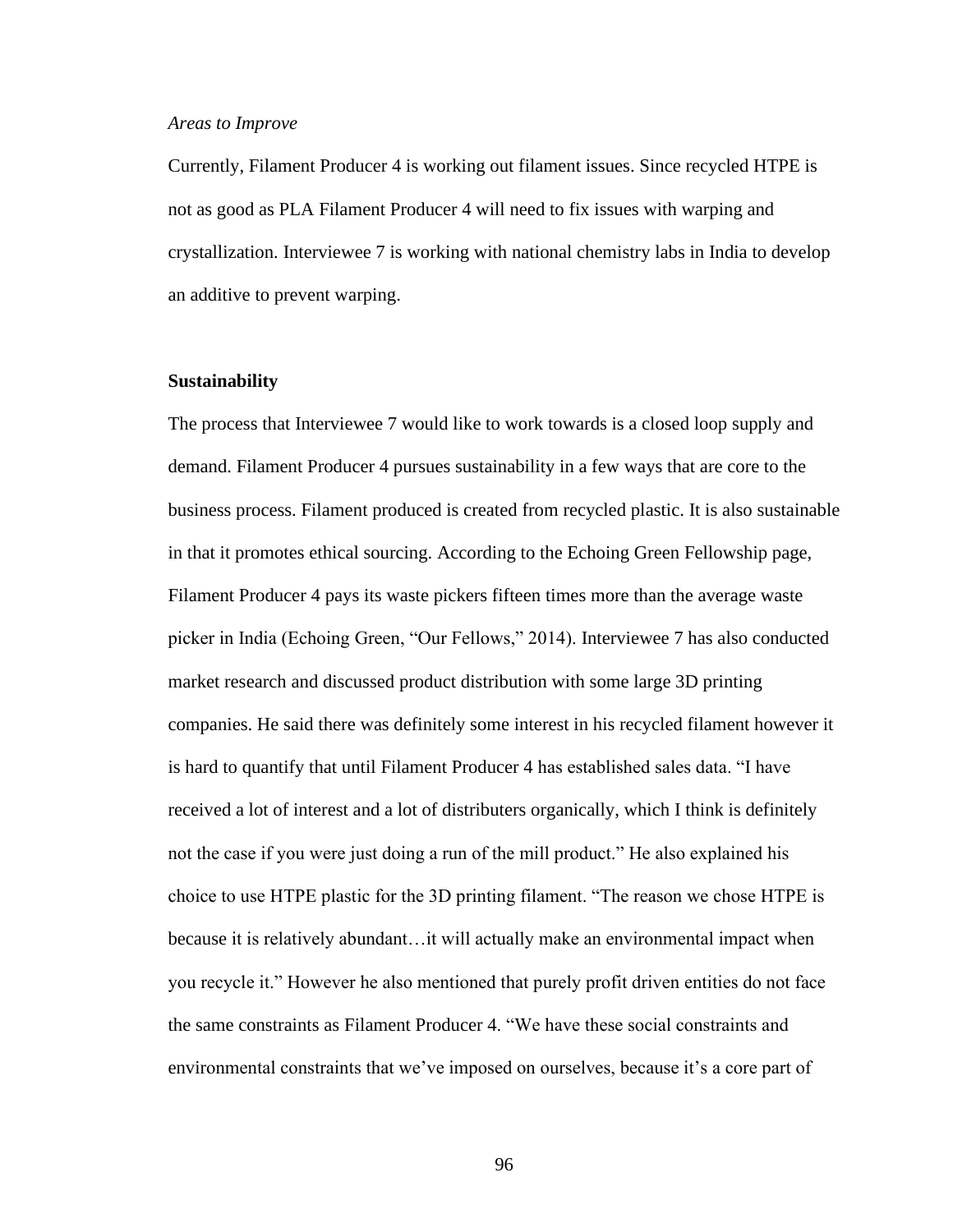our mission." He mentioned that for-profit companies have an advantage because it gives them more flexibility if they do not establish and pursue these constraints.

# **Industry Competition**

Those competing in economies of scale may be challenging to compete with in terms of pricing. Companies producing filament out of virgin materials may also be competing with Filament Producer 4. To maintain filament quality, Interviewee 7 mentioned the need to price competitively. He said he believes it will all come down to price sensitivity. As of now he does not see the industry as being very competitive and that the current prices are highly inflated.

## **The Future**

#### *Company*

In the short-term Interviewee 7 will be focused on fixing the warping issue that his filament has. However, his organization already has pre-orders from many distributors and he has even received some consumer feedback as well. His plan is to grow organically.

## *Industry*

In the short term, Interviewee 7 said that demand is increasing more than supply in the short-term. Over time the highly inflated prices of filament will decrease, according to Interviewee 7. In his estimation prices will plummet over the next ten years as the industry starts to become more competitive.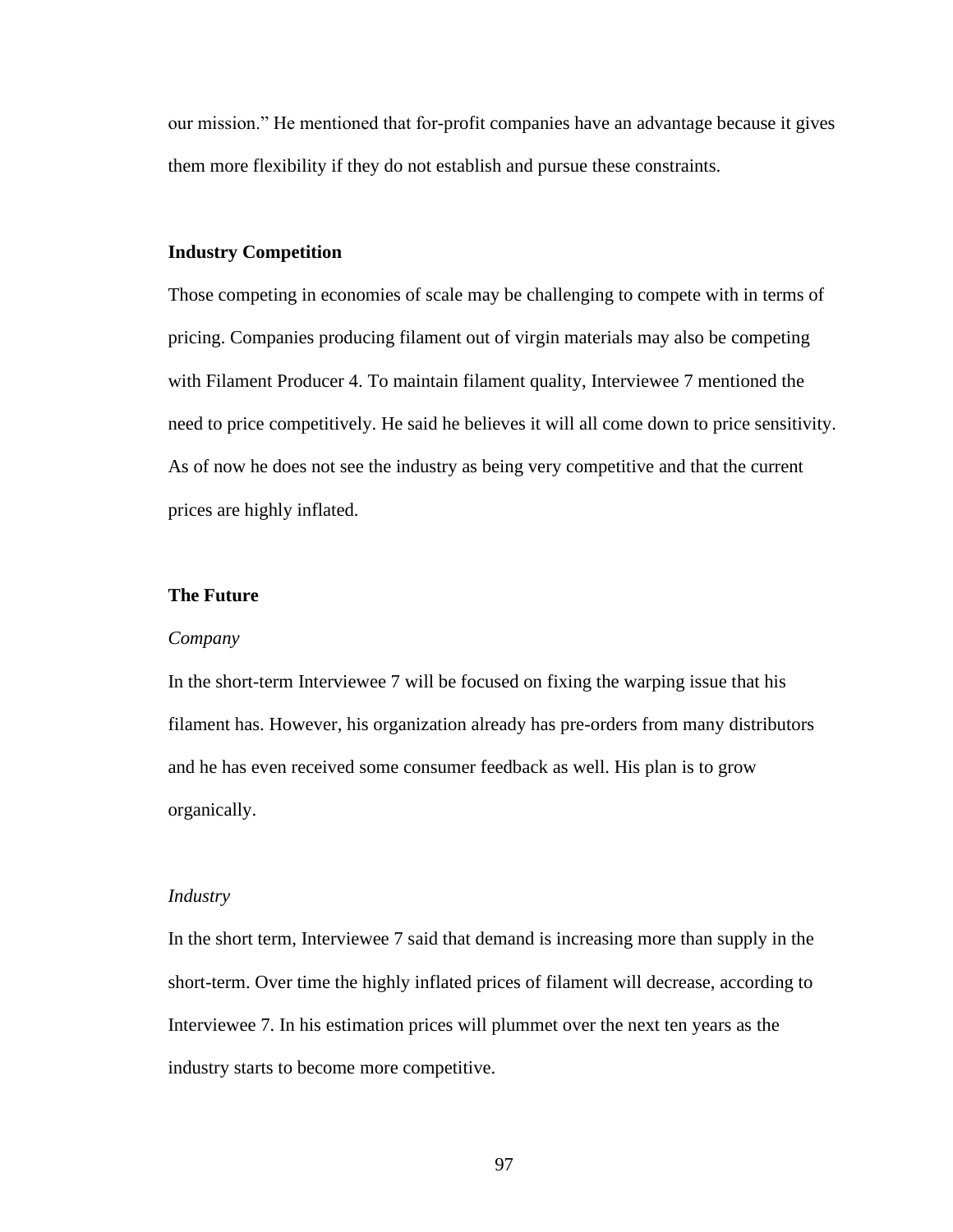He predicted that SLA will be the cheapest printing technique to use and will be the most widely used. FDM printing will have its place, too, however. There are capabilities FDM has that SLA cannot compete against. He explained how FDM is a low-tech process that is not as costly as SLA and does not deal with resins. Schools may invest in low-end 3D printing because it is a fun and engaging tool that will help students visualize their designs. Interviewee 7 points out that this technology could be used in primary schools all the way up to the university level. For high-end 3D printers he believes they will find their place in niche manufacturing and industrial design.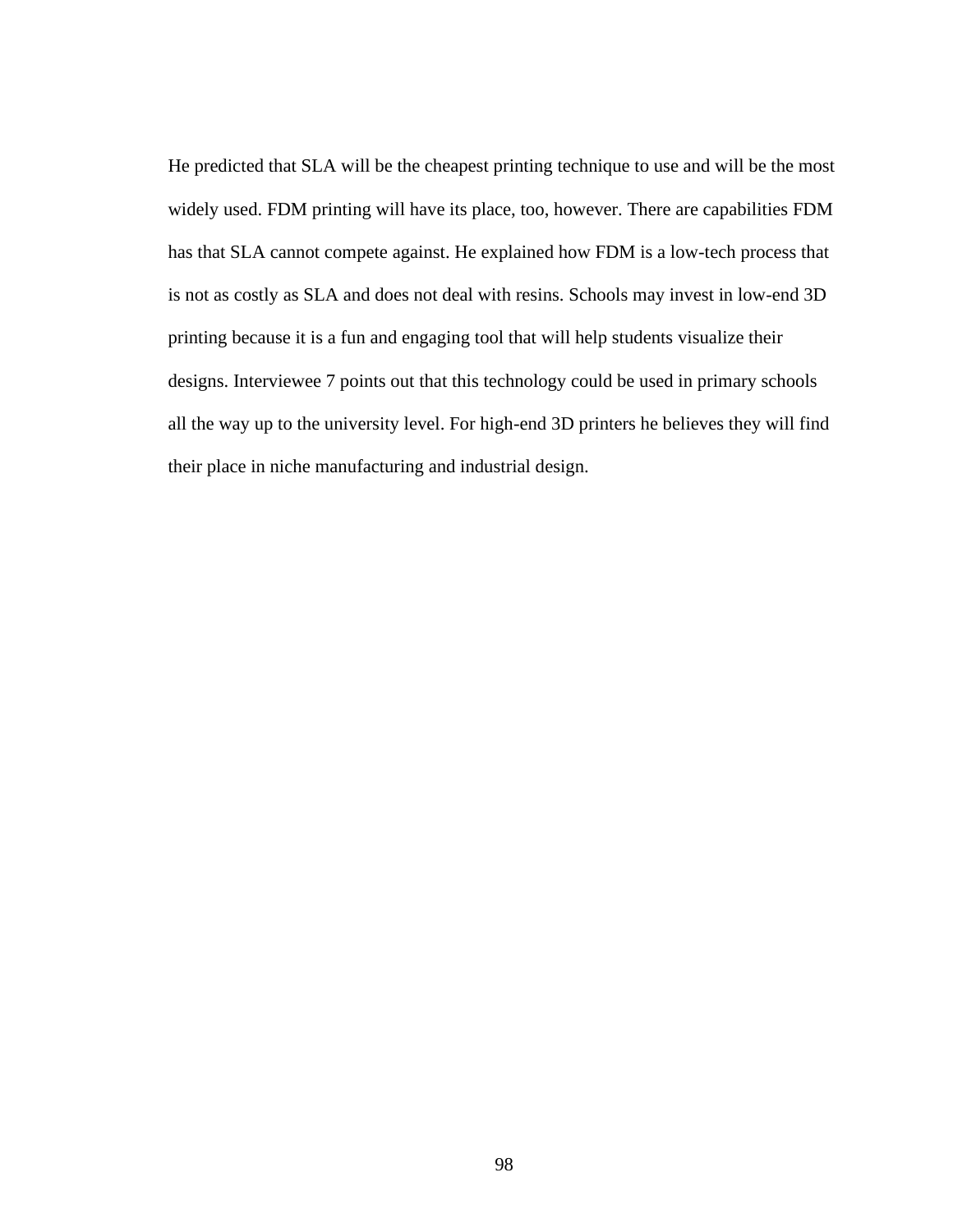# Filament Producer 5 Represented by Interviewee 8

March 17, 2016

*Interview: duration 40 minutes, audio recorded, interview notes were recorded in a field journal during the interview*

# **Business Overview:**

Filament Producer 5's mission statement is "To transform waste into ecofriendly, affordable materials while a creating positive environmental impact."

According to Interviewee 8, Filament Producer 5 plans to tackle two issues. Plastics pollution is the first issue. While she mentioned there is some controversy around the impact of this on the environment their company believes this is a problem. Secondly, they believe that if plastics *do* end up in the ocean then they should at least be designed to break down in water.

Interviewee 8 describes the company as a bootstrap startup. The employees built up the company through their own funds, business plan competition awards, and government grants. She said they have acquired the equipment and capital needed now, but that it has taken time to get there. They are focusing on developing a B2B relationship.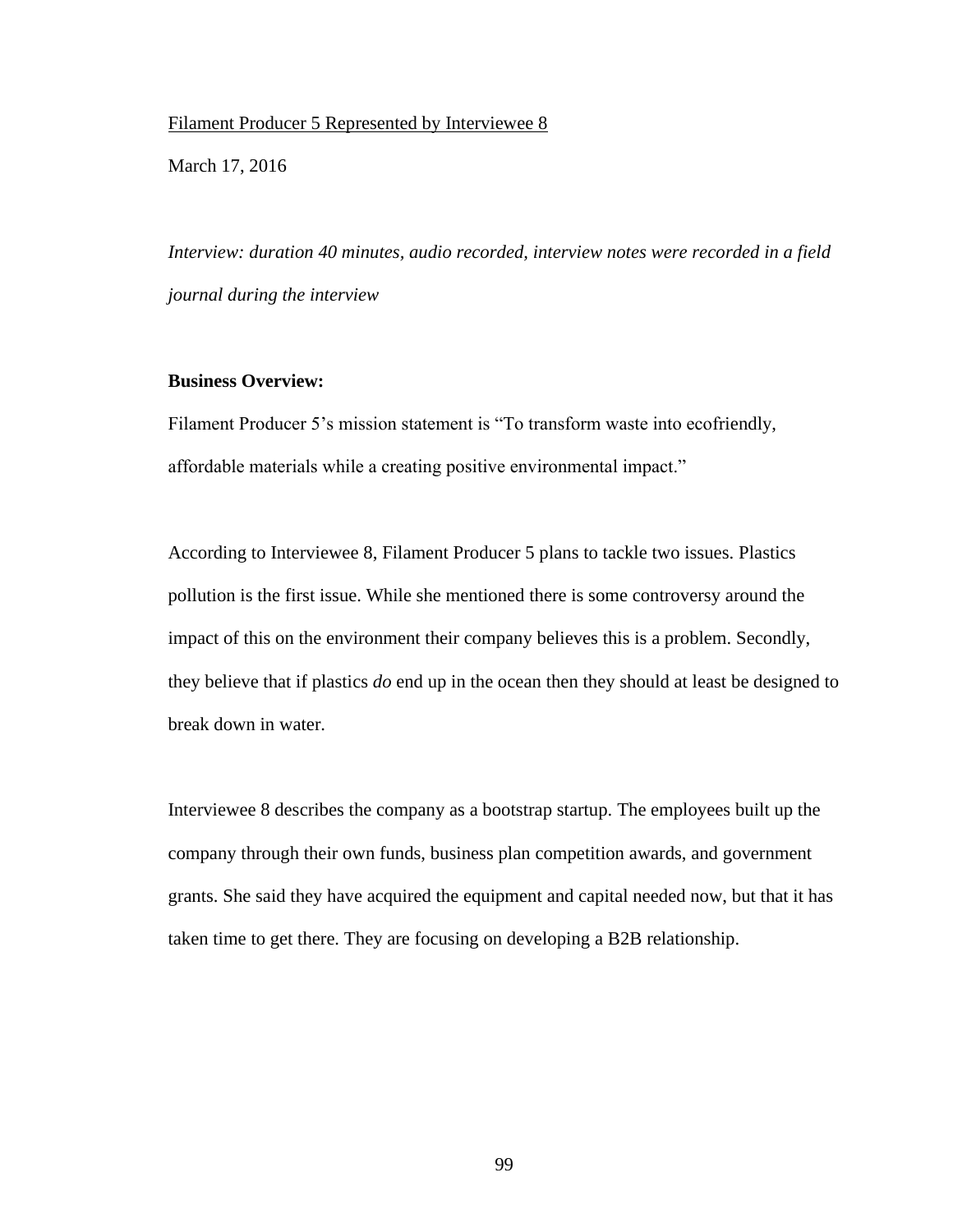### **Competitive Advantage:**

One advantage that Filament Producer 5 has over competitors comes from its raw material supply. The company creates bio-plastics from methane gas. The companies produces methane gas want to get rid off it, so for now, Filament Producer 5 receives their supply for free. This waste product comes in the form of a resin.

The organisms used traditionally to break down waste need to be in sterile environments. Filament Producer 5 uses an organism that works very well in unsanitary conditions, and thus it gives them an advantage over these other developers. In addition, there is potential for a closed-loop process. The materials from the waste facility are used for filament production, broken down, and then the cycle repeats.

#### *Areas to Improve*

Interviewee 8 states that they are producing 10lbs. of polymer per week. For the company this is an amazing achievement, however scalability will need to be looked at in the future. She noted that they need to produce larger volumes. They are learning as they go to figure out how to optimize their technology while scaling up.

### **Sustainability**

Interviewee 8 mentioned the "green premium," higher pricing for the added value of producing eco-friendly goods. This can allow small startups to produce a low volume of goods at a higher price point. She noted it was especially helpful for cosmetic products.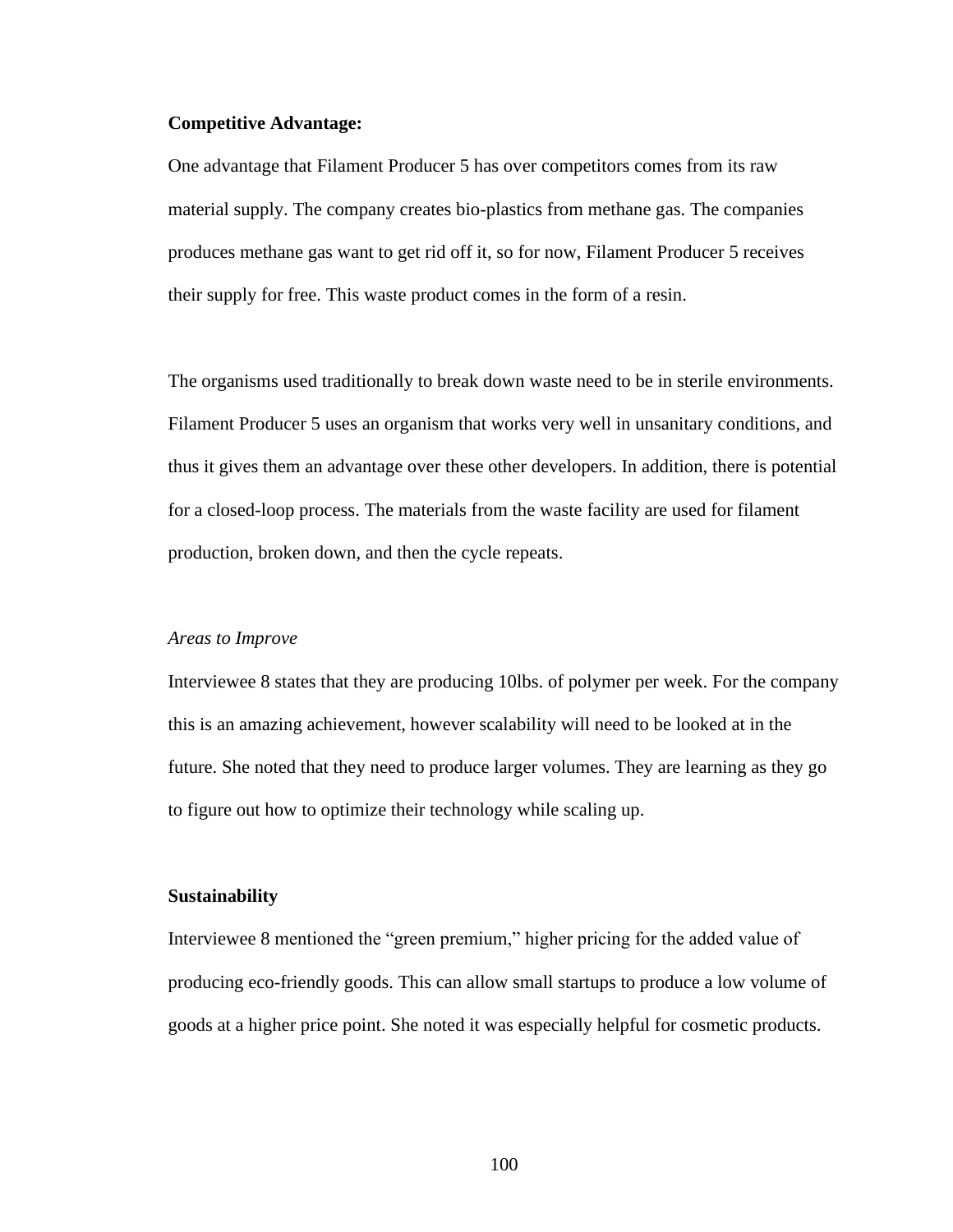Having high profits in the beginning helps startups gain more capital to invest and grow the business. Over time it also gives them the option to lower prices without harming the company and allowing them to compete competitively. This helps shapes their long-term business sustainability plan according to Interviewee 8.

The business hopes to spread the environmental message through every part of its business processes. As a trade-off of their mission they may not be as financially successful to achieve their sustainability goals. Part of growing their business might mean they have to think outside the box. They will also need to educate businesses on what sustainability means and how their products fit into to this. This is a two-way street, as finding consumers who are receptive and willing to ask about sustainability will also be equally important. At the moment, though, appears to be mainly a company driven effort.

### **Industry Competition**

The large chemical companies are a main concern for a small business like Filament Producer 5. She also mentioned other startups are beginning to focus on bio-polymers. She mentioned that these other start-ups are as much competitors as they are potential partners. In some sense they can help each other out while also giving them an understanding of who their competitors are.

Interviewee 8 mentioned that the industry is not really formed around bio-plastic production. She said it is hard to tell what everyone else is doing. In a sense, open source sharing has helped foster a sense of community and Interviewee 8 discussed how other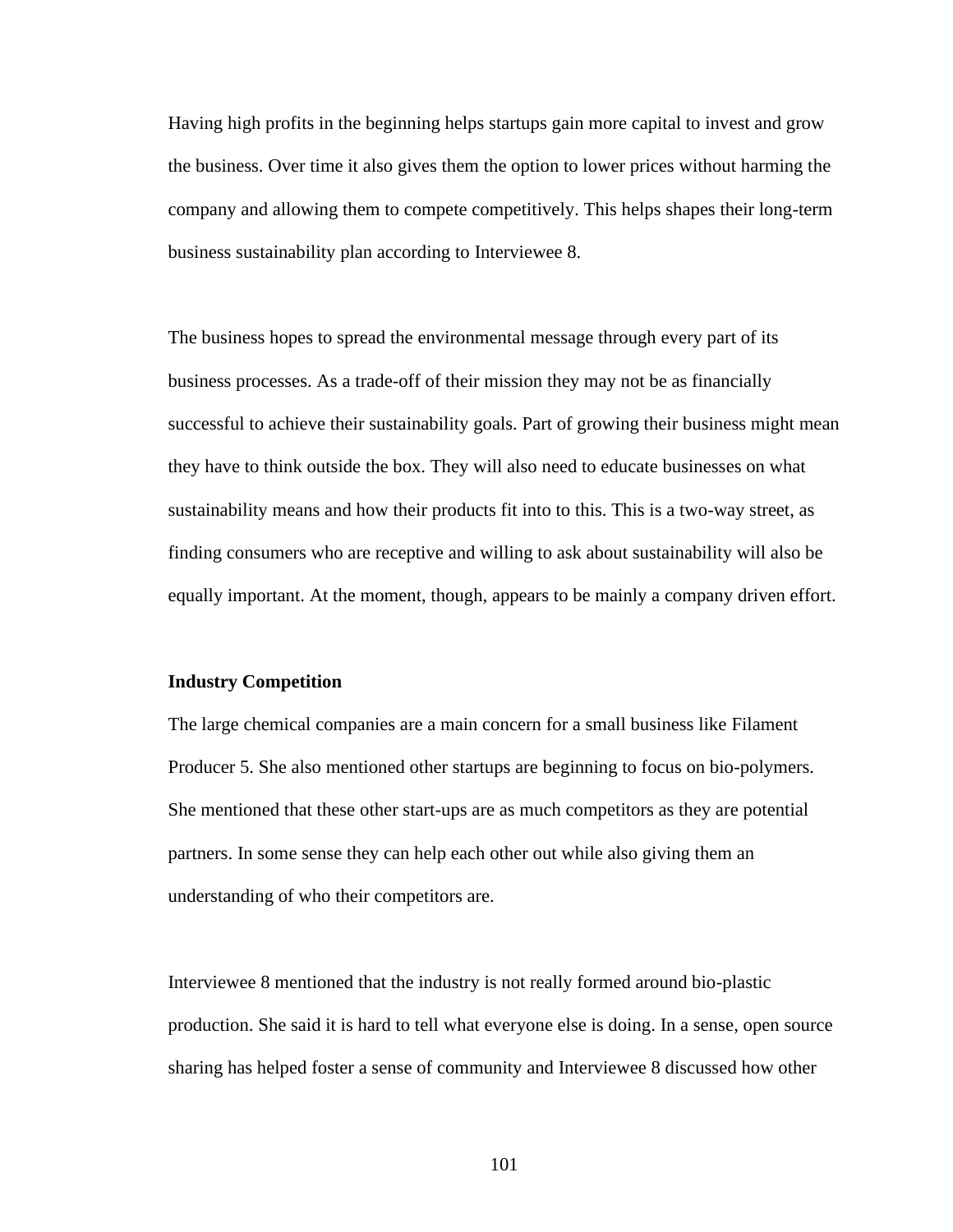businesses are more willing to try and work together. This has potentially influenced the small startups that Filament Producer 5 competes with, in her opinion.

## **The Future**

#### *Company*

In the short-term they may focus on product development and scalability. Perhaps in the future they may even explore making their own 3D printer. In the short-term they have lots of markets where their materials could be successful and provide revenue for the company. Microbeads are a growing concern, (the small plastic beads in cosmetics, like body scrub). A bio-plastic that can break down in the water will solve a problem and also give them the upper hand. Currently, several states have banned the production of plastic microbeads due to concerns for aquatic life and potential health concerns for humans. There are also opportunities for them to work with agricultural and marine fields.

They have an ambitious goal to reach production levels of one million lbs. per year. Their rough timeline for achieving this is 12-24 months. Due to the danger in transporting methane they hope to open facilities around the world following a decentralized strategy. This will decrease danger while also localizing production, further minimizing environmental impact.

# *Industry*

Europe is more at the forefront of bio-polymer development according to Interviewee 8. Generally, there may be a larger shift towards localization in the future of polymer

102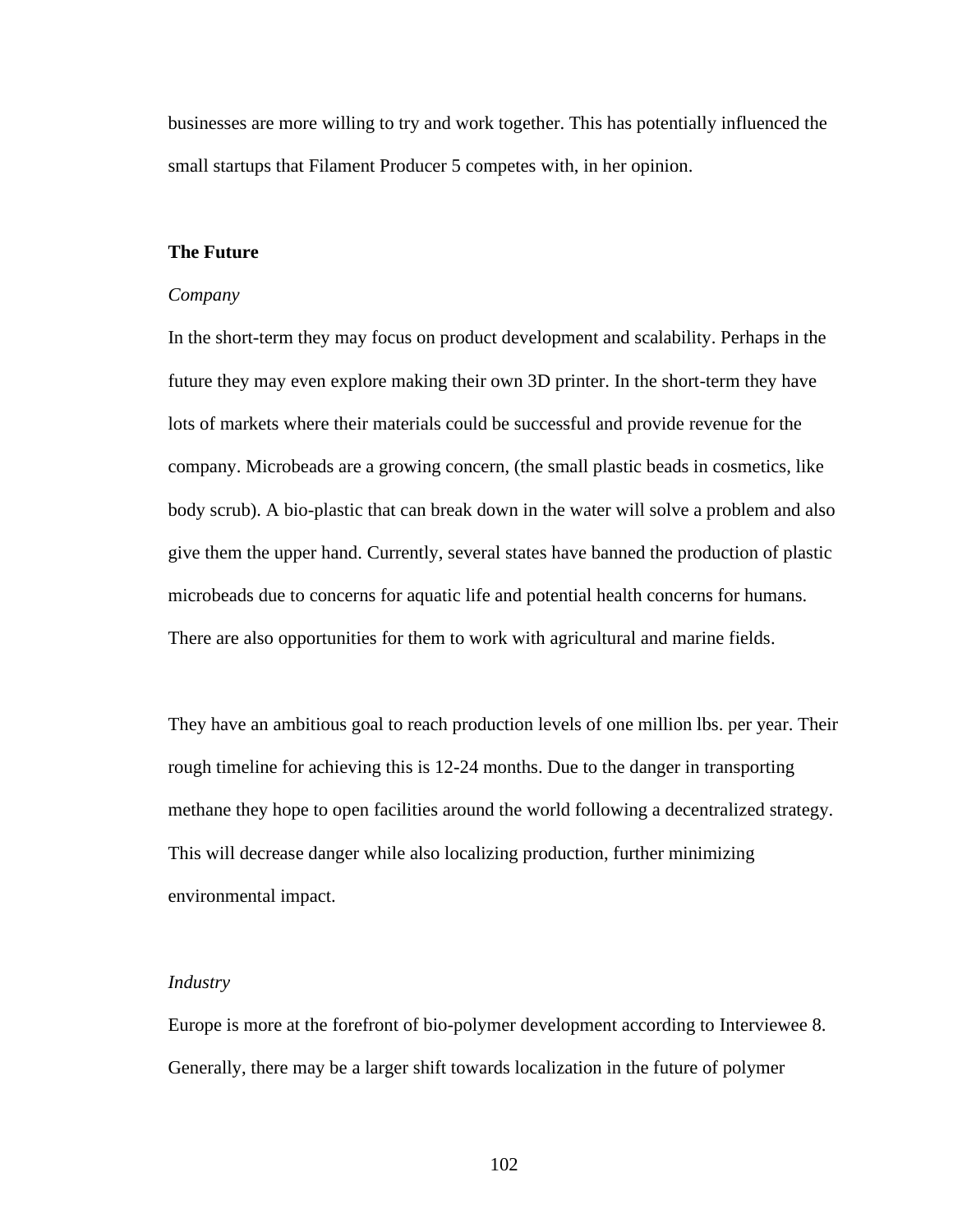development and production. Interviewee 8 sees potential for bio-polymers to grow in the future, however, she says they are not quite there yet. She also sees 3D printing becoming an important technology.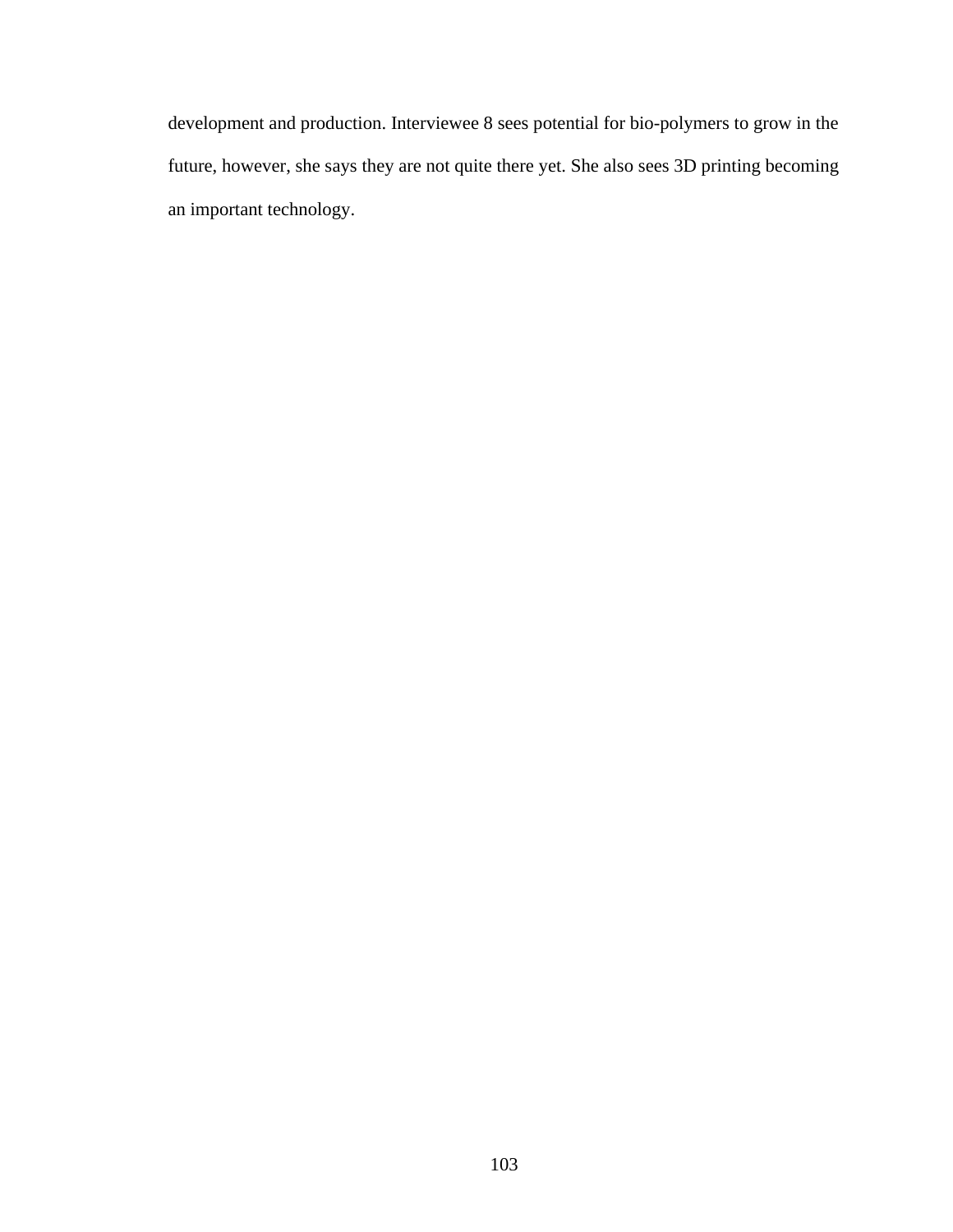## Filament Producer 6 Represented by Interviewee 9

March 30, 2016

*Interview: duration 28 minutes, audio recorded, interview notes were recorded in a field journal during the interview*

## **Business Overview:**

Filament Producer 6 aims to produce bio-plastics in a sustainable and natural way. In this way they want "bring back love to plastics."

Filament Producer 6 was funded by a Kickstarter campaign. Many of the startups members have specialized in bio-technology and specifically in PHA. 3D printing is only the starting point for the business, according to Interviewee 9. They hope to move to packaging and agriculture in the future.

Currently, they are in the early stages of R&D. Interviewee 9 explained that they will likely wrap up prototyping in the next two months or so. After this they will enter a prototyping stage, hoping to start producing their filament for consumers.

#### **Competitive Advantage:**

Bio-plastics already exist and are produced a few companies. Filament Producer 6 is unique in that their substrate is different from substrates other companies are working with currently. Theirs is composed only of carbon dioxide and hydrogen.

104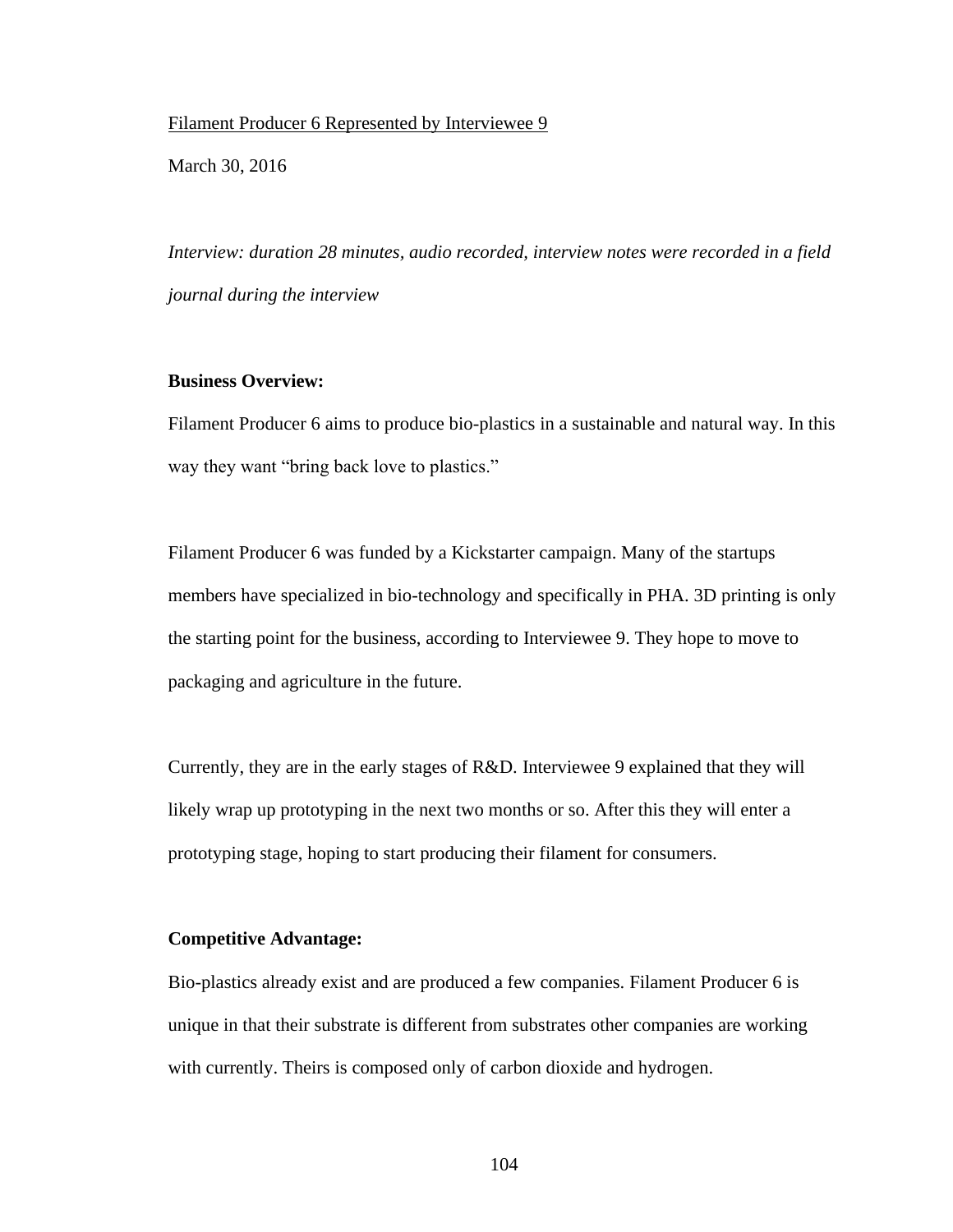#### *Areas to Improve*

The company needs to reduce purification costs. Interviewee 9 mentioned that this currently accounts for one third of their development costs.

They also plan to branch out and gain new connections. The more investors they have the more credibility they will gain. Interviewee 9 noted that he does not think it will be difficult to get backers, actually. He said investors do not see this as a risky endeavor. He said that they want to invest, but of course, are just waiting to see that the prototype works. He also mentioned that they would then need to get a patent. Their product is also compostable, so failed prototypes can be thrown away and composted

They hope to target anyone who has a sustainable mindset. They also mentioned there was interest from biotech companies in the U.S. and Europe. This could attract retailers. Starting in the 3D printing industry gives them the chance to develop whereas this would probably not be possible in the traditional manufacturing industry.

#### **Sustainability**

Filament Producer 6 is creating a bio-plastic that is compostable, clearly putting sustainability at the core of the business. The tradeoff is that it is more expensive to pursue sustainability. He said it is not an option to be more expensive so you have to accept a lower product margin. He explained that development and production would always be more expensive.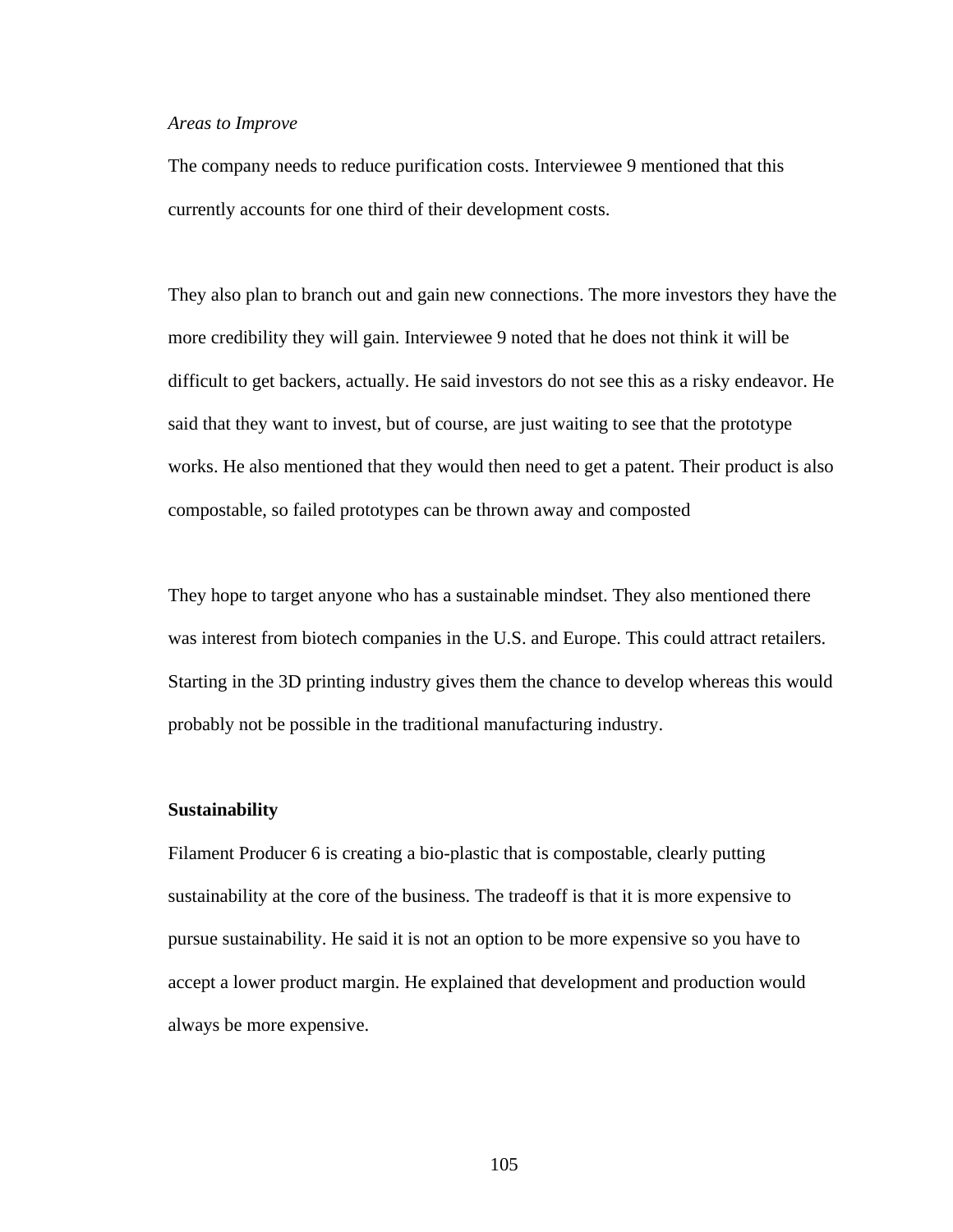# **Industry Competition**

In Interviewee 9's observation this is currently one of the fastest emerging markets. There are lots of new printers and materials coming and going. Platforms like Kickstarter have aided the rise of some of these startups. He mentioned that this has aided Filament Producer 6 in its development. While it did not meet its financial goal, he did note that it was good for advertising. A lot of people were interested and curious about their project.

## **The Future**

### *Company*

In the short term they will be building their business foundation. As of now Filament Producer 6 is in the early, R&D stages. They are finishing up prototyping in a few months and using crowd-funding. They will grow and develop within the 3D printing industry. Potential they will then expand into packaging and agriculture.

# *Industry*

In Interviewee 9's opinion he sees open source sharing growing in a shift towards sustainability. He sees materials developing around filaments created from wood, paper, and starch. However, he mentioned that ABS and PLA will likely remain one of the big players in the realm of filaments.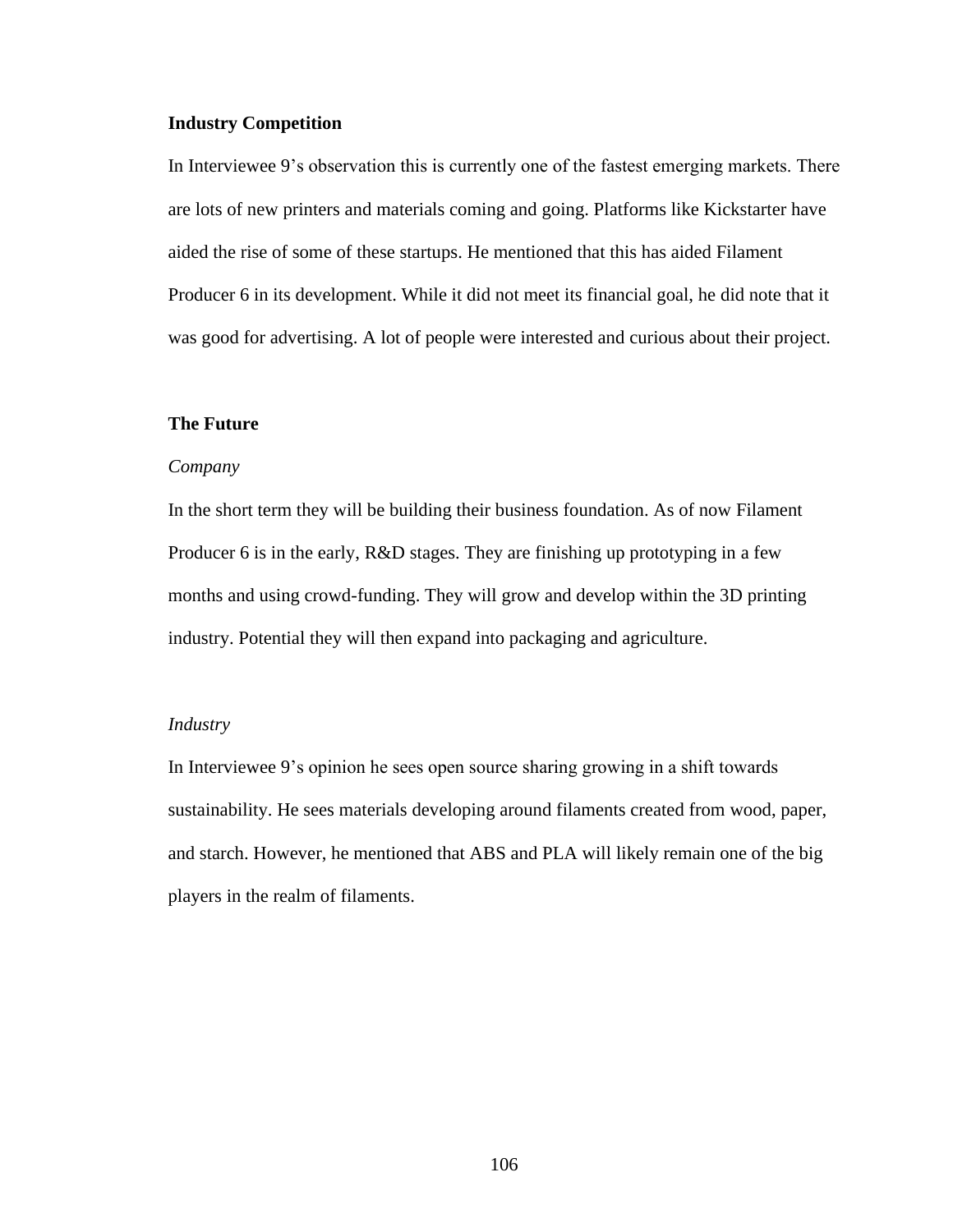End User 1 Represented by Interviewee 10

March 14, 2016

*Interview: duration 46 minutes, audio recorded, interview notes were recorded in a field journal during the interview*

### **Business Overview:**

The business mission for End User 1 according to Interviewee 10 is "Our goal is to provide high quality components for our industry that help our customers be competitive…and be a leader in our industry in terms of the component and shade manufacturing and design. And to do so safely."

End User 1 has a business to business (B2B) model. They supply parts for window shades and provide services mainly for large and small businesses. These businesses are the shade fabricators. 3D printing adds value to their business by allowing them to better meet customer needs when designing and creating shade components. Interviewee 10 explained, "We have actually designed and 3D printed parts for single jobs and sent them out…So [our customers] can actually bid on those jobs and get them." This valuable capability helps End User 1 meet their customers needs and allow them to bid on unique projects. 3D printing also helps End User 1 create prototypes quickly for customers to look over. Interviewee 10 explained that 3D printers can create a prototype in a few hours, which can then be shipped out. Customers can examine the design and give

107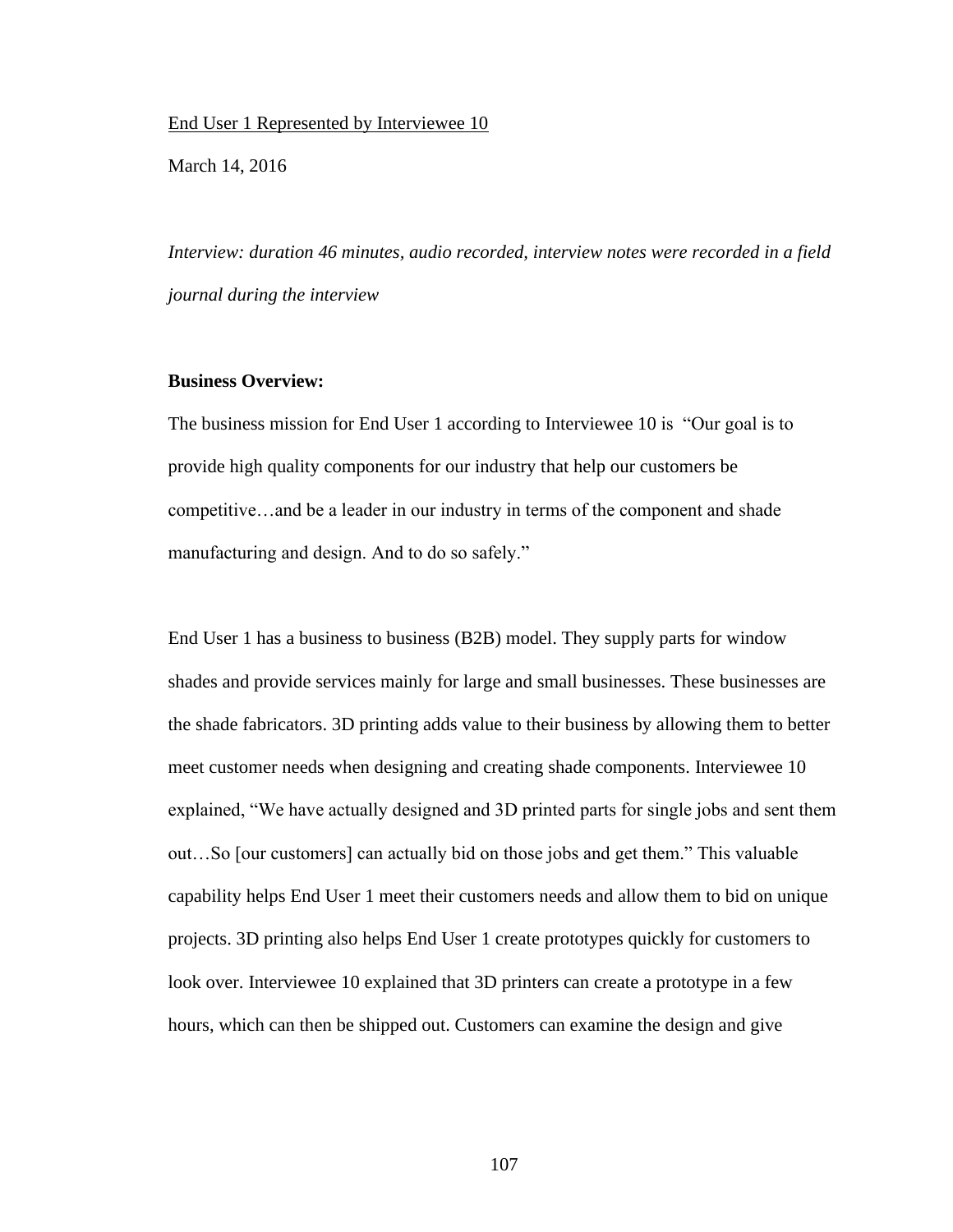feedback for what they like or if they want something changed. It also enables them to be the largest component manufacturer in the world for the window coverings industry.

## **Competitive Advantage:**

Their range of products makes End User 1 exceptional, according to Interviewee 10. They have an excellent brand reputation for producing high quality business, he says. This reputation is contained to their network of businesses, not the end users themselves.

He also mentioned that using 3D printing is pretty uncommon for this field. Usually there are not in-house capabilities or the same business plan for component manufacturers. "In terms of component manufacturers" Interviewee 10 explained, "I'd say that we're one of the only ones that really have this kind of capability." The vice president at End User 1 spent time researching and comparing printers to find the best fit for the company. The printer they use is in the \$25,000 price range. In addition, this printer comes with its own maintenance package so the business does not have to invest time working on printer repairs. Interviewee 10 stated, "3D printing is part of [the company's] value and we definitely wouldn't be doing what we're doing without it." 3D printing has allowed them be innovative in their industry.

### *Areas to Improve*

Interviewee 10 mentioned End User 1 just acquired a new company so they will be working on integration and consolidation. They also could move faster and have better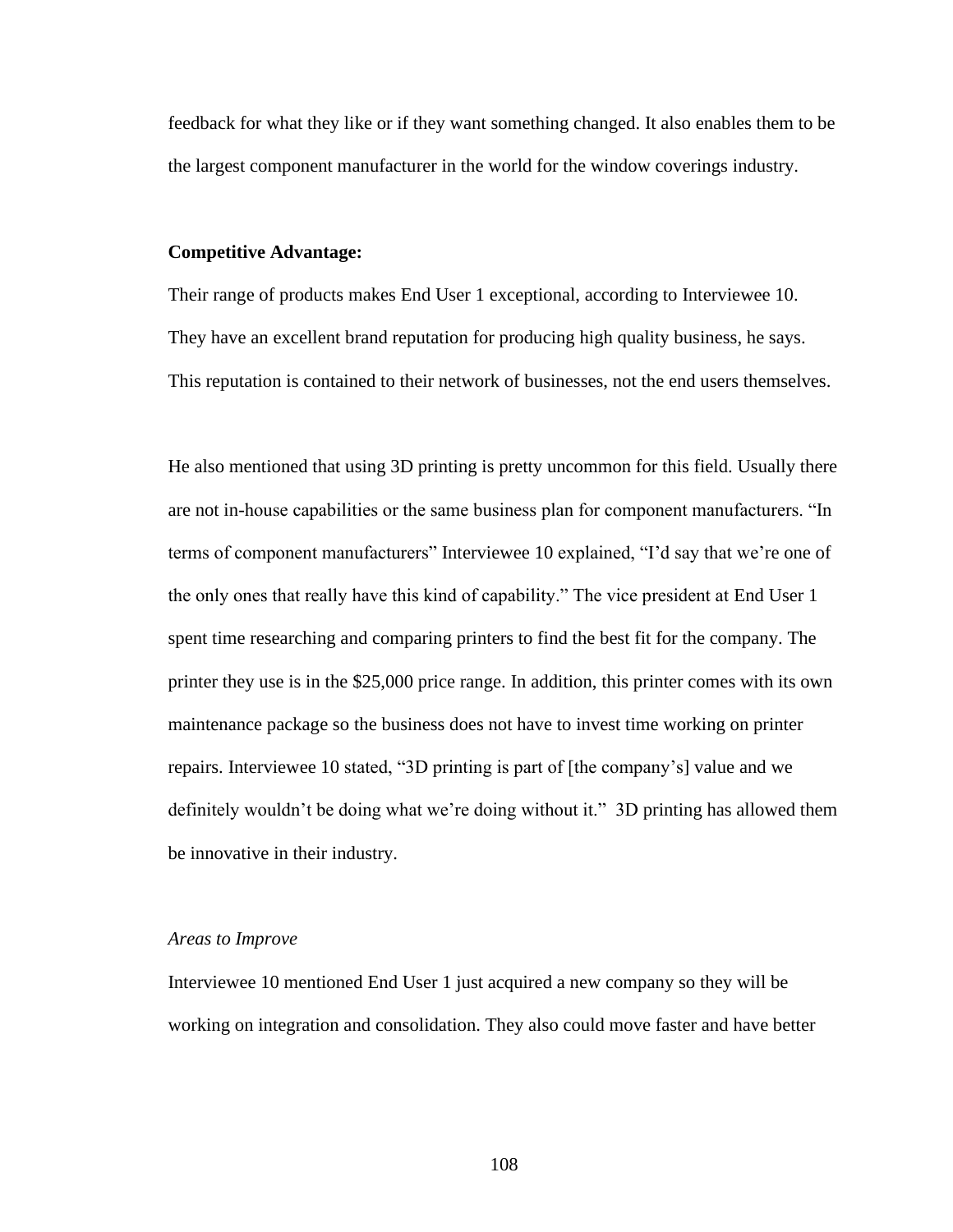communication. He also mentioned created higher efficiency by moving all the equipment in one location.

## **Sustainability**

During our discussion on sustainability Interviewee 10 commented that there would need to be a market force to cause the company shift towards more sustainable solutions. He mentioned several examples to highlight this point. If there were a demand for products that had lower toxicity then investing in materials with that property would become profitable. He cited an example where polyvinyl chloride (PVC) was a concern for consumers. PVC releases gas into the air, which created a push for fabrics to be made with low PVC or to offer PVC free options. Still, even with these new options the majority of shades are produced with PVC fabrics. Aside from being consumer driven organizations can also have an impact on sustainability. Interviewee 10 referenced the Leadership in Energy and Environmental Design (LEED) certification as an example of this. In addition, changing requirements may mean that a company may lose out on a job if they cannot produce products that meet LEED certification requirements. Of course there are also trade-offs to sustainability. Interviewee 10 referenced low-VOC paint, which reduces the level of chemicals (volatile organic compounds) that evaporate from paint at room temperature. While the paint decreases health hazards it can rub off easily and be hard to touch up.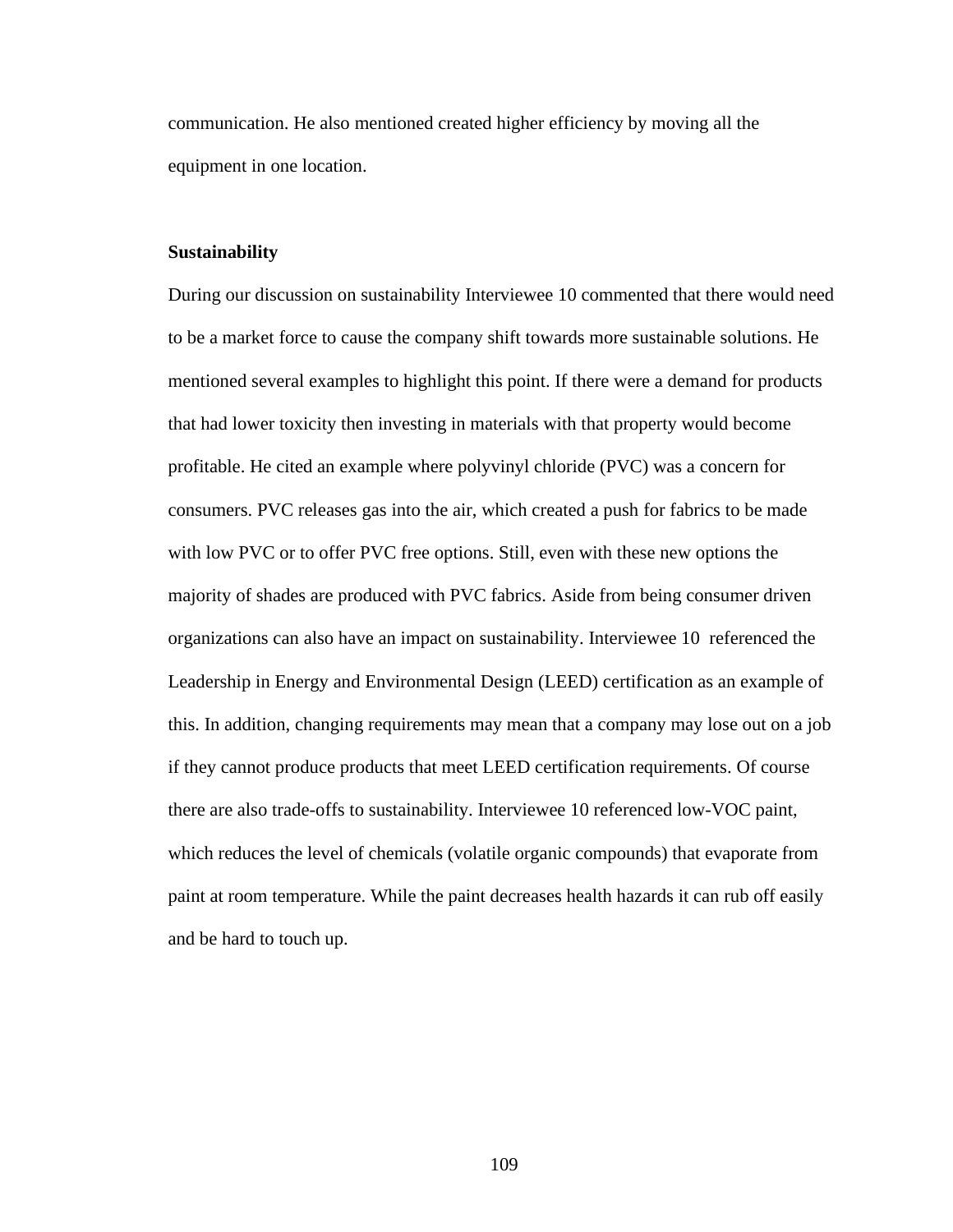## **Industry Competition**

For End User 1, their customers are also their competitors. They mutually sell and buy from each other. Interviewee 10 also remarked that what they really have to keep an eye on is cheap knock-offs, which are produced using lower quality materials and could hurt the company's brand image.

In an industry that creates window shades there is always pressure to decrease costs. Interviewee 10 says End User 1 creates value from their products to avoid changing their business model to a cost leadership strategy. They focus on differentiation and their business reputation for high quality products to maintain an advantage in the industry.

Some businesses see the added value in 3D printing specialized products. Differentiation does not need to be directly tech related. According to Interviewee 10 this could be a design differentiation that distinguishes one company from the next, but using the same technical mechanisms to pull shades open and closed. However, he mentioned there is always a push to be more innovative and that having a limited product range increases the intensity of competition. The alternative would be to increase the products produced, however Interviewee 10 pointed out that the larger the range of products offered, the more difficult it would be to excel in overall product production.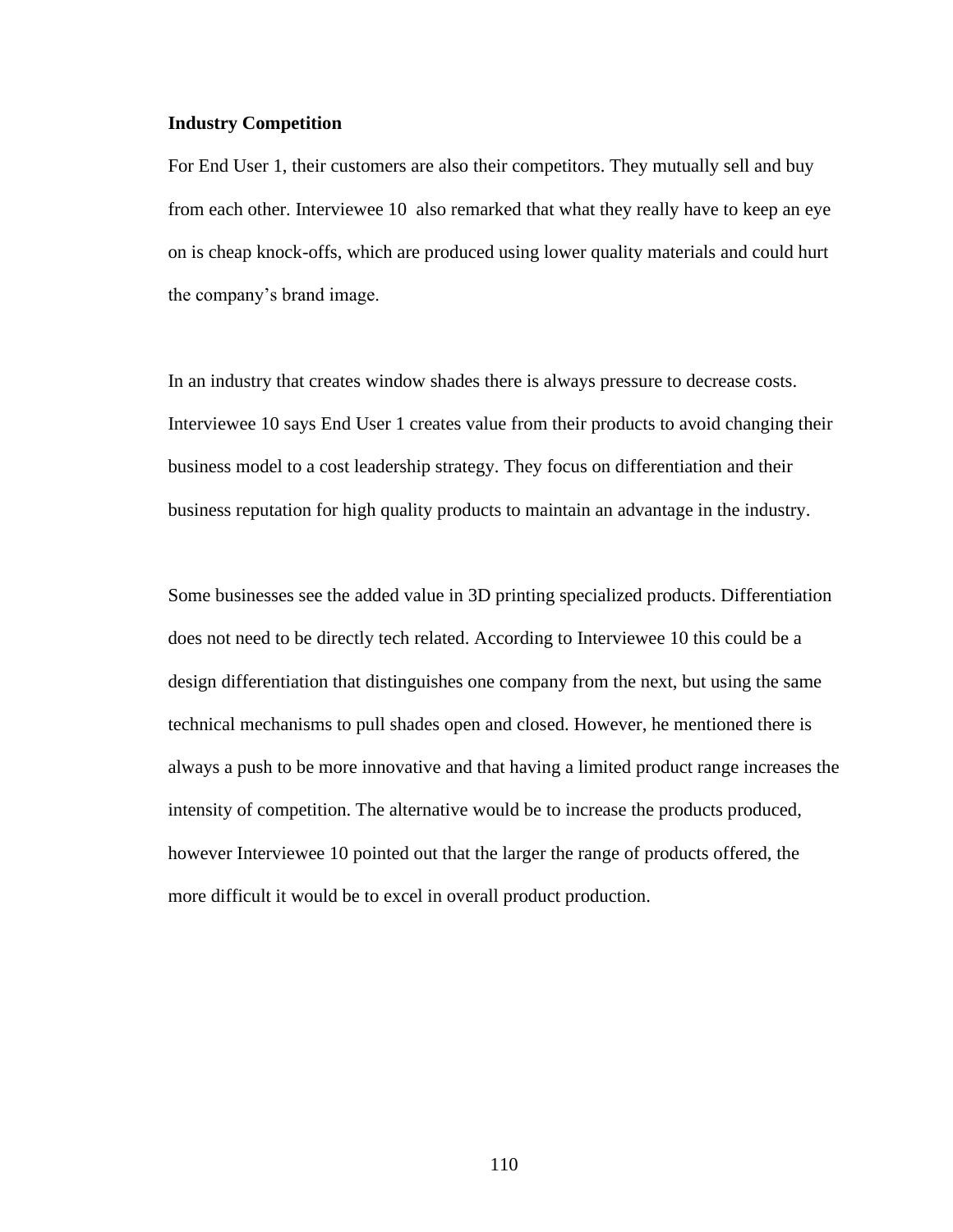# **The Future**

## *Company*

As the company moves forward they could potentially compete in multiple industries. Interviewee 10 commented that 3D printing has created value throughout the supply chain. Their parts production has only been in-house since 2014. In a short period of time it has become a core piece of the business. Before using 3D printing End User 1 used to contract out production of customized parts.

# *Industry*

The 3D printing industry faces challenges with various aspects of 3D printing. Interviewee 10 noted the process for 3D printing parts versus injection molding is very different. Orientation is important when 3D printing as well as which materials are used and their properties. The point where each layer meets presents a weak spot as well.

Interviewee 10 sees 3D printing technology develop around manufacturing objects that are smaller and have minute details. He also predicts 3D printing technology will become more user friendly and affordable in the future.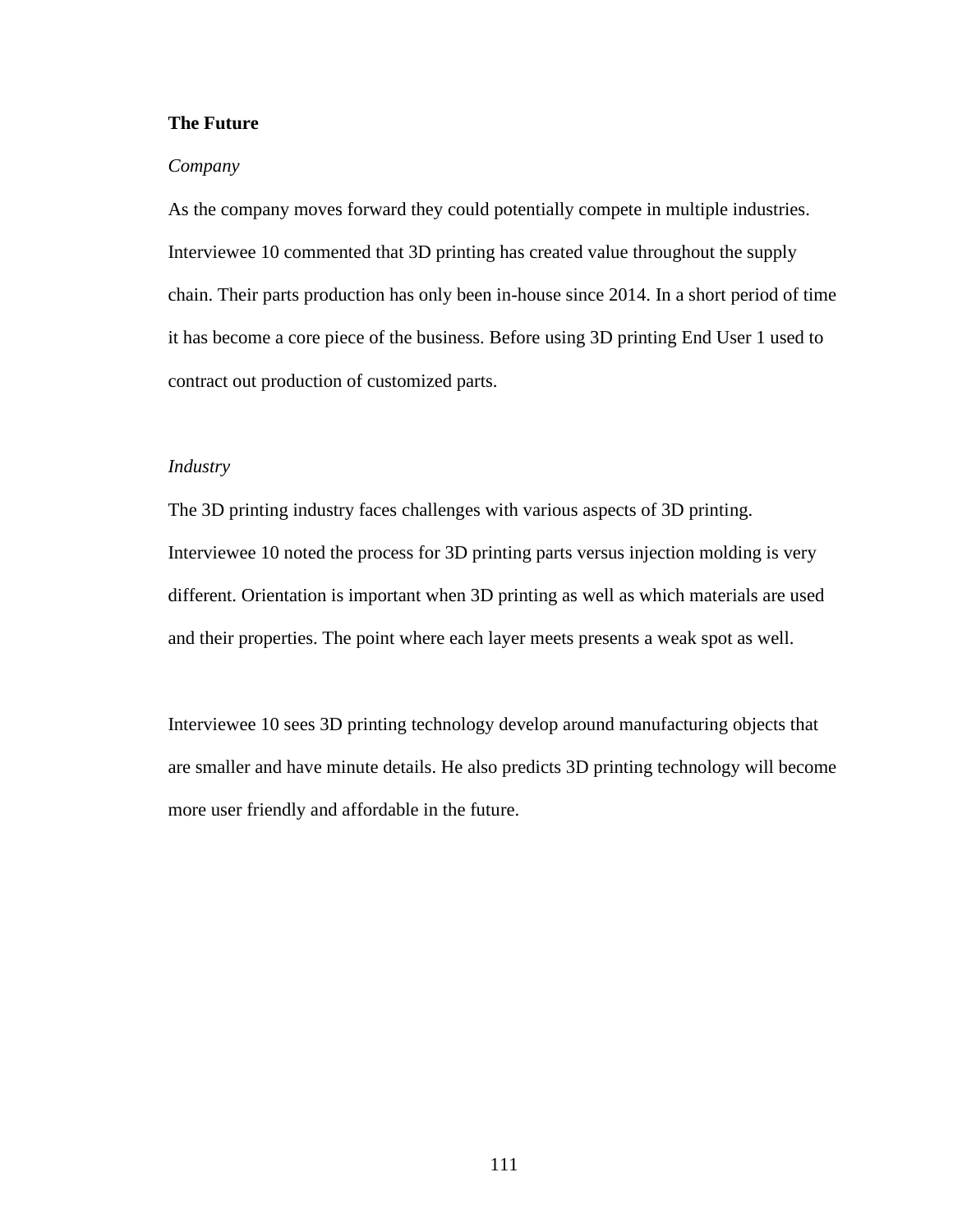End User 2 Represented by Interviewee 11

March 16, 2016

*Interview: duration 52 minutes, audio recorded, interview notes were recorded in a field journal during the interview*

## **Business Overview:**

End User 2 is an architecture and industrial design firm. They provide design services to residential, commercial, and institutional projects. Their focus is on modern building design.

In regards to the benefits of 3D printing, Interviewee 11 is able to get closer to his final prototype than he could with previous technology. He also mentioned that this process is more cost effective for both the consumer and the company. "Before 3D printing came along it was probably three times the expense or even more than that, depending on what material you use." Overall, it is more convenient and small changes in the prototyping stage can be made more easily and quickly.

End User 2 serves any customer that comes along within the realm of architecture and industrial design. He mentioned producing parts for buildings, toys, games, and even furniture.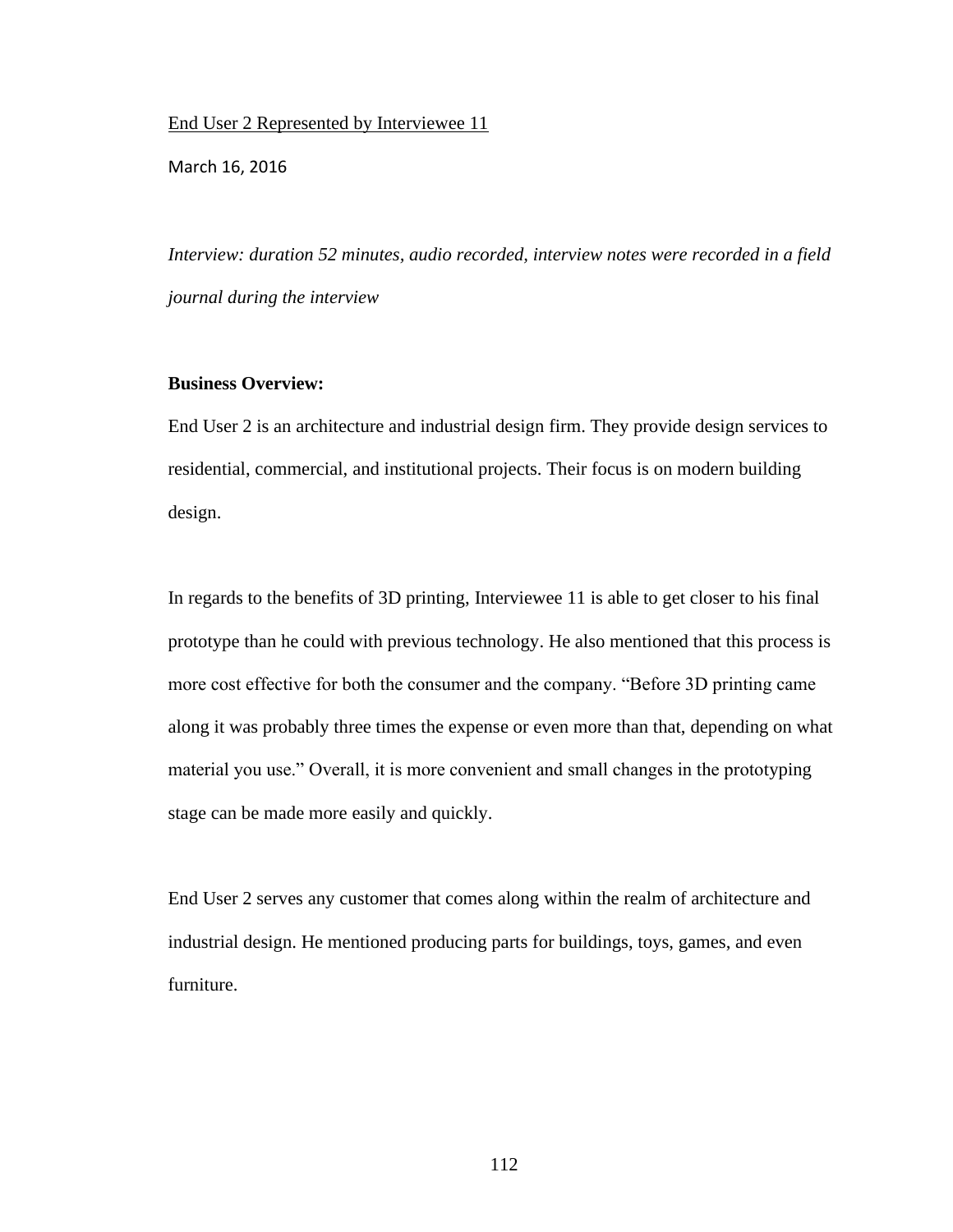#### **Competitive Advantage:**

While 3D printing aids in the prototyping process the benefits gained could be limited. For example, Interviewee 11 discussed material costs for the 3D printer. Pricing for metals is currently cost prohibitive whereas plastics are cost effective. Customized objects can also be produced. Formerly a custom design might have required a 10,000 unit minimum making small, custom projects impossible.

The business can provide service to multiple types of customers. Customers working on structural design or architecture come to Interviewee 11 for consulting. Due to the nature of this work open source sharing is not used. Products created are specialized or have patent protection, so they cannot be shared online.

Interviewee 11 discussed the advantage of investing in 3D printing before his competitors. He said that his company "could see the value of prototyping in plastic." There was a big push from Makerbot, he explained. However he approached cautiously, as it is easy to get caught up in the slick design and marketing. He searched online for customer reviews and said that an engineer who used Makerbot wrote a review that convinced him it was good fit for his work.

#### *Areas to Improve*

Interviewee 11 mentioned that he has used 3D printing to create end products. He has printed a few different toys. He is looking to expand his use of 3D printing in the future.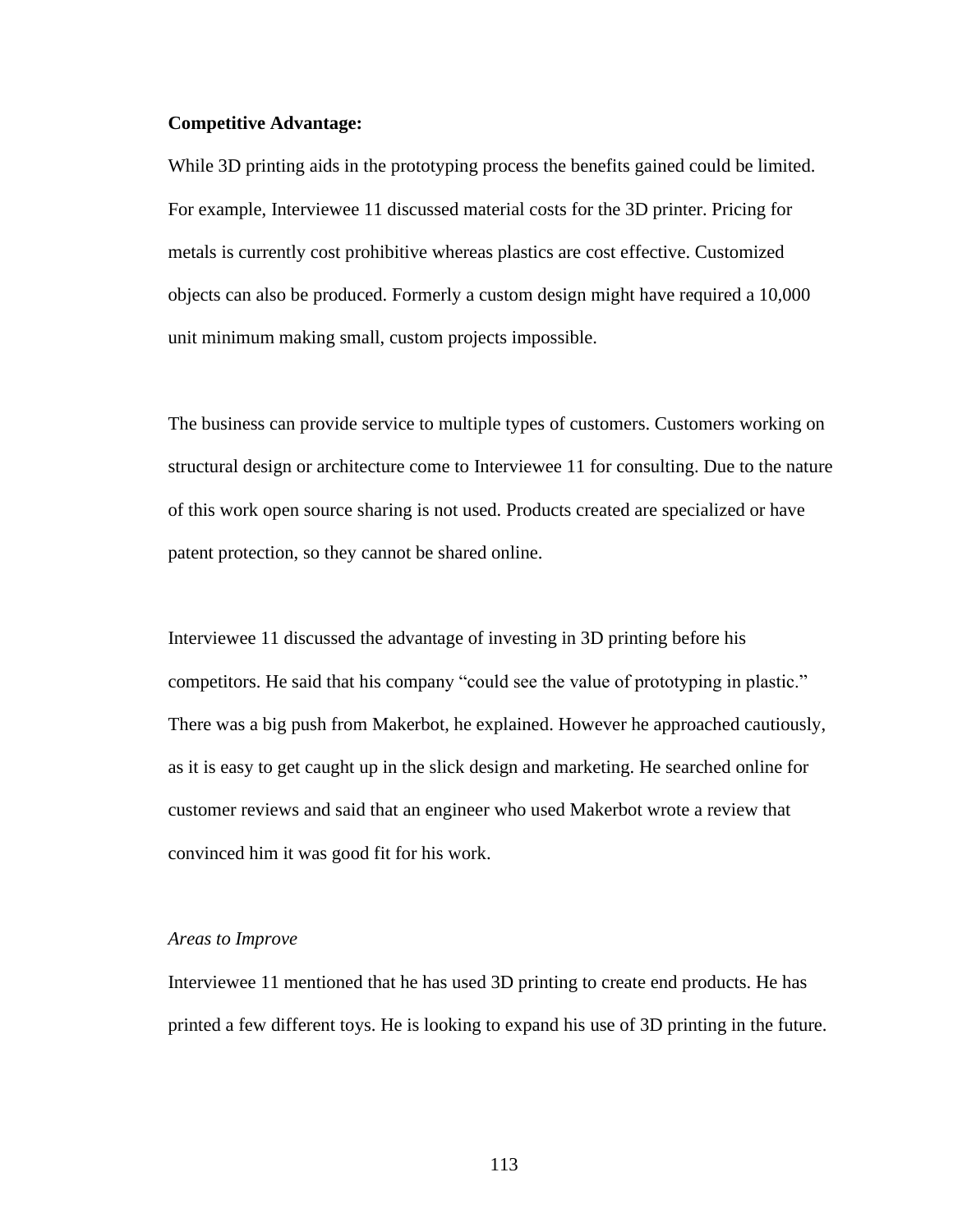The 3D printing technology comes with a few issues itself. Interviewee 11 mentioned the challenge of maintaining room temperature and ensuring proper ventilation. An open window that serves to ventilate the room, for instance, actually may disrupt the printing process. The temperature needs to remain consistent for the plastic object to print properly.

#### **Sustainability**

When asked about issues around ventilation and customer education Interviewee 11 brought up an important point, emphasizing potential issues would likely be detrimental to a 3D printing company's sales. He stated that even the EPA has said it is not an issue.

Interviewee 11 discussed that architects are supposed to hold onto their documents, and so he does the same with his prototypes. He keeps his prototypes to track the iterations that led to the final product. He also talked about PLA and how he was not sure if it could be recycled. In addition there are concerns of waste produced by 3D prints that are part of the iterations or failed prints. Interviewee 11 discussed the importance of developing sustainable ways to protect and conserve our resources.

#### **Industry Competition**

End User 2 has competitors in mainly in Maine, but also the Boston area as well. However, he noted that while there are many architects not many are using 3D printing technology. Out of the two to three industrial designers Interviewee 11 said he was not sure if they use 3D printers. Manufacturing is his biggest competition in his estimation.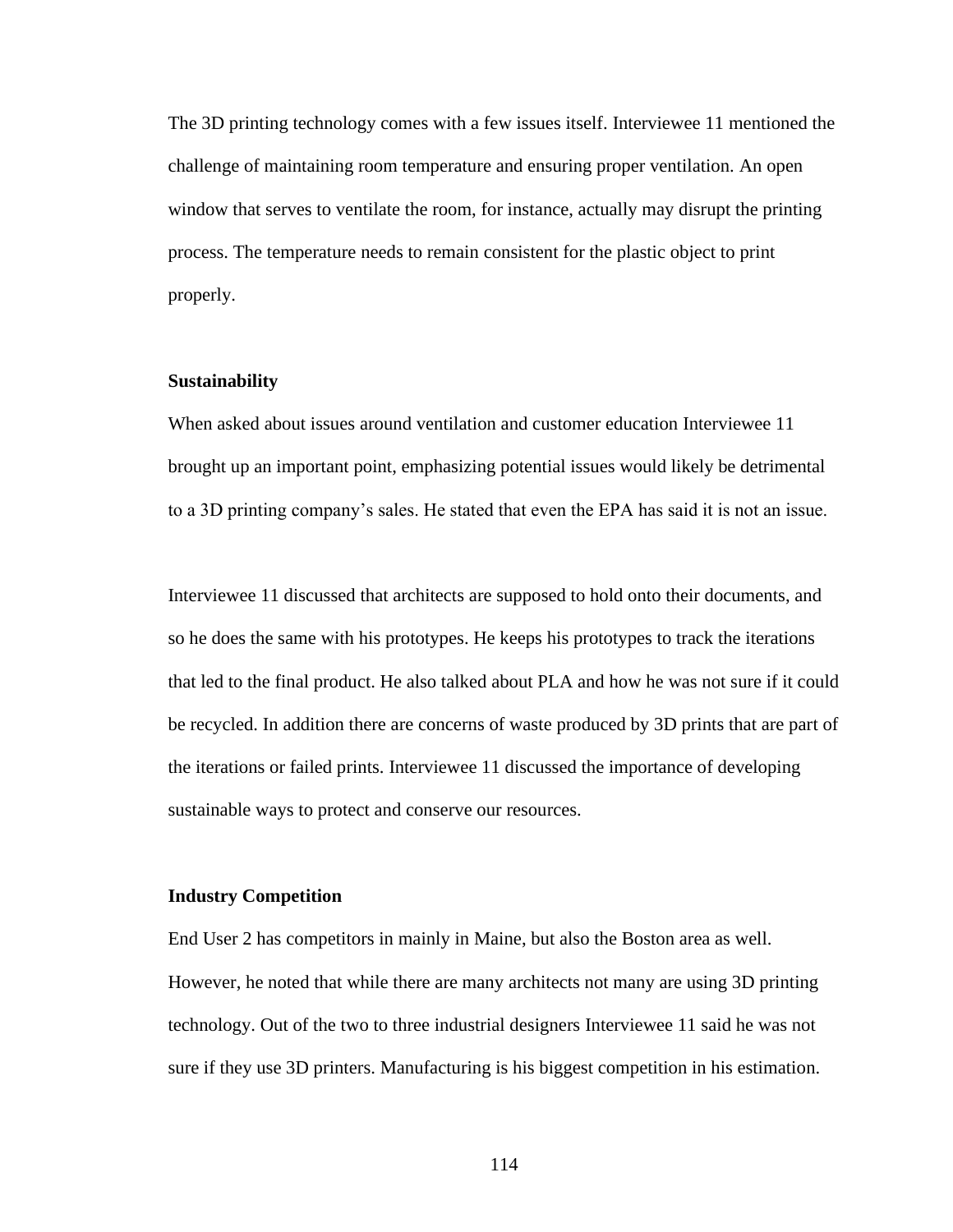He also mentioned that there is a lack of demand for industrial design. His business focuses on product design more than architecture.

Interviewee 11 explained that to be competitive the companies that succeed will need to have the latest software and prototyping tools as well as young employees who are skilled at modeling and production. He also emphasized that an employee's skillset is more valuable than the tool itself.

# **The Future**

#### *Company*

End User 2 will potentially expand 3D printing use in the future.

#### *Industry*

Interviewee 11 predicts that as 3D printers develop and become faster at production they will become more popular. He also mentioned hybrid materials and the potential to see more filaments made from a combination of plastic and metal or wood and plastic, for example. In the long term, Interviewee 11 claimed that 3D printing would likely become a part of the manufacturing process. He also talked about the development of mass customization. He also discussed that 3D printing companies may find an advantage in combining a filtration system into the casing of the 3D printer as long as consumers find value in it. The integrated system would result in a higher cost, but would help keep fumes out of the workplace.